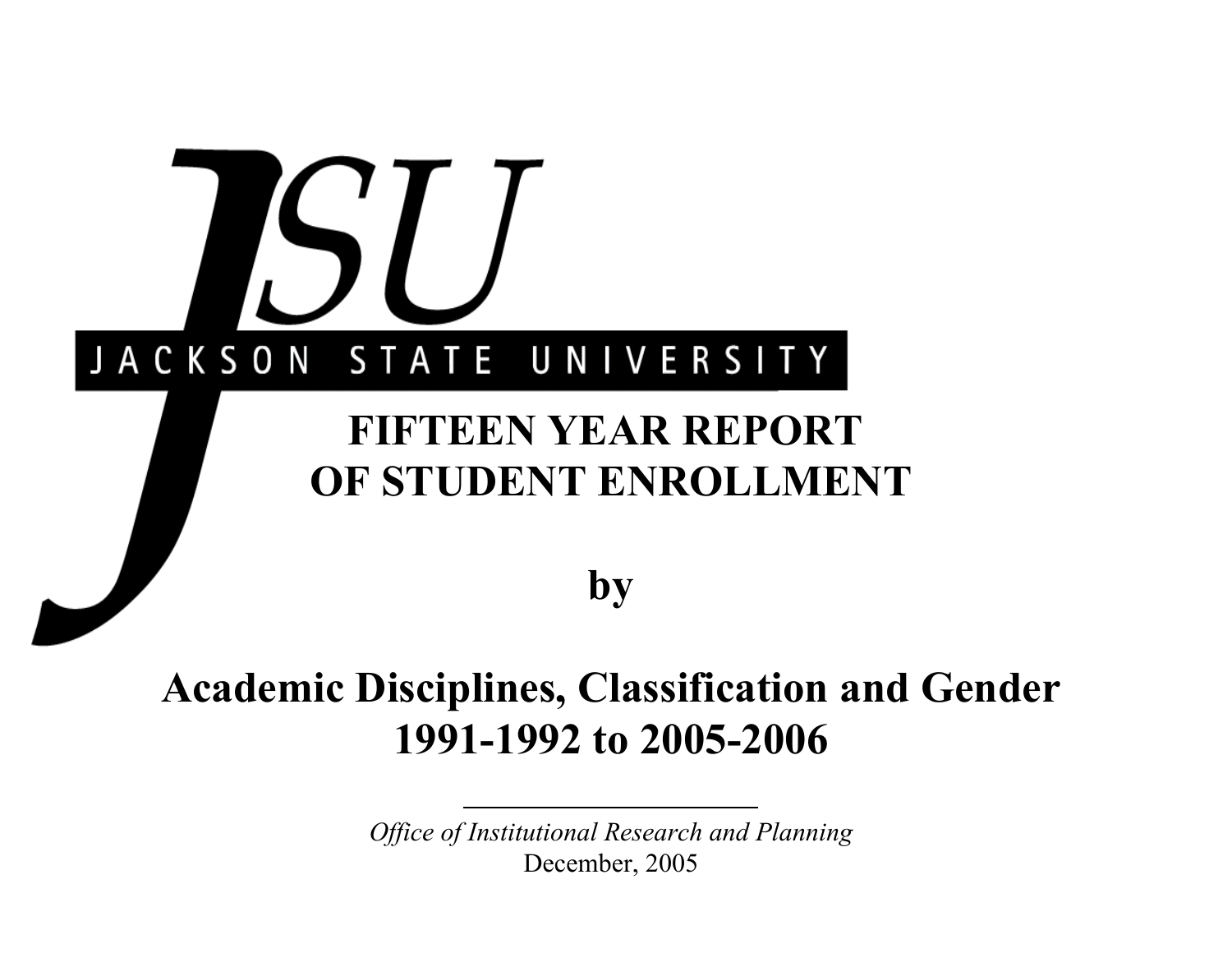### **PREFACE**

This annual report contains data on student enrollment at Jackson State University by academic discipline, educational classification and gender for Fall Semesters, 1991-1992 to 2005-2006. All data are from Census files. Academic discipline are listed in alphabetical sequence.

It is the intent of the Office of Institutional Research and Planning (OIRP) to provide data which are useful to the administrators, faculty and staff. Direct any questions or comments to the Office of Institutional Research and Planning at (601) 979-2615.

Thank you.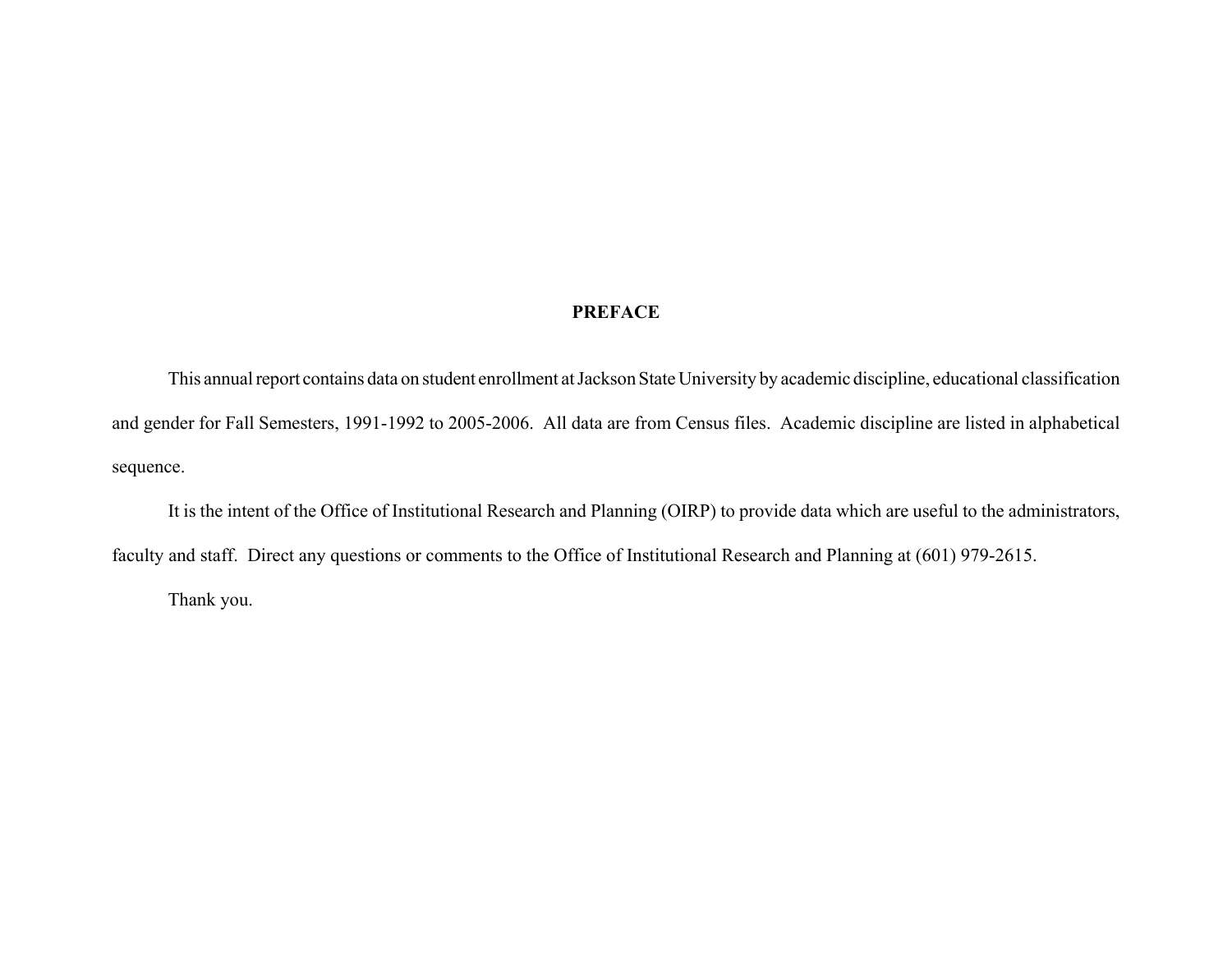# **TABLE OF CONTENTS**

| Business Education (intervention) and the control of the control of the control of the control of the control of the control of the control of the control of the control of the control of the control of the control of the |  |
|-------------------------------------------------------------------------------------------------------------------------------------------------------------------------------------------------------------------------------|--|
|                                                                                                                                                                                                                               |  |
|                                                                                                                                                                                                                               |  |
| Civil Engineering (and according to the control of the control of the control of the control of the control of                                                                                                                |  |
|                                                                                                                                                                                                                               |  |
|                                                                                                                                                                                                                               |  |
|                                                                                                                                                                                                                               |  |
|                                                                                                                                                                                                                               |  |
|                                                                                                                                                                                                                               |  |
|                                                                                                                                                                                                                               |  |
|                                                                                                                                                                                                                               |  |
|                                                                                                                                                                                                                               |  |
|                                                                                                                                                                                                                               |  |
|                                                                                                                                                                                                                               |  |
|                                                                                                                                                                                                                               |  |
|                                                                                                                                                                                                                               |  |
|                                                                                                                                                                                                                               |  |
|                                                                                                                                                                                                                               |  |
|                                                                                                                                                                                                                               |  |
|                                                                                                                                                                                                                               |  |
|                                                                                                                                                                                                                               |  |
|                                                                                                                                                                                                                               |  |
|                                                                                                                                                                                                                               |  |
|                                                                                                                                                                                                                               |  |
|                                                                                                                                                                                                                               |  |
|                                                                                                                                                                                                                               |  |
|                                                                                                                                                                                                                               |  |
|                                                                                                                                                                                                                               |  |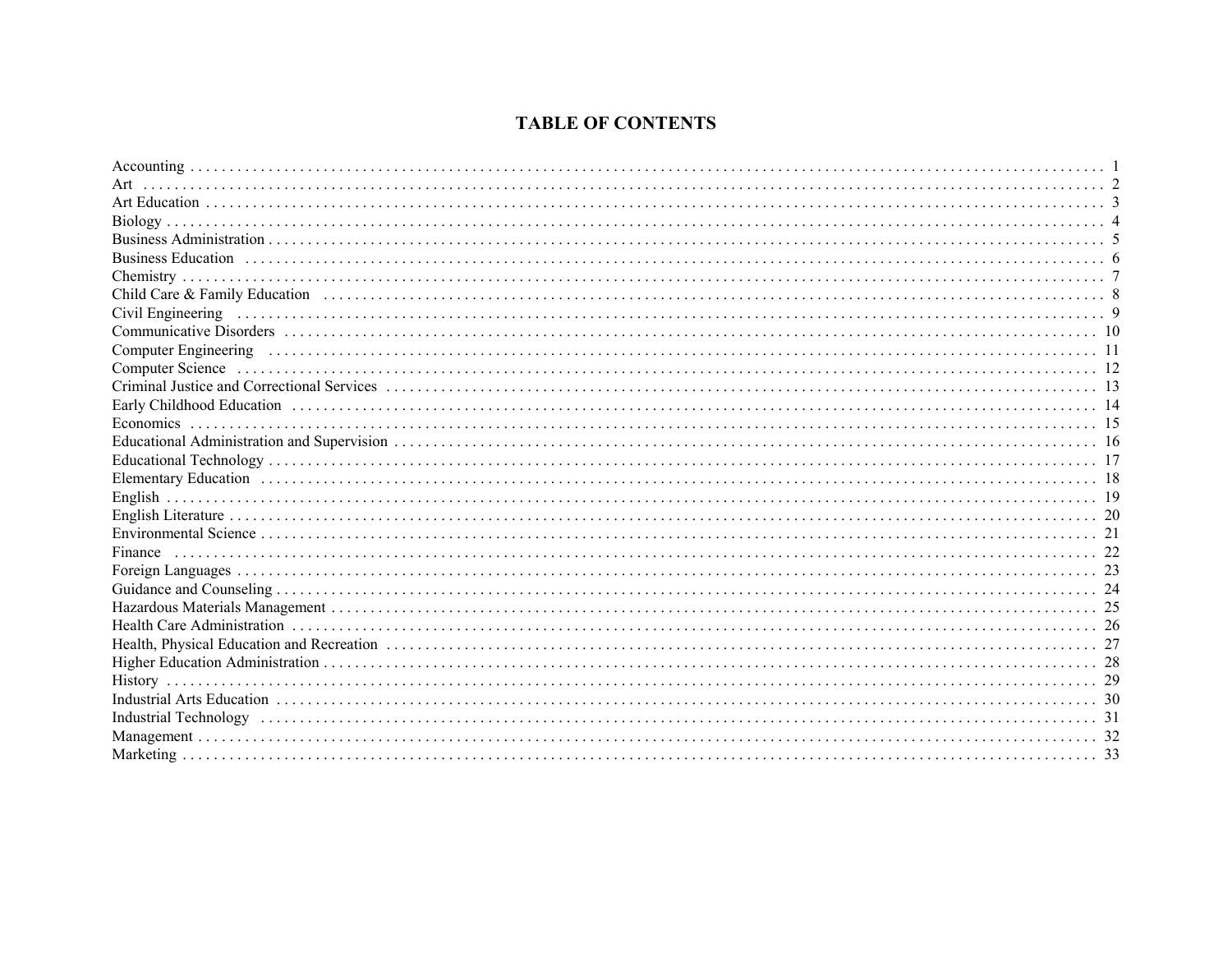# **TABLE OF CONTENTS (con't)**

| Mathematics                                                                                                                                                                                                                    |  |
|--------------------------------------------------------------------------------------------------------------------------------------------------------------------------------------------------------------------------------|--|
|                                                                                                                                                                                                                                |  |
|                                                                                                                                                                                                                                |  |
|                                                                                                                                                                                                                                |  |
|                                                                                                                                                                                                                                |  |
|                                                                                                                                                                                                                                |  |
|                                                                                                                                                                                                                                |  |
|                                                                                                                                                                                                                                |  |
|                                                                                                                                                                                                                                |  |
|                                                                                                                                                                                                                                |  |
|                                                                                                                                                                                                                                |  |
| Public Administration (a) respectively and the control of the control of the control of the control of the control of the control of the control of the control of the control of the control of the control of the control of |  |
|                                                                                                                                                                                                                                |  |
|                                                                                                                                                                                                                                |  |
|                                                                                                                                                                                                                                |  |
|                                                                                                                                                                                                                                |  |
|                                                                                                                                                                                                                                |  |
|                                                                                                                                                                                                                                |  |
| Secondary Education (a) respectively and the second second section of the secondary Education (b) secondary Education (b) second section of the second section of the second section of the second section of the second secti |  |
|                                                                                                                                                                                                                                |  |
|                                                                                                                                                                                                                                |  |
|                                                                                                                                                                                                                                |  |
|                                                                                                                                                                                                                                |  |
|                                                                                                                                                                                                                                |  |
|                                                                                                                                                                                                                                |  |
|                                                                                                                                                                                                                                |  |
|                                                                                                                                                                                                                                |  |
|                                                                                                                                                                                                                                |  |
|                                                                                                                                                                                                                                |  |
|                                                                                                                                                                                                                                |  |
|                                                                                                                                                                                                                                |  |
|                                                                                                                                                                                                                                |  |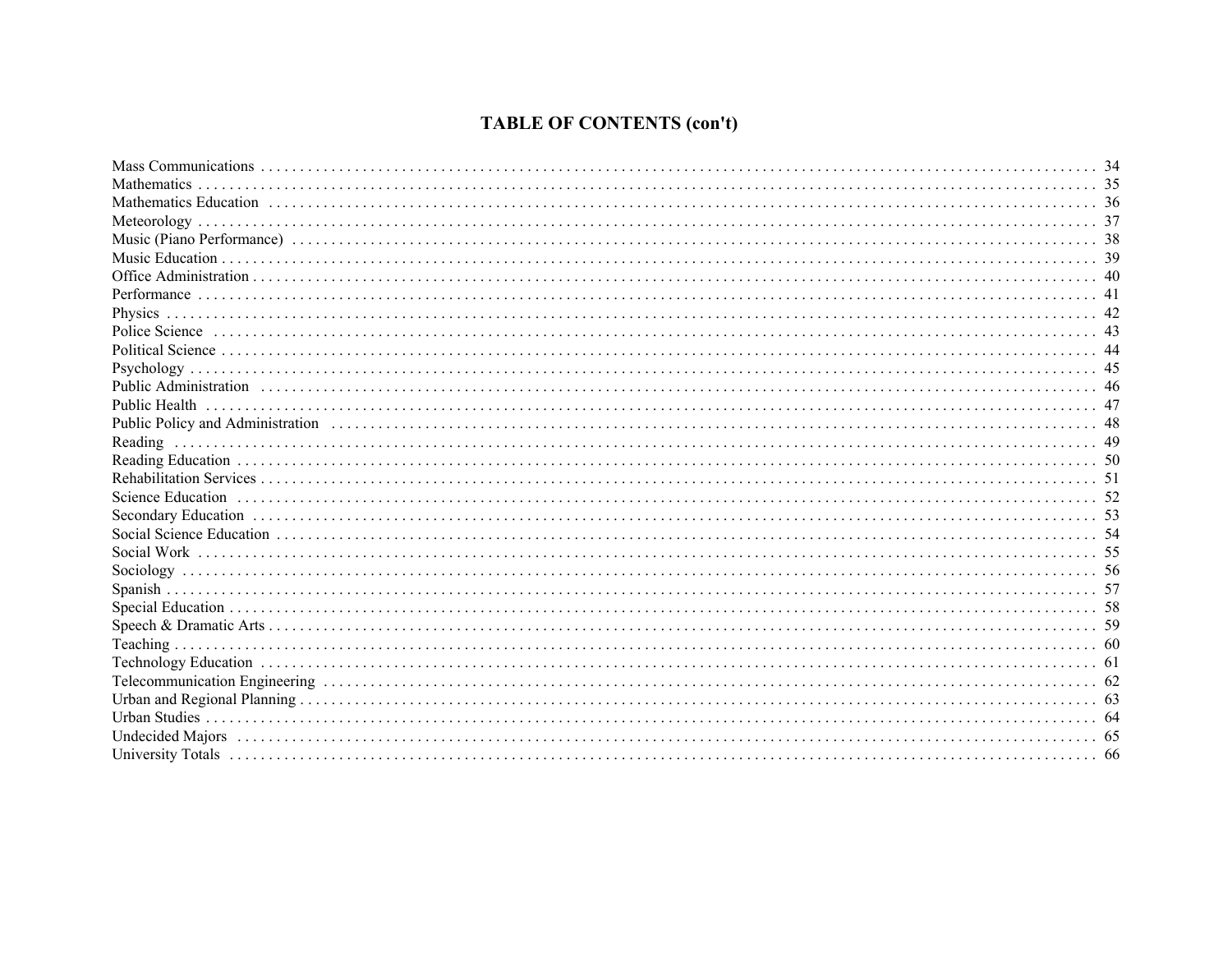| DISCIPLINE: ACCOUNTING                                |             |                                  |      |                            |        |                                |             |                                |                |                                  |                       |
|-------------------------------------------------------|-------------|----------------------------------|------|----------------------------|--------|--------------------------------|-------------|--------------------------------|----------------|----------------------------------|-----------------------|
| <b>CLASSIFICATION</b><br><b>GENDER</b><br><b>YEAR</b> | <b>MALE</b> | <b>FRESHMAN</b><br><b>FEMALE</b> | MALE | SOPHOMORE<br><b>FEMALE</b> | MALE   | <b>JUNIOR</b><br><b>FEMALE</b> | <b>MALE</b> | <b>SENIOR</b><br><b>FEMALE</b> | <b>MALE</b>    | <b>GRADUATE</b><br><b>FEMALE</b> | <b>GRAND</b><br>TOTAL |
| 1991-92                                               | 42          | 77                               | 28   | 52                         | $28\,$ | 74                             | 36          | $88\,$                         | 18             | 21                               | 464                   |
| 1992-93                                               | 44          | 45                               | 20   | 48                         | 31     | 56                             | 45          | 85                             | 9              | 19                               | 402                   |
| 1993-94                                               | 38          | 60                               | 24   | 37                         | 25     | 54                             | 32          | 68                             | 8              | 20                               | 366                   |
| 1994-95                                               | 25          | 47                               | 21   | 47                         | 24     | 40                             | 29          | 59                             | 6              | 13                               | 311                   |
| 1995-96                                               | 23          | 44                               | 18   | 35                         | 19     | 46                             | 34          | 65                             | $\overline{2}$ | 16                               | 302                   |
| 1996-97                                               | 33          | 54                               | 17   | 29                         | 17     | 31                             | 27          | 55                             |                | 13                               | 277                   |
| 1997-98                                               | 26          | 55                               | 23   | 44                         | 23     | 41                             | 29          | 47                             | 5              | $\overline{9}$                   | 302                   |
| 1998-99                                               | 18          | 38                               | 19   | 44                         | 10     | 46                             | 23          | 50                             | 5              | 15                               | 268                   |
| 1999-00                                               | 14          | 46                               | 10   | 32                         | 19     | 56                             | 23          | 64                             | $\overline{4}$ | 15                               | 283                   |
| 2000-01                                               | 18          | 46                               | 13   | 32                         | 19     | 42                             | 20          | 78                             |                | 7                                | 276                   |
| 2001-02                                               | 18          | 44                               | 12   | 30                         | 10     | 49                             | 23          | 72                             | 3              | 13                               | 274                   |
| 2002-03                                               | 32          | 51                               | 16   | 38                         | 17     | 37                             | 20          | 77                             | 7              | 13                               | 308                   |
| 2003-04                                               | 26          | 65                               | 21   | 43                         | 24     | 42                             | 22          | 79                             | $\mathfrak{Z}$ | 21                               | 346                   |
| 2004-05                                               | 33          | 64                               | 22   | 38                         | 17     | 46                             | 29          | 75                             | $\overline{4}$ | 16                               | 344                   |
| 2005-06                                               | 35          | 57                               | 16   | 67                         | 25     | 48                             | 23          | 70                             | 7              | 16                               | 364                   |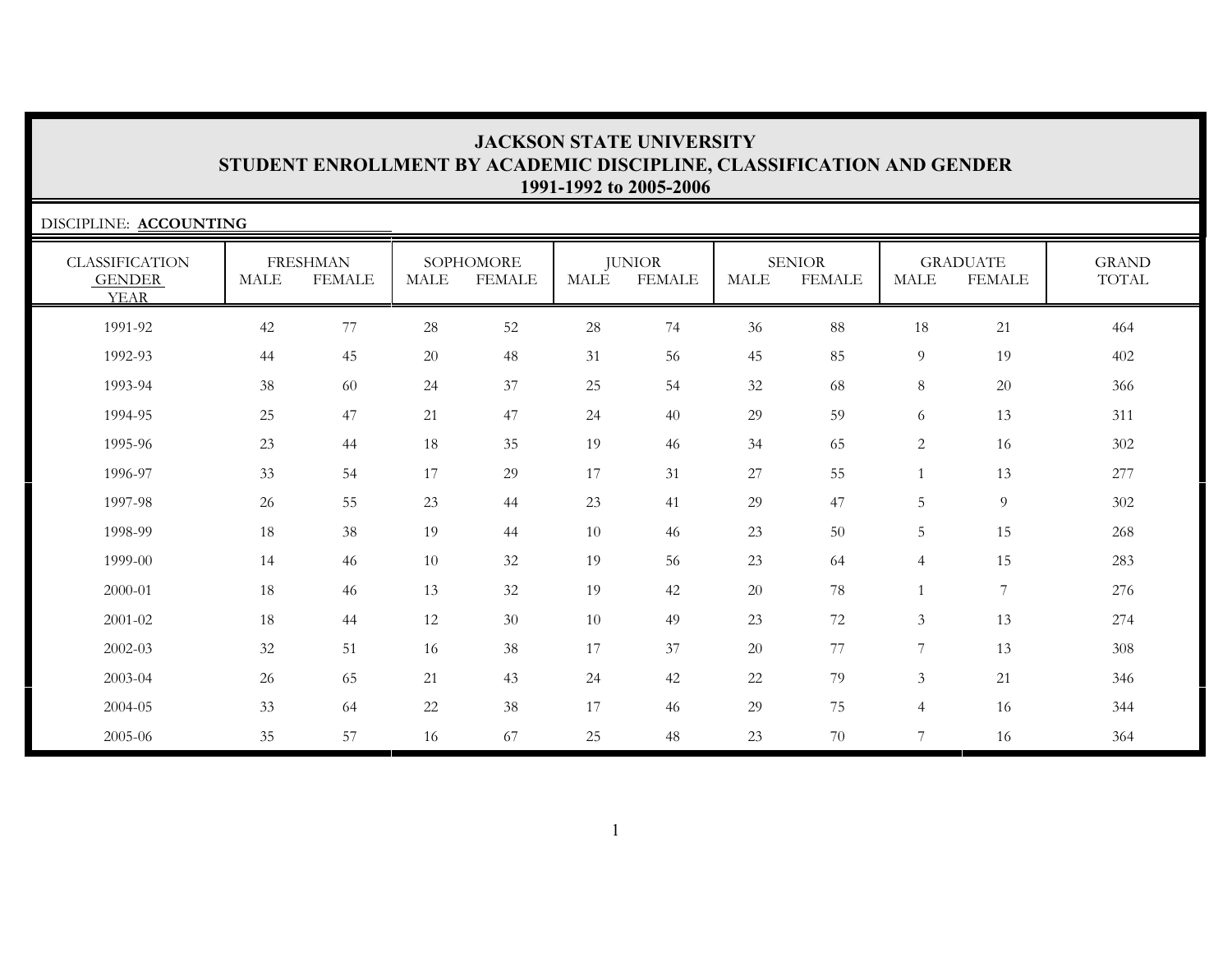| DISCIPLINE: ART                                       |             |                                  |                  |                             |                  |                          |                |                                |                          |                                               |                              |
|-------------------------------------------------------|-------------|----------------------------------|------------------|-----------------------------|------------------|--------------------------|----------------|--------------------------------|--------------------------|-----------------------------------------------|------------------------------|
| <b>CLASSIFICATION</b><br><b>GENDER</b><br><b>YEAR</b> | <b>MALE</b> | <b>FRESHMAN</b><br><b>FEMALE</b> | MALE             | SOPHOMORE<br><b>FEMALE</b>  | <b>MALE</b>      | <b>JUNIOR</b><br>FEMALE  | MALE           | <b>SENIOR</b><br><b>FEMALE</b> | MALE                     | <b>GRADUATE</b><br><b>FEMALE</b>              | <b>GRAND</b><br><b>TOTAL</b> |
| 1991-92                                               | 10          | 5                                | 7                | $\mathcal{L} = \mathcal{L}$ | 7                |                          | $\overline{4}$ |                                | $\!-$                    | $-\,-$                                        | 35                           |
| 1992-93                                               | 5           | $\overline{4}$                   | 9                | $\mathfrak{Z}$              | $\overline{4}$   | $\overline{\phantom{m}}$ | 9              | 2                              | $\overline{\phantom{m}}$ | $\sim$                                        | 36                           |
| 1993-94                                               | 17          | $\overline{c}$                   | $\overline{4}$   | $\overline{4}$              | 5                |                          | $\overline{7}$ | 3                              | $- -$                    | $\sim$                                        | 43                           |
| 1994-95                                               | 9           |                                  | 6                | $\mathbf{1}$                | 3                | 3                        | 8              | $\overline{2}$                 | $\sim$ $-$               | $\mathord{\hspace{1pt}\text{--}\hspace{1pt}}$ | 33                           |
| 1995-96                                               | 8           | 15                               | 5                | $\overline{2}$              | $\mathfrak{Z}$   | $\overline{c}$           | $\overline{4}$ | 6                              | $--$                     | $\hspace{0.05cm} -$                           | 45                           |
| 1996-97                                               | 8           | $\mathfrak{Z}$                   | 6                | $\overline{4}$              | $\overline{4}$   | $\overline{c}$           | 6              | $\overline{4}$                 | $\overline{\phantom{m}}$ | $\sim$ $\sim$                                 | 37                           |
| 1997-98                                               | 5           | $\mathfrak{Z}$                   | $\overline{7}$   |                             | 6                | 5                        | $\overline{4}$ | $\mathfrak{Z}$                 | $-$                      | $-$                                           | 34                           |
| 1998-99                                               | 8           | 2                                | 3                | 2                           | $\mathfrak{Z}$   |                          | 6              | 5                              |                          |                                               | 30                           |
| 1999-00                                               | 6           | $\mathfrak{Z}$                   | $\mathfrak{Z}$   | $\overline{4}$              | 5                | $\overline{4}$           | 7              | 6                              |                          |                                               | 38                           |
| 2000-01                                               | 9           | 11                               | $10\,$           | $\overline{4}$              | 6                | 7                        | 11             | 5                              |                          |                                               | 63                           |
| 2001-02                                               | 20          | 10                               | 9                | 6                           | 9                | 7                        | 13             | 6                              |                          |                                               | $80\,$                       |
| $2002 - 03$                                           | 16          | 10                               | 17               | 6                           | 9                | 6                        | 12             | 9                              |                          |                                               | 85                           |
| 2003-04                                               | $\,8\,$     | 1                                | 17               | $\,8\,$                     | 13               | 7                        | 15             | 13                             |                          |                                               | 82                           |
| 2004-05                                               | 15          | $\overline{c}$                   | $\boldsymbol{7}$ | $\overline{4}$              | $\boldsymbol{7}$ | 12                       | 25             | 14                             |                          |                                               | 86                           |
| 2005-06                                               | 17          | 16                               | 17               | $\overline{4}$              | 12               | 10                       | 16             | 13                             |                          |                                               | 105                          |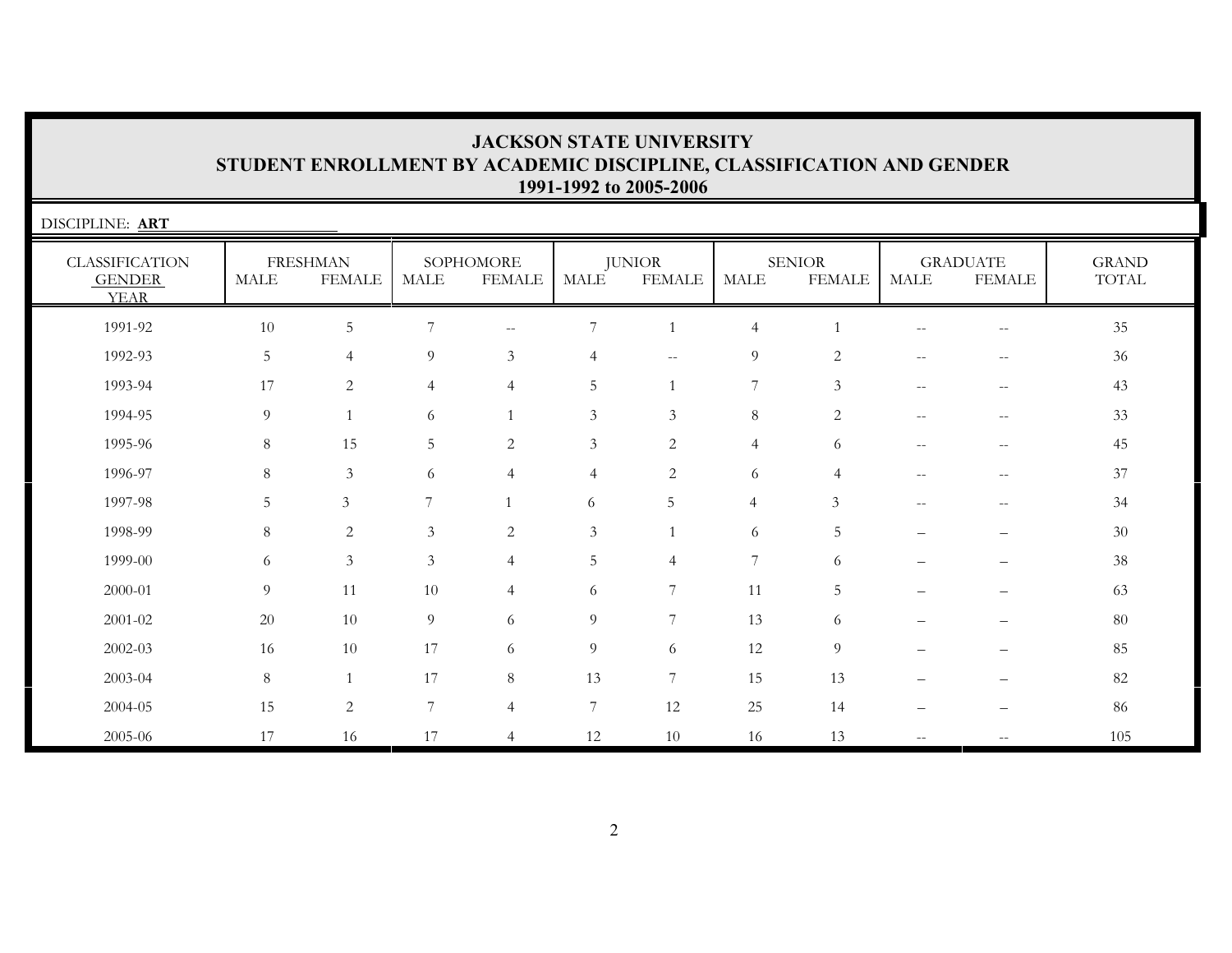#### DISCIPLINE: **ART EDUCATION** CLASSIFICATION GENDER YEARFRESHMANMALE FEMALE**SOPHOMORE** MALE FEMALEJUNIOR<br>MALE FEI **FEMALE** SENIORMALE FEMALEGRADUATEMALE FEMALEGRANDTOTAL1991-92 -- -- -- -- -- -- -- -- -- 1 1 $\mathbf{1}$ 1992-93 -- - - - - - - - - - - - - - 1 2 3  $\mathfrak{Z}$ 1993-94 -- -- -- -- -- -- -- -- -- 1 11994-95 -- -- -- -- -- -- -- -- -- -- --1995-96 -- -- -- -- -- -- -- -- -- -- --1996-97 -- -- -- -- -- -- -- -- -- -- --1997-98 -- -- -- -- -- -- -- -- -- -- --1998-99 -- -- -- -- -- -- -- -- -- -- -- $\mathbb{L}^{\perp}$ 1999-00 – – – – – – – – – – --2000-01 – – – – – – – – – – --2001-02 – – – – – – – – – – --2002-03 – – – – – – – – – – --2003-04 – – – – – – – – – – -- $\mathbb{H}^{\mathbb{Z}}$ 2004-05 – – – – – – – – – – --2005-06 -- -- -- -- -- -- -- -- -- -- --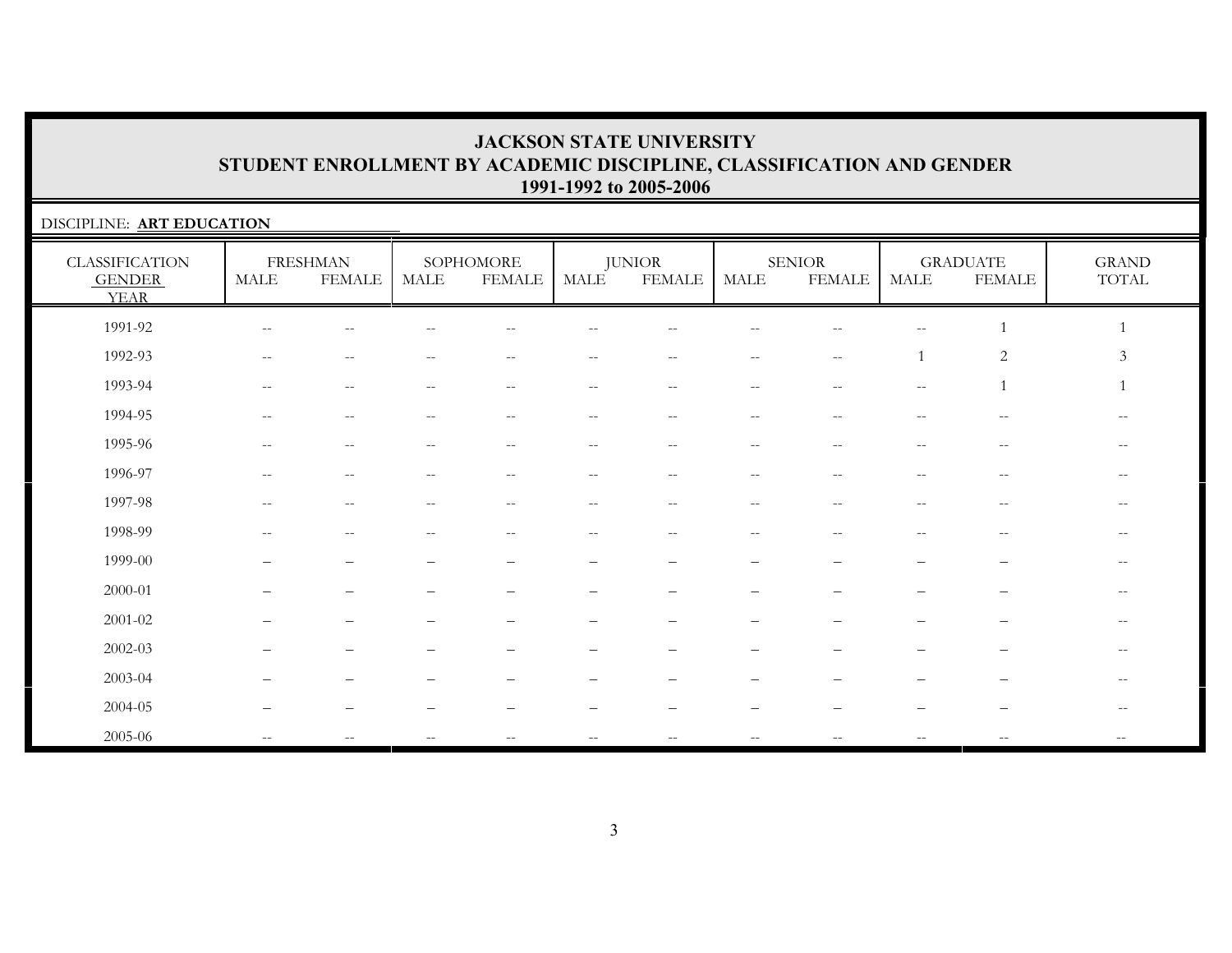| DISCIPLINE: BIOLOGY                                   |             |                                  |        |                            |             |                                |        |                                |                 |                                  |                       |
|-------------------------------------------------------|-------------|----------------------------------|--------|----------------------------|-------------|--------------------------------|--------|--------------------------------|-----------------|----------------------------------|-----------------------|
| <b>CLASSIFICATION</b><br><b>GENDER</b><br><b>YEAR</b> | <b>MALE</b> | <b>FRESHMAN</b><br><b>FEMALE</b> | MALE   | SOPHOMORE<br><b>FEMALE</b> | <b>MALE</b> | <b>JUNIOR</b><br><b>FEMALE</b> | MALE   | <b>SENIOR</b><br><b>FEMALE</b> | <b>MALE</b>     | <b>GRADUATE</b><br><b>FEMALE</b> | <b>GRAND</b><br>TOTAL |
| 1991-92                                               | 73          | 163                              | 39     | 81                         | 24          | 87                             | 35     | 84                             | 6               | 17                               | 609                   |
| 1992-93                                               | 92          | 150                              | 32     | 91                         | 35          | 82                             | 39     | 97                             | 1               | 15                               | 634                   |
| 1993-94                                               | 94          | 191                              | 51     | 91                         | 40          | 79                             | 39     | 79                             | $\overline{9}$  | 15                               | 688                   |
| 1994-95                                               | 120         | 216                              | 60     | 143                        | 58          | 94                             | 50     | 86                             | 9               | 14                               | 852                   |
| 1995-96                                               | 121         | 250                              | 67     | 140                        | 54          | 111                            | 68     | 93                             | 10              | 20                               | 934                   |
| 1996-97                                               | 89          | 220                              | 76     | 151                        | 61          | 129                            | 87     | 119                            | 16              | 21                               | 969                   |
| 1997-98                                               | 79          | 192                              | 57     | 137                        | 59          | 142                            | 80     | 145                            | 16              | 33                               | 940                   |
| 1998-99                                               | 59          | 187                              | 38     | 109                        | 59          | 126                            | 73     | 137                            | 16              | 30                               | 834                   |
| 1999-00                                               | 45          | 147                              | 32     | 93                         | 41          | 89                             | $81\,$ | 146                            | 14              | 25                               | 713                   |
| $2000 - 01$                                           | 41          | 159                              | $28\,$ | $88\,$                     | 32          | 91                             | 64     | 126                            | 8               | 21                               | 658                   |
| 2001-02                                               | 55          | 168                              | 25     | 76                         | 18          | 63                             | 52     | 127                            | 5               | 19                               | 608                   |
| $2002 - 03$                                           | 62          | 211                              | 28     | 116                        | 23          | 77                             | 38     | 103                            | 6               | 22                               | 686                   |
| 2003-04                                               | 51          | 174                              | 33     | 114                        | $22\,$      | 91                             | 34     | 104                            | $7\phantom{.0}$ | 19                               | 652                   |
| 2004-05                                               | 66          | 232                              | 38     | 115                        | $27\,$      | 99                             | 33     | 117                            | $\overline{9}$  | 20                               | 756                   |
| 2005-06                                               | 72          | 263                              | 37     | 146                        | 49          | 104                            | 28     | 118                            | 9               | 24                               | 850                   |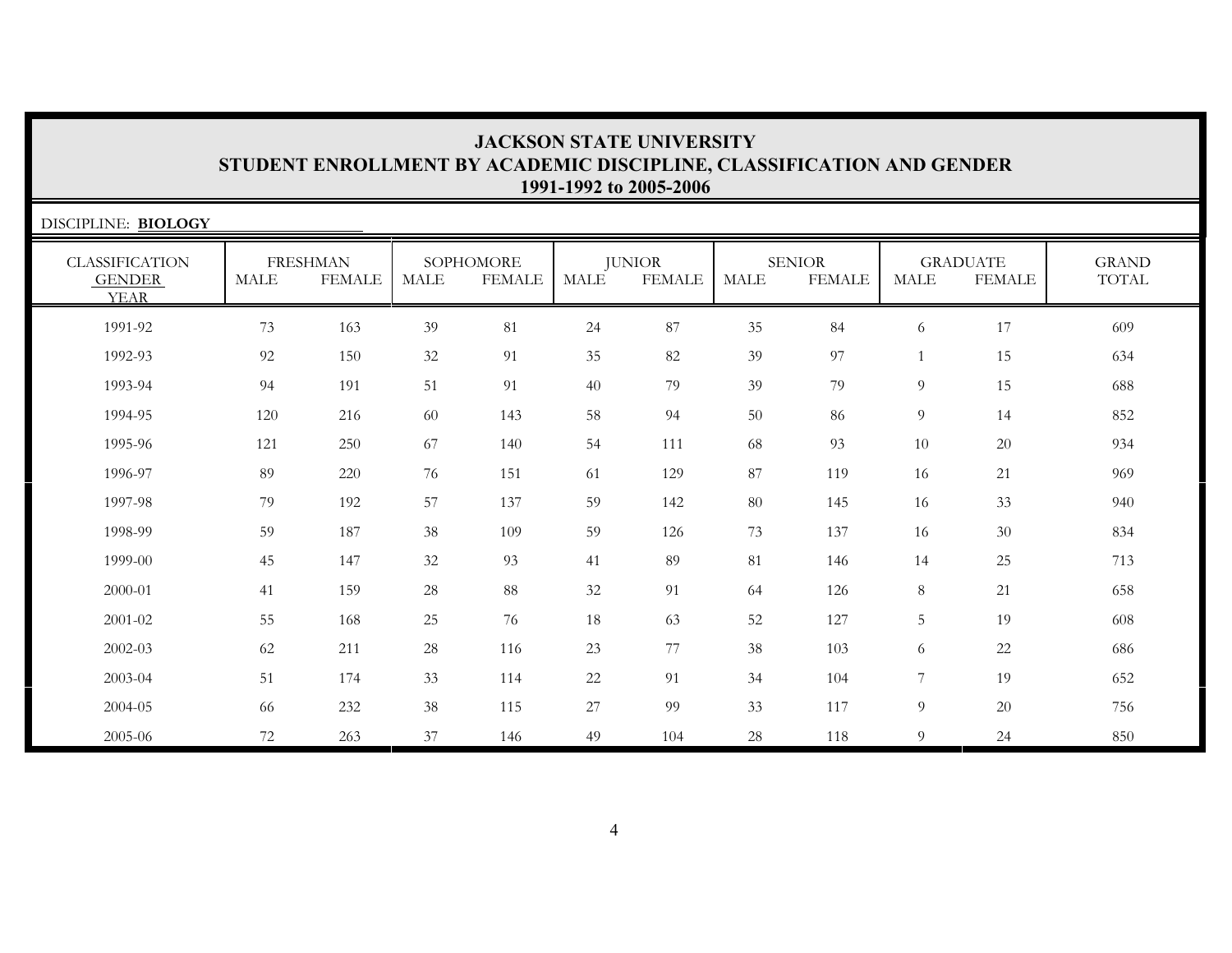### DISCIPLINE: **BUSINESS ADMINISTRATION**

| <b>CLASSIFICATION</b><br><b>GENDER</b><br><b>YEAR</b> | <b>MALE</b> | <b>FRESHMAN</b><br><b>FEMALE</b> | <b>MALE</b> | SOPHOMORE<br><b>FEMALE</b> | <b>MALE</b> | <b>JUNIOR</b><br><b>FEMALE</b> | <b>MALE</b> | <b>SENIOR</b><br><b>FEMALE</b> | <b>MALE</b> | <b>GRADUATE</b><br><b>FEMALE</b> | <b>GRAND</b><br>TOTAL |
|-------------------------------------------------------|-------------|----------------------------------|-------------|----------------------------|-------------|--------------------------------|-------------|--------------------------------|-------------|----------------------------------|-----------------------|
| 1991-92                                               | 88          | 103                              | 41          | 52                         | 47          | 68                             | 52          | 69                             | 46          | 62                               | 628                   |
| 1992-93                                               | 76          | 83                               | 32          | 51                         | 42          | 58                             | 66          | 68                             | 28          | 65                               | 569                   |
| 1993-94                                               | 71          | 46                               | 38          | 40                         | 38          | 53                             | 52          | 76                             | 17          | 60                               | 491                   |
| 1994-95                                               | 63          | 60                               | 35          | 29                         | $27\,$      | 38                             | 50          | 67                             | 15          | 34                               | 418                   |
| 1995-96                                               | 78          | 70                               | 33          | 39                         | 32          | 24                             | 32          | 68                             | 16          | 32                               | 424                   |
| 1996-97                                               | 57          | 70                               | 38          | 37                         | 29          | 23                             | 32          | 58                             | 41          | 60                               | 445                   |
| 1997-98                                               | 58          | 59                               | 39          | 35                         | $27\,$      | 31                             | 24          | 52                             | 44          | 66                               | 435                   |
| 1998-99                                               | 53          | 68                               | 35          | 28                         | 24          | 45                             | 36          | 58                             | 31          | 49                               | 427                   |
| 1999-00                                               | 67          | 73                               | 33          | 36                         | 30          | 48                             | 34          | 66                             | 30          | 30                               | 447                   |
| 2000-01                                               | 64          | 79                               | 45          | 48                         | 35          | 51                             | 35          | 64                             | 31          | 36                               | 488                   |
| 2001-02                                               | 66          | 89                               | 43          | 52                         | 41          | 68                             | 38          | 84                             | 28          | 48                               | 557                   |
| 2002-03                                               | 68          | 87                               | 47          | 50                         | 48          | 58                             | 54          | 108                            | 31          | 47                               | 598                   |
| 2003-04                                               | 84          | 76                               | 42          | 49                         | $38\,$      | 55                             | 54          | 107                            | 36          | 42                               | 583                   |
| 2004-05                                               | 98          | 98                               | 43          | 56                         | 39          | 51                             | 51          | 106                            | 30          | 35                               | 607                   |
| 2005-06                                               | 75          | 92                               | 45          | 72                         | 48          | 57                             | 38          | 78                             | 32          | 31                               | 568                   |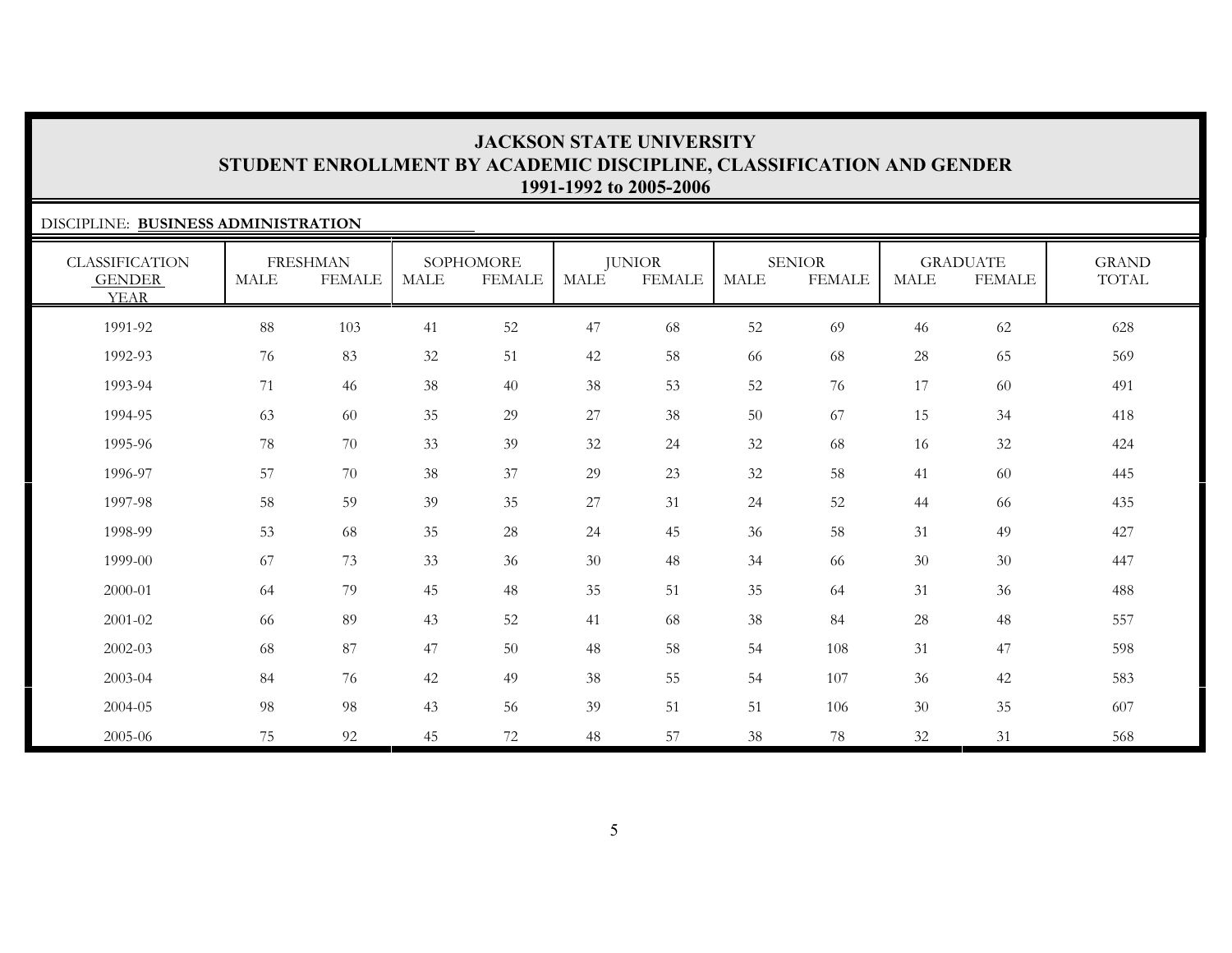### DISCIPLINE: **BUSINESS EDUCATION**

| <b>CLASSIFICATION</b><br><b>GENDER</b><br><b>YEAR</b> | MALE            | <b>FRESHMAN</b><br><b>FEMALE</b> | <b>MALE</b>    | SOPHOMORE<br><b>FEMALE</b> | MALE                     | <b>JUNIOR</b><br><b>FEMALE</b> | MALE              | <b>SENIOR</b><br><b>FEMALE</b> | MALE                     | <b>GRADUATE</b><br><b>FEMALE</b> | <b>GRAND</b><br>TOTAL |
|-------------------------------------------------------|-----------------|----------------------------------|----------------|----------------------------|--------------------------|--------------------------------|-------------------|--------------------------------|--------------------------|----------------------------------|-----------------------|
| 1991-92                                               | $\,8\,$         | $10\,$                           | $\mathfrak{Z}$ | $\overline{9}$             | $\sqrt{2}$               | $\,8\,$                        | $\mathfrak{Z}$    | $\overline{5}$                 |                          | $\overline{9}$                   | 58                    |
| 1992-93                                               | $\overline{4}$  | 12                               | $\overline{4}$ | $\overline{4}$             | $\overline{7}$           | 5                              | $\mathfrak{Z}$    | 11                             | $\sim$ $\sim$            | $\overline{9}$                   | 59                    |
| 1993-94                                               | $\overline{4}$  | 18                               | $\overline{4}$ | 8                          | 1                        | 10                             | $5\phantom{.0}$   | 11                             | $-\,-$                   | 9                                | 70                    |
| 1994-95                                               | 9               | 10                               | $-\,-$         | 8                          | $\overline{\phantom{m}}$ | $\mathbf 5$                    | $\mathfrak{Z}$    | 8                              | $-\,-$                   | 6                                | 49                    |
| 1995-96                                               | $7\overline{ }$ | $\,8\,$                          | $\mathbf{1}$   | 7                          | 2                        | $\overline{4}$                 | $--$              | $\overline{7}$                 | $- -$                    | 6                                | $42\,$                |
| 1996-97                                               | 7               | $\overline{4}$                   | $\overline{4}$ | $\overline{7}$             | $\mathbf{2}$             | 3                              | $\overline{4}$    | 11                             |                          | $\,8\,$                          | 51                    |
| 1997-98                                               | $\overline{4}$  | 5                                |                | $\overline{4}$             | $\mathfrak{Z}$           | $\sqrt{2}$                     |                   | 5                              |                          | 11                               | 37                    |
| 1998-99                                               | $\mathfrak{Z}$  | $\mathfrak{Z}$                   | $\mathbf{1}$   | $\mathfrak{Z}$             | $\mathbf{1}$             | 6                              | $\sqrt{2}$        | $\mathfrak{Z}$                 |                          | 11                               | 34                    |
| 1999-00                                               | $\mathfrak{Z}$  | 6                                | $\mathbf{1}$   |                            |                          | $\overline{4}$                 | $\overline{4}$    | $\overline{c}$                 |                          | $\sqrt{2}$                       | 23                    |
| 2000-01                                               | 5               | 5                                |                | $\mathbf{2}$               | $\overline{\phantom{0}}$ | 3                              |                   | 8                              |                          |                                  | $25\,$                |
| 2001-02                                               | 5               | $\overline{7}$                   | 2              | 2                          | 2                        | $\overline{c}$                 |                   | 7                              | $\overline{\phantom{0}}$ | -                                | $28\,$                |
| 2002-03                                               | 6               | 6                                | 3              | 5                          | $\qquad \qquad -$        | $\mathfrak{Z}$                 | $\qquad \qquad -$ | 8                              |                          | $\overline{\phantom{0}}$         | 31                    |
| 2003-04                                               | $\overline{4}$  | $\mathfrak{Z}$                   | 2              | 6                          |                          | 5                              | $\mathfrak{Z}$    | $\overline{7}$                 |                          |                                  | 30                    |
| 2004-05                                               | $\overline{4}$  | $\overline{4}$                   | 2              | $\overline{4}$             | 3                        | $\overline{2}$                 | $\sqrt{2}$        | $7\phantom{.0}$                | $\qquad \qquad =$        | $\sqrt{2}$                       | 30                    |
| 2005-06                                               | 3               | $\overline{4}$                   | 3              | 3                          |                          | 3                              | $\sim$ $\sim$     | $\overline{2}$                 | $\mathbf{u}$             | $- -$                            | 19                    |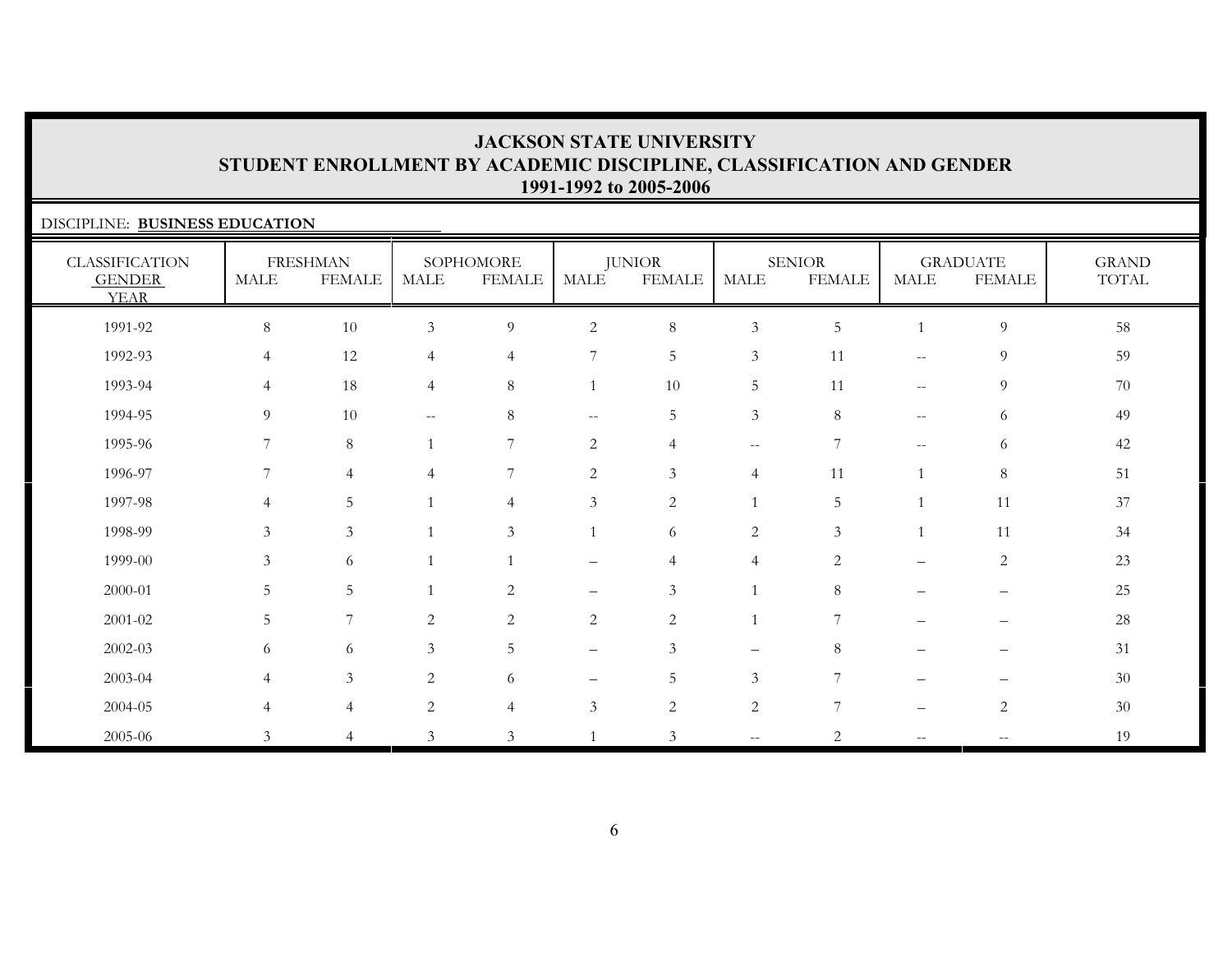| DISCIPLINE: CHEMISTRY                                 |                |                                  |                |                            |                |                                |                |                                |                |                                  |                       |
|-------------------------------------------------------|----------------|----------------------------------|----------------|----------------------------|----------------|--------------------------------|----------------|--------------------------------|----------------|----------------------------------|-----------------------|
| <b>CLASSIFICATION</b><br><b>GENDER</b><br><b>YEAR</b> | <b>MALE</b>    | <b>FRESHMAN</b><br><b>FEMALE</b> | <b>MALE</b>    | SOPHOMORE<br><b>FEMALE</b> | <b>MALE</b>    | <b>JUNIOR</b><br><b>FEMALE</b> | <b>MALE</b>    | <b>SENIOR</b><br><b>FEMALE</b> | <b>MALE</b>    | <b>GRADUATE</b><br><b>FEMALE</b> | <b>GRAND</b><br>TOTAL |
| 1991-92                                               | 12             | 13                               | 8              | 12                         | 8              | 11                             | 5              | $\mathfrak{Z}$                 | $\mathfrak{Z}$ | $\mathfrak{Z}$                   | 78                    |
| 1992-93                                               | 8              | $\overline{7}$                   | 6              | 8                          | 11             | 9                              | 6              | 13                             | $\overline{4}$ | 2                                | 74                    |
| 1993-94                                               | 11             | 15                               | $\mathfrak{Z}$ | 9                          | 6              | 6                              | 9              | 14                             | 7              | 2                                | 82                    |
| 1994-95                                               | 11             | 6                                | 6              | 17                         | $\overline{c}$ | 11                             | 12             | $7^{\circ}$                    | 5              | 6                                | 83                    |
| 1995-96                                               | 8              | 7                                | 9              | 6                          | $8\,$          | 16                             | 7              | 14                             | 5              | 6                                | 86                    |
| 1996-97                                               | 13             | 10                               | 8              | 10                         | 6              | 10                             | 6              | 18                             | $\overline{4}$ | $\mathfrak{Z}$                   | 88                    |
| 1997-98                                               | $\mathfrak{Z}$ | 11                               | 7              | 6                          | 14             | 11                             | 5              | 16                             | 2              | $\overline{4}$                   | 79                    |
| 1998-99                                               | 8              | 11                               | $\mathfrak{Z}$ | 10                         | $\mathfrak{Z}$ | 10                             | 15             | 13                             | $\overline{4}$ | $\overline{4}$                   | 81                    |
| 1999-00                                               | 6              | 2                                | 6              | 11                         | $\overline{4}$ | 9                              | $\overline{7}$ | 14                             | 3              | 5                                | 67                    |
| 2000-01                                               | $\overline{4}$ | 5                                | 6              | $\mathfrak{Z}$             | 9              | 11                             | 5              | 12                             | 6              | 5                                | 66                    |
| 2001-02                                               | 3              | 11                               | $\overline{4}$ | 6                          | 7              | $\overline{c}$                 | $\,8\,$        | 13                             | 6              | $\mathfrak{Z}$                   | 63                    |
| 2002-03                                               | 3              | $\overline{7}$                   | $\overline{4}$ | 11                         | 5              | 5                              | 9              | $\overline{2}$                 | 6              | $\overline{7}$                   | 59                    |
| 2003-04                                               | 8              | 9                                | 3              | 7                          | 3              | 7                              | 6              | 3                              | 9              | 8                                | 63                    |
| 2004-05                                               | 6              | $\mathfrak{Z}$                   | 7              | $\overline{4}$             | $\overline{4}$ | $\overline{4}$                 | 3              | 9                              | 14             | 19                               | 73                    |
| 2005-06                                               | 6              | 15                               | 4              | 8                          | 6              | 8                              | 3              | 7                              | 24             | 21                               | 102                   |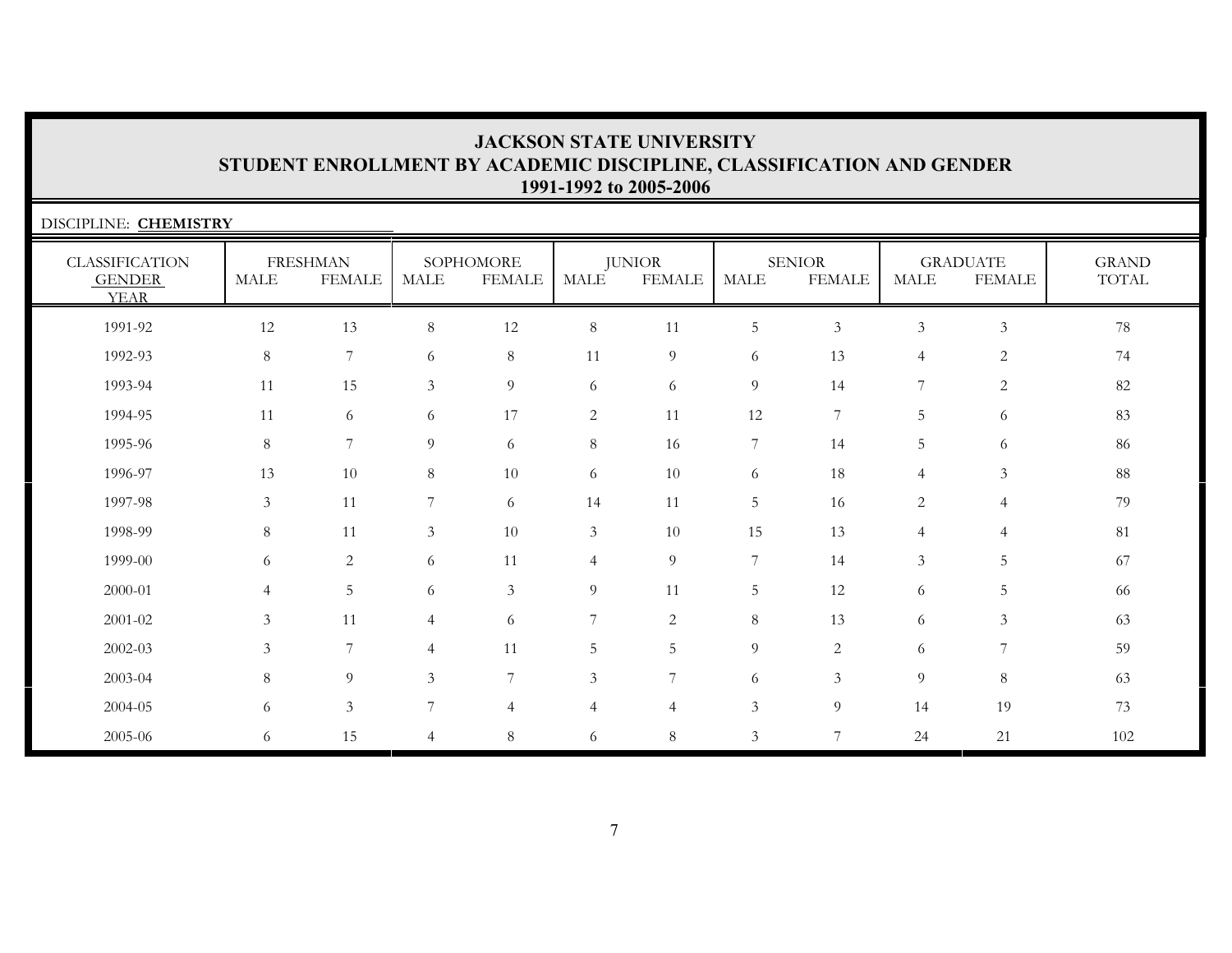### DISCIPLINE: **CHILD CARE & FAMILY EDUCATION**

| <b>CLASSIFICATION</b><br><b>GENDER</b><br><b>YEAR</b> | <b>MALE</b>                                         | <b>FRESHMAN</b><br><b>FEMALE</b> | <b>MALE</b>              | SOPHOMORE<br><b>FEMALE</b>                          | <b>MALE</b>              | <b>JUNIOR</b><br><b>FEMALE</b> | MALE                     | <b>SENIOR</b><br><b>FEMALE</b>                      | <b>MALE</b>              | <b>GRADUATE</b><br><b>FEMALE</b> | <b>GRAND</b><br>TOTAL                               |
|-------------------------------------------------------|-----------------------------------------------------|----------------------------------|--------------------------|-----------------------------------------------------|--------------------------|--------------------------------|--------------------------|-----------------------------------------------------|--------------------------|----------------------------------|-----------------------------------------------------|
| 1991-92                                               |                                                     |                                  |                          |                                                     |                          |                                |                          |                                                     |                          |                                  |                                                     |
| 1992-93                                               | $--$                                                | $--$                             | $\overline{\phantom{m}}$ | $\hspace{0.05cm}$ – $\hspace{0.05cm}$               | $\qquad \qquad -$        | $--$                           | $--$                     | $\overline{\phantom{m}}$                            | $\overline{\phantom{m}}$ | $-\,-$                           | $\overline{\phantom{m}}$                            |
| 1993-94                                               | $- -$                                               | $--$                             | $-\,-$                   | $\hspace{0.05cm} -\hspace{0.05cm} -\hspace{0.05cm}$ | $\overline{\phantom{m}}$ | $\overline{\phantom{m}}$       | $--$                     | $\hspace{0.05cm} -\hspace{0.05cm} -\hspace{0.05cm}$ | $- -$                    | $\overline{\phantom{m}}$         | $\overline{\phantom{m}}$                            |
| 1994-95                                               | $\sim$ $\sim$                                       | $--$                             | $\sim$ $\sim$            | $\hspace{0.1mm}-\hspace{0.1mm}-\hspace{0.1mm}$      | $- -$                    | $\overline{\phantom{m}}$       | $--$                     | $\sim$ $\sim$                                       | $\sim$ $\sim$            | $- -$                            | $\hspace{0.05cm} -\hspace{0.05cm} -\hspace{0.05cm}$ |
| 1995-96                                               | $\sim$                                              | $\qquad \qquad -$                |                          |                                                     |                          | $- -$                          | $\overline{\phantom{m}}$ |                                                     |                          |                                  | $\overline{\phantom{m}}$                            |
| 1996-97                                               |                                                     | $8\,$                            | $\mathbf{1}$             | 3                                                   | $\mathbf{u}$             | $\overline{c}$                 | $\mathfrak{Z}$           | 9                                                   | $\overline{\phantom{m}}$ | $-\,-$                           | 26                                                  |
| 1997-98                                               | $- -$                                               | $\mathfrak{Z}$                   | $\mathbf{u}$             | 9                                                   |                          | 9                              | $\overline{4}$           | 17                                                  | $-\,-$                   | $\overline{\phantom{m}}$         | 43                                                  |
| 1998-99                                               |                                                     | 9                                | $\overline{\phantom{0}}$ |                                                     |                          | 17                             | $\mathfrak{Z}$           | 32                                                  | $\qquad \qquad -$        | $\qquad \qquad -$                | 64                                                  |
| 1999-00                                               | $\hspace{0.05cm} -\hspace{0.05cm} -\hspace{0.05cm}$ | 21                               | $--$                     | $\overline{7}$                                      |                          | 18                             | $\overline{7}$           | 48                                                  | $- -$                    | $\overline{\phantom{m}}$         | 102                                                 |
| 2000-01                                               | $\overline{2}$                                      | 16                               | $\qquad \qquad -$        | 19                                                  | $\overline{c}$           | 26                             | $\mathbf{1}$             | 46                                                  |                          | $\overline{\phantom{0}}$         | 112                                                 |
| 2001-02                                               | 8                                                   | 40                               | $\overline{\phantom{m}}$ | 19                                                  | $\overline{c}$           | 47                             | 8                        | 64                                                  |                          | $\qquad \qquad -$                | 188                                                 |
| 2002-03                                               | 2                                                   | 21                               |                          | 24                                                  | $\overline{c}$           | 26                             | 10                       | 93                                                  | $\qquad \qquad -$        | $\qquad \qquad -$                | 179                                                 |
| 2003-04                                               | $\mathbf{1}$                                        | 17                               | $\overline{4}$           | 20                                                  | $\overline{c}$           | 38                             | 6                        | 91                                                  |                          | $\overline{\phantom{0}}$         | 1790                                                |
| 2004-05                                               | $\overline{2}$                                      | 39                               | $\mathbf{1}$             | 21                                                  | $\overline{2}$           | 44                             | 6                        | 87                                                  | $\qquad \qquad -$        | $\overline{\phantom{0}}$         | 202                                                 |
| 2005-06                                               | $\mathbf{u}$                                        | 35                               |                          | 46                                                  | $\mathfrak{Z}$           | 64                             | $\overline{5}$           | 83                                                  | $- -$                    | $\qquad \qquad -$                | 237                                                 |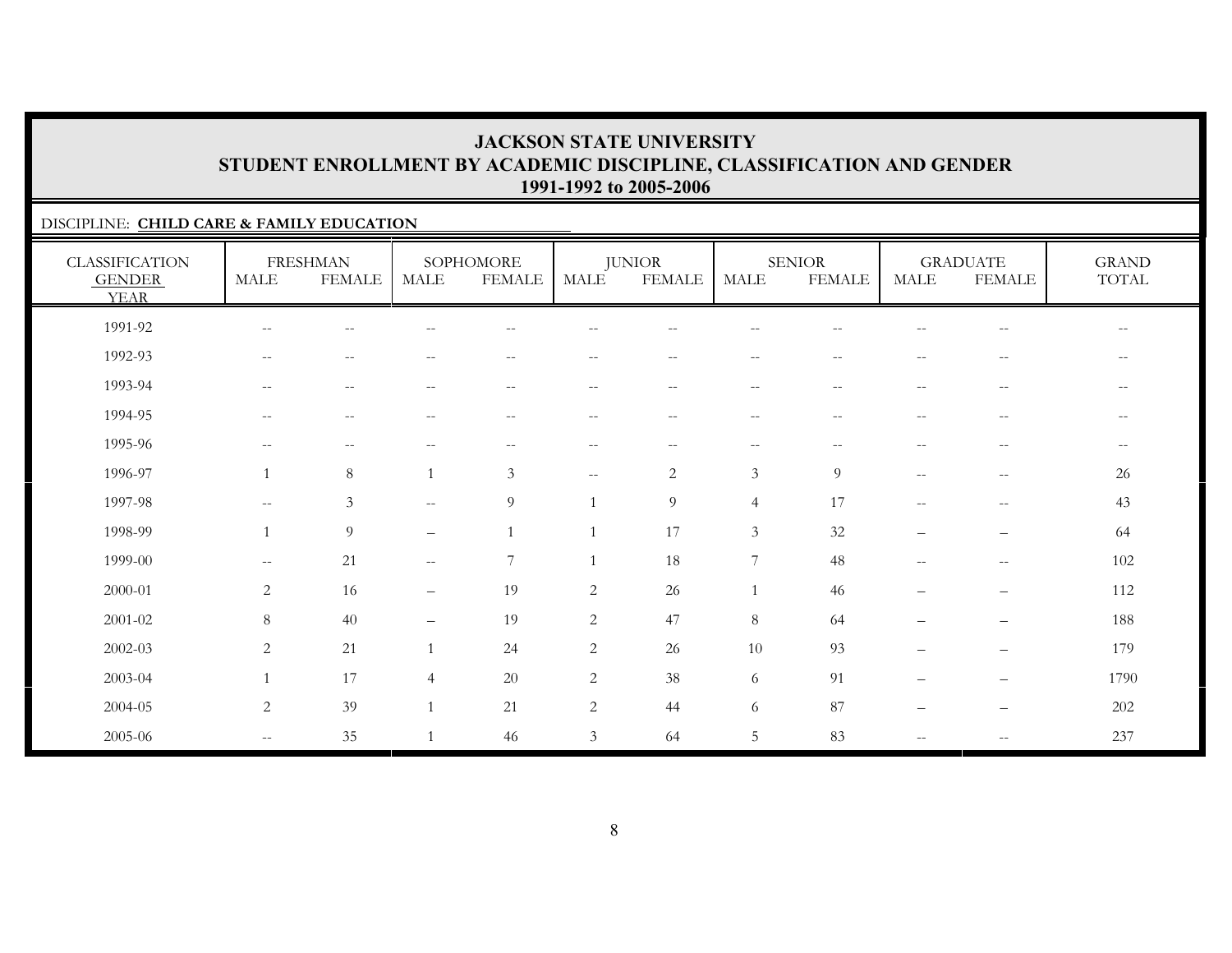### DISCIPLINE: **CIVIL ENGINEERING**

| <b>CLASSIFICATION</b><br><b>GENDER</b><br><b>YEAR</b> | MALE                                                | <b>FRESHMAN</b><br><b>FEMALE</b> | MALE                                                | SOPHOMORE<br><b>FEMALE</b>                          | MALE                                                | <b>JUNIOR</b><br><b>FEMALE</b>                        | MALE                                                  | <b>SENIOR</b><br><b>FEMALE</b>                      | <b>MALE</b>                                         | <b>GRADUATE</b><br><b>FEMALE</b> | <b>GRAND</b><br>TOTAL |
|-------------------------------------------------------|-----------------------------------------------------|----------------------------------|-----------------------------------------------------|-----------------------------------------------------|-----------------------------------------------------|-------------------------------------------------------|-------------------------------------------------------|-----------------------------------------------------|-----------------------------------------------------|----------------------------------|-----------------------|
| 1991-92                                               | $\hspace{0.05cm} -$                                 | $\qquad \qquad -$                |                                                     | $-$                                                 | $-$                                                 |                                                       | $ -$                                                  |                                                     | $\qquad \qquad -$                                   | $\overline{\phantom{m}}$         | $--$                  |
| 1992-93                                               | $\sim$ $\sim$                                       | $\overline{\phantom{m}}$         |                                                     | $-$                                                 | $-$                                                 | $\sim$ $\sim$                                         | $\sim$ $-$                                            |                                                     | $-$                                                 | $\overline{\phantom{m}}$         | $\qquad \qquad -$     |
| 1993-94                                               | $\hspace{0.05cm} -\hspace{0.05cm} -\hspace{0.05cm}$ | $\mathrel{{-}{-}}$               | $\hspace{0.05cm} -\hspace{0.05cm} -\hspace{0.05cm}$ | $--$                                                | $--$                                                | $--$                                                  | $--$                                                  | $\hspace{0.05cm} -\hspace{0.05cm} -\hspace{0.05cm}$ | $-\,-$                                              | $\overline{\phantom{m}}$         | $--$                  |
| 1994-95                                               | $\sim$ $\sim$                                       | $\overline{\phantom{m}}$         | $-\,-$                                              | $--$                                                | $\overline{\phantom{m}}$                            | $\overline{\phantom{m}}$                              | $--$                                                  | $\hspace{0.05cm} -$                                 | $-\,-$                                              | $\overline{\phantom{m}}$         | $--$                  |
| 1995-96                                               | $\qquad \qquad -$                                   | $\qquad \qquad -$                | $\hspace{0.05cm}$ – $\hspace{0.05cm}$               | $-$                                                 | $\qquad \qquad -$                                   | $\hspace{0.05cm} - \hspace{0.05cm} - \hspace{0.05cm}$ | $\hspace{0.05cm} - \hspace{0.05cm} - \hspace{0.05cm}$ | $\sim$ $\sim$                                       | $\qquad \qquad -$                                   | $\overline{\phantom{m}}$         | $\qquad \qquad -$     |
| 1996-97                                               | $-$                                                 | $\qquad \qquad -$                | $-$                                                 | $-$                                                 | $\qquad \qquad -$                                   | $\hspace{0.05cm} - \hspace{0.05cm} - \hspace{0.05cm}$ | $\hspace{0.05cm} - \hspace{0.05cm} - \hspace{0.05cm}$ | $-$                                                 | $\qquad \qquad -$                                   | $- -$                            | $\qquad \qquad -$     |
| 1997-98                                               | $\hspace{0.05cm} -$                                 | $\overline{\phantom{m}}$         | $\hspace{0.05cm} -$                                 | $\hspace{0.05cm} -\hspace{0.05cm} -\hspace{0.05cm}$ | $\qquad \qquad -$                                   | $\overline{\phantom{m}}$                              | $--$                                                  | $-$                                                 | $\qquad \qquad -$                                   | $- -$                            | $--$                  |
| 1998-99                                               | $- -$                                               | $\overline{\phantom{m}}$         | $\hspace{0.05cm} -\hspace{0.05cm} -\hspace{0.05cm}$ | $-\,-$                                              | $\hspace{0.05cm} -\hspace{0.05cm} -\hspace{0.05cm}$ | $\hspace{0.05cm} -\hspace{0.05cm} -\hspace{0.05cm}$   | $\overline{\phantom{m}}$                              | $\hspace{0.05cm} -$                                 | $-\,-$                                              | $- -$                            | $--$                  |
| 1999-00                                               | $\hspace{0.05cm} -$                                 | $\overline{\phantom{m}}$         |                                                     | $-$                                                 | $\qquad \qquad -$                                   | $\sim$ $-$                                            | $\overline{\phantom{m}}$                              | $\sim$ $\sim$                                       | $\qquad \qquad -$                                   | $-\,-$                           | $--$                  |
| 2000-01                                               | 12                                                  | $\sqrt{2}$                       |                                                     |                                                     |                                                     |                                                       |                                                       |                                                     |                                                     | $\qquad \qquad -$                | 15                    |
| $2001 - 02$                                           | 16                                                  | $\overline{4}$                   | 11                                                  | $\qquad \qquad -$                                   |                                                     |                                                       | $\overline{\phantom{0}}$                              |                                                     |                                                     | $\overline{\phantom{0}}$         | 33                    |
| $2002 - 03$                                           | 16                                                  | $\overline{7}$                   | 18                                                  | $\overline{2}$                                      | $\mathfrak{Z}$                                      | $\qquad \qquad -$                                     | $\mathfrak{Z}$                                        |                                                     |                                                     |                                  | 49                    |
| 2003-04                                               | 6                                                   | $\sqrt{6}$                       | 14                                                  | $\overline{2}$                                      | 7                                                   | 2                                                     | 6                                                     | 2                                                   | $\qquad \qquad -$                                   | $\qquad \qquad -$                | 45                    |
| 2004-05                                               | 12                                                  | $\mathfrak{Z}$                   | 6                                                   | $\overline{4}$                                      | 13                                                  | $\mathbf{1}$                                          | 12                                                    | 5                                                   | $\overline{\phantom{0}}$                            | $\qquad \qquad -$                | 56                    |
| 2005-06                                               | 14                                                  | $\mathfrak{Z}$                   | 11                                                  | $\overline{2}$                                      | $\overline{9}$                                      | 5                                                     | 15                                                    | $\overline{4}$                                      | $\hspace{0.05cm} -\hspace{0.05cm} -\hspace{0.05cm}$ | $\overline{\phantom{m}}$         | 63                    |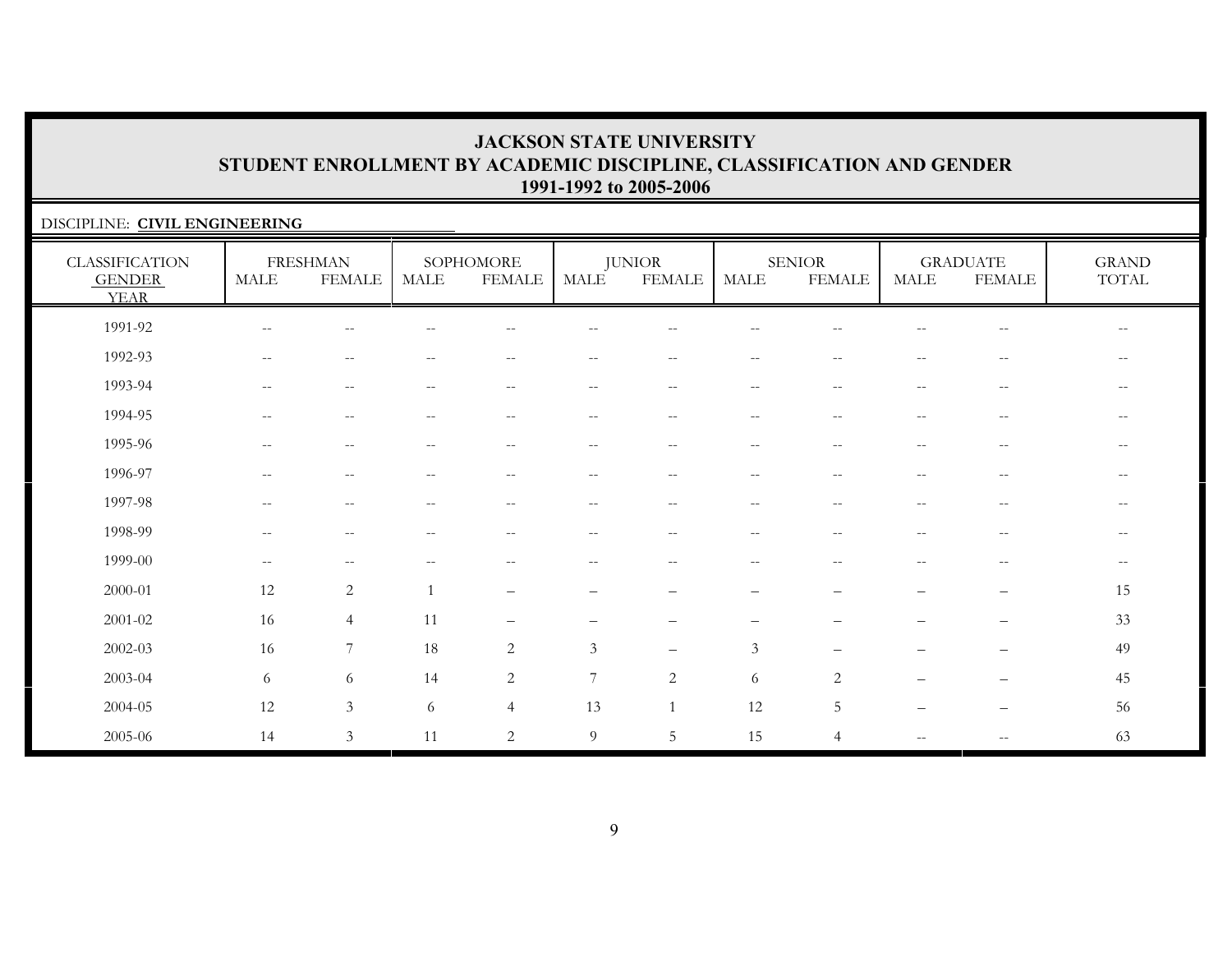#### DISCIPLINE: **COMMUNICATIVE DISORDERS**

| <b>CLASSIFICATION</b><br><b>GENDER</b><br><b>YEAR</b> | <b>MALE</b>                                         | <b>FRESHMAN</b><br><b>FEMALE</b> | <b>MALE</b>                                         | SOPHOMORE<br><b>FEMALE</b>                          | <b>MALE</b>                                         | <b>JUNIOR</b><br><b>FEMALE</b> | <b>MALE</b>                                         | <b>SENIOR</b><br><b>FEMALE</b>    | <b>MALE</b>              | <b>GRADUATE</b><br><b>FEMALE</b>                      | <b>GRAND</b><br>TOTAL |
|-------------------------------------------------------|-----------------------------------------------------|----------------------------------|-----------------------------------------------------|-----------------------------------------------------|-----------------------------------------------------|--------------------------------|-----------------------------------------------------|-----------------------------------|--------------------------|-------------------------------------------------------|-----------------------|
| 1991-92                                               | $\hspace{0.05cm} -\hspace{0.05cm} -\hspace{0.05cm}$ | --                               |                                                     |                                                     |                                                     |                                |                                                     | $-$                               | $- -$                    | $-$                                                   | $--$                  |
| 1992-93                                               | $-\,-$                                              | $\overline{\phantom{m}}$         | $- -$                                               | $\hspace{0.05cm} -\hspace{0.05cm} -\hspace{0.05cm}$ | $\hspace{0.05cm} -\hspace{0.05cm} -\hspace{0.05cm}$ | $\qquad \qquad -$              | $\overline{\phantom{m}}$                            | $\hspace{0.05cm} -$               | $-\,-$                   | $\overline{\phantom{m}}$                              | $--$                  |
| 1993-94                                               | $\overline{\phantom{m}}$                            | $\overline{\phantom{m}}$         | $\overline{\phantom{m}}$                            | $\overline{\phantom{m}}$                            | $--$                                                | $\qquad \qquad -$              | $\overline{\phantom{m}}$                            | $-\,-$                            | $\overline{\phantom{m}}$ | $\overline{\phantom{m}}$                              | $--$                  |
| 1994-95                                               | $-\,-$                                              | $--$                             | $\hspace{0.05cm} -\hspace{0.05cm} -\hspace{0.05cm}$ | $\hspace{0.05cm} -\hspace{0.05cm} -\hspace{0.05cm}$ | $\hspace{0.05cm} -\hspace{0.05cm} -\hspace{0.05cm}$ | $\qquad \qquad -$              | $\hspace{0.05cm} -\hspace{0.05cm} -\hspace{0.05cm}$ | $\hspace{0.05cm} -$               | $-\,-$                   | $\hspace{0.05cm} - \hspace{0.05cm} - \hspace{0.05cm}$ | $--$                  |
| 1995-96                                               | $\mathbf{u}$                                        | $--$                             | $\mathbf{u}$                                        | $\overline{\phantom{m}}$                            | $\hspace{0.05cm} -\hspace{0.05cm} -\hspace{0.05cm}$ | $\mathbf{u}$                   | $\overline{\phantom{a}}$                            | $\hspace{0.05cm} -$               | $-\,-$                   | $\overline{\phantom{m}}$                              | $--$                  |
| 1996-97                                               | $-\,-$                                              | $-\,-$                           | $\hspace{0.05cm} -\hspace{0.05cm} -\hspace{0.05cm}$ | $\sim$ $\sim$                                       | $\hspace{0.05cm} -\hspace{0.05cm} -\hspace{0.05cm}$ | $\qquad \qquad -$              | $\overline{\phantom{m}}$                            | $\sim$                            | $\qquad \qquad -$        | $\overline{\phantom{m}}$                              | $--$                  |
| 1997-98                                               | $-\,-$                                              | $\overline{\phantom{m}}$         | $- -$                                               | $\hspace{0.05cm} -\hspace{0.05cm} -\hspace{0.05cm}$ | $\hspace{0.05cm} -\hspace{0.05cm} -\hspace{0.05cm}$ | $\overline{\phantom{m}}$       | $\overline{\phantom{m}}$                            | $\hspace{0.05cm} -$               | $-\,-$                   | $\hspace{0.1mm}-\hspace{0.1mm}-\hspace{0.1mm}$        | $--$                  |
| 1998-99                                               | $\qquad \qquad$                                     | $\qquad \qquad -$                | $\qquad \qquad$                                     | $\overbrace{\phantom{1232211}}$                     | $\overline{\phantom{0}}$                            | $\overline{\phantom{0}}$       | $\qquad \qquad -$                                   | $\overline{\phantom{0}}$          | $\qquad \qquad -$        | $10\,$                                                | 10                    |
| 1999-00                                               |                                                     | $\overline{\phantom{0}}$         | -                                                   | $\overline{\phantom{0}}$                            |                                                     | -                              | -                                                   |                                   | $\qquad \qquad -$        | 17                                                    | 17                    |
| 2000-01                                               |                                                     |                                  |                                                     |                                                     |                                                     |                                |                                                     | $\overbrace{\phantom{123221111}}$ | $\overline{c}$           | $22\,$                                                | 24                    |
| 2001-02                                               | $-$                                                 | $-$                              | --                                                  | $-$                                                 |                                                     | $-$                            | $\overline{\phantom{m}}$                            | $\sim$ $\sim$                     | $\mathfrak{Z}$           | $22\,$                                                | 25                    |
| 2002-03                                               | $\qquad \qquad$                                     | $\qquad \qquad$                  | $\qquad \qquad$                                     | $\qquad \qquad -$                                   | $\qquad \qquad -$                                   | $\qquad \qquad -$              | $\qquad \qquad -$                                   | $\overline{\phantom{m}}$          |                          | $22\,$                                                | 23                    |
| 2003-04                                               | $\qquad \qquad -$                                   | $\overline{\phantom{0}}$         | —                                                   | $\overline{\phantom{m}}$                            |                                                     | -                              | -                                                   | $\qquad \qquad -$                 |                          | $20\,$                                                | 21                    |
| 2004-05                                               | -                                                   |                                  |                                                     | $\overline{\phantom{0}}$                            |                                                     |                                |                                                     |                                   | —                        | $27\,$                                                | 27                    |
| 2005-06                                               | $- -$                                               |                                  | $- -$                                               |                                                     |                                                     | $-$                            |                                                     |                                   |                          | $28\,$                                                | 28                    |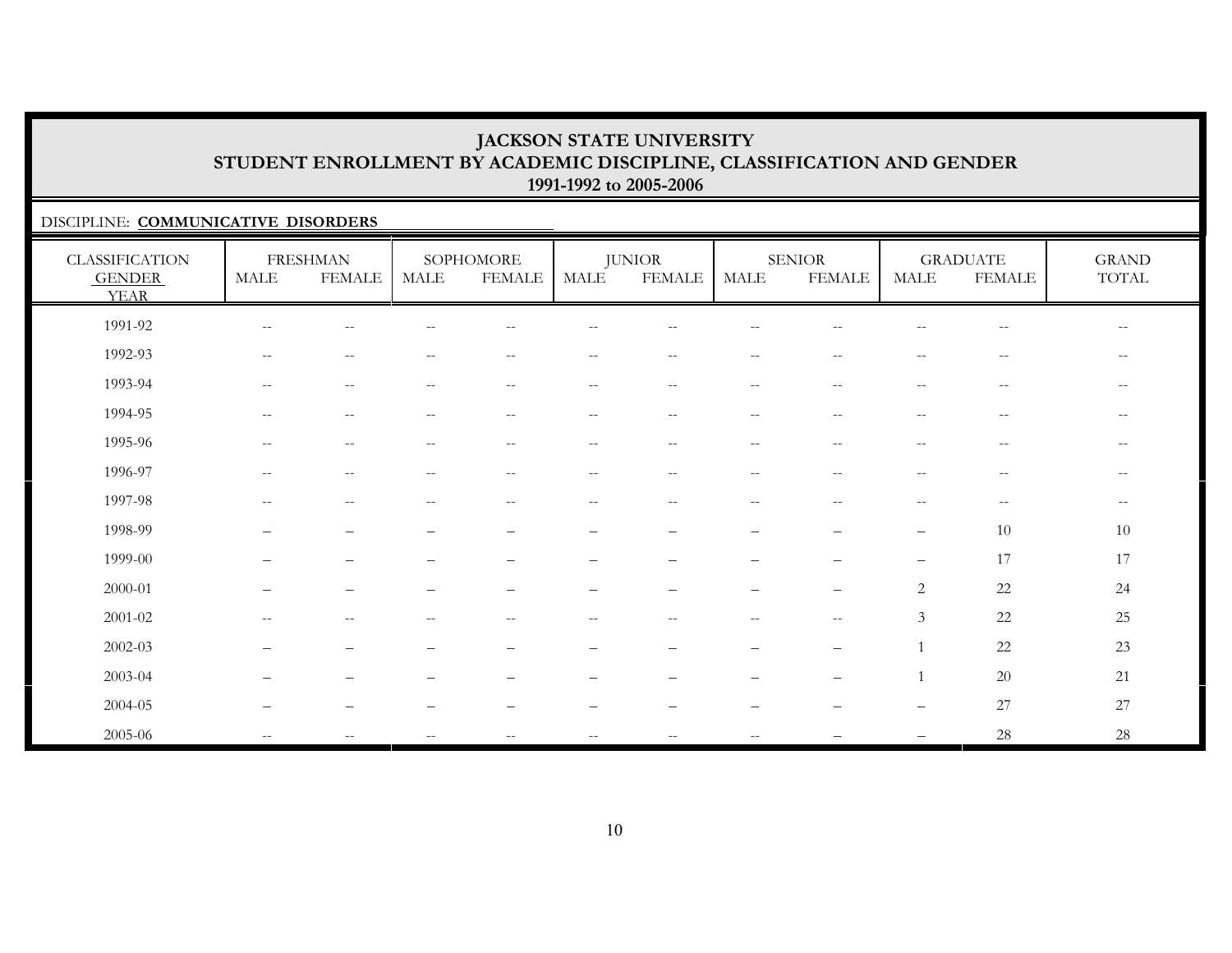### DISCIPLINE: **COMPUTER ENGINEERING**

| <b>CLASSIFICATION</b><br><b>GENDER</b><br><b>YEAR</b> | <b>MALE</b>                                         | <b>FRESHMAN</b><br><b>FEMALE</b> | <b>MALE</b>                                           | SOPHOMORE<br><b>FEMALE</b> | MALE                     | <b>JUNIOR</b><br><b>FEMALE</b>                        | MALE                                                  | <b>SENIOR</b><br><b>FEMALE</b> | MALE                     | <b>GRADUATE</b><br><b>FEMALE</b> | <b>GRAND</b><br>TOTAL    |
|-------------------------------------------------------|-----------------------------------------------------|----------------------------------|-------------------------------------------------------|----------------------------|--------------------------|-------------------------------------------------------|-------------------------------------------------------|--------------------------------|--------------------------|----------------------------------|--------------------------|
| 1991-92                                               | $\hspace{0.05cm} -\hspace{0.05cm} -\hspace{0.05cm}$ |                                  |                                                       |                            |                          |                                                       |                                                       |                                |                          |                                  |                          |
| 1992-93                                               | $\hspace{0.05cm} -\hspace{0.05cm} -\hspace{0.05cm}$ | $\qquad \qquad -$                | $\hspace{0.05cm}$ – $\hspace{0.05cm}$                 | $\overline{\phantom{m}}$   | $\qquad \qquad -$        | $\hspace{0.05cm} - \hspace{0.05cm} - \hspace{0.05cm}$ | $\hspace{0.05cm} - \hspace{0.05cm} - \hspace{0.05cm}$ |                                | $-$                      | $\overline{\phantom{m}}$         | $\overline{\phantom{m}}$ |
| 1993-94                                               | $\hspace{0.05cm} -\hspace{0.05cm} -\hspace{0.05cm}$ | $\overline{\phantom{m}}$         | $\hspace{0.05cm} - \hspace{0.05cm} - \hspace{0.05cm}$ | $\overline{\phantom{m}}$   | $\overline{\phantom{m}}$ | $--$                                                  | $\overline{\phantom{m}}$                              | $\hspace{0.05cm} -$            | $\qquad \qquad -$        | $\overline{\phantom{m}}$         | $\overline{\phantom{m}}$ |
| 1994-95                                               | $\sim$ $\sim$                                       | $\overline{\phantom{m}}$         | $-$                                                   | $-$                        | $\qquad \qquad -$        | $-$                                                   | $-$                                                   | $\sim$                         | $\qquad \qquad -$        | $\overline{\phantom{m}}$         | $\overline{\phantom{m}}$ |
| 1995-96                                               | $\sim$ $\sim$                                       | $\overline{\phantom{m}}$         | $\sim$ $\sim$                                         | $-$                        | $--$                     | $--$                                                  | $--$                                                  | $\sim$ $\sim$                  | $\qquad \qquad -$        | $- -$                            | $--$                     |
| 1996-97                                               | $\sim$ $\sim$                                       | $- -$                            | $\sim$ $\sim$                                         | $\overline{\phantom{a}}$   | $-$                      | $\sim$ $\sim$                                         | $--$                                                  | $\sim$ $\sim$                  | $-$                      | $- -$                            | $--$                     |
| 1997-98                                               | $\hspace{0.05cm} -\hspace{0.05cm} -\hspace{0.05cm}$ | $\overline{\phantom{m}}$         | $\hspace{0.05cm} - \hspace{0.05cm} - \hspace{0.05cm}$ | $\overline{\phantom{m}}$   | $--$                     | $--$                                                  | $\overline{\phantom{m}}$                              | $\hspace{0.05cm} -$            | $\qquad \qquad -$        | $-\,-$                           | $--$                     |
| 1998-99                                               | $\hspace{0.05cm} -\hspace{0.05cm} -\hspace{0.05cm}$ | $-$                              |                                                       | --                         | $\qquad \qquad -$        | $-$                                                   | $\overline{\phantom{m}}$                              |                                | $-$                      | $\overline{\phantom{m}}$         | $--$                     |
| 1999-00                                               | $\hspace{0.05cm} -\hspace{0.05cm} -\hspace{0.05cm}$ | $\qquad \qquad -$                |                                                       | --                         | $\qquad \qquad -$        | $\sim$ $-$                                            | $\hspace{0.05cm} - \hspace{0.05cm} - \hspace{0.05cm}$ | $-$                            | --                       | $\overline{\phantom{m}}$         | $--$                     |
| 2000-01                                               | 35                                                  | 16                               | $5\phantom{.}$                                        | $\qquad \qquad -$          | $\sqrt{2}$               | $\sqrt{2}$                                            | $\qquad \qquad -$                                     |                                |                          | $\overline{\phantom{0}}$         | 60                       |
| $2001 - 02$                                           | 53                                                  | $22\,$                           | 22                                                    | 12                         | $\mathfrak{Z}$           | $\mathbf{1}$                                          | 1                                                     | 2                              | $- -$                    | $- -$                            | 116                      |
| 2002-03                                               | 54                                                  | 16                               | 27                                                    | 9                          | 14                       | 5                                                     | 2                                                     | $\overline{1}$                 | $\qquad \qquad -$        | $\qquad \qquad -$                | 128                      |
| 2003-04                                               | 49                                                  | 19                               | 32                                                    | 12                         | 14                       | $\mathfrak{Z}$                                        | $7\phantom{.0}$                                       | 2                              | $\overline{\phantom{0}}$ | $\qquad \qquad =$                | 138                      |
| 2004-05                                               | 56                                                  | 14                               | 27                                                    | 12                         | 20                       | 6                                                     | 11                                                    | 5                              | $\overline{\phantom{0}}$ | $\qquad \qquad -$                | 151                      |
| 2005-06                                               | 46                                                  | 16                               | 23                                                    | $8\,$                      | 17                       | $7\phantom{.0}$                                       | 14                                                    | $\overline{4}$                 | $-$                      | $\qquad \qquad -$                | 135                      |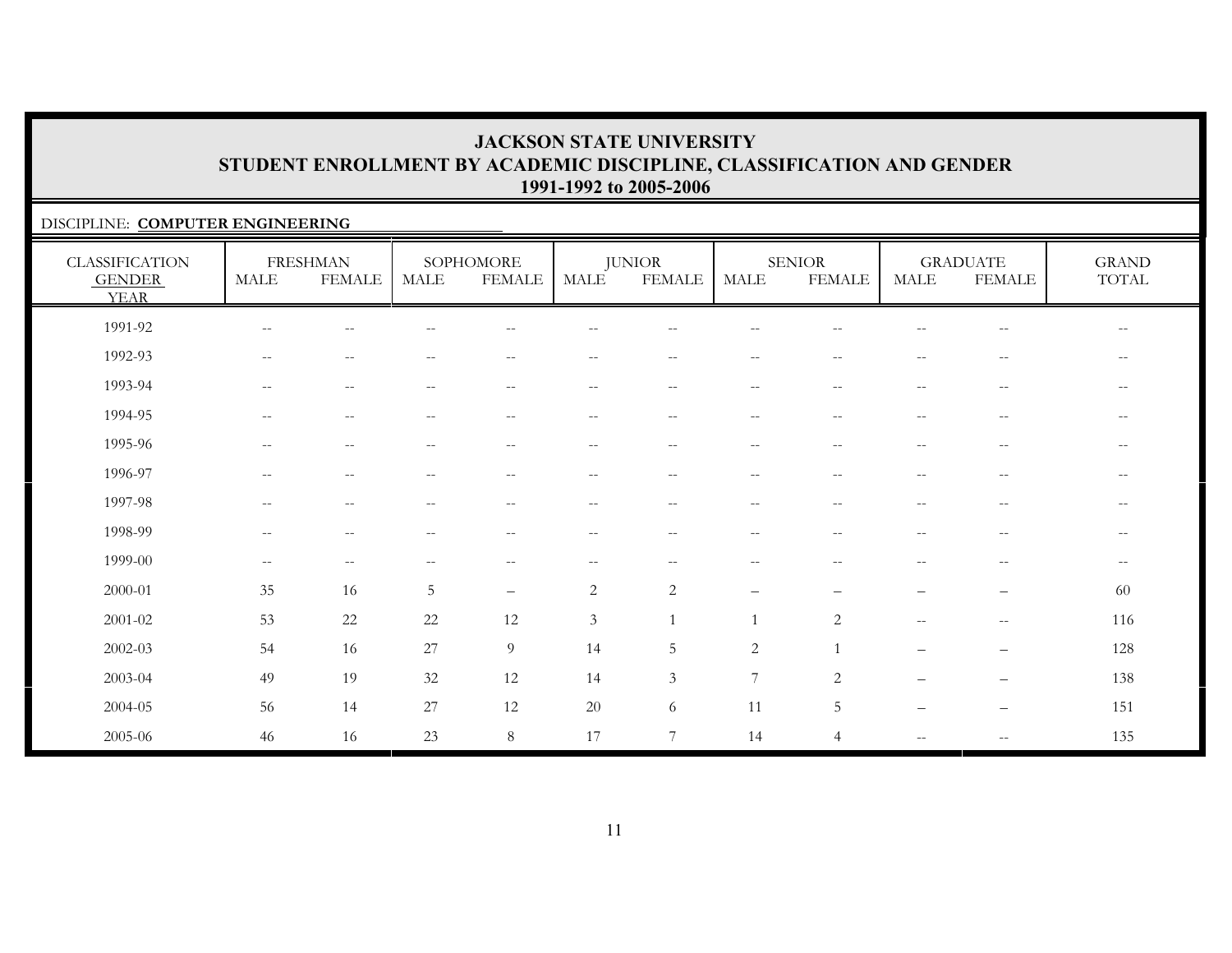#### DISCIPLINE: **COMPUTER SCIENCE**CLASSIFICATION GENDER YEARFRESHMANMALE FEMALESOPHOMOREMALE FEMALEJUNIOR<br>MALE FEI **FEMALE** SENIORMALE FEMALE**GRADUATE**  MALE FEMALEGRANDTOTAL1991-92 94 87 36 32 51 51 72 44 58 25 550550 1992-93 68 52 49 53 38 37 63 50 52 23 4851993-94 62 57 39 40 45 34 49 50 42 26 4441994-95 57 54 45 35 31 38 51 47 54 19 4311995-96 62 58 39 24 32 29 46 46 54 25 4151996-97 73 66 37 33 29 24 37 44 53 31 4271997-98 60 69 38 39 37 33 42 39 56 29 4421998-99 80 58 48 46 36 40 48 39 53 25 473473 1999-00 75 64 41 36 40 38 50 52 39 25 4602000-01 80 57 42 42 38 33 62 45 42 22 4632001-02 80 54 43 26 39 31 56 33 37 34 4332002-03 79 51 39 26 32 25 57 44 51 38 442442 2003-04 59 27 39 14 24 16 36 37 47 31 330330 2004-05 47 25 33 16 24 13 46 31 55 39 3292005-06 39 16 20 13 27 14 31 15 47 31 253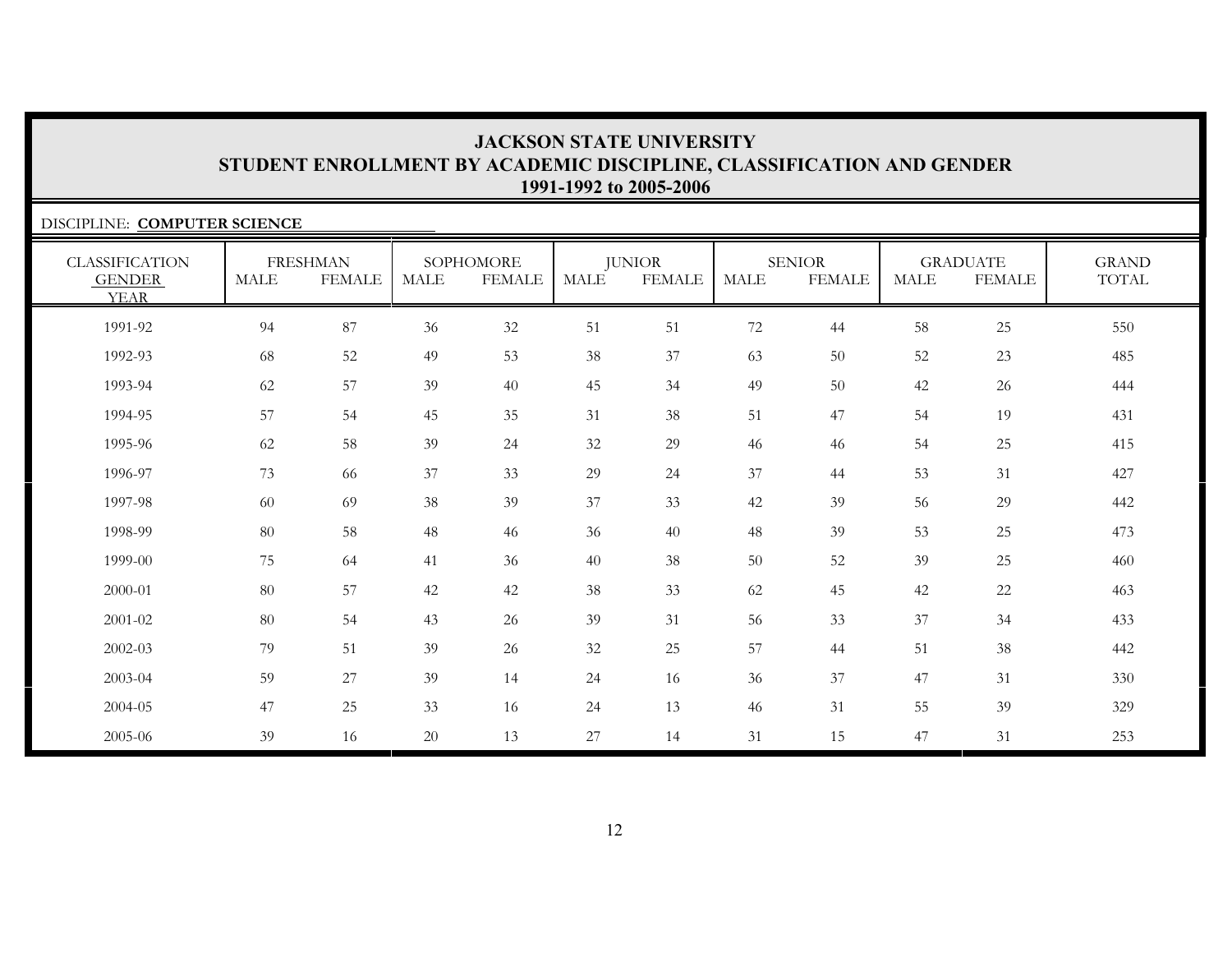### DISCIPLINE: **CRIMINAL JUSTICE & CORRECTIONAL SERVICES**

| <b>CLASSIFICATION</b><br><b>GENDER</b><br><b>YEAR</b> | <b>MALE</b>    | <b>FRESHMAN</b><br><b>FEMALE</b> | <b>MALE</b> | SOPHOMORE<br><b>FEMALE</b> | MALE   | <b>JUNIOR</b><br><b>FEMALE</b> | MALE   | <b>SENIOR</b><br><b>FEMALE</b> | <b>MALE</b>    | <b>GRADUATE</b><br><b>FEMALE</b> | <b>GRAND</b><br>TOTAL |
|-------------------------------------------------------|----------------|----------------------------------|-------------|----------------------------|--------|--------------------------------|--------|--------------------------------|----------------|----------------------------------|-----------------------|
| 1991-92                                               | 15             | 11                               | 27          | 23                         | 29     | $27\,$                         | 44     | 41                             | $\overline{c}$ | $\mathfrak{Z}$                   | 222                   |
| 1992-93                                               | $\overline{7}$ | $\overline{7}$                   | 14          | 16                         | 40     | 28                             | 36     | 34                             |                | $\mathbf{1}$                     | 184                   |
| 1993-94                                               | 35             | 14                               | 23          | 26                         | 35     | 25                             | 64     | 38                             | $\overline{4}$ | $\,8\,$                          | 272                   |
| 1994-95                                               | 53             | 25                               | 35          | 17                         | 37     | 30                             | 58     | 32                             | $\mathbf{u}$   | $--$                             | 287                   |
| 1995-96                                               | 50             | 35                               | 47          | 24                         | 33     | 27                             | 42     | 38                             | 5              | 9                                | 310                   |
| 1996-97                                               | 37             | 43                               | 30          | 24                         | 42     | 26                             | 45     | 31                             | $\overline{4}$ | 10                               | 282                   |
| 1997-98                                               | 30             | 28                               | 34          | 43                         | 40     | 26                             | 43     | $30\,$                         | $\overline{4}$ | 12                               | 290                   |
| 1998-99                                               | 28             | 30                               | 33          | 31                         | 39     | 46                             | 52     | 29                             | 8              | 16                               | 312                   |
| 1999-00                                               | 21             | $27\,$                           | 23          | 23                         | 51     | 38                             | 63     | 52                             | 6              | 14                               | 318                   |
| 2000-01                                               | 30             | 29                               | 15          | 26                         | 38     | 30                             | 63     | 54                             | 15             | 15                               | 315                   |
| 2001-02                                               | 29             | 35                               | 17          | 32                         | 25     | 27                             | 43     | 44                             | 9              | 15                               | 276                   |
| 2002-03                                               | 33             | 41                               | 26          | 26                         | 26     | 38                             | 42     | 43                             | 8              | 17                               | 300                   |
| 2003-04                                               | 34             | 35                               | 40          | 32                         | 31     | 32                             | 34     | 49                             | 12             | 20                               | 319                   |
| 2004-05                                               | 39             | 62                               | 23          | 31                         | $28\,$ | 34                             | 46     | 56                             | 11             | 24                               | 353                   |
| 2005-06                                               | 57             | 62                               | 34          | 44                         | 28     | 48                             | $28\,$ | 37                             | 10             | 24                               | 371                   |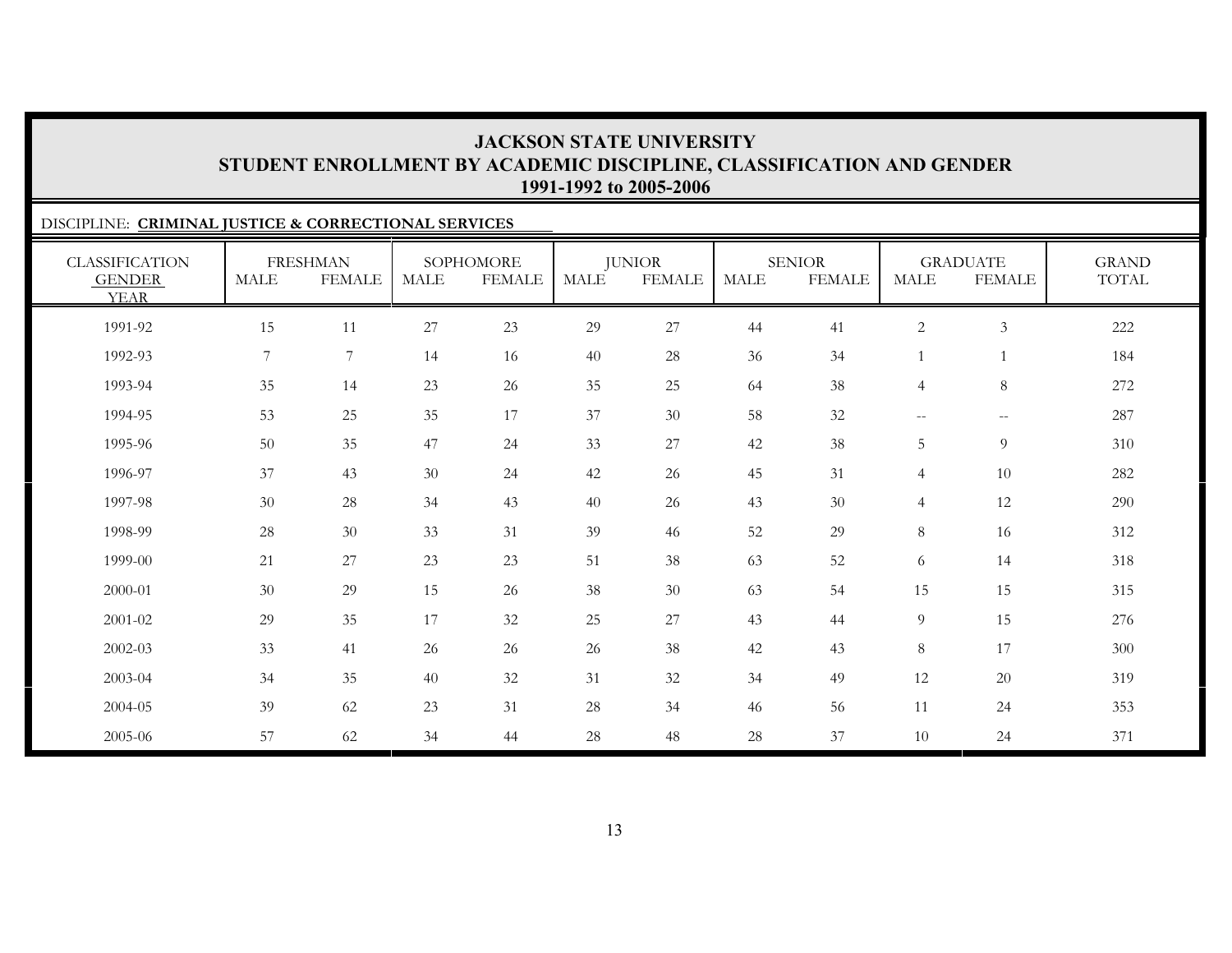### DISCIPLINE: **EARLY CHILDHOOD EDUCATION**

| <b>CLASSIFICATION</b><br><b>GENDER</b><br><b>YEAR</b> | MALE                                                | <b>FRESHMAN</b><br>FEMALE                           | MALE                                                | SOPHOMORE<br><b>FEMALE</b>                            | <b>MALE</b>              | <b>JUNIOR</b><br><b>FEMALE</b> | MALE                                                | <b>SENIOR</b><br><b>FEMALE</b>        | MALE                | <b>GRADUATE</b><br><b>FEMALE</b> | <b>GRAND</b><br>$\operatorname{TOTAL}$ |
|-------------------------------------------------------|-----------------------------------------------------|-----------------------------------------------------|-----------------------------------------------------|-------------------------------------------------------|--------------------------|--------------------------------|-----------------------------------------------------|---------------------------------------|---------------------|----------------------------------|----------------------------------------|
| 1991-92                                               | $\hspace{0.05cm}$ – $\hspace{0.05cm}$               |                                                     |                                                     |                                                       |                          |                                |                                                     | --                                    |                     | $10\,$                           | 11                                     |
| 1992-93                                               | $\hspace{0.05cm} -\hspace{0.05cm} -\hspace{0.05cm}$ | $\overline{\phantom{a}}$                            | $\hspace{0.05cm} -\hspace{0.05cm} -\hspace{0.05cm}$ | $\sim$ $\sim$                                         | $\overline{\phantom{m}}$ | $\mathbf{1}$                   | $\hspace{0.05cm} -\hspace{0.05cm} -\hspace{0.05cm}$ | $\hspace{0.05cm} -$                   |                     | 20                               | 22                                     |
| 1993-94                                               | $\overline{\phantom{m}}$                            | $--$                                                | $-\,-$                                              | $-\,-$                                                | $--$                     | $-\,-$                         | $\overline{\phantom{m}}$                            | $\hspace{0.05cm}$ – $\hspace{0.05cm}$ |                     | 13                               | 14                                     |
| 1994-95                                               | $\hspace{0.05cm} -$                                 | $--$                                                | $\overline{\phantom{m}}$                            | $\hspace{0.05cm} - \hspace{0.05cm} - \hspace{0.05cm}$ | $\overline{\phantom{m}}$ | $\overline{\phantom{m}}$       | $\overline{\phantom{m}}$                            | $\hspace{0.05cm} -$                   |                     | 27                               | 28                                     |
| 1995-96                                               | $-$                                                 | $\overline{\phantom{m}}$                            | $-$                                                 | $-$                                                   | --                       | --                             | $\qquad \qquad -$                                   | $-$                                   | $\hspace{0.05cm} -$ | 32                               | 32                                     |
| 1996-97                                               | $\hspace{0.05cm} -\hspace{0.05cm} -\hspace{0.05cm}$ | $\frac{1}{2}$                                       | $-$                                                 | $\sim$ $\sim$                                         | $\frac{1}{2}$            | $\overline{\phantom{a}}$       | $- -$                                               | $\hspace{0.05cm} -$                   | $\mathbf{2}$        | 31                               | 33                                     |
| 1997-98                                               | $-$                                                 | $- -$                                               |                                                     | $-$                                                   | $-$                      | --                             | $-$                                                 | $-$                                   | 5                   | $32\,$                           | 37                                     |
| 1998-99                                               | $- -$                                               | $- -$                                               | $-$                                                 | $\sim$ $\sim$                                         | $\overline{\phantom{a}}$ | $\overline{\phantom{a}}$       | $- -$                                               | $\sim$ $\sim$                         | 9                   | 21                               | 30                                     |
| 1999-00                                               | $-$                                                 | $\hspace{0.05cm} -\hspace{0.05cm} -\hspace{0.05cm}$ | $-$                                                 | $\hspace{0.05cm} - \hspace{0.05cm} - \hspace{0.05cm}$ | $- -$                    | $-$                            | $\hspace{0.05cm} -\hspace{0.05cm} -\hspace{0.05cm}$ | $\hspace{0.05cm}$ – $\hspace{0.05cm}$ | 14                  | 19                               | 33                                     |
| 2000-01                                               | $\qquad \qquad -$                                   | $\overline{\phantom{0}}$                            |                                                     |                                                       |                          |                                | $\qquad \qquad -$                                   | $\qquad \qquad -$                     | 10                  | 24                               | 34                                     |
| $2001 - 02$                                           | $\overline{\phantom{m}}$                            | $\overline{\phantom{a}}$                            | $-\,-$                                              | $\hspace{0.05cm} - \hspace{0.05cm} - \hspace{0.05cm}$ | $- -$                    | $-\,-$                         | $\overline{\phantom{a}}$                            | $\hspace{0.05cm}$ – $\hspace{0.05cm}$ | $\overline{4}$      | 18                               | 22                                     |
| 2002-03                                               | $\qquad \qquad -$                                   | $\hspace{0.05cm} -\hspace{0.05cm} -\hspace{0.05cm}$ | $\qquad \qquad -$                                   | $-$                                                   | $\overline{\phantom{a}}$ | $\overline{\phantom{m}}$       | $\hspace{0.05cm} -\hspace{0.05cm} -\hspace{0.05cm}$ | $\hspace{0.05cm} -$                   | 2                   | 25                               | 27                                     |
| 2003-04                                               |                                                     |                                                     |                                                     |                                                       |                          |                                |                                                     | $\overline{\phantom{0}}$              | $\mathfrak{Z}$      | 57                               | 60                                     |
| 2004-05                                               |                                                     |                                                     |                                                     |                                                       |                          |                                |                                                     |                                       | $\overline{4}$      | 73                               | 77                                     |
| 2005-06                                               | $- -$                                               | $- -$                                               | $-$                                                 | $-$                                                   |                          | --                             | $- -$                                               |                                       | 6                   | $78\,$                           | 84                                     |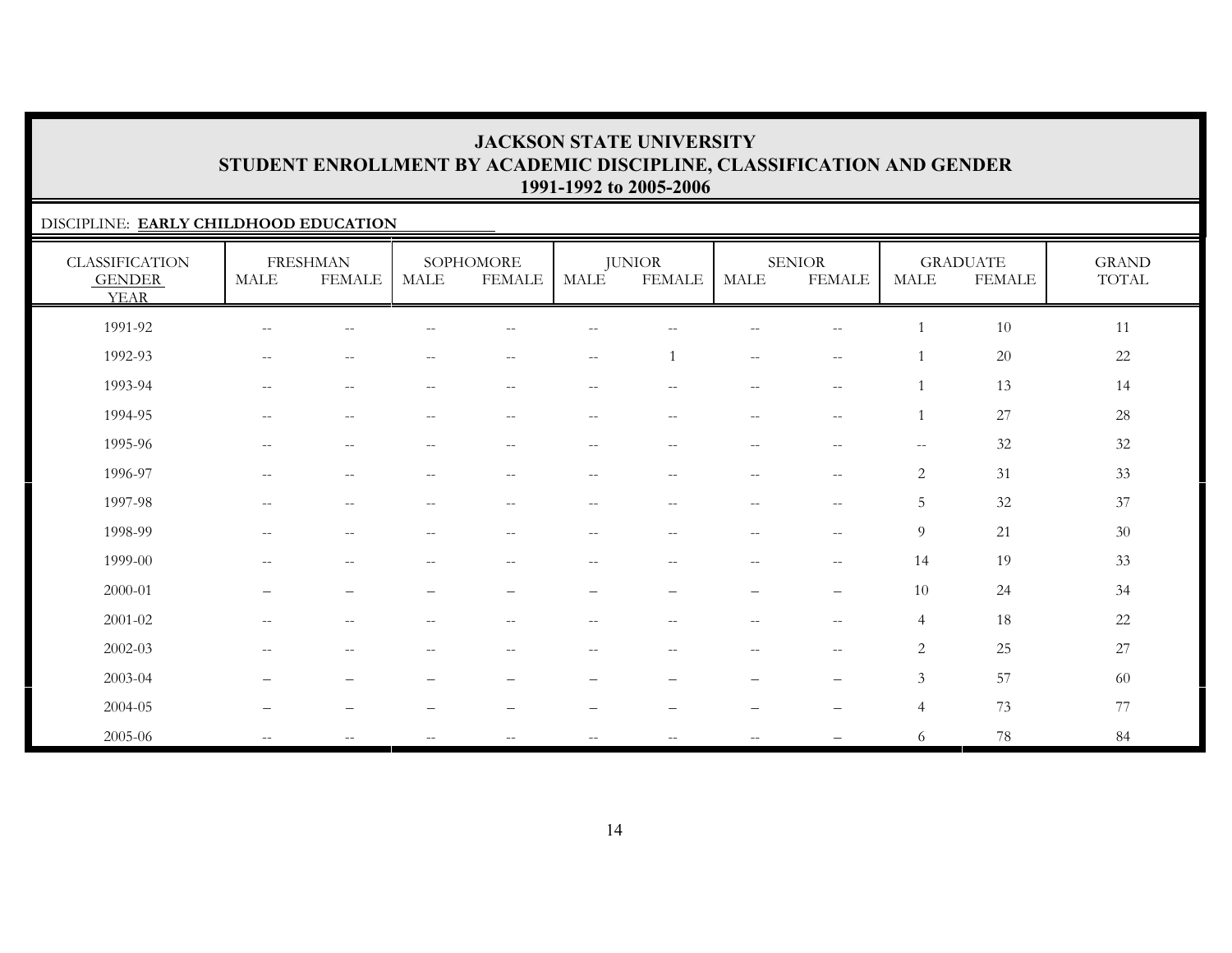| DISCIPLINE: ECONOMICS                                 |                   |                                  |                          |                                                     |                |                                |                |                                                     |                                                       |                                                     |                       |
|-------------------------------------------------------|-------------------|----------------------------------|--------------------------|-----------------------------------------------------|----------------|--------------------------------|----------------|-----------------------------------------------------|-------------------------------------------------------|-----------------------------------------------------|-----------------------|
| <b>CLASSIFICATION</b><br><b>GENDER</b><br><b>YEAR</b> | <b>MALE</b>       | <b>FRESHMAN</b><br><b>FEMALE</b> | MALE                     | SOPHOMORE<br><b>FEMALE</b>                          | MALE           | <b>JUNIOR</b><br><b>FEMALE</b> | <b>MALE</b>    | <b>SENIOR</b><br><b>FEMALE</b>                      | MALE                                                  | <b>GRADUATE</b><br><b>FEMALE</b>                    | <b>GRAND</b><br>TOTAL |
| 1991-92                                               | $\mathfrak{Z}$    | 2                                | $\overline{2}$           | $- -$                                               | --             | 1                              | $\mathbf{2}$   | 2                                                   |                                                       | $-\,-$                                              | 12                    |
| 1992-93                                               | 2                 | 2                                |                          | $\sim$                                              | $\overline{c}$ | $\mathbf{1}$                   | 5              | $\overline{2}$                                      | $--$                                                  | $\overline{\phantom{m}}$                            | 15                    |
| 1993-94                                               |                   |                                  |                          | $\overline{2}$                                      | $\mathbf{1}$   | 1                              | 5              | 1                                                   | $\hspace{0.05cm} - \hspace{0.05cm} - \hspace{0.05cm}$ | $\qquad \qquad -$                                   | 13                    |
| 1994-95                                               | 3                 | 3                                |                          |                                                     | 3              | $\mathbf{1}$                   | $\overline{4}$ | $\overline{4}$                                      | $-$                                                   | $-$                                                 | $20\,$                |
| 1995-96                                               |                   |                                  | 2                        |                                                     |                | $\mathbf{1}$                   | $\mathfrak{Z}$ | $\hspace{0.05cm} -\hspace{0.05cm} -\hspace{0.05cm}$ | $\overline{\phantom{m}}$                              | $--$                                                | 10                    |
| 1996-97                                               |                   | $\overline{4}$                   |                          |                                                     | $\mathfrak{Z}$ | $\mathbf{2}$                   | $\mathfrak{Z}$ | $\overline{1}$                                      | $-$                                                   | $\hspace{0.05cm} -\hspace{0.05cm} -\hspace{0.05cm}$ | 16                    |
| 1997-98                                               | 3                 |                                  |                          | $\overline{2}$                                      | $\overline{c}$ | $\mathbf{2}$                   | $\mathbf{1}$   | 2                                                   |                                                       | $-$                                                 | 12                    |
| 1998-99                                               |                   |                                  | 3                        | $\overline{\phantom{0}}$                            | $\overline{c}$ | $\mathbf{2}$                   | 3              | 3                                                   |                                                       |                                                     | 15                    |
| 1999-00                                               |                   | 2                                | $- -$                    |                                                     | -1             | 2                              | 5              | 2                                                   | $\overline{\phantom{m}}$                              | $--$                                                | 13                    |
| $2000 - 01$                                           | 2                 | $\overline{4}$                   | 2                        | $\overline{2}$                                      | 3              | $\mathbf{1}$                   | -              | 2                                                   |                                                       |                                                     | 16                    |
| $2001 - 02$                                           | $\qquad \qquad -$ | 4                                | $\overline{c}$           |                                                     | 4              | $\qquad \qquad -$              |                | $\overline{4}$                                      |                                                       | $\hspace{0.05cm} -\hspace{0.05cm} -\hspace{0.05cm}$ | 16                    |
| 2002-03                                               |                   | 2                                | $\overline{\phantom{0}}$ |                                                     |                | $\mathfrak{Z}$                 | 5              |                                                     |                                                       |                                                     | 13                    |
| 2003-04                                               | 2                 | $\mathfrak{Z}$                   |                          |                                                     |                |                                | $\mathfrak{Z}$ | 3                                                   |                                                       |                                                     | 13                    |
| 2004-05                                               |                   |                                  |                          | $\overline{c}$                                      |                | $\mathbf{1}$                   | $\mathfrak{Z}$ |                                                     |                                                       |                                                     | $\overline{9}$        |
| 2005-06                                               | $- -$             | 5                                |                          | $\hspace{0.05cm} -\hspace{0.05cm} -\hspace{0.05cm}$ | 2              | $- -$                          | $\overline{2}$ | 5.                                                  | $-$                                                   |                                                     | 15                    |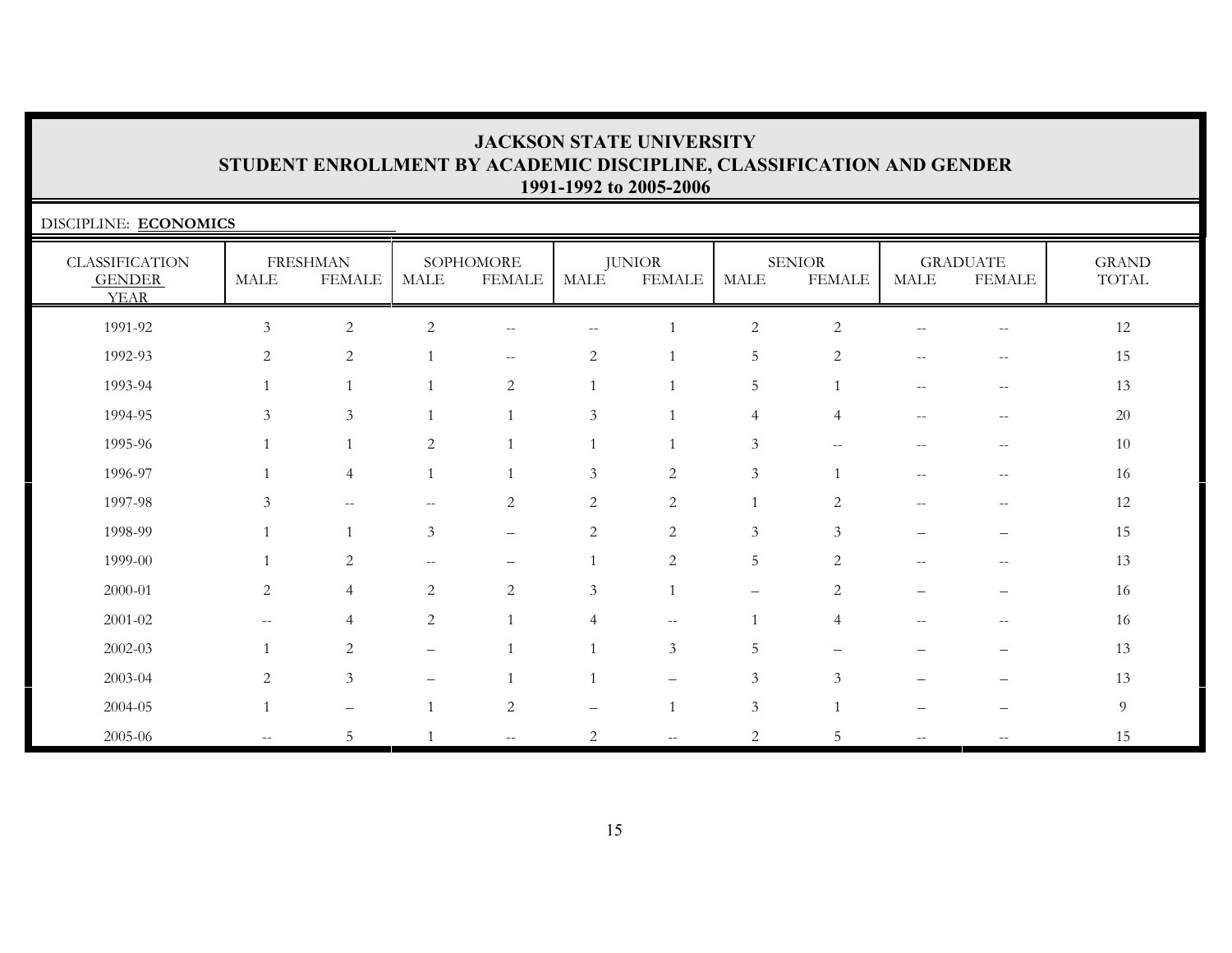### DISCIPLINE: **EDUCATIONAL ADMINISTRATION & SUPERVISION**

| <b>CLASSIFICATION</b><br><b>GENDER</b><br><b>YEAR</b> | <b>MALE</b>              | <b>FRESHMAN</b><br><b>FEMALE</b>                    | <b>MALE</b>              | SOPHOMORE<br><b>FEMALE</b>                          | <b>MALE</b>                                         | <b>JUNIOR</b><br><b>FEMALE</b> | MALE                     | <b>SENIOR</b><br><b>FEMALE</b>                      | <b>MALE</b> | <b>GRADUATE</b><br><b>FEMALE</b> | <b>GRAND</b><br>TOTAL |
|-------------------------------------------------------|--------------------------|-----------------------------------------------------|--------------------------|-----------------------------------------------------|-----------------------------------------------------|--------------------------------|--------------------------|-----------------------------------------------------|-------------|----------------------------------|-----------------------|
| 1991-92                                               | --                       |                                                     |                          |                                                     |                                                     |                                |                          | --                                                  | 25          | $28\,$                           | 53                    |
| 1992-93                                               | $- -$                    | $\overline{\phantom{a}}$                            | $- -$                    | $\hspace{0.05cm} -\hspace{0.05cm} -\hspace{0.05cm}$ | $\hspace{0.05cm} -\hspace{0.05cm} -\hspace{0.05cm}$ | $\overline{\phantom{m}}$       | $\overline{\phantom{m}}$ | $\mathord{\hspace{1pt}\text{--}\hspace{1pt}}$       | 27          | 32                               | 59                    |
| 1993-94                                               | $-\,-$                   | $\overline{\phantom{a}}$                            | $-\,-$                   | $\overline{\phantom{m}}$                            | $\overline{\phantom{m}}$                            | $\overline{\phantom{m}}$       | $\overline{\phantom{m}}$ | $\mathord{\hspace{1pt}\text{--}\hspace{1pt}}$       | 33          | 34                               | 67                    |
| 1994-95                                               | $-\,-$                   | $\hspace{0.05cm} -\hspace{0.05cm} -\hspace{0.05cm}$ | $\overline{1}$           | $-\,-$                                              | $\overline{\phantom{m}}$                            | $\overline{\phantom{m}}$       | $-\,-$                   | $\mathord{\hspace{1pt}\text{--}\hspace{1pt}}$       | 24          | 44                               | 69                    |
| 1995-96                                               | $\mathbf{u}$             | $\overline{\phantom{m}}$                            | $-\,-$                   | 1                                                   | $\hspace{0.05cm} -\hspace{0.05cm} -\hspace{0.05cm}$ | $\overline{\phantom{m}}$       | $\overline{\phantom{m}}$ | $-\,-$                                              | 22          | 40                               | 63                    |
| 1996-97                                               | $- -$                    | $\overline{\phantom{m}}$                            | $- -$                    | $-$                                                 | $\overline{\phantom{m}}$                            | $\qquad \qquad -$              | $-$                      | $\overline{\phantom{m}}$                            | 27          | 40                               | 67                    |
| 1997-98                                               | $- -$                    | $\overline{\phantom{m}}$                            | $- -$                    | $\hspace{0.05cm} -\hspace{0.05cm} -\hspace{0.05cm}$ | $\overline{\phantom{m}}$                            | $\qquad \qquad -$              | $\qquad \qquad -$        | $\overline{\phantom{m}}$                            | 34          | 39                               | 73                    |
| 1998-99                                               | $\overline{\phantom{0}}$ | —                                                   | $\overline{\phantom{0}}$ | $\overline{\phantom{0}}$                            | —                                                   | $\qquad \qquad -$              | $\qquad \qquad -$        | $\overline{\phantom{0}}$                            | 40          | 49                               | 89                    |
| 1999-00                                               | $- -$                    | $\overline{\phantom{a}}$                            | $-$                      | $\sim$                                              | $\frac{1}{2}$                                       | $\qquad \qquad -$              | $\qquad \qquad -$        | $ -$                                                | 33          | 43                               | 76                    |
| 2000-01                                               |                          | $\qquad \qquad -$                                   | $\qquad \qquad -$        | $\overline{\phantom{a}}$                            |                                                     | $\qquad \qquad -$              | $\overline{\phantom{0}}$ | $\qquad \qquad -$                                   | 53          | 75                               | 128                   |
| 2001-02                                               |                          | $\overline{\phantom{0}}$                            |                          |                                                     |                                                     |                                | —                        | $\overline{\phantom{0}}$                            | 52          | 81                               | 133                   |
| 2002-03                                               | $- -$                    | $\overline{\phantom{a}}$                            | $- -$                    | $\hspace{0.05cm} -\hspace{0.05cm} -\hspace{0.05cm}$ | $\hspace{0.05cm} -\hspace{0.05cm} -\hspace{0.05cm}$ | $\overline{\phantom{m}}$       | $\overline{\phantom{m}}$ | $\hspace{0.05cm} -\hspace{0.05cm} -\hspace{0.05cm}$ | 58          | 89                               | 147                   |
| 2003-04                                               | $\qquad \qquad$          | -                                                   | $\qquad \qquad$          | $\overline{\phantom{m}}$                            | -                                                   | $\qquad \qquad -$              | $\qquad \qquad -$        | $\overline{\phantom{m}}$                            | 49          | $80\,$                           | 129                   |
| 2004-05                                               | $\qquad \qquad$          | $\qquad \qquad$                                     | $\qquad \qquad -$        | $\overbrace{\phantom{1232211}}$                     | —                                                   | $\qquad \qquad -$              | $\qquad \qquad -$        | $\overline{\phantom{m}}$                            | 50          | 83                               | 133                   |
| 2005-06                                               | $- -$                    |                                                     | --                       | --                                                  |                                                     | $-$                            | --                       | $\overline{\phantom{0}}$                            | 44          | 75                               | 119                   |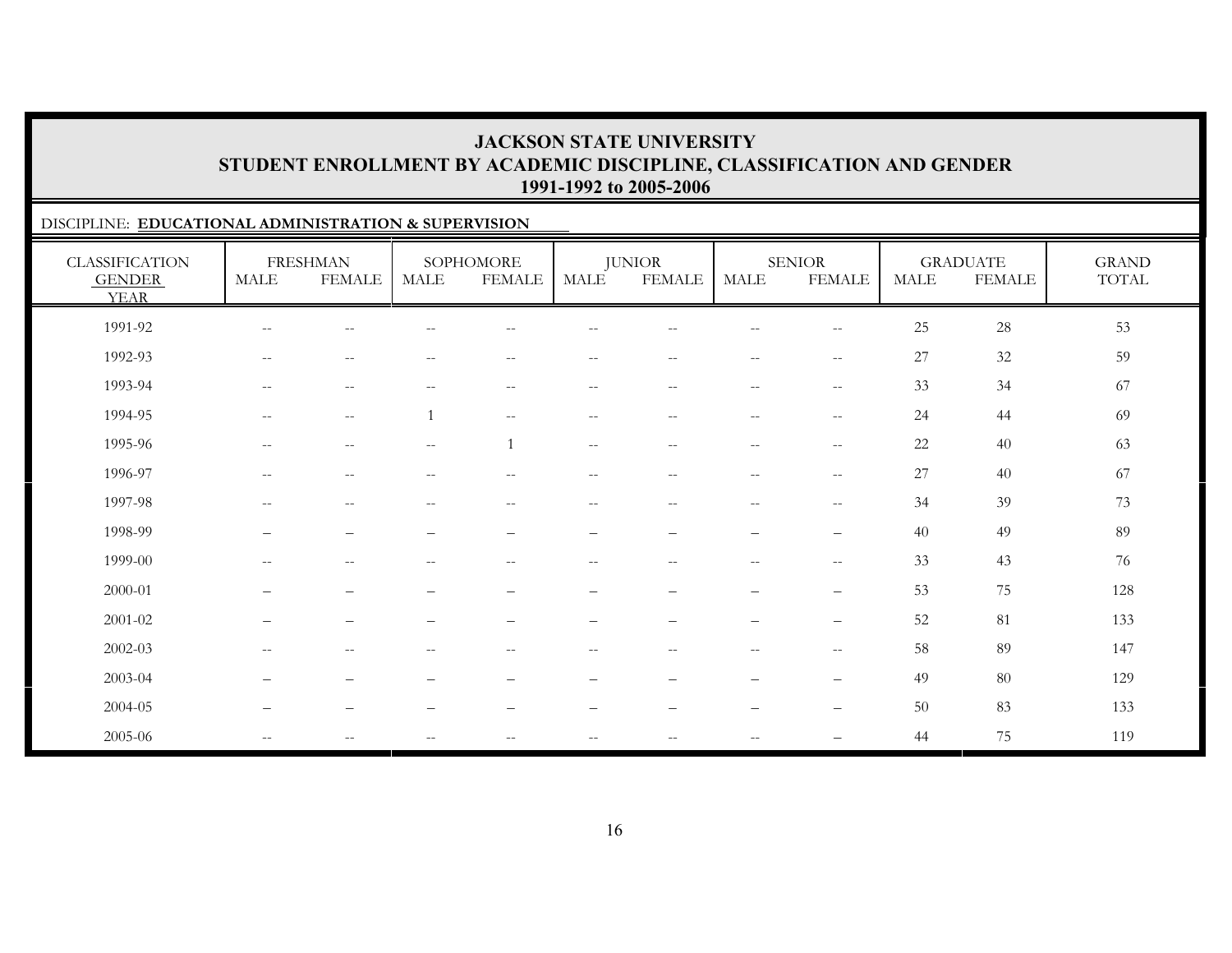### DISCIPLINE: **EDUCATIONAL TECHNOLOGY**

| <b>CLASSIFICATION</b><br><b>GENDER</b><br><b>YEAR</b> | <b>MALE</b>                                         | <b>FRESHMAN</b><br><b>FEMALE</b> | <b>MALE</b>         | SOPHOMORE<br><b>FEMALE</b>                            | <b>MALE</b>       | <b>JUNIOR</b><br><b>FEMALE</b> | $\operatorname{MALE}$    | <b>SENIOR</b><br><b>FEMALE</b>                | MALE                                                | <b>GRADUATE</b><br><b>FEMALE</b>                      | <b>GRAND</b><br>TOTAL |
|-------------------------------------------------------|-----------------------------------------------------|----------------------------------|---------------------|-------------------------------------------------------|-------------------|--------------------------------|--------------------------|-----------------------------------------------|-----------------------------------------------------|-------------------------------------------------------|-----------------------|
| 1991-92                                               | $\overline{\phantom{a}}$                            | --                               |                     |                                                       |                   |                                |                          | $-$                                           | $\mathfrak{Z}$                                      | $\hspace{0.05cm} -\hspace{0.05cm} -\hspace{0.05cm}$   | $\mathfrak{Z}$        |
| 1992-93                                               | $\hspace{0.05cm} -\hspace{0.05cm} -\hspace{0.05cm}$ | $\qquad \qquad -$                |                     | $\hspace{0.05cm} -\hspace{0.05cm} -\hspace{0.05cm}$   |                   | $-$                            | $\qquad \qquad -$        | $\mathord{\hspace{1pt}\text{--}\hspace{1pt}}$ |                                                     | $\hspace{0.05cm} - \hspace{0.05cm} - \hspace{0.05cm}$ | 1                     |
| 1993-94                                               | $- -$                                               | $\qquad \qquad -$                |                     | --                                                    |                   | $- -$                          | --                       |                                               |                                                     |                                                       |                       |
| 1994-95                                               | $\hspace{0.1mm}-\hspace{0.1mm}-\hspace{0.1mm}$      | $\mathbf{u}$                     | $\hspace{0.05cm} -$ | $\hspace{0.05cm} -\hspace{0.05cm} -\hspace{0.05cm}$   | $- -$             | $\overline{\phantom{m}}$       | $\overline{\phantom{m}}$ | $-$                                           | $-$                                                 | $\hspace{0.1mm}-\hspace{0.1mm}-\hspace{0.1mm}$        |                       |
| 1995-96                                               | $- -$                                               | $\overline{\phantom{m}}$         |                     | $-$                                                   | $- -$             | $\sim$ $-$                     | $\qquad \qquad -$        | --                                            |                                                     | $\overline{\phantom{m}}$                              |                       |
| 1996-97                                               | $\sim$ $\sim$                                       | $--$                             | $\hspace{0.05cm} -$ | $\sim$ $\sim$                                         | $\qquad \qquad -$ | $\overline{\phantom{m}}$       | $--$                     | $\mathord{\hspace{1pt}\text{--}\hspace{1pt}}$ | $\sim$ $\sim$                                       | $\hspace{0.1mm}-\hspace{0.1mm}-\hspace{0.1mm}$        | --                    |
| 1997-98                                               | $\hspace{0.05cm} -\hspace{0.05cm} -\hspace{0.05cm}$ | $\overline{\phantom{m}}$         | $\sim$ $\sim$       | $\hspace{0.05cm} - \hspace{0.05cm} - \hspace{0.05cm}$ | $\qquad \qquad -$ | $-\, -$                        | $-\,-$                   | $-\,-$                                        | $\overline{\phantom{m}}$                            | $- -$                                                 | --                    |
| 1998-99                                               | $\sim$ $\sim$                                       | $\mathbf{1}$                     | $\overline{1}$      | $\overline{1}$                                        | $\overline{1}$    | $\mathbf{1}$                   | $\overline{1}$           | 5                                             | $\hspace{0.05cm} -\hspace{0.05cm} -\hspace{0.05cm}$ | $\qquad \qquad$                                       | 11                    |
| 1999-00                                               | $\hspace{0.05cm} -\hspace{0.05cm} -\hspace{0.05cm}$ |                                  |                     |                                                       | $\overline{c}$    | $\overline{2}$                 | $\overline{4}$           | 5                                             | $\sim$                                              | $\overline{\phantom{m}}$                              | 15                    |
| 2000-01                                               |                                                     | $\mathfrak{Z}$                   | 2                   | $\overline{1}$                                        |                   | $\sqrt{2}$                     | $\mathfrak{Z}$           | $\mathfrak{Z}$                                |                                                     |                                                       | 15                    |
| 2001-02                                               | $\overline{\phantom{m}}$                            | $7\phantom{.0}$                  | 5                   | $7\phantom{.0}$                                       | $\qquad \qquad -$ |                                | $\mathfrak{Z}$           | 6                                             |                                                     |                                                       | 29                    |
| 2002-03                                               | $\mathbf{1}$                                        | $\mathbf{1}$                     | $\overline{1}$      | 3                                                     | 3                 | 6                              | $\overline{1}$           | 5                                             | $\overline{\phantom{0}}$                            | $\qquad \qquad -$                                     | 21                    |
| 2003-04                                               | $\qquad \qquad \overline{\qquad \qquad }$           | 2                                |                     | $\overline{\phantom{m}}$                              | $\overline{1}$    | 3                              | $\mathfrak{Z}$           | $7\phantom{.0}$                               |                                                     |                                                       | 16                    |
| 2004-05                                               | $\mathbf{1}$                                        | $7\phantom{.0}$                  | $\overline{1}$      | 2                                                     | ▃                 |                                | $\qquad \qquad$          | $\overline{5}$                                |                                                     |                                                       | 17                    |
| 2004-05                                               | $\mathfrak{Z}$                                      | $\sqrt{2}$                       |                     | $\overline{4}$                                        | $\qquad \qquad -$ | $\mathfrak{Z}$                 | $\overline{c}$           | 6                                             |                                                     | $-$                                                   | 21                    |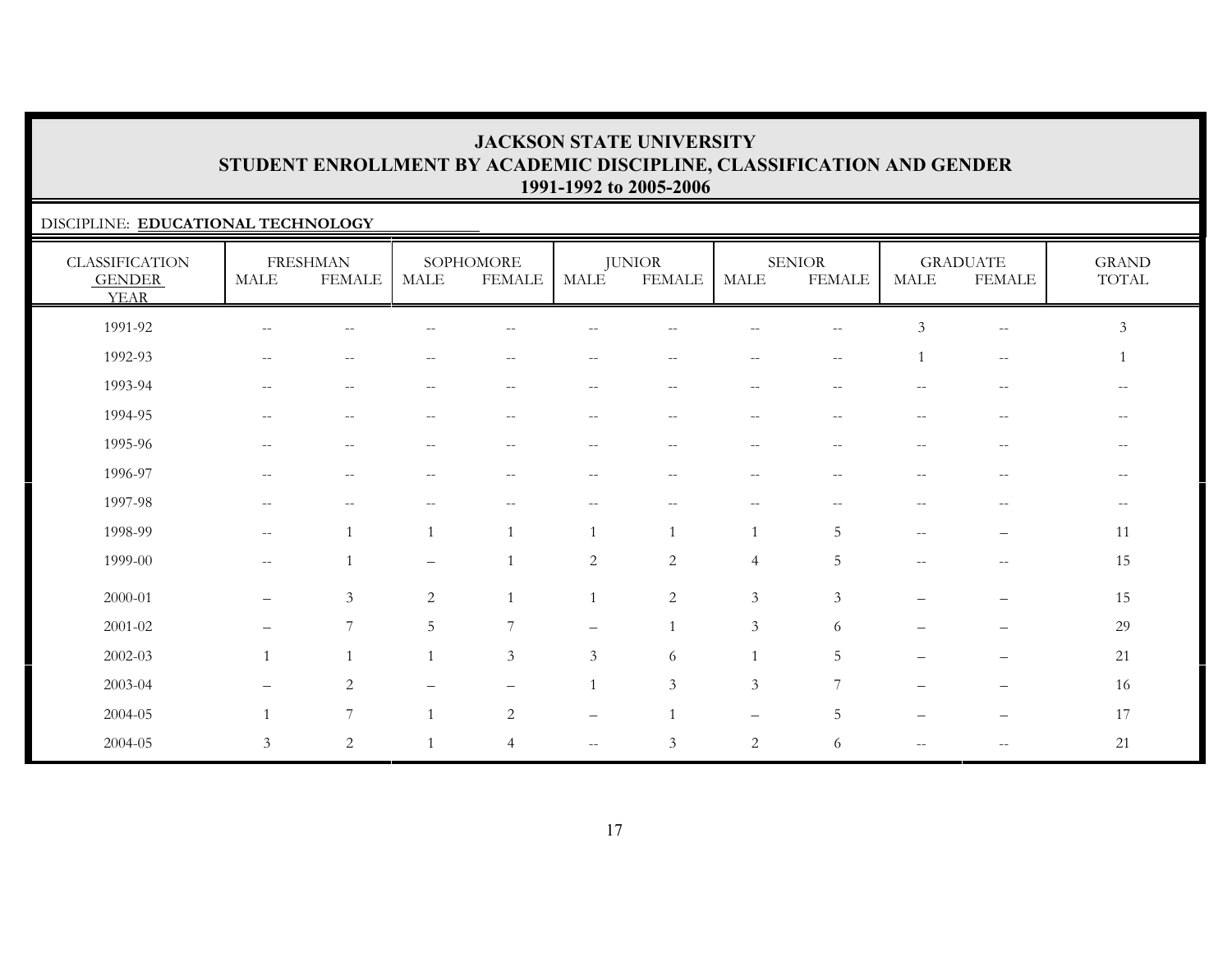### DISCIPLINE: **ELEMENTARY EDUCATION**

| <b>CLASSIFICATION</b><br><b>GENDER</b><br><b>YEAR</b> | <b>MALE</b> | <b>FRESHMAN</b><br><b>FEMALE</b> | <b>MALE</b>     | SOPHOMORE<br><b>FEMALE</b> | <b>MALE</b> | <b>JUNIOR</b><br><b>FEMALE</b> | <b>MALE</b> | <b>SENIOR</b><br><b>FEMALE</b> | <b>MALE</b>    | <b>GRADUATE</b><br><b>FEMALE</b> | <b>GRAND</b><br>TOTAL |
|-------------------------------------------------------|-------------|----------------------------------|-----------------|----------------------------|-------------|--------------------------------|-------------|--------------------------------|----------------|----------------------------------|-----------------------|
| 1991-92                                               | 15          | 92                               | 12              | 69                         | 13          | 76                             | 11          | 96                             | 6              | 55                               | 445                   |
| 1992-93                                               | 10          | 48                               | 11              | 62                         | 21          | 82                             | 18          | 104                            | $\mathfrak{Z}$ | $32\,$                           | 391                   |
| 1993-94                                               | 13          | 57                               | $7\phantom{.0}$ | 44                         | 18          | 70                             | 23          | 108                            | $\overline{4}$ | 21                               | 365                   |
| 1994-95                                               | 12          | 61                               | $7\phantom{.0}$ | 47                         | $17\,$      | 72                             | 24          | 113                            | $\mathfrak{Z}$ | 17                               | 373                   |
| 1995-96                                               | 23          | 77                               | 13              | 50                         | 21          | 61                             | 25          | 103                            | 3              | 38                               | 414                   |
| 1996-97                                               | 23          | 71                               | 19              | 57                         | 17          | 48                             | 44          | 82                             | 6              | 21                               | 388                   |
| 1997-98                                               | 24          | 53                               | 25              | 63                         | 18          | 74                             | 35          | 94                             | 3              | $28\,$                           | 417                   |
| 1998-99                                               | 27          | 77                               | 15              | 38                         | 30          | 82                             | 33          | 117                            | 3              | 33                               | 455                   |
| 1999-00                                               | 25          | 77                               | 24              | 67                         | 25          | 75                             | 90          | 79                             | 9              | 33                               | 504                   |
| 2000-01                                               | 13          | 79                               | 21              | 80                         | 22          | 104                            | 35          | 135                            | $\overline{4}$ | $32\,$                           | 525                   |
| 2001-02                                               | 24          | 91                               | 16              | 75                         | 19          | 100                            | 29          | 163                            | 6              | 40                               | 563                   |
| 2002-03                                               | 15          | 104                              | 19              | 83                         | 16          | 105                            | 32          | 180                            | 8              | 37                               | 599                   |
| 2003-04                                               | 28          | 90                               | 15              | 81                         | 19          | 90                             | 24          | 167                            | 6              | 63                               | 583                   |
| 2004-05                                               | 23          | 106                              | 11              | 82                         | 23          | 98                             | 22          | 196                            | 13             | 95                               | 669                   |
| 2005-06                                               | 13          | 100                              | 23              | 94                         | 17          | 114                            | 21          | 165                            | 6              | 84                               | 637                   |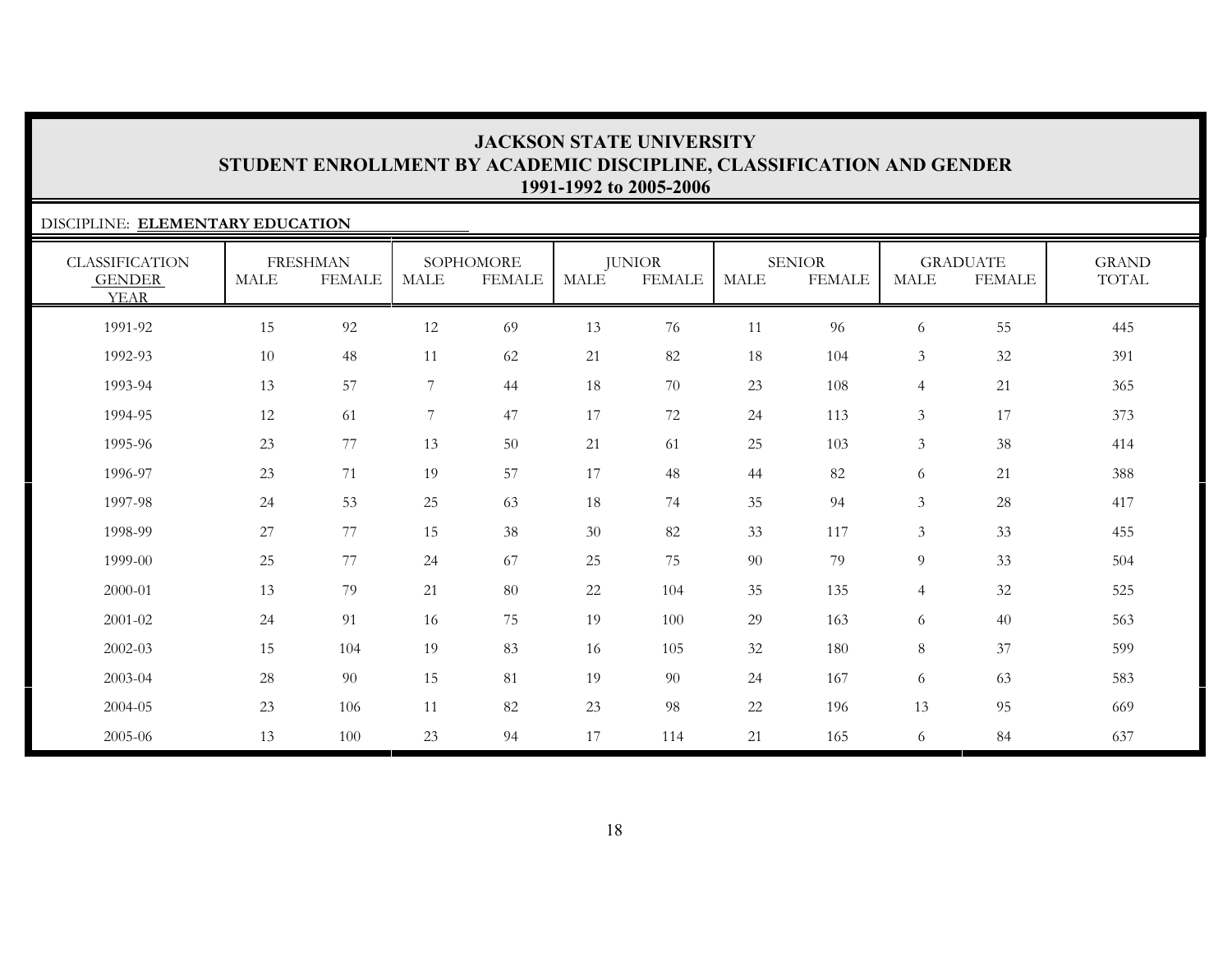| DISCIPLINE: ENGLISH                                   |                |                                  |                |                            |                |                                |                |                                |                |                                  |                              |
|-------------------------------------------------------|----------------|----------------------------------|----------------|----------------------------|----------------|--------------------------------|----------------|--------------------------------|----------------|----------------------------------|------------------------------|
| <b>CLASSIFICATION</b><br><b>GENDER</b><br><b>YEAR</b> | MALE           | <b>FRESHMAN</b><br><b>FEMALE</b> | <b>MALE</b>    | SOPHOMORE<br><b>FEMALE</b> | <b>MALE</b>    | <b>JUNIOR</b><br><b>FEMALE</b> | <b>MALE</b>    | <b>SENIOR</b><br><b>FEMALE</b> | <b>MALE</b>    | <b>GRADUATE</b><br><b>FEMALE</b> | <b>GRAND</b><br><b>TOTAL</b> |
| 1991-92                                               | 10             | 18                               | 6              | $12\,$                     | $\overline{7}$ | 17                             | $8\,$          | 25                             | 3              | 11                               | 117                          |
| 1992-93                                               | $\mathbf{1}$   | 10                               | $\overline{4}$ | 11                         | 5              | 18                             | 7              | 20                             | $\overline{4}$ | 13                               | 93                           |
| 1993-94                                               | 6              | 10                               | 8              | $\overline{7}$             | $\mathfrak{Z}$ | 21                             | $\overline{9}$ | 28                             | $\overline{4}$ | 12                               | 108                          |
| 1994-95                                               | 9              | 17                               | 8              | 14                         | $\overline{7}$ | 19                             | $\,8\,$        | 26                             | $\overline{c}$ | 10                               | 120                          |
| 1995-96                                               | $\overline{7}$ | 17                               | 8              | 19                         | 11             | 22                             | 11             | 26                             | $\mathfrak{Z}$ | 17                               | 141                          |
| 1996-97                                               | 3              | 10                               | 6              | 17                         | $8\,$          | 20                             | 20             | 33                             | $\overline{4}$ | 16                               | 137                          |
| 1997-98                                               | 3              | $22\,$                           | $\overline{4}$ | 13                         | $\overline{9}$ | 22                             | 13             | 34                             | $\overline{4}$ | 21                               | 145                          |
| 1998-99                                               | $\mathfrak{Z}$ | 15                               | 5              | 21                         | 10             | 21                             | 15             | 39                             | 5              | 18                               | 152                          |
| 1999-00                                               | 9              | 20                               | 7              | 20                         | 14             | 22                             | 13             | 36                             | 6              | 10                               | 157                          |
| 2000-01                                               | 6              | 18                               | 6              | 24                         | $8\,$          | 28                             | 11             | 31                             | 10             | 20                               | 162                          |
| 2001-02                                               | 10             | 31                               | $\overline{4}$ | 28                         | 10             | 30                             | $\mathfrak{Z}$ | 36                             | $\overline{9}$ | 11                               | 172                          |
| 2002-03                                               | $\overline{7}$ | 31                               | 12             | 28                         | $\overline{4}$ | 28                             | 12             | 50                             | $\overline{9}$ | 15                               | 196                          |
| 2003-04                                               | $\mathfrak{Z}$ | 34                               | 5 <sup>5</sup> | 35                         | 11             | 26                             | 7              | 43                             | 5              | 19                               | 188                          |
| 2004-05                                               | 6              | 32                               | $\overline{4}$ | 23                         | 6              | 31                             | 14             | 53                             | 7              | 24                               | 201                          |
| 2005-06                                               | 6              | 23                               | 9              | 20                         | $\overline{4}$ | 30                             | $\overline{7}$ | 38                             | 8              | 21                               | 166                          |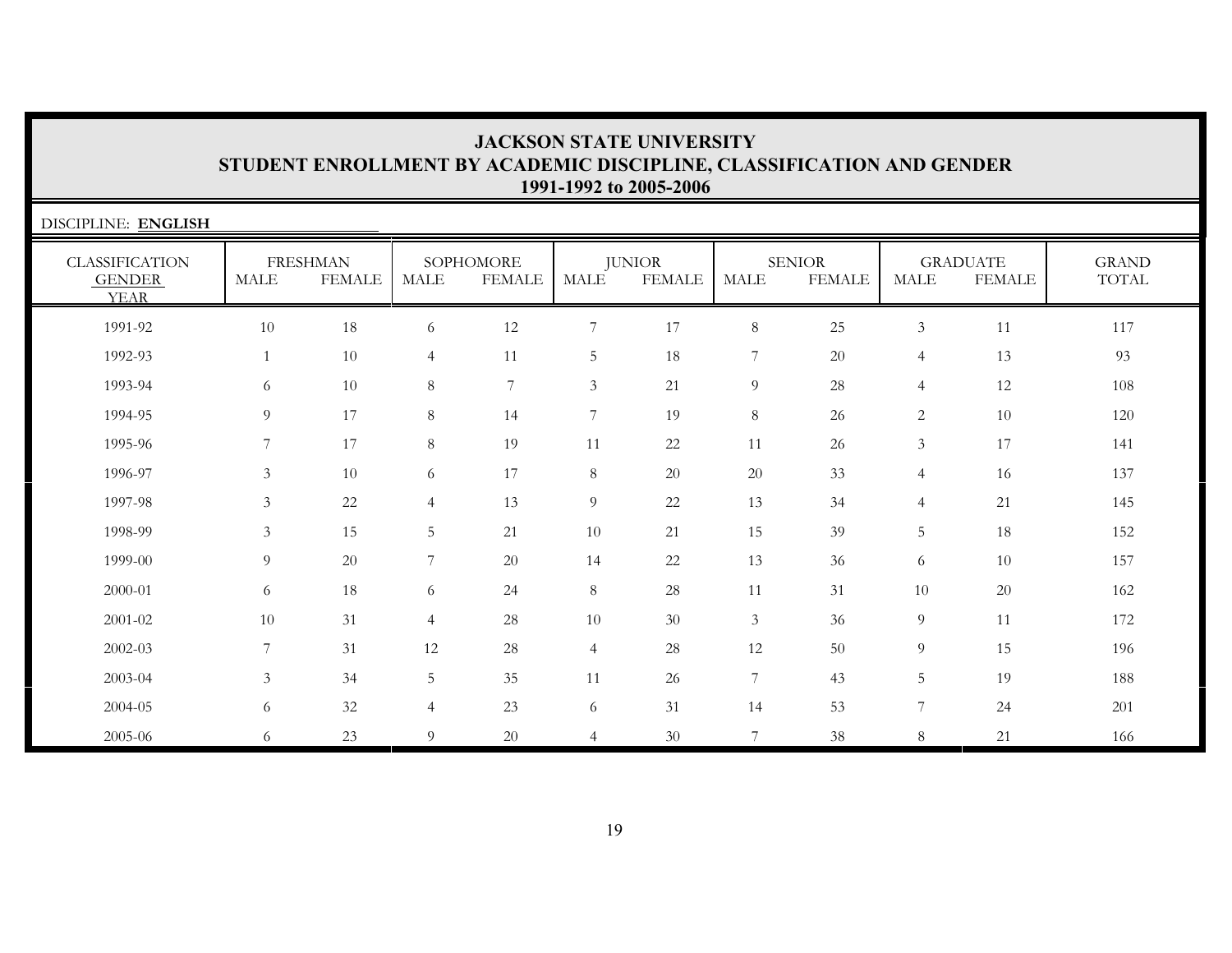### DISCIPLINE: **ENGLISH LITERATURE**

| <b>CLASSIFICATION</b><br><b>GENDER</b><br><b>YEAR</b> | MALE                                                | <b>FRESHMAN</b><br><b>FEMALE</b>                    | $\operatorname{MALE}$                 | SOPHOMORE<br><b>FEMALE</b>                            | MALE                                           | <b>JUNIOR</b><br><b>FEMALE</b> | MALE                                                  | <b>SENIOR</b><br><b>FEMALE</b>                | MALE                                                | <b>GRADUATE</b><br><b>FEMALE</b>                      | $\operatorname{GRAND}$<br>TOTAL |
|-------------------------------------------------------|-----------------------------------------------------|-----------------------------------------------------|---------------------------------------|-------------------------------------------------------|------------------------------------------------|--------------------------------|-------------------------------------------------------|-----------------------------------------------|-----------------------------------------------------|-------------------------------------------------------|---------------------------------|
| 1991-92                                               | $\hspace{0.05cm} -\hspace{0.05cm} -\hspace{0.05cm}$ | $\qquad \qquad -$                                   |                                       | $\sim$ $\sim$                                         |                                                | $\sim$ $-$                     | $\overline{\phantom{m}}$                              | $\sqrt{2}$                                    | $\hspace{0.05cm} -\hspace{0.05cm} -\hspace{0.05cm}$ | $\hspace{0.05cm} - \hspace{0.05cm} - \hspace{0.05cm}$ | $\mathfrak{Z}$                  |
| 1992-93                                               | $-\,-$                                              | $\mathfrak{Z}$                                      | $\overline{\phantom{m}}$              |                                                       |                                                | $\overline{\phantom{m}}$       |                                                       | $-\,-$                                        |                                                     | $\hspace{0.05cm}$ – $\hspace{0.05cm}$                 | $\overline{4}$                  |
| 1993-94                                               | $- -$                                               | $\hspace{0.05cm} -\hspace{0.05cm} -\hspace{0.05cm}$ | $- -$                                 | $\overline{1}$                                        | $\hspace{0.1mm}-\hspace{0.1mm}-\hspace{0.1mm}$ | $- -$                          |                                                       | $\sim$ $\sim$                                 | $\sim$ $\sim$                                       | $\mathord{\hspace{1pt}\text{--}\hspace{1pt}}$         | $\overline{2}$                  |
| 1994-95                                               | $\hspace{0.05cm} -\hspace{0.05cm} -\hspace{0.05cm}$ | $\hspace{0.05cm} -\hspace{0.05cm} -\hspace{0.05cm}$ | $\hspace{0.05cm}$ – $\hspace{0.05cm}$ | $\overline{\phantom{m}}$                              | $\overline{\phantom{m}}$                       | 1                              | $\mathbf{u}$                                          | $\mathord{\hspace{1pt}\text{--}\hspace{1pt}}$ | $- -$                                               | $\hspace{0.05cm} - \hspace{0.05cm} - \hspace{0.05cm}$ | 1                               |
| 1995-96                                               | $\sim$ $\sim$                                       | $--$                                                | $\hspace{0.05cm} -$                   | $\hspace{0.05cm} -\hspace{0.05cm} -\hspace{0.05cm}$   | $\qquad \qquad -$                              | $\sim$ $-$                     | $\overline{\phantom{m}}$                              | $\hspace{0.05cm} -$                           | $- -$                                               | $\hspace{0.05cm} - \hspace{0.05cm} - \hspace{0.05cm}$ | --                              |
| 1996-97                                               | $\hspace{0.05cm} -\hspace{0.05cm} -\hspace{0.05cm}$ | $\qquad \qquad -$                                   | $\overline{\phantom{a}}$              | $\sim$ $\sim$                                         | $-$                                            | $\sim$ $-$                     | $\mathrel{{-}{-}}$                                    | $-$                                           | $-$                                                 | $\sim$ $-$                                            | $\overline{\phantom{m}}$        |
| 1997-98                                               |                                                     | $\qquad \qquad -$                                   | $\overline{\phantom{a}}$              | $\hspace{0.05cm} - \hspace{0.05cm} - \hspace{0.05cm}$ | $\qquad \qquad -$                              | $- -$                          | $-\,-$                                                | --                                            |                                                     | $\overline{\phantom{m}}$                              | $- -$                           |
| 1998-99                                               |                                                     | $\qquad \qquad -$                                   |                                       | $ -$                                                  | $\qquad \qquad -$                              | $- -$                          | $\hspace{0.05cm} - \hspace{0.05cm} - \hspace{0.05cm}$ | --                                            |                                                     | $\overline{\phantom{m}}$                              | --                              |
| 1999-00                                               |                                                     | —                                                   |                                       |                                                       | $\overline{\phantom{0}}$                       |                                | $\overline{\phantom{0}}$                              |                                               |                                                     |                                                       | $\qquad \qquad -$               |
| $2000 - 01$                                           |                                                     | $\overline{\phantom{0}}$                            |                                       |                                                       |                                                |                                | $\overline{\phantom{0}}$                              |                                               |                                                     |                                                       | $\qquad \qquad -$               |
| 2001-02                                               |                                                     | -                                                   |                                       |                                                       |                                                |                                |                                                       |                                               |                                                     |                                                       | $\qquad \qquad -$               |
| 2002-03                                               |                                                     | $\qquad \qquad -$                                   |                                       |                                                       | —                                              |                                | $\qquad \qquad -$                                     |                                               |                                                     | $\overline{\phantom{m}}$                              | $\hspace{0.05cm} -$             |
| 2003-04                                               |                                                     | $\overline{\phantom{0}}$                            |                                       |                                                       |                                                |                                |                                                       |                                               |                                                     |                                                       |                                 |
| 2004-05                                               |                                                     | $\overline{\phantom{0}}$                            |                                       |                                                       |                                                |                                |                                                       |                                               |                                                     |                                                       | $--$                            |
| 2005-06                                               | $\overline{\phantom{a}}$                            |                                                     |                                       |                                                       |                                                |                                |                                                       |                                               |                                                     |                                                       |                                 |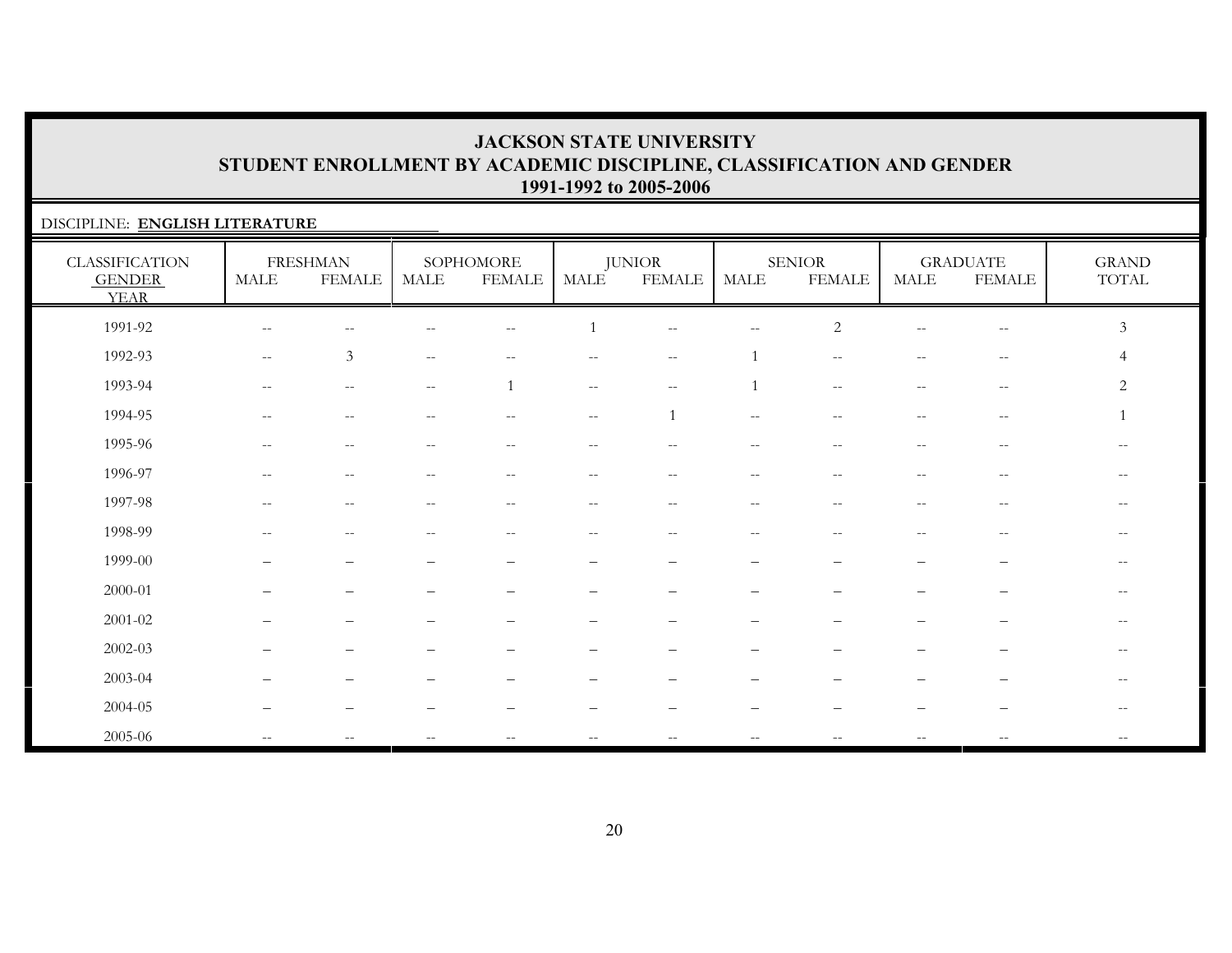### DISCIPLINE: **ENVIRONMENTAL SCIENCE**

| <b>CLASSIFICATION</b><br><b>GENDER</b><br><b>YEAR</b> | MALE                                          | <b>FRESHMAN</b><br><b>FEMALE</b>                      | MALE                                                | SOPHOMORE<br><b>FEMALE</b>                            | <b>MALE</b>              | <b>JUNIOR</b><br><b>FEMALE</b> | MALE                                                  | <b>SENIOR</b><br><b>FEMALE</b> | <b>MALE</b>    | <b>GRADUATE</b><br><b>FEMALE</b> | <b>GRAND</b><br>$\operatorname{TOTAL}$ |
|-------------------------------------------------------|-----------------------------------------------|-------------------------------------------------------|-----------------------------------------------------|-------------------------------------------------------|--------------------------|--------------------------------|-------------------------------------------------------|--------------------------------|----------------|----------------------------------|----------------------------------------|
| 1991-92                                               |                                               |                                                       |                                                     |                                                       |                          |                                |                                                       | $-$                            | $\mathfrak{Z}$ | $\sqrt{2}$                       | $\overline{5}$                         |
| 1992-93                                               | $\mathbf{u}$                                  | $\hspace{0.05cm} -\hspace{0.05cm} -\hspace{0.05cm}$   | $-\,-$                                              | $-\,-$                                                | $\qquad \qquad -$        | $\overline{\phantom{m}}$       | $\overline{\phantom{m}}$                              | $- -$                          | 12             | 6                                | 18                                     |
| 1993-94                                               | $-\,-$                                        | $\hspace{0.05cm} -\hspace{0.05cm} -\hspace{0.05cm}$   | $-\,-$                                              | $\hspace{0.05cm} -\hspace{0.05cm} -\hspace{0.05cm}$   | $\qquad \qquad -$        | $\overline{\phantom{m}}$       | $\overline{\phantom{m}}$                              | $-\,-$                         | 18             | 12                               | 30                                     |
| 1994-95                                               | $\mathord{\hspace{1pt}\text{--}\hspace{1pt}}$ | $\hspace{0.05cm} - \hspace{0.05cm} - \hspace{0.05cm}$ | $\overline{\phantom{m}}$                            | $\hspace{0.05cm} - \hspace{0.05cm} - \hspace{0.05cm}$ | $\qquad \qquad -$        | $\sim$ $-$                     | $\hspace{0.05cm} - \hspace{0.05cm} - \hspace{0.05cm}$ | $-\,-$                         | 16             | 21                               | 37                                     |
| 1995-96                                               | $\sim$ $\sim$                                 | $\sim$ $-$                                            | н.                                                  | $\hspace{0.05cm} -$                                   | $-$                      | $\sim$ $-$                     | $- -$                                                 | $\hspace{0.05cm} -$            | 22             | 20                               | 42                                     |
| 1996-97                                               | $\mathord{\hspace{1pt}\text{--}\hspace{1pt}}$ | $\overline{\phantom{m}}$                              | $-$                                                 | $\mathord{\hspace{1pt}\text{--}\hspace{1pt}}$         | $\qquad \qquad -$        | $\sim$ $-$                     | $\overline{\phantom{m}}$                              | $-\,-$                         | 17             | 21                               | 38                                     |
| 1997-98                                               | $\mathbf{u}$                                  | $-\,-$                                                | $-\,-$                                              | $\hspace{0.05cm} - \hspace{0.05cm} - \hspace{0.05cm}$ | $\qquad \qquad -$        | $-\,-$                         | $\overline{\phantom{m}}$                              | $- -$                          | 14             | $18\,$                           | 32                                     |
| 1998-99                                               | $-$                                           | $\hspace{0.05cm} - \hspace{0.05cm} - \hspace{0.05cm}$ | $-$                                                 | $\hspace{0.05cm} -$                                   | $\qquad \qquad -$        | $- -$                          | $\qquad \qquad -$                                     | $\hspace{0.05cm} -$            | 20             | 18                               | 38                                     |
| 1999-00                                               |                                               | —                                                     |                                                     |                                                       | —                        |                                | $\overline{\phantom{0}}$                              | $\qquad \qquad -$              | 16             | 15                               | 31                                     |
| 2000-01                                               |                                               |                                                       |                                                     |                                                       |                          |                                |                                                       | $\qquad \qquad -$              | 17             | $18\,$                           | 35                                     |
| 2001-02                                               |                                               | $\overline{\phantom{0}}$                              |                                                     |                                                       | —                        | $\qquad \qquad -$              | $\qquad \qquad -$                                     | $\qquad \qquad -$              | 17             | 18                               | 35                                     |
| 2002-03                                               |                                               | $\overline{\phantom{0}}$                              |                                                     | —                                                     | $\overline{\phantom{0}}$ | $\overline{\phantom{0}}$       | $\qquad \qquad -$                                     | $\qquad \qquad -$              | 16             | 27                               | 43                                     |
| $2003 - 04$                                           |                                               | -                                                     |                                                     |                                                       |                          |                                |                                                       | $\overline{\phantom{0}}$       | 12             | 29                               | 41                                     |
| 2004-05                                               |                                               |                                                       |                                                     |                                                       |                          |                                |                                                       | $\overline{\phantom{0}}$       | 16             | 31                               | 47                                     |
| 2005-06                                               | $\sim$ $\sim$                                 | $\overline{\phantom{m}}$                              | $\hspace{0.05cm} -\hspace{0.05cm} -\hspace{0.05cm}$ | $\mathord{\hspace{1pt}\text{--}\hspace{1pt}}$         | $- -$                    | $-$                            | $\qquad \qquad -$                                     |                                | 21             | 32                               | 53                                     |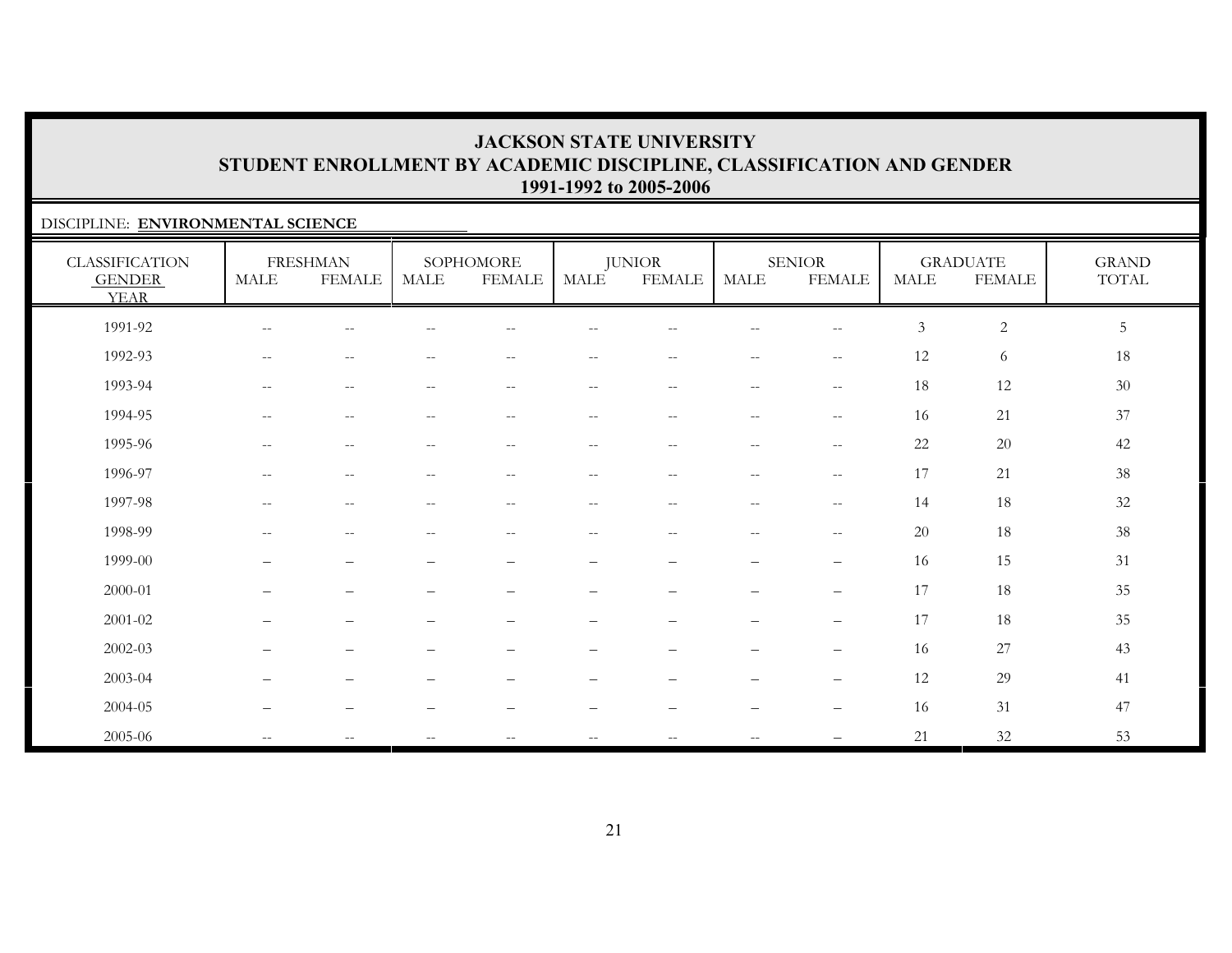| DISCIPLINE: FINANCE                                   |                |                                  |                |                            |                 |                                |             |                                |                                                     |                                                     |                                        |
|-------------------------------------------------------|----------------|----------------------------------|----------------|----------------------------|-----------------|--------------------------------|-------------|--------------------------------|-----------------------------------------------------|-----------------------------------------------------|----------------------------------------|
| <b>CLASSIFICATION</b><br><b>GENDER</b><br><b>YEAR</b> | <b>MALE</b>    | <b>FRESHMAN</b><br><b>FEMALE</b> | <b>MALE</b>    | SOPHOMORE<br><b>FEMALE</b> | <b>MALE</b>     | <b>JUNIOR</b><br><b>FEMALE</b> | <b>MALE</b> | <b>SENIOR</b><br><b>FEMALE</b> | <b>MALE</b>                                         | <b>GRADUATE</b><br><b>FEMALE</b>                    | <b>GRAND</b><br>$\operatorname{TOTAL}$ |
| 1991-92                                               | 14             | 11                               | 17             | $\overline{7}$             | 14              | 30                             | 25          | 36                             | $\hspace{0.05cm} -\hspace{0.05cm} -\hspace{0.05cm}$ | $\mathbf{u}$                                        | 154                                    |
| 1992-93                                               | 9              | $8\,$                            | 11             | $12\,$                     | 21              | 19                             | 22          | 38                             | $\hspace{0.05cm} -\hspace{0.05cm} -\hspace{0.05cm}$ | $\overline{\phantom{m}}$                            | 140                                    |
| 1993-94                                               | 7              | 9                                | 2              | $\overline{7}$             | 15              | 17                             | 28          | $32\,$                         | $\hspace{0.05cm} -\hspace{0.05cm} -\hspace{0.05cm}$ | $\hspace{0.05cm} -\hspace{0.05cm} -\hspace{0.05cm}$ | 117                                    |
| 1994-95                                               | 5              | $\mathbf{1}$                     | 6              | 8                          | $\overline{9}$  | 14                             | 20          | $22\,$                         | $\hspace{0.05cm} -\hspace{0.05cm} -\hspace{0.05cm}$ | $\overline{\phantom{m}}$                            | 95                                     |
| 1995-96                                               | $\overline{4}$ | 6                                | 7              | 9                          | $\overline{4}$  | $8\,$                          | 25          | 23                             | $\hspace{0.05cm} -\hspace{0.05cm} -\hspace{0.05cm}$ | $- -$                                               | 86                                     |
| 1996-97                                               | 6              | $\mathbf{1}$                     | 6              | 6                          | 11              | 14                             | 13          | 22                             | $-$                                                 | $\overline{\phantom{m}}$                            | 79                                     |
| 1997-98                                               | 6              | $\overline{4}$                   | 5              | 11                         | 10              | 18                             | 22          | 32                             | $\sim$ $\sim$                                       | $-\,-$                                              | 108                                    |
| 1998-99                                               | $\overline{2}$ | 5                                | 7              | 9                          | 14              | 16                             | 22          | 29                             |                                                     | $\overline{\phantom{0}}$                            | 104                                    |
| 1999-00                                               | 7              | $\overline{4}$                   | $\overline{c}$ | $\overline{4}$             | $\overline{9}$  | 11                             | 21          | 25                             | $\overline{\phantom{0}}$                            | $\overline{\phantom{0}}$                            | 83                                     |
| 2000-01                                               | 6              | 6                                | 8              | $\,8\,$                    | $8\,$           | 10                             | 13          | 23                             |                                                     | $\qquad \qquad -$                                   | 82                                     |
| $2001 - 02$                                           | 8              | $7\overline{ }$                  | $8\,$          | 13                         | 14              | $8\,$                          | 11          | 24                             |                                                     | $\qquad \qquad -$                                   | 93                                     |
| $2002 - 03$                                           | 11             | 10                               | 7              | 11                         | $\overline{9}$  | 16                             | 17          | $20\,$                         |                                                     | $\qquad \qquad -$                                   | 101                                    |
| 2003-04                                               | 7              | $7\overline{ }$                  | 8              | 13                         | $\overline{4}$  | 10                             | 16          | 23                             |                                                     | $\equiv$                                            | $88\,$                                 |
| 2004-05                                               | 7              | $7\overline{ }$                  | 6              | $\overline{7}$             | $5\phantom{.0}$ | 15                             | 12          | 18                             |                                                     | —                                                   | $77\,$                                 |
| 2005-06                                               | 3              | $\overline{7}$                   | 9              | 6                          | $\overline{7}$  | 6                              | 9           | 19                             |                                                     |                                                     | 66                                     |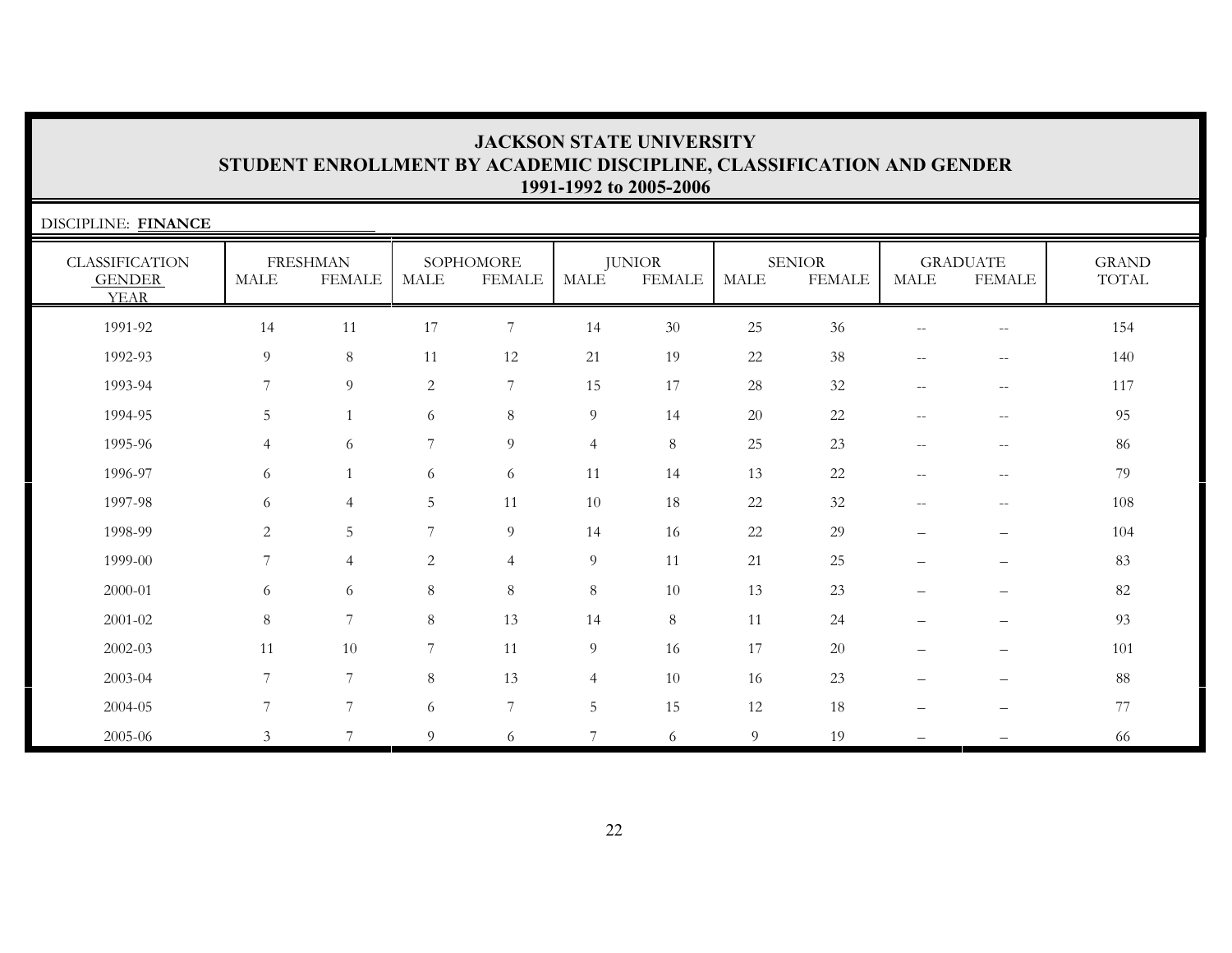#### DISCIPLINE: **FOREIGN LANGUAGES**

| <b>CLASSIFICATION</b><br><b>GENDER</b><br><b>YEAR</b> | MALE                                                  | <b>FRESHMAN</b><br><b>FEMALE</b>                      | $\operatorname{MALE}$    | SOPHOMORE<br><b>FEMALE</b> | MALE                                                | <b>JUNIOR</b><br><b>FEMALE</b> | MALE                     | <b>SENIOR</b><br><b>FEMALE</b> | MALE                     | <b>GRADUATE</b><br>FEMALE | $\operatorname{GRAND}$<br>$\operatorname{TOTAL}$ |
|-------------------------------------------------------|-------------------------------------------------------|-------------------------------------------------------|--------------------------|----------------------------|-----------------------------------------------------|--------------------------------|--------------------------|--------------------------------|--------------------------|---------------------------|--------------------------------------------------|
| 1991-92                                               |                                                       |                                                       |                          |                            |                                                     |                                |                          |                                |                          |                           |                                                  |
| 1992-93                                               | $\sim$ $\sim$                                         | --                                                    |                          |                            |                                                     | $\qquad \qquad -$              | $\qquad \qquad -$        |                                |                          | $- -$                     |                                                  |
| 1993-94                                               | $\hspace{0.05cm} - \hspace{0.05cm} - \hspace{0.05cm}$ | $\hspace{0.05cm} - \hspace{0.05cm} - \hspace{0.05cm}$ |                          |                            | --                                                  | $\overline{\phantom{m}}$       | $\qquad \qquad -$        | $ -$                           | $\overline{\phantom{m}}$ | $\overline{\phantom{m}}$  | $\qquad \qquad -$                                |
| 1994-95                                               | $\sim$ $\sim$                                         | $ -$                                                  | $\overline{\phantom{a}}$ |                            | --                                                  | $\overline{\phantom{m}}$       | $\overline{\phantom{a}}$ | --                             | --                       | $- -$                     | $- -$                                            |
| 1995-96                                               | $\overline{\phantom{a}}$                              | $\qquad \qquad -$                                     | $\overline{\phantom{a}}$ | $\overline{\phantom{m}}$   | $\qquad \qquad -$                                   | $\overline{\phantom{m}}$       | $\overline{\phantom{a}}$ | $\sim$ $\sim$                  | --                       | $- -$                     | $\qquad \qquad -$                                |
| 1996-97                                               |                                                       | --                                                    |                          |                            | $\hspace{0.05cm} -\hspace{0.05cm} -\hspace{0.05cm}$ |                                | $--$                     |                                |                          | $\overline{\phantom{m}}$  |                                                  |
| 1997-98                                               |                                                       |                                                       |                          | $\overline{1}$             | $\overline{1}$                                      |                                | $\overline{\phantom{0}}$ |                                | $\qquad \qquad -$        | $\qquad \qquad -$         | 5                                                |
| 1998-99                                               |                                                       | $\qquad \qquad -$                                     |                          |                            |                                                     |                                |                          |                                |                          |                           | $\mathfrak{Z}$                                   |
| 1999-00                                               |                                                       |                                                       |                          |                            |                                                     |                                |                          | $\overline{2}$                 |                          |                           | $\mathfrak{Z}$                                   |
| 2000-01                                               |                                                       |                                                       |                          |                            |                                                     |                                | 2                        |                                |                          |                           | $\overline{4}$                                   |
| 2001-02                                               | $\overline{\phantom{m}}$                              |                                                       |                          | $\qquad \qquad -$          | $\overline{1}$                                      |                                | $\overline{\phantom{m}}$ | $\overline{2}$                 | $\qquad \qquad$          |                           | 6                                                |
| 2002-03                                               |                                                       | 6                                                     | $\overline{1}$           | $\overline{1}$             |                                                     |                                | $\overline{1}$           | $\mathbf{1}$                   |                          |                           | 10                                               |
| 2003-04                                               |                                                       | 5                                                     |                          | $\overline{4}$             | $\overline{1}$                                      |                                |                          | 2                              |                          |                           | 14                                               |
| 2004-05                                               |                                                       | $\sqrt{2}$                                            |                          |                            |                                                     | $\mathbf{2}$                   |                          | 2                              |                          |                           | 9                                                |
| 2005-06                                               |                                                       |                                                       |                          | $\overline{2}$             | $\overline{\phantom{a}}$                            | $\overline{2}$                 |                          |                                | $=$                      |                           | $8\,$                                            |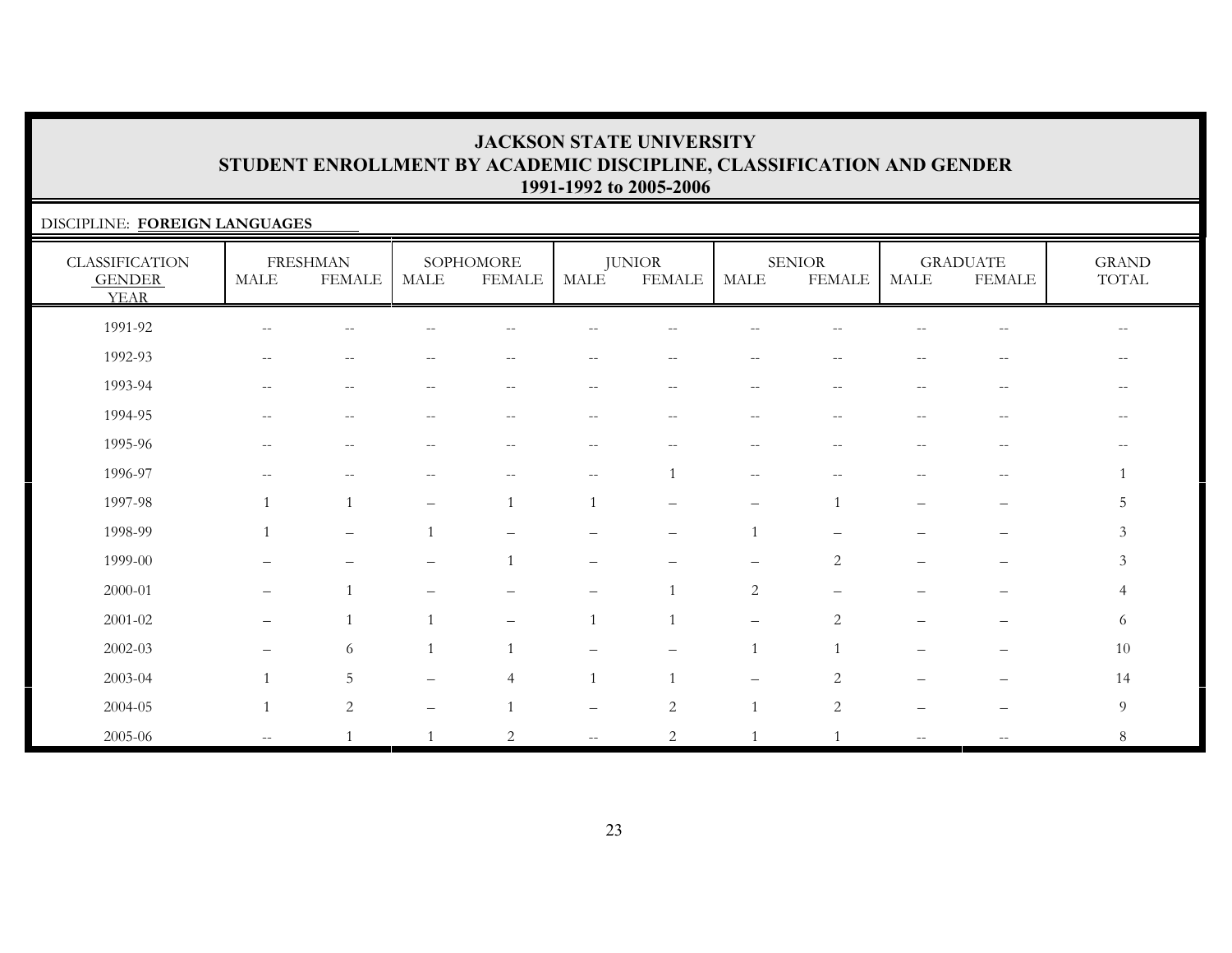### DISCIPLINE: **GUIDANCE & COUNSELING**

| <b>CLASSIFICATION</b><br><b>GENDER</b><br><b>YEAR</b> | <b>MALE</b>                                           | <b>FRESHMAN</b><br><b>FEMALE</b>                    | <b>MALE</b>                                           | SOPHOMORE<br><b>FEMALE</b>                          | MALE                                                | <b>JUNIOR</b><br><b>FEMALE</b>                      | MALE                                                | <b>SENIOR</b><br><b>FEMALE</b>                      | <b>MALE</b> | <b>GRADUATE</b><br><b>FEMALE</b> | <b>GRAND</b><br>TOTAL |
|-------------------------------------------------------|-------------------------------------------------------|-----------------------------------------------------|-------------------------------------------------------|-----------------------------------------------------|-----------------------------------------------------|-----------------------------------------------------|-----------------------------------------------------|-----------------------------------------------------|-------------|----------------------------------|-----------------------|
| 1991-92                                               | $- -$                                                 | $\qquad \qquad -$                                   |                                                       | $\sim$                                              | $-$                                                 | $\sim$ $\sim$                                       | $\sim$ $-$                                          | $\hspace{0.05cm} -\hspace{0.05cm} -\hspace{0.05cm}$ | 21          | 64                               | 85                    |
| 1992-93                                               | $\hspace{0.05cm} - \hspace{0.05cm} - \hspace{0.05cm}$ | $\qquad \qquad -$                                   |                                                       | --                                                  | $-$                                                 | $-$                                                 | $\overline{\phantom{m}}$                            | $\sim$ $\sim$                                       | 14          | 46                               | 60                    |
| 1993-94                                               | $\hspace{0.05cm} - \hspace{0.05cm} - \hspace{0.05cm}$ | $\overline{\phantom{m}}$                            | $\hspace{0.05cm} - \hspace{0.05cm} - \hspace{0.05cm}$ | $\overline{\phantom{m}}$                            | $\overline{\phantom{m}}$                            | $\overline{\phantom{m}}$                            | $\overline{\phantom{m}}$                            | $\overline{\phantom{m}}$                            | $20\,$      | 62                               | 82                    |
| 1994-95                                               | $\sim$ $\sim$                                         | $\hspace{0.05cm} -\hspace{0.05cm} -\hspace{0.05cm}$ | $\sim$ $\sim$                                         | $\sim$ $\sim$                                       | $--$                                                | $\sim$ $\sim$                                       | $--$                                                | $\hspace{0.05cm} -\hspace{0.05cm} -\hspace{0.05cm}$ | 24          | 76                               | 100                   |
| 1995-96                                               | $- -$                                                 | $\hspace{0.05cm} -\hspace{0.05cm} -\hspace{0.05cm}$ | $-\,-$                                                | $- -$                                               | $\hspace{0.05cm} -\hspace{0.05cm} -\hspace{0.05cm}$ | $\hspace{0.05cm} -\hspace{0.05cm} -\hspace{0.05cm}$ | $\hspace{0.05cm} -\hspace{0.05cm} -\hspace{0.05cm}$ | $\hspace{0.05cm} -\hspace{0.05cm} -\hspace{0.05cm}$ | 26          | 73                               | 99                    |
| 1996-97                                               | $- -$                                                 | $-\,-$                                              | $\sim$ $\sim$                                         | $\hspace{0.05cm} -\hspace{0.05cm} -\hspace{0.05cm}$ | $\overline{\phantom{m}}$                            | $\overline{\phantom{m}}$                            | $\hspace{0.05cm} -\hspace{0.05cm} -\hspace{0.05cm}$ | $\hspace{0.05cm} -\hspace{0.05cm} -\hspace{0.05cm}$ | 30          | 80                               | 110                   |
| 1997-98                                               | $\overline{\phantom{0}}$                              | $\overline{\phantom{m}}$                            | $\qquad \qquad -$                                     | $\qquad \qquad -$                                   | $\qquad \qquad -$                                   | $\qquad \qquad -$                                   | $\qquad \qquad -$                                   | $\overline{\phantom{m}}$                            | 23          | 92                               | 115                   |
| 1998-99                                               | $\qquad \qquad -$                                     | $\qquad \qquad -$                                   |                                                       | —                                                   | $\overbrace{\phantom{12322111}}$                    |                                                     | $\overline{\phantom{m}}$                            | $\overline{\phantom{m}}$                            | $22\,$      | $90\,$                           | 112                   |
| 1999-00                                               | —                                                     | —                                                   |                                                       |                                                     | $\qquad \qquad -$                                   |                                                     | $\overline{\phantom{0}}$                            | $\qquad \qquad -$                                   | $38\,$      | 88                               | 126                   |
| 2000-01                                               |                                                       | —                                                   |                                                       |                                                     |                                                     |                                                     | -                                                   | $\overline{\phantom{m}}$                            | 27          | 109                              | 136                   |
| $2001 - 02$                                           | $\overline{\phantom{0}}$                              | $\qquad \qquad -$                                   |                                                       |                                                     |                                                     |                                                     | $\qquad \qquad -$                                   | $\overline{\phantom{m}}$                            | 26          | 126                              | 152                   |
| 2002-03                                               | $\qquad \qquad -$                                     | $\qquad \qquad -$                                   | $\overline{\phantom{0}}$                              | $\qquad \qquad$                                     | $\overline{\phantom{0}}$                            | $\overline{\phantom{m}}$                            | $\qquad \qquad -$                                   | $\overline{\phantom{m}}$                            | 25          | 144                              | 169                   |
| 2003-04                                               | $\overline{\phantom{0}}$                              | $\qquad \qquad -$                                   | $\overline{\phantom{0}}$                              | $\qquad \qquad$                                     | $\qquad \qquad -$                                   | $\overline{\phantom{m}}$                            | $\qquad \qquad -$                                   | $\overline{\phantom{m}}$                            | 27          | 152                              | 179                   |
| 2004-05                                               | $\qquad \qquad -$                                     | $\qquad \qquad -$                                   |                                                       |                                                     | $\overline{\phantom{0}}$                            | $\overline{\phantom{a}}$                            | $\overline{\phantom{0}}$                            | $\overline{\phantom{m}}$                            | 24          | 136                              | 160                   |
| 2005-06                                               |                                                       |                                                     |                                                       |                                                     | $- -$                                               |                                                     |                                                     |                                                     | 22          | 99                               | 121                   |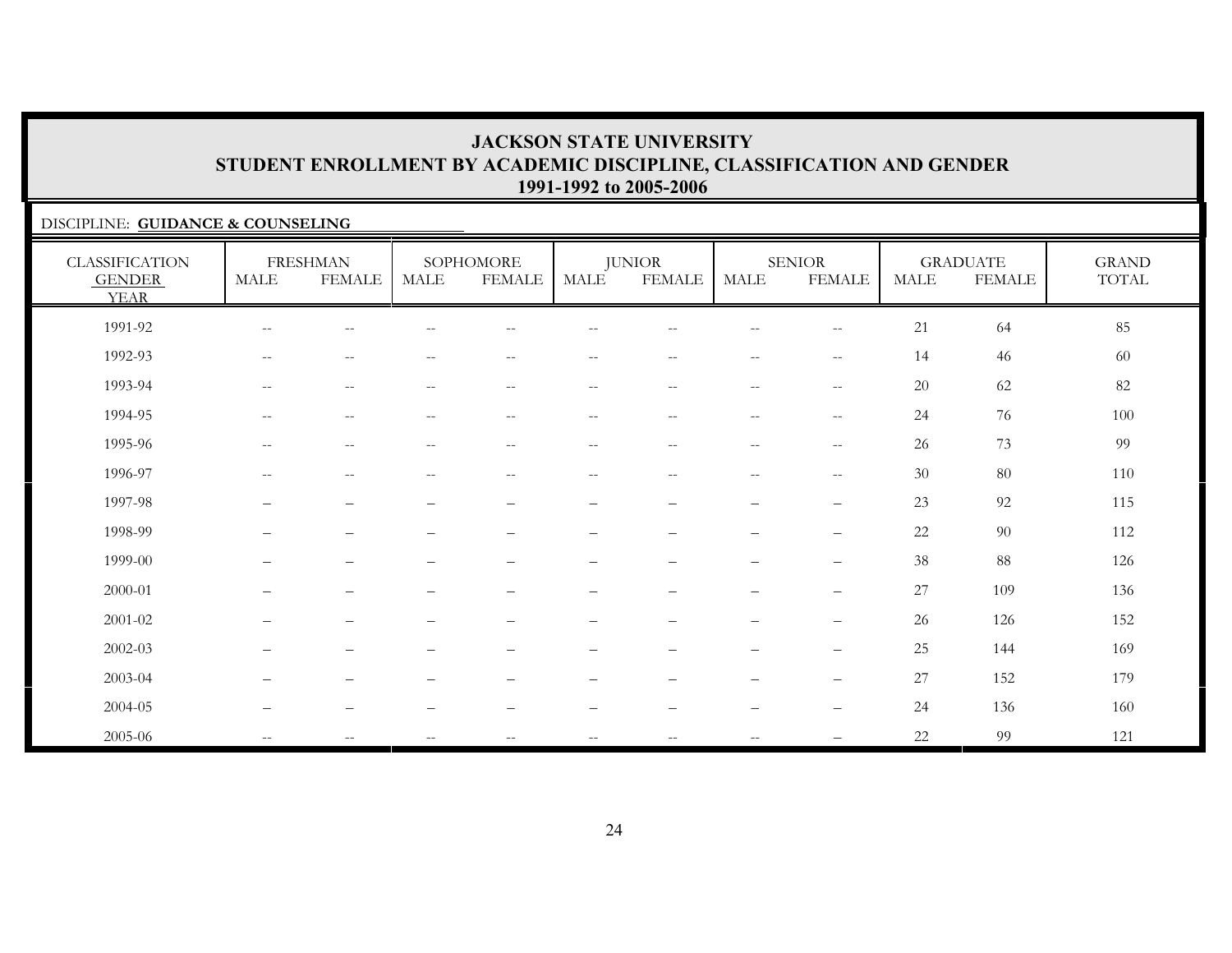### DISCIPLINE: **HAZARDOUS MATERIALS MANAGEMENT**

| <b>CLASSIFICATION</b><br><b>GENDER</b><br><b>YEAR</b> | MALE                                           | <b>FRESHMAN</b><br><b>FEMALE</b> | $\operatorname{MALE}$                               | SOPHOMORE<br><b>FEMALE</b>                            | MALE                     | <b>JUNIOR</b><br><b>FEMALE</b>                        | MALE                                                | <b>SENIOR</b><br><b>FEMALE</b>        | MALE                                  | <b>GRADUATE</b><br><b>FEMALE</b> | $\operatorname{GRAND}$<br>TOTAL |
|-------------------------------------------------------|------------------------------------------------|----------------------------------|-----------------------------------------------------|-------------------------------------------------------|--------------------------|-------------------------------------------------------|-----------------------------------------------------|---------------------------------------|---------------------------------------|----------------------------------|---------------------------------|
| 1991-92                                               | $\overline{\phantom{a}}$                       |                                  |                                                     |                                                       |                          |                                                       |                                                     |                                       |                                       | --                               | $-$                             |
| 1992-93                                               | $-\,-$                                         | $\overline{\phantom{a}}$         | $-$                                                 | $\sim$ $\sim$                                         | $\qquad \qquad -$        | $\overline{\phantom{a}}$                              | $\hspace{0.05cm} -\hspace{0.05cm} -\hspace{0.05cm}$ | $\overline{\phantom{a}}$              | $-$                                   | $- -$                            | $\overline{\phantom{m}}$        |
| 1993-94                                               | $\hspace{0.1mm}-\hspace{0.1mm}-\hspace{0.1mm}$ | $\overline{\phantom{m}}$         | $\hspace{0.05cm} -\hspace{0.05cm} -\hspace{0.05cm}$ | $\hspace{0.05cm} - \hspace{0.05cm} - \hspace{0.05cm}$ | $\overline{\phantom{m}}$ | $--$                                                  | $--$                                                | $-\,-$                                | $\hspace{0.05cm}$ – $\hspace{0.05cm}$ | $\overline{\phantom{m}}$         | $--$                            |
| 1994-95                                               | $-\,-$                                         | $\overline{\phantom{m}}$         | $\overline{\phantom{m}}$                            | $\hspace{0.1mm}-\hspace{0.1mm}-\hspace{0.1mm}$        | $\overline{\phantom{m}}$ | $\hspace{0.05cm} -\hspace{0.05cm} -\hspace{0.05cm}$   | $\overline{\phantom{m}}$                            | $\hspace{0.05cm}$ – $\hspace{0.05cm}$ | $\qquad \qquad -$                     | $\overline{\phantom{m}}$         | $--$                            |
| 1995-96                                               |                                                | $-$                              |                                                     | $-$                                                   | $\overline{\phantom{m}}$ | $\hspace{0.05cm} - \hspace{0.05cm} - \hspace{0.05cm}$ | $\overline{\phantom{m}}$                            | $-$                                   | $-$                                   | $-\,-$                           | $--$                            |
| 1996-97                                               |                                                | --                               |                                                     |                                                       | $\qquad \qquad -$        | $-$                                                   | $\overline{\phantom{m}}$                            | $\sim$ $\sim$                         | 9                                     | $\overline{5}$                   | 14                              |
| 1997-98                                               |                                                | —                                |                                                     | $\overline{\phantom{0}}$                              | $\qquad \qquad -$        | $\overline{\phantom{0}}$                              | $\overline{\phantom{m}}$                            | $\overline{\phantom{0}}$              | $\,8\,$                               | $\,8\,$                          | 16                              |
| 1998-99                                               |                                                | $\overline{\phantom{0}}$         |                                                     |                                                       | $\overline{\phantom{0}}$ |                                                       | $\qquad \qquad -$                                   |                                       | $\,8\,$                               | $\mathbf 5$                      | 13                              |
| 1999-00                                               |                                                | $\overline{\phantom{0}}$         |                                                     |                                                       |                          |                                                       | $\qquad \qquad -$                                   | $\qquad \qquad -$                     | $\sqrt{2}$                            | $\sqrt{6}$                       | $8\,$                           |
| 2000-01                                               |                                                |                                  |                                                     |                                                       |                          |                                                       |                                                     |                                       | $\mathbf{2}$                          | $\sqrt{6}$                       | $8\,$                           |
| 2001-02                                               | $\overline{\phantom{0}}$                       | $\qquad \qquad -$                | $\overline{\phantom{0}}$                            | $\overline{\phantom{m}}$                              | $\overline{\phantom{m}}$ | $\overbrace{\phantom{1232211}}$                       | $\qquad \qquad -$                                   | $\overline{\phantom{m}}$              | 5                                     | $\overline{4}$                   | 9                               |
| 2002-03                                               |                                                | -                                |                                                     |                                                       | -                        |                                                       | $\overline{\phantom{0}}$                            | $\overline{\phantom{m}}$              | $7\overline{ }$                       | $\boldsymbol{7}$                 | 14                              |
| 2003-04                                               |                                                |                                  |                                                     |                                                       |                          |                                                       |                                                     |                                       | $\overline{7}$                        | $\overline{4}$                   | 11                              |
| 2004-05                                               |                                                |                                  |                                                     |                                                       |                          |                                                       |                                                     |                                       | $\overline{9}$                        | $\mathfrak{Z}$                   | 12                              |
| 2005-06                                               | $\mathbf{u}$                                   | $\overline{\phantom{m}}$         | $\overline{\phantom{m}}$                            | $\overline{\phantom{m}}$                              | --                       | $\overline{\phantom{a}}$                              | $\hspace{0.05cm} -\hspace{0.05cm} -\hspace{0.05cm}$ |                                       | 7                                     | 7                                | 14                              |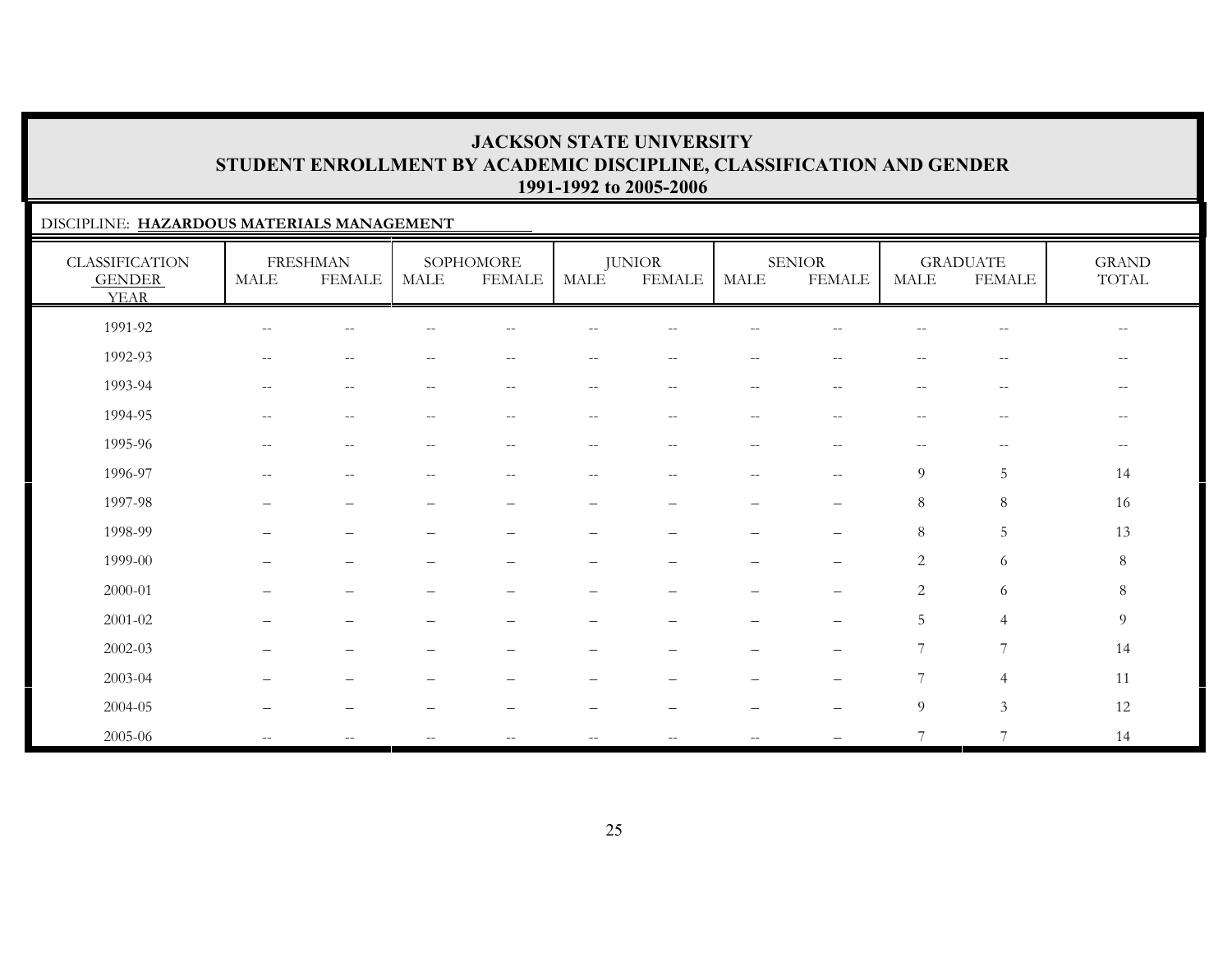#### DISCIPLINE: **HEALTH CARE ADMINISTRATION**

| <b>CLASSIFICATION</b><br><b>GENDER</b><br><b>YEAR</b> | MALE                                                | <b>FRESHMAN</b><br><b>FEMALE</b>                    | <b>MALE</b>                                         | SOPHOMORE<br><b>FEMALE</b>                            | MALE                                                | <b>JUNIOR</b><br><b>FEMALE</b>                      | MALE                                                | <b>SENIOR</b><br><b>FEMALE</b>                      | MALE                     | <b>GRADUATE</b><br><b>FEMALE</b>  | <b>GRAND</b><br>TOTAL    |
|-------------------------------------------------------|-----------------------------------------------------|-----------------------------------------------------|-----------------------------------------------------|-------------------------------------------------------|-----------------------------------------------------|-----------------------------------------------------|-----------------------------------------------------|-----------------------------------------------------|--------------------------|-----------------------------------|--------------------------|
| 1991-92                                               | $\hspace{0.05cm} -\hspace{0.05cm} -\hspace{0.05cm}$ |                                                     |                                                     |                                                       |                                                     |                                                     |                                                     |                                                     |                          | $-$                               | $\overline{\phantom{a}}$ |
| 1992-93                                               | $-\,-$                                              | $\hspace{0.05cm} -\hspace{0.05cm} -\hspace{0.05cm}$ | $\overline{\phantom{a}}$                            | $\sim$ $\sim$                                         | $\frac{1}{2}$                                       | $\sim$ $-$                                          | $--$                                                | $-$                                                 | $-$                      | $-\,-$                            | $\overline{\phantom{m}}$ |
| 1993-94                                               | $\hspace{0.1mm}-\hspace{0.1mm}-\hspace{0.1mm}$      | $\hspace{0.05cm} -\hspace{0.05cm} -\hspace{0.05cm}$ | $\hspace{0.05cm} -\hspace{0.05cm} -\hspace{0.05cm}$ | $\hspace{0.05cm} - \hspace{0.05cm} - \hspace{0.05cm}$ | $\hspace{0.05cm} -\hspace{0.05cm} -\hspace{0.05cm}$ | $--$                                                | $\hspace{0.05cm} -\hspace{0.05cm} -\hspace{0.05cm}$ | $\hspace{0.05cm} -\hspace{0.05cm} -\hspace{0.05cm}$ | $-\,-$                   | $\overline{\phantom{m}}$          | $--$                     |
| 1994-95                                               | $-\,-$                                              | $\hspace{0.05cm} -\hspace{0.05cm} -\hspace{0.05cm}$ | $\overline{\phantom{m}}$                            | $\overline{\phantom{m}}$                              | $\overline{\phantom{m}}$                            | $\hspace{0.05cm} -\hspace{0.05cm} -\hspace{0.05cm}$ | $\hspace{0.05cm} -\hspace{0.05cm} -\hspace{0.05cm}$ | $\hspace{0.05cm}$ – $\hspace{0.05cm}$               | $\qquad \qquad -$        | $\overline{\phantom{m}}$          | $\overline{\phantom{m}}$ |
| 1995-96                                               | $-\,-$                                              | $\sim$ $-$                                          | $-$                                                 | $\hspace{0.05cm} - \hspace{0.05cm} - \hspace{0.05cm}$ | $\qquad \qquad -$                                   | $\overline{\phantom{m}}$                            | $\hspace{0.05cm} -\hspace{0.05cm} -\hspace{0.05cm}$ | $\hspace{0.05cm}$ – $\hspace{0.05cm}$               | $-$                      | $\overline{\phantom{m}}$          | $\overline{\phantom{m}}$ |
| 1996-97                                               | $\hspace{0.05cm} -\hspace{0.05cm} -\hspace{0.05cm}$ | $\overline{\phantom{m}}$                            |                                                     |                                                       | $-$                                                 | $-$                                                 | $\overline{\phantom{m}}$                            | $\overline{\phantom{a}}$                            | $-$                      | --                                | $\overline{\phantom{a}}$ |
| 1997-98                                               |                                                     | $\overline{\phantom{0}}$                            |                                                     |                                                       | -                                                   |                                                     | $\overline{\phantom{m}}$                            |                                                     | $-$                      | $\qquad \qquad -$                 | $\overline{\phantom{m}}$ |
| 1998-99                                               | $\overline{4}$                                      | $\overline{7}$                                      | $\overline{c}$                                      | $\overline{1}$                                        | $\overline{4}$                                      | $\overline{4}$                                      | $\qquad \qquad -$                                   | 9                                                   | $\mathbf{u}$             | $\qquad \qquad -$                 | 31                       |
| 1999-00                                               |                                                     | 7                                                   | 6                                                   | 16                                                    | 2                                                   | 10                                                  | 9                                                   | 23                                                  | $\overline{\phantom{0}}$ | $\overbrace{\phantom{123221111}}$ | 74                       |
| 2000-01                                               | $\overline{2}$                                      | 14                                                  | 3                                                   | 15                                                    | 6                                                   | 24                                                  | $\boldsymbol{7}$                                    | 28                                                  | $\overline{\phantom{0}}$ | $\overline{\phantom{0}}$          | 99                       |
| 2001-02                                               | 6                                                   | 23                                                  | $\overline{2}$                                      | 34                                                    | 6                                                   | 21                                                  | $\overline{9}$                                      | 36                                                  |                          | $\overline{\phantom{0}}$          | 137                      |
| 2002-03                                               | 8                                                   | 16                                                  | $\overline{7}$                                      | 26                                                    | $\overline{4}$                                      | 29                                                  | $8\,$                                               | 39                                                  |                          | $\qquad \qquad -$                 | 137                      |
| 2003-04                                               |                                                     | 18                                                  | 3                                                   | 22                                                    | 6                                                   | 29                                                  | 6                                                   | 47                                                  | $\overline{\phantom{0}}$ | $\qquad \qquad -$                 | 132                      |
| 2004-05                                               |                                                     | 25                                                  | $\mathbf{1}$                                        | 12                                                    | 5                                                   | 21                                                  | 11                                                  | 49                                                  | $\overline{\phantom{0}}$ | $\qquad \qquad -$                 | 130                      |
| 2005-06                                               | $\overline{4}$                                      | 39                                                  | $\overline{4}$                                      | 25                                                    | 6                                                   | 18                                                  | 6                                                   | 31                                                  | $-$                      | $\qquad \qquad -$                 | 133                      |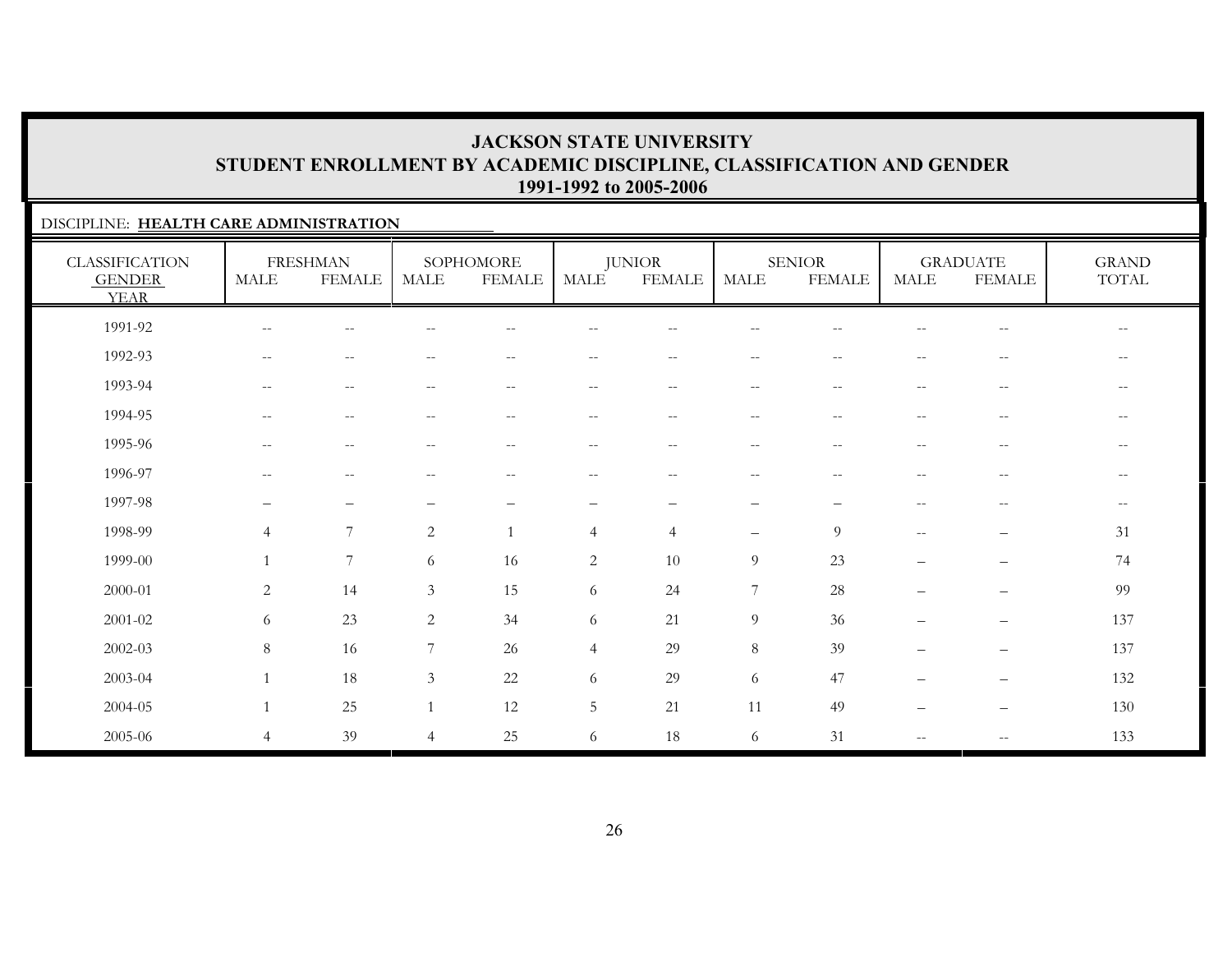# DISCIPLINE: **HEALTH, PHYSICAL EDUCATION AND RECREATION**

| <b>CLASSIFICATION</b><br><b>GENDER</b><br><b>YEAR</b> | <b>MALE</b> | <b>FRESHMAN</b><br><b>FEMALE</b> | <b>MALE</b> | SOPHOMORE<br><b>FEMALE</b>                          | <b>MALE</b>    | <b>JUNIOR</b><br><b>FEMALE</b> | <b>MALE</b> | <b>SENIOR</b><br><b>FEMALE</b> | <b>MALE</b>    | <b>GRADUATE</b><br><b>FEMALE</b>                    | <b>GRAND</b><br>TOTAL |
|-------------------------------------------------------|-------------|----------------------------------|-------------|-----------------------------------------------------|----------------|--------------------------------|-------------|--------------------------------|----------------|-----------------------------------------------------|-----------------------|
| 1991-92                                               | 20          | $\mathfrak{Z}$                   | 5           | $\sqrt{2}$                                          | $\overline{4}$ | $- -$                          | 25          | $10\,$                         | 10             | $\overline{5}$                                      | 84                    |
| 1992-93                                               | 19          | $\overline{4}$                   | 9           | $\hspace{0.05cm} -\hspace{0.05cm} -\hspace{0.05cm}$ | 9              | 3                              | 9           | 5                              | 5              | 6                                                   | 69                    |
| 1993-94                                               | 21          | 7                                | 13          | $\mathfrak{Z}$                                      | 14             | 5                              | 10          | $\,8\,$                        | $\overline{4}$ | $\overline{4}$                                      | 89                    |
| 1994-95                                               | 17          | $\mathfrak{Z}$                   | 9           | $\hspace{0.05cm} -\hspace{0.05cm} -\hspace{0.05cm}$ | 16             | 6                              | 14          | 10                             | 9              | $\hspace{0.05cm} -\hspace{0.05cm} -\hspace{0.05cm}$ | 86                    |
| 1995-96                                               | 30          | $\overline{5}$                   | 13          | $7\phantom{.0}$                                     | 9              | $\overline{2}$                 | 25          | 9                              | 10             | $5\,$                                               | 115                   |
| 1996-97                                               | 24          | $\overline{9}$                   | 22          | $\mathfrak{Z}$                                      | 19             | $\overline{7}$                 | 24          | 9                              | 17             | $\mathfrak{Z}$                                      | 137                   |
| 1997-98                                               | 20          | $\mathfrak{Z}$                   | $22\,$      | 6                                                   | 29             | $\overline{7}$                 | 32          | 15                             | 15             | $\mathfrak{Z}$                                      | 152                   |
| 1998-99                                               | 26          | $\overline{5}$                   | 21          | $\overline{1}$                                      | 18             | 6                              | 39          | 22                             | 8              | 6                                                   | 152                   |
| 1999-00                                               | 20          | $\overline{7}$                   | 18          | 3                                                   | 30             | $8\,$                          | 55          | 15                             | 7              | $\overline{4}$                                      | 167                   |
| 2000-01                                               | 19          | 11                               | 16          | 8                                                   | 33             | 13                             | 46          | 17                             | 9              | $\mathfrak{Z}$                                      | 175                   |
| 2001-02                                               | 37          | 11                               | 22          | 8                                                   | 28             | 13                             | 60          | 14                             | 9              | $\overline{2}$                                      | 204                   |
| 2002-03                                               | 37          | 11                               | 34          | 11                                                  | 30             | 13                             | 54          | 19                             | 14             | 6                                                   | 229                   |
| 2003-04                                               | 19          | $7\phantom{.0}$                  | 24          | 9                                                   | 38             | 15                             | 50          | 17                             | 12             | $\overline{9}$                                      | 200                   |
| 2004-05                                               | 32          | $\overline{7}$                   | $22\,$      | $8\,$                                               | 23             | 10                             | 62          | 19                             | 11             | 13                                                  | 207                   |
| 2005-06                                               | 31          | 14                               | 27          | 16                                                  | 36             | 13                             | 41          | 18                             | 13             | 21                                                  | 230                   |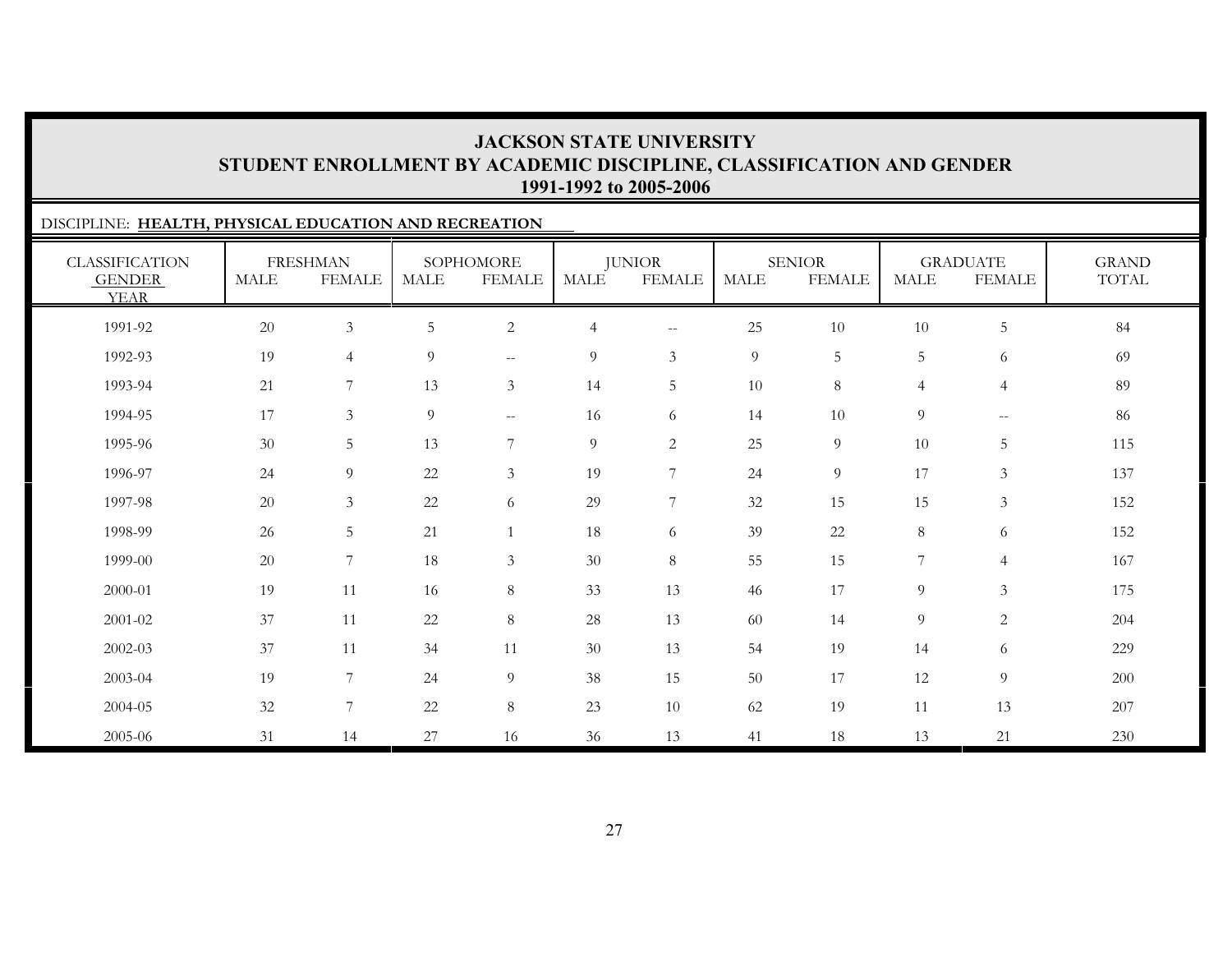### DISCIPLINE: **HIGHER EDUCATION ADMINISTRATION**

| <b>CLASSIFICATION</b><br><b>GENDER</b><br><b>YEAR</b> | $\operatorname{MALE}$    | <b>FRESHMAN</b><br><b>FEMALE</b> | MALE                     | SOPHOMORE<br><b>FEMALE</b> | $\operatorname{MALE}$    | <b>JUNIOR</b><br><b>FEMALE</b> | MALE                     | <b>SENIOR</b><br><b>FEMALE</b> | <b>MALE</b>              | <b>GRADUATE</b><br><b>FEMALE</b> | <b>GRAND</b><br>$\operatorname{TOTAL}$ |
|-------------------------------------------------------|--------------------------|----------------------------------|--------------------------|----------------------------|--------------------------|--------------------------------|--------------------------|--------------------------------|--------------------------|----------------------------------|----------------------------------------|
| 1991-92                                               | $\overline{\phantom{0}}$ |                                  |                          |                            |                          |                                |                          |                                |                          |                                  | $\overline{\phantom{m}}$               |
| 1992-93                                               | $\overline{\phantom{0}}$ | $\overline{\phantom{0}}$         |                          |                            |                          | $\qquad \qquad -$              | —                        |                                |                          | $\overline{\phantom{m}}$         | $\overline{\phantom{m}}$               |
| 1993-94                                               | $\overline{\phantom{0}}$ | $\qquad \qquad -$                | $\overline{\phantom{0}}$ |                            | $\overline{\phantom{0}}$ | $\overline{\phantom{m}}$       | $\qquad \qquad -$        | $\overline{\phantom{m}}$       | $\qquad \qquad$          | $\overline{\phantom{0}}$         | $--$                                   |
| 1994-95                                               | $\overline{\phantom{0}}$ | $\qquad \qquad -$                |                          | $\overline{\phantom{m}}$   | —                        | $\overline{\phantom{m}}$       | $\qquad \qquad -$        | $\overline{\phantom{0}}$       | $\overline{\phantom{0}}$ | $\qquad \qquad -$                | $--$                                   |
| 1995-96                                               |                          | $\overline{\phantom{0}}$         |                          | $\overline{\phantom{0}}$   | —                        | $\overline{\phantom{0}}$       | $\qquad \qquad -$        |                                | $\overline{\phantom{0}}$ | —                                | $\overline{\phantom{m}}$               |
| 1996-97                                               |                          | $\qquad \qquad -$                |                          | $\sim$                     | $\overline{\phantom{0}}$ |                                | $\qquad \qquad$          |                                |                          | —                                | $--$                                   |
| 1997-98                                               |                          | $\overline{\phantom{m}}$         | $\overline{\phantom{0}}$ | $\overline{\phantom{m}}$   | $\qquad \qquad -$        | $\overline{\phantom{m}}$       | $\overline{\phantom{m}}$ | $\overline{\phantom{m}}$       | $\overline{\phantom{0}}$ | $\overline{\phantom{m}}$         | $- -$                                  |
| 1998-99                                               |                          | $\overline{\phantom{m}}$         |                          | $\overline{\phantom{0}}$   | —                        |                                | —                        |                                | —                        | $\qquad \qquad -$                | $--$                                   |
| 1999-00                                               |                          | $\qquad \qquad -$                |                          | $\overline{\phantom{a}}$   | —                        | $\overline{\phantom{0}}$       | $\qquad \qquad$          |                                | $\qquad \qquad$          | $\qquad \qquad -$                | $--$                                   |
| $2000 - 01$                                           |                          | $\overline{\phantom{0}}$         |                          |                            |                          |                                |                          |                                |                          | —                                | $\overline{\phantom{m}}$               |
| $2001 - 02$                                           |                          | $\overline{\phantom{m}}$         |                          | $\overline{\phantom{m}}$   |                          | $\qquad \qquad -$              | $\qquad \qquad$          | $\overline{\phantom{m}}$       | —                        | $\qquad \qquad -$                | $--$                                   |
| 2002-03                                               |                          | $\overline{\phantom{0}}$         |                          |                            |                          |                                | $\qquad \qquad$          |                                |                          | $\qquad \qquad -$                | $--$                                   |
| 2003-04                                               |                          |                                  |                          |                            |                          |                                |                          |                                |                          | $\overline{\phantom{m}}$         | $--$                                   |
| 2004-05                                               |                          |                                  |                          |                            |                          |                                |                          |                                | $8\,$                    | $22\,$                           | 30                                     |
| 2005-06                                               |                          |                                  |                          |                            |                          |                                |                          | $\overline{\phantom{m}}$       | 17                       | 34                               | 51                                     |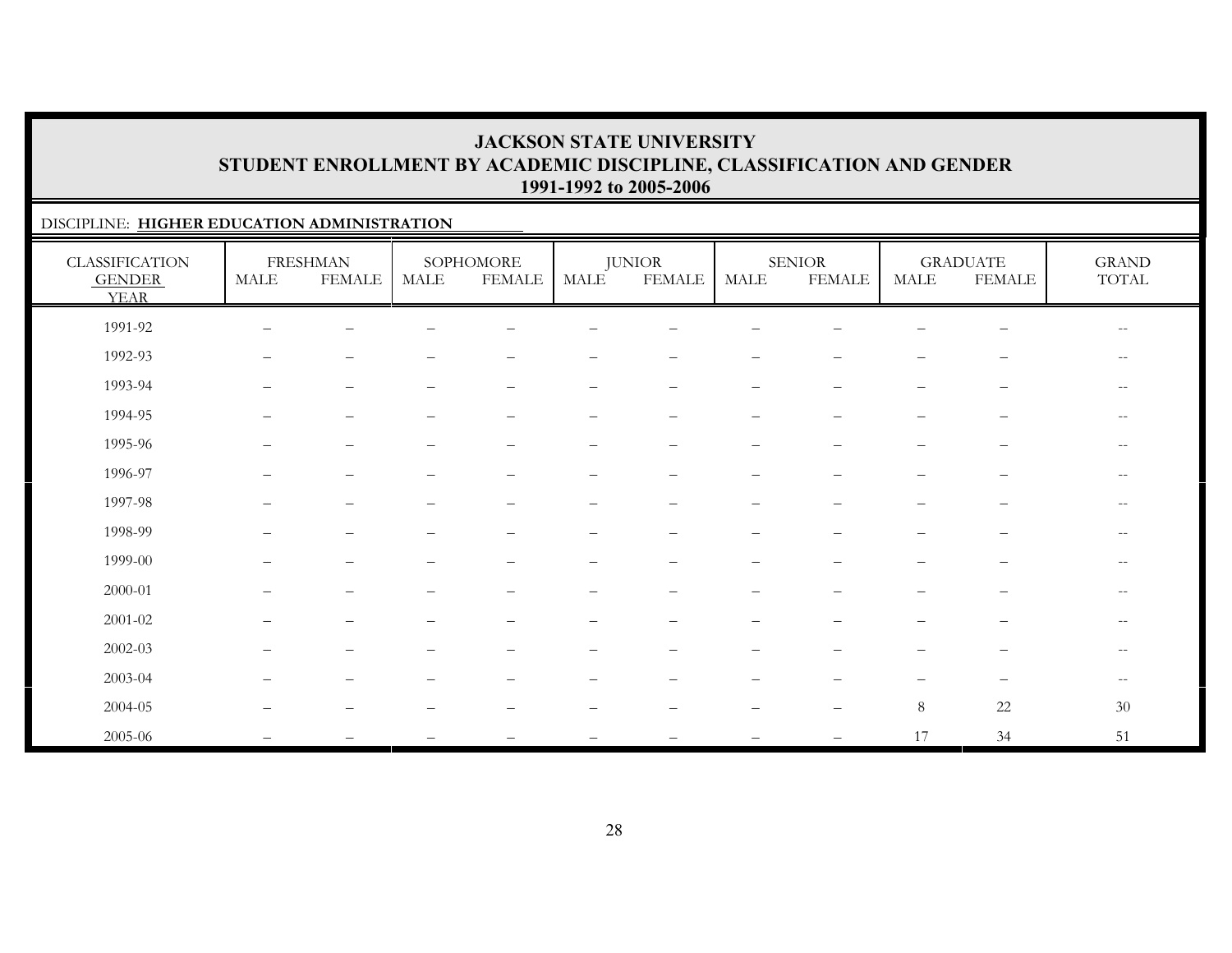| JACKSON STATE UNIVERSITY<br>STUDENT ENROLLMENT BY ACADEMIC DISCIPLINE, CLASSIFICATION AND GENDER<br>1991-1992 to 2005-2006 |                                                                                                                                                                                                                                                                                   |                |                |                |                |                |                |                |                |                |    |  |  |  |
|----------------------------------------------------------------------------------------------------------------------------|-----------------------------------------------------------------------------------------------------------------------------------------------------------------------------------------------------------------------------------------------------------------------------------|----------------|----------------|----------------|----------------|----------------|----------------|----------------|----------------|----------------|----|--|--|--|
| DISCIPLINE: HISTORY                                                                                                        |                                                                                                                                                                                                                                                                                   |                |                |                |                |                |                |                |                |                |    |  |  |  |
| <b>CLASSIFICATION</b><br><b>GENDER</b><br><b>YEAR</b>                                                                      | <b>FRESHMAN</b><br>SOPHOMORE<br><b>JUNIOR</b><br><b>SENIOR</b><br><b>GRADUATE</b><br><b>GRAND</b><br><b>FEMALE</b><br><b>TOTAL</b><br><b>MALE</b><br><b>FEMALE</b><br><b>MALE</b><br><b>FEMALE</b><br><b>MALE</b><br><b>MALE</b><br><b>FEMALE</b><br><b>MALE</b><br><b>FEMALE</b> |                |                |                |                |                |                |                |                |                |    |  |  |  |
| 1991-92                                                                                                                    | 9                                                                                                                                                                                                                                                                                 | $\overline{3}$ | $\overline{4}$ | $\overline{4}$ | $\overline{4}$ | 5              | $\overline{4}$ | $\overline{1}$ | $\mathfrak{Z}$ | $\sqrt{2}$     | 39 |  |  |  |
| 1992-93                                                                                                                    | 10                                                                                                                                                                                                                                                                                | $\mathfrak{Z}$ | 7              | $- -$          | 6              | 6              | 6              | 7              | $\mathbf{1}$   | $\mathfrak{Z}$ | 49 |  |  |  |
| 1993-94                                                                                                                    | 10                                                                                                                                                                                                                                                                                | 5              | 3              | $\overline{4}$ | $\overline{4}$ | 3              | $\overline{4}$ | 12             |                | $\overline{4}$ | 50 |  |  |  |
| 1994-95                                                                                                                    | 9                                                                                                                                                                                                                                                                                 | 5              | 6              |                | 2              | $\overline{2}$ | 5              | 10             | 5              | 2              | 48 |  |  |  |
| 1995-96                                                                                                                    | 11                                                                                                                                                                                                                                                                                | 6              | 3              | $\mathfrak{Z}$ | 5              | $\mathbf{u}$   | 3              | 8              | 5              | 2              | 46 |  |  |  |
| 1996-97                                                                                                                    | 2                                                                                                                                                                                                                                                                                 | $\overline{4}$ | 6              | $\overline{c}$ | $\,8\,$        | $\mathbf{2}$   | 5              | 6              | 5              | 5              | 45 |  |  |  |
| 1997-98                                                                                                                    | 10                                                                                                                                                                                                                                                                                | $\mathbf{1}$   | 5              | $\mathfrak{Z}$ | 7              | $\overline{c}$ | 9              | 4              | 3              | 5              | 49 |  |  |  |
| 1998-99                                                                                                                    | 8                                                                                                                                                                                                                                                                                 | 3              | 6              | 2              | 10             | 3              | 9              | $\overline{1}$ | $\overline{4}$ | 6              | 52 |  |  |  |
| 1999-00                                                                                                                    | $\overline{4}$                                                                                                                                                                                                                                                                    | 3              | 11             |                | 10             | $\overline{4}$ | 15             | 6              | $\overline{4}$ | 6              | 64 |  |  |  |
| 2000-01                                                                                                                    | 5                                                                                                                                                                                                                                                                                 | 3              | 6              | 2              | 7              | 6              | 20             | 8              | $\overline{2}$ | $\overline{4}$ | 63 |  |  |  |
| 2001-02                                                                                                                    | 11                                                                                                                                                                                                                                                                                | 10             | 11             | $\overline{c}$ | $\overline{5}$ | $\mathfrak{Z}$ | $8\,$          | 7              | 3              |                | 61 |  |  |  |
| 2002-03                                                                                                                    | 9                                                                                                                                                                                                                                                                                 | $\overline{4}$ | 13             | $\overline{4}$ | $8\,$          | 9              | 10             | 8              | 5              | 5              | 75 |  |  |  |
| 2003-04                                                                                                                    | 5                                                                                                                                                                                                                                                                                 | $\overline{4}$ | 12             | 6              | 13             | $8\,$          | 13             | $\overline{4}$ | 6              | 7              | 78 |  |  |  |
| 2004-05                                                                                                                    | 12                                                                                                                                                                                                                                                                                | $\overline{2}$ | 6              | 7              | $\overline{7}$ | 6              | 12             | 11             | 9              | 9              | 81 |  |  |  |
| 2005-06                                                                                                                    | $\Omega$                                                                                                                                                                                                                                                                          | 3              | 14             | 5              | 10             | $\overline{1}$ | 5              | $\overline{ }$ | 8              | 6              | 68 |  |  |  |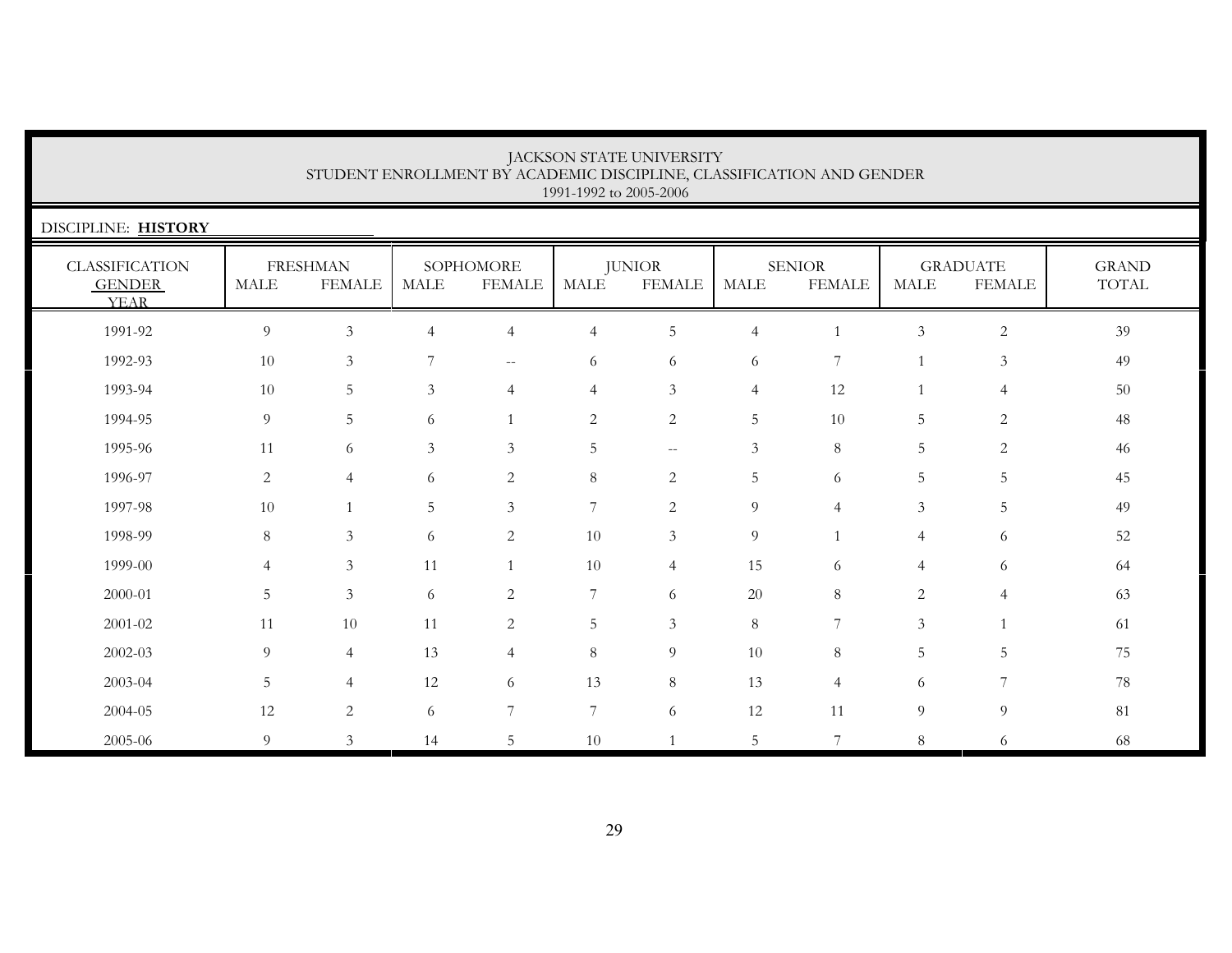### DISCIPLINE: **INDUSTRIAL ARTS EDUCATION**

| <b>CLASSIFICATION</b><br><b>GENDER</b><br><b>YEAR</b> | <b>MALE</b>              | <b>FRESHMAN</b><br><b>FEMALE</b>                    | <b>MALE</b>              | SOPHOMORE<br><b>FEMALE</b>                            | <b>MALE</b>                                    | <b>JUNIOR</b><br><b>FEMALE</b>                | MALE                        | <b>SENIOR</b><br><b>FEMALE</b>                      | <b>MALE</b>              | <b>GRADUATE</b><br><b>FEMALE</b> | <b>GRAND</b><br>$\operatorname{TOTAL}$                |
|-------------------------------------------------------|--------------------------|-----------------------------------------------------|--------------------------|-------------------------------------------------------|------------------------------------------------|-----------------------------------------------|-----------------------------|-----------------------------------------------------|--------------------------|----------------------------------|-------------------------------------------------------|
| 1991-92                                               | $\overline{4}$           | $\overline{c}$                                      | $\sqrt{2}$               |                                                       | $\qquad \qquad -$                              | $\qquad \qquad -$                             | $\ensuremath{\mathfrak{Z}}$ | $-\,-$                                              | $\overline{5}$           | $\overline{\phantom{a}}$         | 17                                                    |
| 1992-93                                               | $\mathfrak{Z}$           | $\mathcal{L}_{\mathcal{F}}$                         |                          | $\overline{1}$                                        | $\mathbf{2}$                                   | $\mathord{\hspace{1pt}\text{--}\hspace{1pt}}$ | $\sqrt{2}$                  | $\hspace{0.05cm} -\hspace{0.05cm} -\hspace{0.05cm}$ | 6                        | $- -$                            | 15                                                    |
| 1993-94                                               |                          | $\hspace{0.05cm} -\hspace{0.05cm} -\hspace{0.05cm}$ | $\overline{2}$           | $\hspace{0.05cm} -\hspace{0.05cm} -\hspace{0.05cm}$   | $\hspace{0.1mm}-\hspace{0.1mm}-\hspace{0.1mm}$ | $\overline{\phantom{m}}$                      | $\mathbf{1}$                | $\hspace{0.05cm} -\hspace{0.05cm} -\hspace{0.05cm}$ | $\mathfrak{Z}$           | $\sqrt{2}$                       | 9                                                     |
| 1994-95                                               | 2                        | $\hspace{0.05cm} -\hspace{0.05cm} -\hspace{0.05cm}$ | $\mathbf{1}$             | $\overline{\phantom{m}}$                              | $--$                                           | $-\,-$                                        | $\mathfrak{Z}$              | $\overline{1}$                                      | $\mathfrak{Z}$           | 1                                | 11                                                    |
| 1995-96                                               | $-$                      | $-$                                                 |                          | $\hspace{0.05cm} - \hspace{0.05cm} - \hspace{0.05cm}$ |                                                | $\sim$ $\sim$                                 | $\mathbf{1}$                | $\hspace{0.05cm} -$                                 | 6                        | $\mathfrak{Z}$                   | 11                                                    |
| 1996-97                                               |                          |                                                     |                          |                                                       |                                                |                                               |                             |                                                     |                          |                                  | $- -$                                                 |
| 1997-98                                               | $\overline{\phantom{0}}$ | $\qquad \qquad -$                                   |                          | $\overline{\phantom{0}}$                              | $\qquad \qquad -$                              | $\qquad \qquad -$                             | $\qquad \qquad -$           | $\qquad \qquad -$                                   | $\qquad \qquad -$        | $\qquad \qquad -$                | $\hspace{0.1mm}-\hspace{0.1mm}-\hspace{0.1mm}$        |
| 1998-99                                               |                          | —                                                   |                          |                                                       | —                                              | —                                             | $\overline{\phantom{0}}$    | —                                                   | —                        | $\overline{\phantom{m}}$         | $- -$                                                 |
| 1999-00                                               |                          |                                                     |                          |                                                       |                                                |                                               |                             |                                                     |                          |                                  | $\hspace{0.05cm} - \hspace{0.05cm} - \hspace{0.05cm}$ |
| 2000-01                                               |                          |                                                     |                          |                                                       |                                                |                                               |                             |                                                     |                          |                                  | $\qquad \qquad -$                                     |
| 2001-02                                               |                          |                                                     |                          |                                                       |                                                |                                               |                             |                                                     |                          |                                  | $\hspace{0.1mm}-\hspace{0.1mm}-\hspace{0.1mm}$        |
| 2002-03                                               |                          | $\qquad \qquad -$                                   | $\overline{\phantom{0}}$ | $\overline{\phantom{0}}$                              | —                                              | $\qquad \qquad -$                             | $\qquad \qquad -$           | $\qquad \qquad -$                                   | $\overline{\phantom{0}}$ | $\qquad \qquad -$                | $\overline{\phantom{a}}$                              |
| 2003-04                                               |                          |                                                     |                          |                                                       |                                                |                                               |                             |                                                     |                          |                                  |                                                       |
| 2004-05                                               |                          |                                                     |                          |                                                       |                                                |                                               |                             |                                                     |                          |                                  | $\overline{\phantom{a}}$                              |
| 2005-06                                               |                          |                                                     |                          |                                                       |                                                |                                               |                             |                                                     |                          |                                  |                                                       |

\* Name changed to Technology Education June, 1996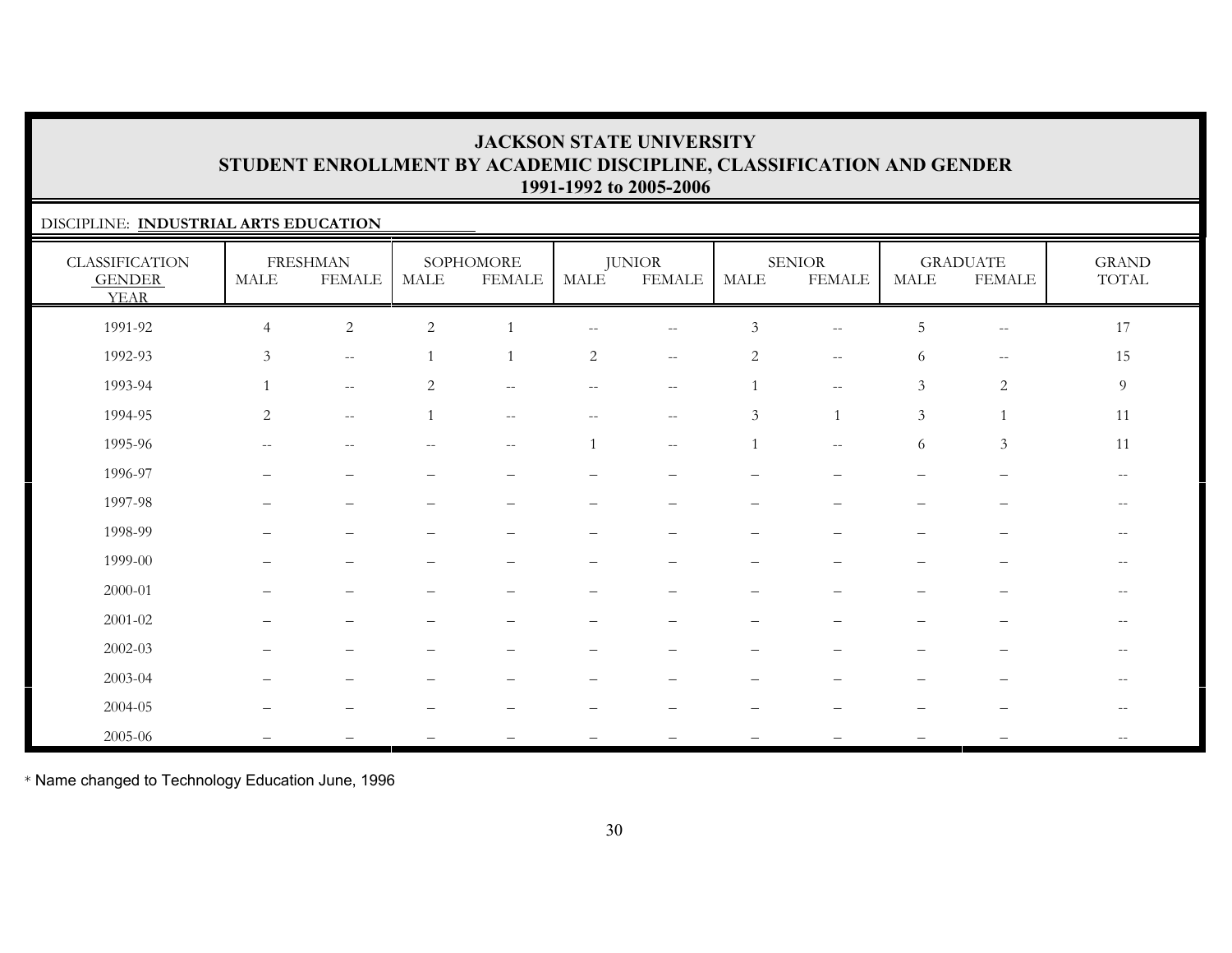### DISCIPLINE: **INDUSTRIAL TECHNOLOGY**

| <b>CLASSIFICATION</b><br><b>GENDER</b><br><b>YEAR</b> | <b>MALE</b> | <b>FRESHMAN</b><br><b>FEMALE</b> | <b>MALE</b> | SOPHOMORE<br><b>FEMALE</b> | <b>MALE</b> | <b>JUNIOR</b><br><b>FEMALE</b> | <b>MALE</b> | <b>SENIOR</b><br><b>FEMALE</b> | <b>MALE</b>              | <b>GRADUATE</b><br><b>FEMALE</b>               | <b>GRAND</b><br>TOTAL |
|-------------------------------------------------------|-------------|----------------------------------|-------------|----------------------------|-------------|--------------------------------|-------------|--------------------------------|--------------------------|------------------------------------------------|-----------------------|
| 1991-92                                               | 67          | 15                               | 30          | 9                          | 44          | $\overline{7}$                 | 57          | 6                              | $\qquad \qquad -$        | $-\,-$                                         | 235                   |
| 1992-93                                               | 61          | 18                               | 41          | 6                          | 36          | 9                              | 62          | 13                             | $-\,-$                   | $\hspace{0.1mm}-\hspace{0.1mm}-\hspace{0.1mm}$ | 246                   |
| 1993-94                                               | 60          | 14                               | 36          | $\overline{4}$             | 44          | 13                             | 51          | 9                              | $-\,-$                   | $\hspace{0.1mm}-\hspace{0.1mm}-\hspace{0.1mm}$ | 231                   |
| 1994-95                                               | 60          | 15                               | 34          | 6                          | 35          | 11                             | 58          | 13                             | $-\,-$                   | $\hspace{0.1mm}-\hspace{0.1mm}-\hspace{0.1mm}$ | 232                   |
| 1995-96                                               | $80\,$      | 10                               | 41          | 6                          | 44          | 8                              | 55          | 13                             | $\sim$ $\sim$            | $--$                                           | 257                   |
| 1996-97                                               | 60          | 12                               | 40          | 6                          | 37          | 6                              | 59          | 13                             | $\mathbf{u}$             | $\hspace{0.1mm}-\hspace{0.1mm}-\hspace{0.1mm}$ | 233                   |
| 1997-98                                               | 48          | $\boldsymbol{7}$                 | 51          | 9                          | 37          | 7                              | 60          | 13                             | $\overline{\phantom{0}}$ | $\qquad \qquad -$                              | 232                   |
| 1998-99                                               | 47          | 11                               | 40          | $\overline{7}$             | 45          | $8\,$                          | 57          | 12                             | —                        | $\qquad \qquad -$                              | 227                   |
| 1999-00                                               | 35          | 14                               | 34          | $\mathfrak{Z}$             | 49          | $\,8\,$                        | 57          | 11                             | $\overline{\phantom{0}}$ | $\qquad \qquad -$                              | 211                   |
| 2000-01                                               | 37          | 15                               | 24          | 10                         | 46          | 5                              | 61          | 11                             | $\qquad \qquad -$        | $\overline{\phantom{m}}$                       | 209                   |
| 2001-02                                               | 38          | 20                               | 41          | 10                         | 44          | 12                             | 56          | 15                             | $\qquad \qquad -$        | $\qquad \qquad -$                              | 236                   |
| 2002-03                                               | 32          | $\boldsymbol{9}$                 | 35          | 17                         | 43          | 17                             | 69          | 14                             | —                        | $\qquad \qquad -$                              | 236                   |
| 2003-04                                               | 37          | $\boldsymbol{7}$                 | 32          | 6                          | 31          | 18                             | 80          | 24                             | $\overline{\phantom{0}}$ | $\qquad \qquad -$                              | 235                   |
| 2004-05                                               | 41          | $\,8\,$                          | 26          | $\mathfrak{Z}$             | 31          | 6                              | 43          | 25                             | $\qquad \qquad -$        | $\qquad \qquad -$                              | 183                   |
| 2005-06                                               | 41          | 10                               | 36          | $\overline{4}$             | $28\,$      | $7\phantom{.0}$                | 37          | 12                             | $\mathbf{u}$             | $\overline{\phantom{m}}$                       | 175                   |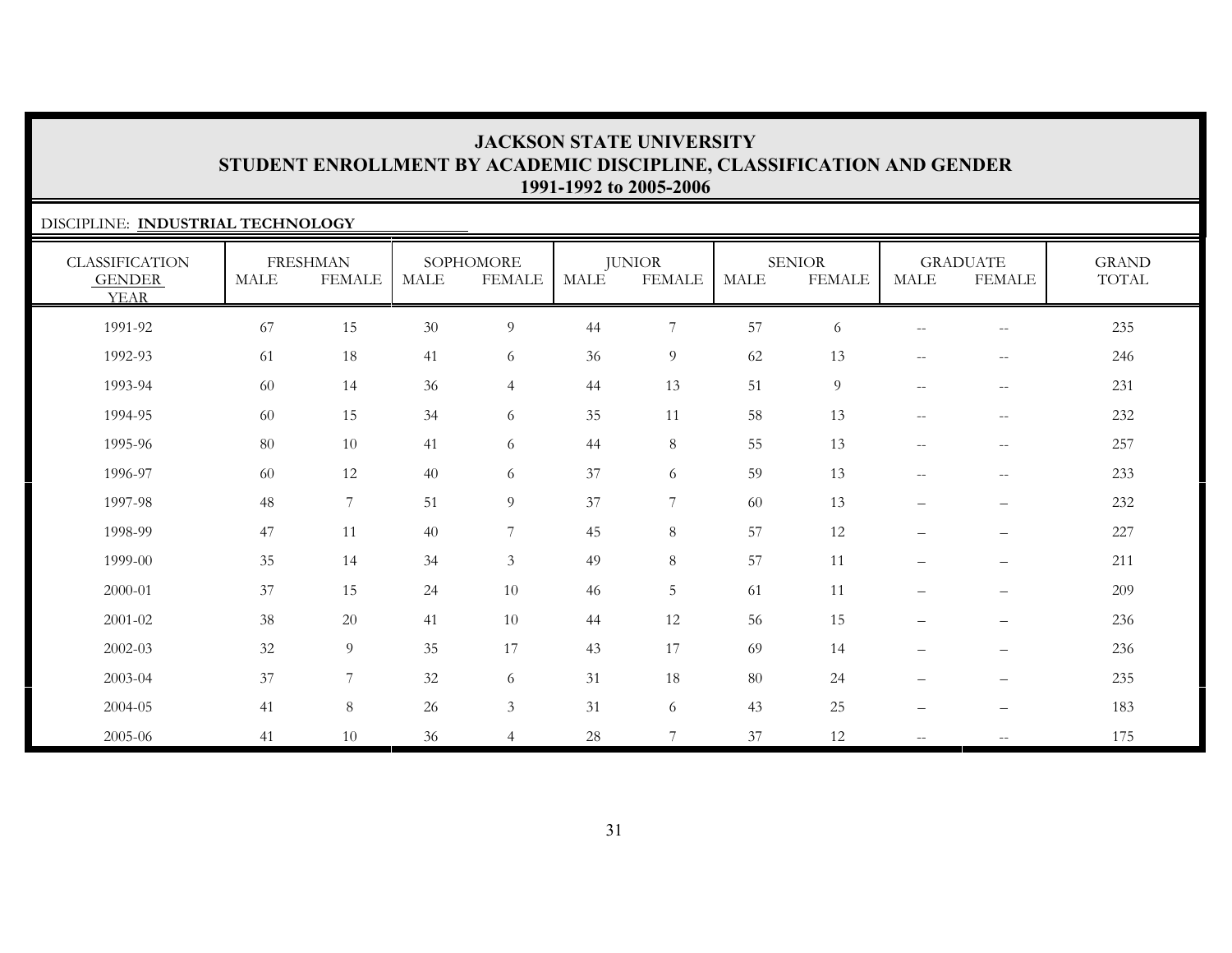| DISCIPLINE: MANAGEMENT                                |             |                                  |             |                            |             |                                |      |                                |                                                     |                                                     |                       |
|-------------------------------------------------------|-------------|----------------------------------|-------------|----------------------------|-------------|--------------------------------|------|--------------------------------|-----------------------------------------------------|-----------------------------------------------------|-----------------------|
| <b>CLASSIFICATION</b><br><b>GENDER</b><br><b>YEAR</b> | <b>MALE</b> | <b>FRESHMAN</b><br><b>FEMALE</b> | <b>MALE</b> | SOPHOMORE<br><b>FEMALE</b> | <b>MALE</b> | <b>JUNIOR</b><br><b>FEMALE</b> | MALE | <b>SENIOR</b><br><b>FEMALE</b> | <b>MALE</b>                                         | <b>GRADUATE</b><br><b>FEMALE</b>                    | <b>GRAND</b><br>TOTAL |
| 1991-92                                               | 29          | 20                               | 13          | $10\,$                     | 17          | 15                             | 33   | $30\,$                         | $\overline{\phantom{a}}$                            | $-\,-$                                              | 167                   |
| 1992-93                                               | 18          | 8                                | 13          | 6                          | 15          | 13                             | 23   | 27                             | $\sim$ $\sim$                                       | $- -$                                               | 123                   |
| 1993-94                                               | 16          | 8                                | 9           | 5                          | 10          | 6                              | 28   | 20                             | $\sim$ $\sim$                                       | $\mathbf{u}$                                        | 102                   |
| 1994-95                                               | 10          | 11                               | 9           | $\overline{2}$             | 11          | 10                             | 24   | 13                             | $\hspace{0.05cm} -\hspace{0.05cm} -\hspace{0.05cm}$ | $-\,-$                                              | $90\,$                |
| 1995-96                                               | 7           | 8                                | 11          | 6                          | 12          | $5\phantom{.}$                 | 18   | 18                             | $\hspace{0.05cm} -\hspace{0.05cm} -\hspace{0.05cm}$ | $\hspace{0.05cm} -\hspace{0.05cm} -\hspace{0.05cm}$ | 85                    |
| 1996-97                                               | 11          | $7\overline{ }$                  | 5           | $\overline{4}$             | 10          | 12                             | 19   | 17                             | $\sim$ $\sim$                                       | $\mathbf{u}$                                        | 85                    |
| 1997-98                                               | 12          | 10                               | 11          | 9                          | 12          | 12                             | 11   | 15                             |                                                     | $\overline{\phantom{0}}$                            | 92                    |
| 1998-99                                               | 15          | $7\overline{ }$                  | 12          | 8                          | $17\,$      | 9                              | 26   | 26                             |                                                     | $\qquad \qquad$                                     | 120                   |
| 1999-00                                               | 17          | 6                                | 16          | $10\,$                     | 17          | 18                             | 28   | 29                             | $\overline{\phantom{m}}$                            | $\overline{\phantom{m}}$                            | 141                   |
| 2000-01                                               | 10          | 13                               | 19          | 8                          | 19          | 9                              | 35   | 29                             |                                                     | $\overline{\phantom{m}}$                            | 142                   |
| 2001-02                                               | 12          | 17                               | 16          | $18\,$                     | 18          | 10                             | 25   | 31                             |                                                     | $\qquad \qquad -$                                   | 147                   |
| 2002-03                                               | 31          | 20                               | 12          | 17                         | 12          | 20                             | 31   | 31                             |                                                     | $\overline{\phantom{m}}$                            | 174                   |
| 2003-04                                               | 32          | 16                               | 22          | 25                         | 12          | 21                             | 25   | $28\,$                         |                                                     | $\overline{\phantom{0}}$                            | 181                   |
| 2004-05                                               | 16          | 11                               | 13          | 16                         | 19          | 13                             | 34   | 35                             |                                                     | $\qquad \qquad$                                     | 157                   |
| 2005-06                                               | 12          | 12                               | 17          | 18                         | 26          | 21                             | 33   | 29                             |                                                     |                                                     | 168                   |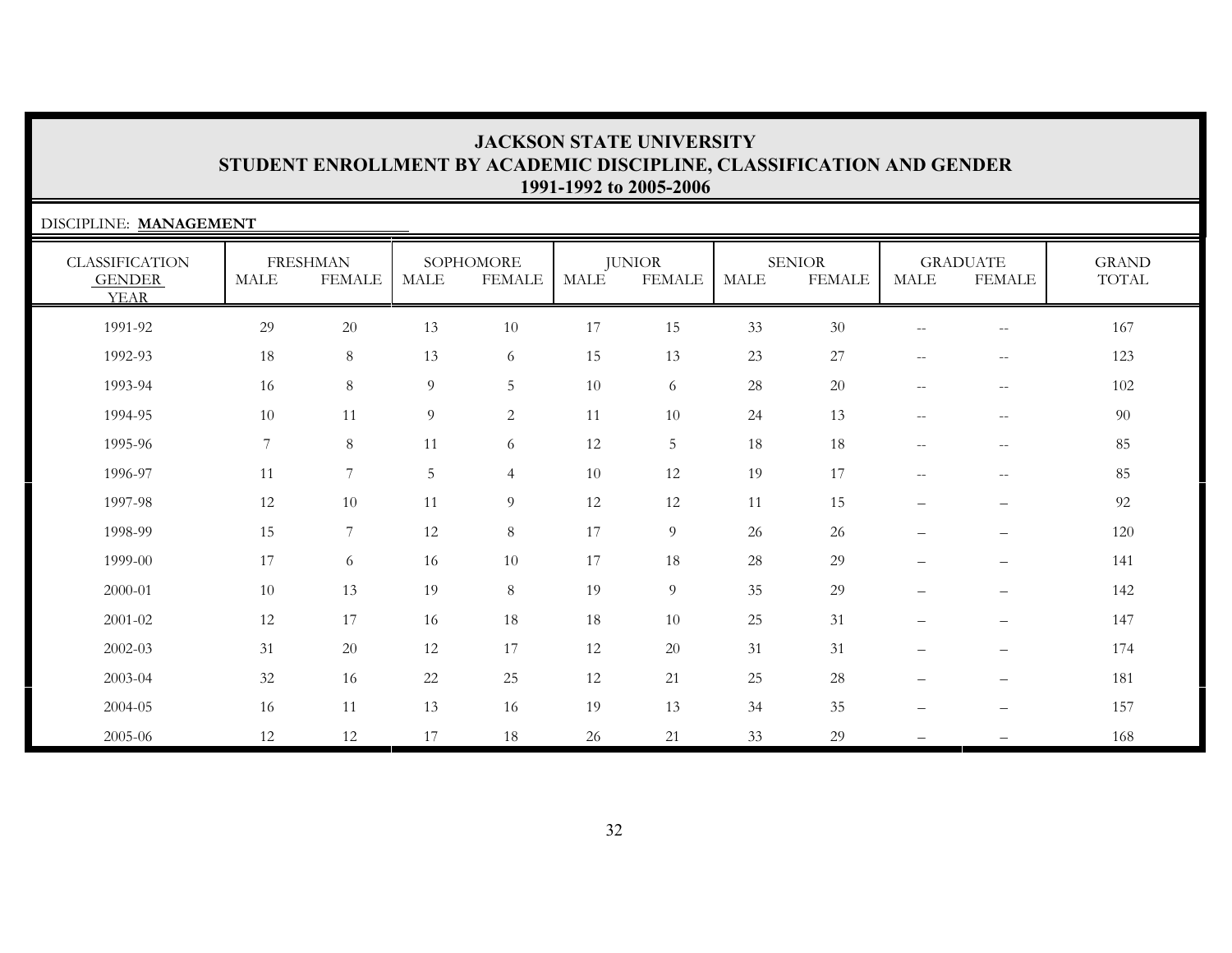| DISCIPLINE: MARKETING                                 |             |                                  |                |                            |                |                                |             |                                |                                                     |                                  |                       |
|-------------------------------------------------------|-------------|----------------------------------|----------------|----------------------------|----------------|--------------------------------|-------------|--------------------------------|-----------------------------------------------------|----------------------------------|-----------------------|
| <b>CLASSIFICATION</b><br><b>GENDER</b><br><b>YEAR</b> | <b>MALE</b> | <b>FRESHMAN</b><br><b>FEMALE</b> | <b>MALE</b>    | SOPHOMORE<br><b>FEMALE</b> | <b>MALE</b>    | <b>JUNIOR</b><br><b>FEMALE</b> | <b>MALE</b> | <b>SENIOR</b><br><b>FEMALE</b> | <b>MALE</b>                                         | <b>GRADUATE</b><br><b>FEMALE</b> | <b>GRAND</b><br>TOTAL |
| 1991-92                                               | 13          | 15                               | 12             | $20\,$                     | 23             | 16                             | 11          | 32                             | $\sim$ $\sim$                                       | $- -$                            | 142                   |
| 1992-93                                               | 11          | 9                                | 6              | 9                          | 11             | 18                             | 26          | 23                             | $- -$                                               | $- -$                            | 113                   |
| 1993-94                                               | 18          | 9                                | 8              | 10                         | 11             | 19                             | 24          | 26                             | $\mathbf{u}$                                        | $\sim$ $\sim$                    | 125                   |
| 1994-95                                               | 19          | 13                               | 16             | 8                          | $7\phantom{.}$ | 13                             | 18          | 24                             | $\hspace{0.05cm} -$                                 | $\overline{\phantom{m}}$         | 118                   |
| 1995-96                                               | 17          | $7\phantom{.0}$                  | 21             | 8                          | 14             | 15                             | 10          | 18                             | $\hspace{0.05cm} -\hspace{0.05cm} -\hspace{0.05cm}$ | $--$                             | 110                   |
| 1996-97                                               | 13          | 10                               | 11             | 8                          | 18             | 10                             | 16          | 18                             | $\mathbf{u}$                                        | $\sim$ $\sim$                    | 104                   |
| 1997-98                                               | 16          | 9                                | $\overline{7}$ | 9                          | 19             | 11                             | 22          | 15                             |                                                     | $\qquad \qquad -$                | 108                   |
| 1998-99                                               | 24          | 19                               | 15             | 12                         | 12             | 13                             | 25          | 17                             | $\qquad \qquad -$                                   | $\qquad \qquad -$                | 137                   |
| 1999-00                                               | 12          | 14                               | 21             | 18                         | $25\,$         | 12                             | 15          | 16                             | $\qquad \qquad -$                                   | $\overline{\phantom{m}}$         | 133                   |
| 2000-01                                               | 16          | 19                               | 12             | 12                         | 21             | 21                             | 29          | 19                             | $\qquad \qquad -$                                   | $\qquad \qquad -$                | 149                   |
| 2001-02                                               | 21          | 16                               | 9              | 16                         | 15             | 16                             | $27\,$      | $22\,$                         |                                                     | $\qquad \qquad -$                | 142                   |
| 2002-03                                               | 20          | $12\,$                           | 24             | 15                         | 13             | 16                             | $27\,$      | 23                             |                                                     | $\qquad \qquad -$                | 150                   |
| 2003-04                                               | 28          | 17                               | 11             | 11                         | 19             | 20                             | 25          | 18                             |                                                     | $\qquad \qquad -$                | 149                   |
| 2004-05                                               | 23          | 16                               | 17             | 12                         | 16             | 17                             | 28          | 24                             |                                                     | —                                | 153                   |
| 2005-06                                               | 15          | 24                               | 13             | 18                         | 18             | 15                             | 20          | 18                             | $\hspace{0.05cm} -$                                 |                                  | 141                   |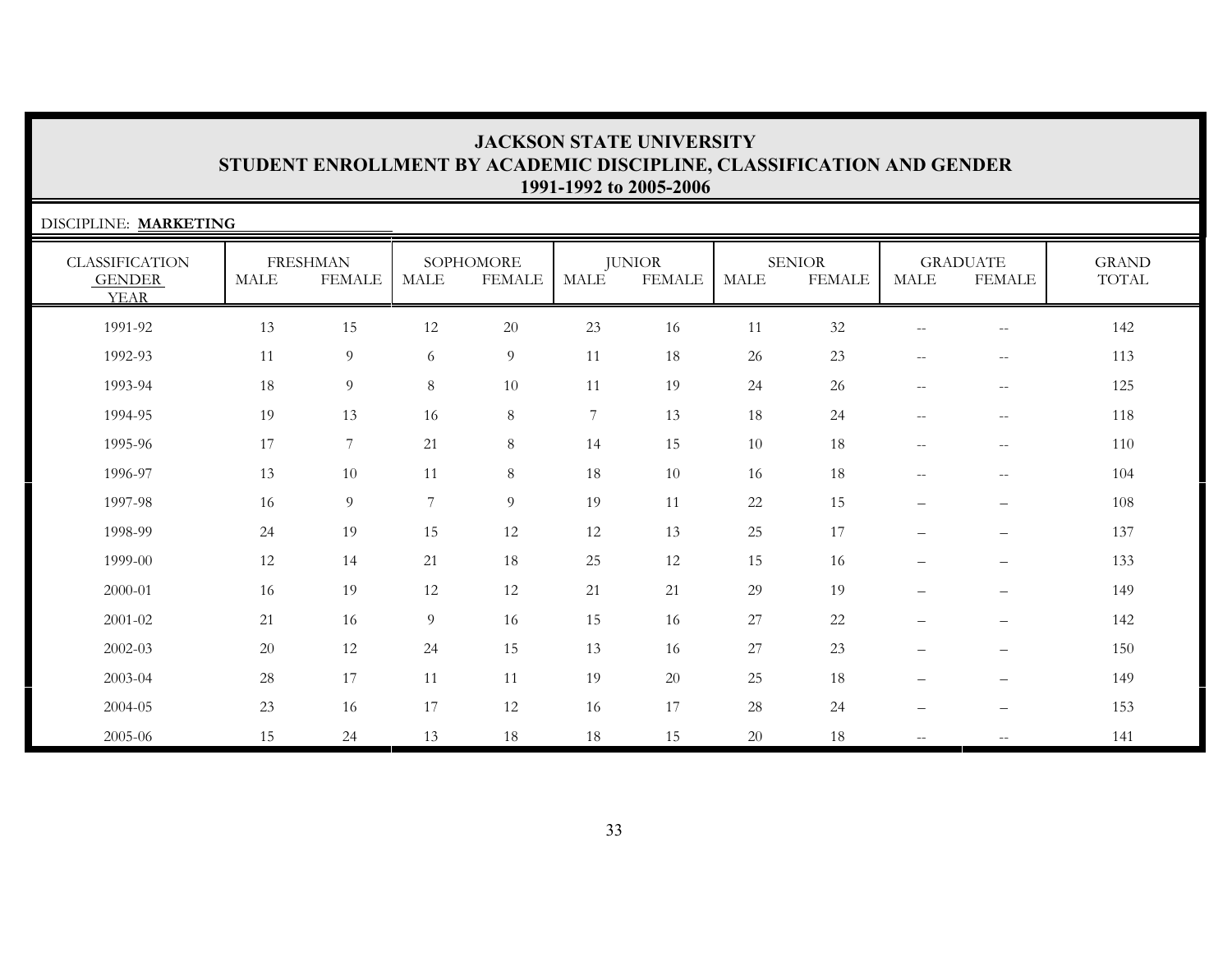#### DISCIPLINE: **MASS COMMUNICATIONS**

| <b>CLASSIFICATION</b><br><b>GENDER</b><br><b>YEAR</b> | <b>MALE</b> | <b>FRESHMAN</b><br><b>FEMALE</b> | <b>MALE</b> | SOPHOMORE<br><b>FEMALE</b> | <b>MALE</b> | <b>JUNIOR</b><br><b>FEMALE</b> | <b>MALE</b> | <b>SENIOR</b><br><b>FEMALE</b> | <b>MALE</b>                                    | <b>GRADUATE</b><br><b>FEMALE</b>                    | <b>GRAND</b><br>TOTAL |
|-------------------------------------------------------|-------------|----------------------------------|-------------|----------------------------|-------------|--------------------------------|-------------|--------------------------------|------------------------------------------------|-----------------------------------------------------|-----------------------|
| 1991-92                                               | 29          | 49                               | 20          | 35                         | 25          | 28                             | 19          | 38                             | $\sim$ $\sim$                                  | $\hspace{0.05cm} -\hspace{0.05cm} -\hspace{0.05cm}$ | 243                   |
| 1992-93                                               | 31          | 43                               | 27          | 31                         | 21          | 30                             | 28          | 39                             | $\overline{2}$                                 | $\mathfrak{Z}$                                      | 255                   |
| 1993-94                                               | 29          | 41                               | 23          | 25                         | 27          | 37                             | 27          | 31                             | $\hspace{0.1mm}-\hspace{0.1mm}-\hspace{0.1mm}$ | $\overline{5}$                                      | 245                   |
| 1994-95                                               | 18          | 43                               | 16          | 20                         | 32          | 27                             | 24          | 36                             | $\overline{2}$                                 | 6                                                   | 224                   |
| 1995-96                                               | 33          | 39                               | 16          | 30                         | 27          | 29                             | 25          | 28                             | 9                                              | 10                                                  | 246                   |
| 1996-97                                               | 39          | $32\,$                           | 17          | 35                         | 19          | 25                             | 21          | $30\,$                         | $\overline{7}$                                 | 13                                                  | 238                   |
| 1997-98                                               | 24          | $30\,$                           | 21          | 26                         | 23          | 29                             | 22          | 36                             | $\mathfrak{Z}$                                 | $10\,$                                              | 224                   |
| 1998-99                                               | 21          | 24                               | 26          | 19                         | 16          | 31                             | 24          | 33                             |                                                | $\,8\,$                                             | 203                   |
| 1999-00                                               | 17          | 29                               | 21          | 19                         | $22\,$      | 21                             | 22          | 34                             | $\mathfrak{Z}$                                 | 8                                                   | 196                   |
| 2000-01                                               | $22\,$      | 36                               | 16          | 28                         | 19          | 24                             | 27          | 27                             | $\overline{4}$                                 | 13                                                  | 216                   |
| 2001-02                                               | 32          | 41                               | 22          | 38                         | 17          | 22                             | 28          | 31                             | 3                                              | $10\,$                                              | 244                   |
| 2002-03                                               | 27          | 47                               | 27          | 33                         | 17          | 33                             | 26          | 34                             | 5                                              | 14                                                  | 263                   |
| 2003-04                                               | 22          | 45                               | 22          | 33                         | 23          | 31                             | 21          | 29                             | 7                                              | 16                                                  | 249                   |
| 2004-05                                               | $32\,$      | 40                               | 19          | 21                         | 13          | 29                             | 29          | 34                             | 7                                              | $\overline{9}$                                      | 233                   |
| 2005-06                                               | 22          | 42                               | 26          | 26                         | 25          | 27                             | 16          | 34                             | 9                                              | 15                                                  | 242                   |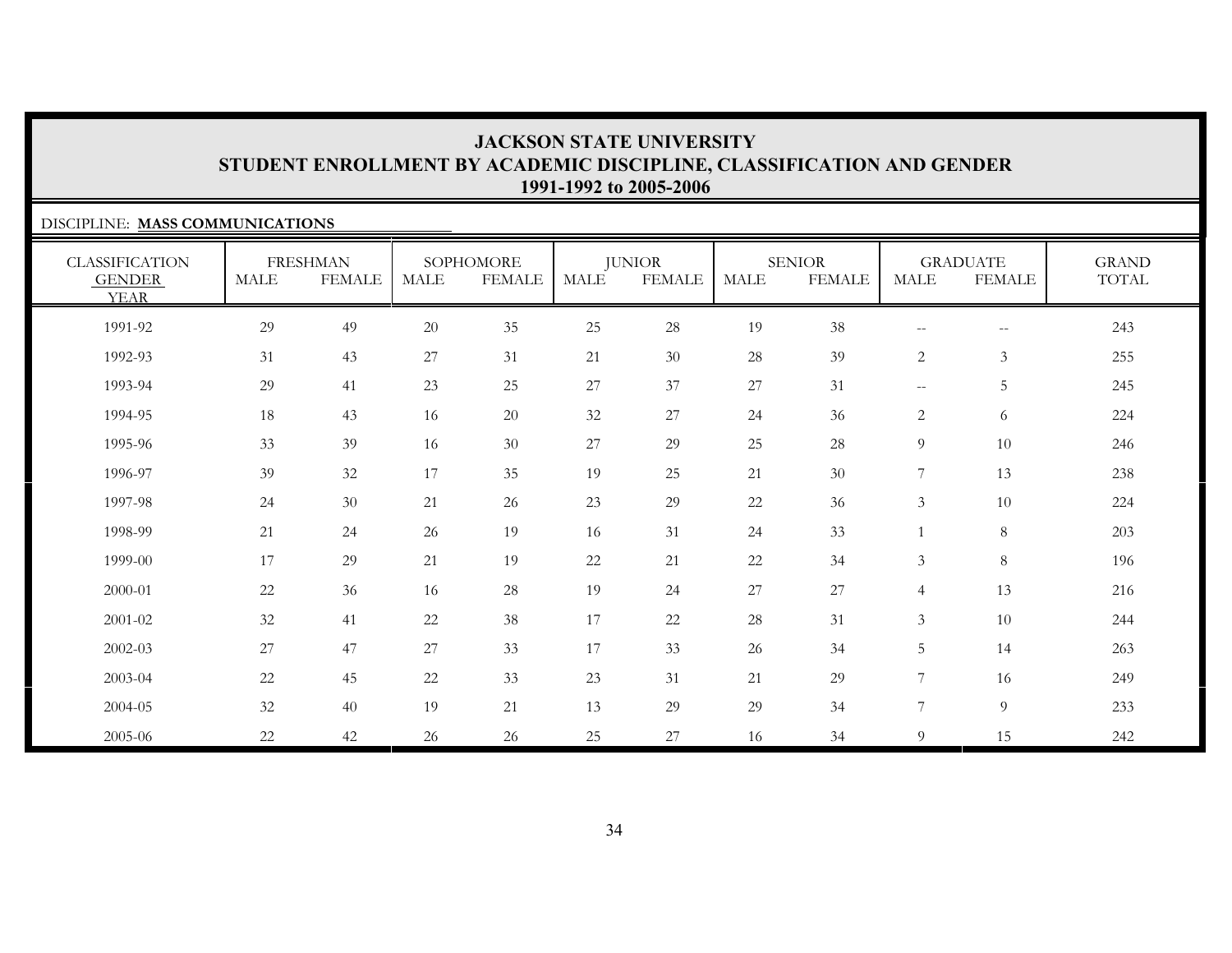| DISCIPLINE: MATHEMATICS                               |             |                                  |                |                            |                |                                |                |                                |                          |                                  |                       |
|-------------------------------------------------------|-------------|----------------------------------|----------------|----------------------------|----------------|--------------------------------|----------------|--------------------------------|--------------------------|----------------------------------|-----------------------|
| <b>CLASSIFICATION</b><br><b>GENDER</b><br><b>YEAR</b> | <b>MALE</b> | <b>FRESHMAN</b><br><b>FEMALE</b> | MALE           | SOPHOMORE<br><b>FEMALE</b> | MALE           | <b>JUNIOR</b><br><b>FEMALE</b> | MALE           | <b>SENIOR</b><br><b>FEMALE</b> | <b>MALE</b>              | <b>GRADUATE</b><br><b>FEMALE</b> | <b>GRAND</b><br>TOTAL |
| 1991-92                                               | 39          | 17                               | 39             | 24                         | 32             | 15                             | 24             | 21                             | 6                        | $\mathfrak{Z}$                   | 220                   |
| 1992-93                                               | 27          | 12                               | 24             | 10                         | 24             | 29                             | 28             | 16                             | 2                        | 9                                | 181                   |
| 1993-94                                               | 35          | 16                               | 18             | 16                         | 29             | $\overline{7}$                 | 24             | 25                             | 3                        | $\overline{5}$                   | 178                   |
| 1994-95                                               | 29          | 8                                | 21             | 13                         | 15             | 11                             | 29             | 12                             | $\overline{4}$           | 10                               | 152                   |
| 1995-96                                               | 32          | 13                               | 30             | $\mathbf{1}$               | 8              | 11                             | 24             | 11                             | $\mathbf{1}$             | 3                                | 134                   |
| 1996-97                                               | 25          | 13                               | 21             | $\overline{7}$             | 22             | $\overline{4}$                 | 18             | 13                             |                          | $\mathfrak{Z}$                   | 127                   |
| 1997-98                                               | 16          | $\overline{7}$                   | 13             | 12                         | 13             | $\overline{7}$                 | 23             | $7\overline{ }$                | 3                        | 5                                | 106                   |
| 1998-99                                               | 18          | 7                                | 14             | 6                          | 16             | 12                             | 19             | 10                             | $\overline{2}$           | $\mathfrak{Z}$                   | 107                   |
| 1999-00                                               | 15          | 6                                | 12             | $\overline{c}$             | $\,8\,$        | 7                              | 15             | 8                              |                          | 3                                | 77                    |
| 2000-01                                               | 9           | $\overline{2}$                   | 12             | $\mathfrak{Z}$             | $\,8\,$        | 5                              | 11             | $\overline{4}$                 | $\mathfrak{Z}$           | $5\phantom{.}$                   | 62                    |
| $2001 - 02$                                           | 6           | 3                                | $\overline{4}$ | $\overline{2}$             | 6              | $\overline{2}$                 | 10             | $\mathfrak{Z}$                 | $\overline{2}$           | 3                                | 41                    |
| 2002-03                                               | 6           |                                  |                | $\overline{4}$             | $\overline{7}$ | 6                              | $\overline{7}$ | $\mathfrak{Z}$                 | $\overline{\phantom{m}}$ | 3                                | 37                    |
| 2003-04                                               | 11          | $\overline{2}$                   | $\mathfrak{Z}$ | $\overline{2}$             | $---$          | $\overline{c}$                 | $\overline{7}$ | 5                              | $\qquad \qquad -$        | $\overline{c}$                   | 34                    |
| 2004-05                                               | 6           | $\overline{2}$                   | $\overline{4}$ |                            | $\mathfrak{Z}$ | $\overline{4}$                 | $\overline{4}$ | $\mathfrak{Z}$                 | 5                        | 1                                | 32                    |
| 2005-06                                               | 11          | 10                               | 2              | 3                          | 6.             | 4                              | 5              | 3                              | $\overline{4}$           | 3                                | 51                    |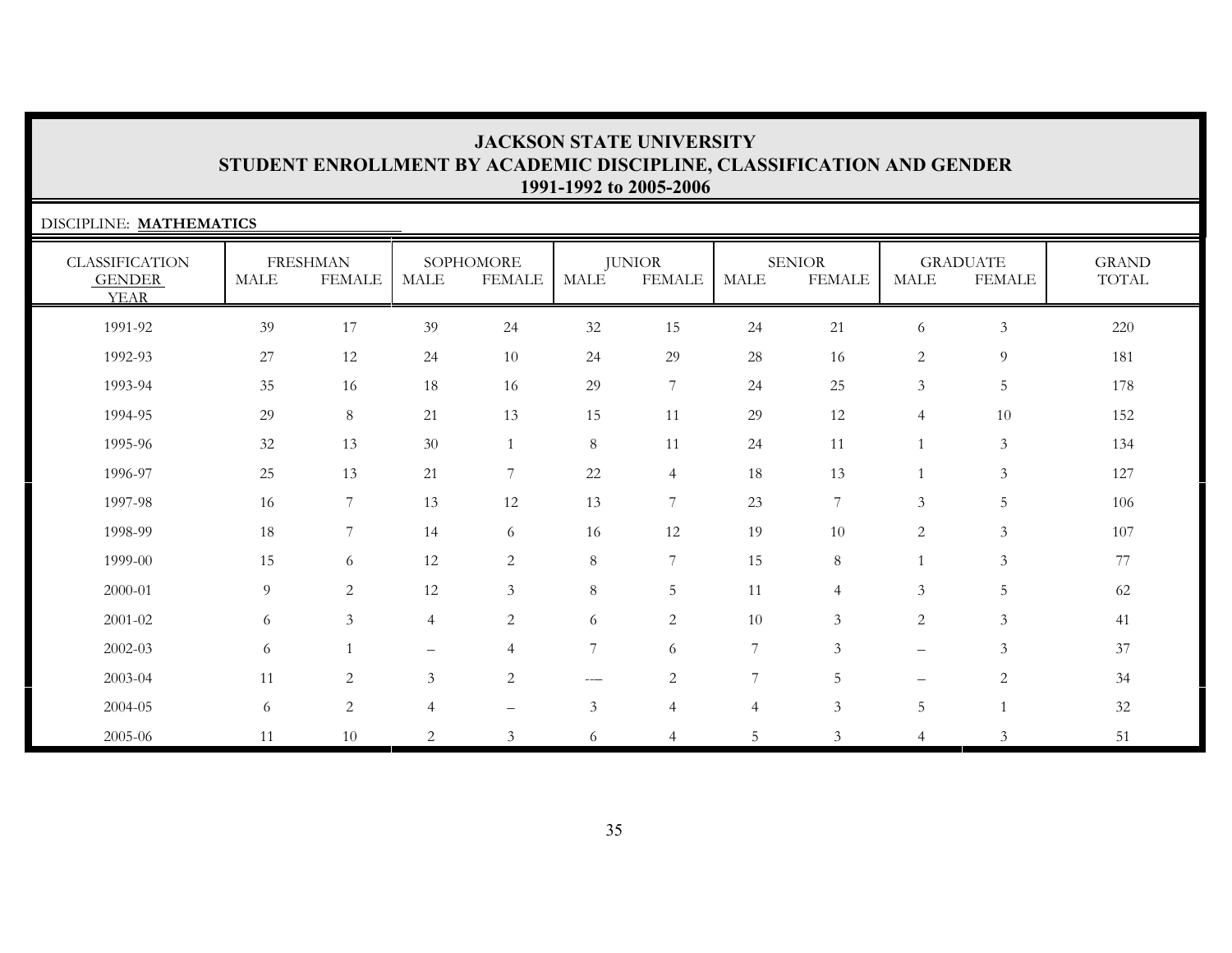### DISCIPLINE: **MATHEMATICS EDUCATION**

| <b>CLASSIFICATION</b><br><b>GENDER</b><br><b>YEAR</b> | MALE           | <b>FRESHMAN</b><br><b>FEMALE</b> | <b>MALE</b>    | SOPHOMORE<br><b>FEMALE</b>                          | MALE                     | <b>JUNIOR</b><br><b>FEMALE</b> | MALE              | <b>SENIOR</b><br><b>FEMALE</b> | MALE                                                | <b>GRADUATE</b><br><b>FEMALE</b> | <b>GRAND</b><br>$\operatorname{TOTAL}$ |
|-------------------------------------------------------|----------------|----------------------------------|----------------|-----------------------------------------------------|--------------------------|--------------------------------|-------------------|--------------------------------|-----------------------------------------------------|----------------------------------|----------------------------------------|
| 1991-92                                               | $\mathfrak{Z}$ | 10                               | $\sqrt{2}$     | 6                                                   |                          | 3                              |                   | 5                              | 6                                                   | $\overline{c}$                   | 39                                     |
| 1992-93                                               | $\overline{4}$ | $\overline{2}$                   | $\mathbf{1}$   | 5                                                   | $\mathfrak{Z}$           | 7                              |                   | 3                              | $- -$                                               | $\overline{4}$                   | 30                                     |
| 1993-94                                               | $\mathfrak{Z}$ | $\overline{\phantom{m}}$         | $\overline{4}$ | $\mathfrak{Z}$                                      | 1                        | $\sqrt{2}$                     | $\mathbf{2}$      | 6                              | $\overline{\phantom{m}}$                            | $\overline{\phantom{m}}$         | 21                                     |
| 1994-95                                               | $-\,-$         | $\mathbf{2}$                     | 3              | $\hspace{0.05cm} -\hspace{0.05cm} -\hspace{0.05cm}$ |                          |                                | $\mathbf{2}$      | $\overline{c}$                 |                                                     | $\sqrt{2}$                       | 14                                     |
| 1995-96                                               | 5              | 5                                | $\sim$ $\sim$  | $\mathbf{2}$                                        | $\mathfrak{Z}$           | $\mathbf{2}$                   | 2                 | $\qquad \qquad -$              | $\hspace{0.05cm} -\hspace{0.05cm} -\hspace{0.05cm}$ | 5                                | 24                                     |
| 1996-97                                               |                | $\overline{2}$                   | 3              | 3                                                   | 3                        | 2                              | 5                 | $\qquad \qquad -$              | $-\,-$                                              | $\overline{4}$                   | 23                                     |
| 1997-98                                               |                | 3                                | $\overline{1}$ | 2                                                   |                          |                                | 2                 | $\overline{4}$                 | —                                                   | 3                                | 18                                     |
| 1998-99                                               |                | $\mathbf{2}$                     |                | $\mathbf{2}$                                        |                          | $\sqrt{2}$                     |                   | 5                              |                                                     | $\sqrt{2}$                       | $17\,$                                 |
| 1999-00                                               |                | $\overline{2}$                   |                | 5                                                   |                          | 3                              | $\overline{4}$    | $\overline{2}$                 |                                                     | $\mathbf{2}$                     | 20                                     |
| 2000-01                                               |                | $\mathfrak{Z}$                   | $\mathbf{1}$   | 4                                                   | $\overline{\phantom{0}}$ | 6                              | $\mathfrak{Z}$    | 5                              | $\overline{\phantom{m}}$                            | $\overline{2}$                   | 25                                     |
| $2001 - 02$                                           | 3              | $\mathfrak{Z}$                   | 2              | 3                                                   | 3                        | 5                              | 2                 | 3                              |                                                     | $\mathbf{1}$                     | 26                                     |
| 2002-03                                               |                | $\mathfrak{Z}$                   | 2              | $\overline{1}$                                      | 2                        | $\overline{2}$                 |                   | 5                              | $\overline{\phantom{0}}$                            | $\overline{2}$                   | 18                                     |
| 2003-04                                               | $\overline{2}$ | $\overline{4}$                   |                | $\mathfrak{Z}$                                      |                          |                                | $\overline{c}$    | 5                              | $\overline{2}$                                      | $\mathfrak{Z}$                   | $22\,$                                 |
| 2004-05                                               | —              | $\mathfrak{Z}$                   |                | 6                                                   | $\overline{\phantom{0}}$ | 3                              | $\qquad \qquad -$ | 2                              | $\overline{2}$                                      | $\sqrt{2}$                       | 19                                     |
| 2005-06                                               | 3              | $\overline{2}$                   |                | 4                                                   |                          | $\overline{4}$                 | $\qquad \qquad -$ | $\overline{4}$                 | $- -$                                               |                                  | 20                                     |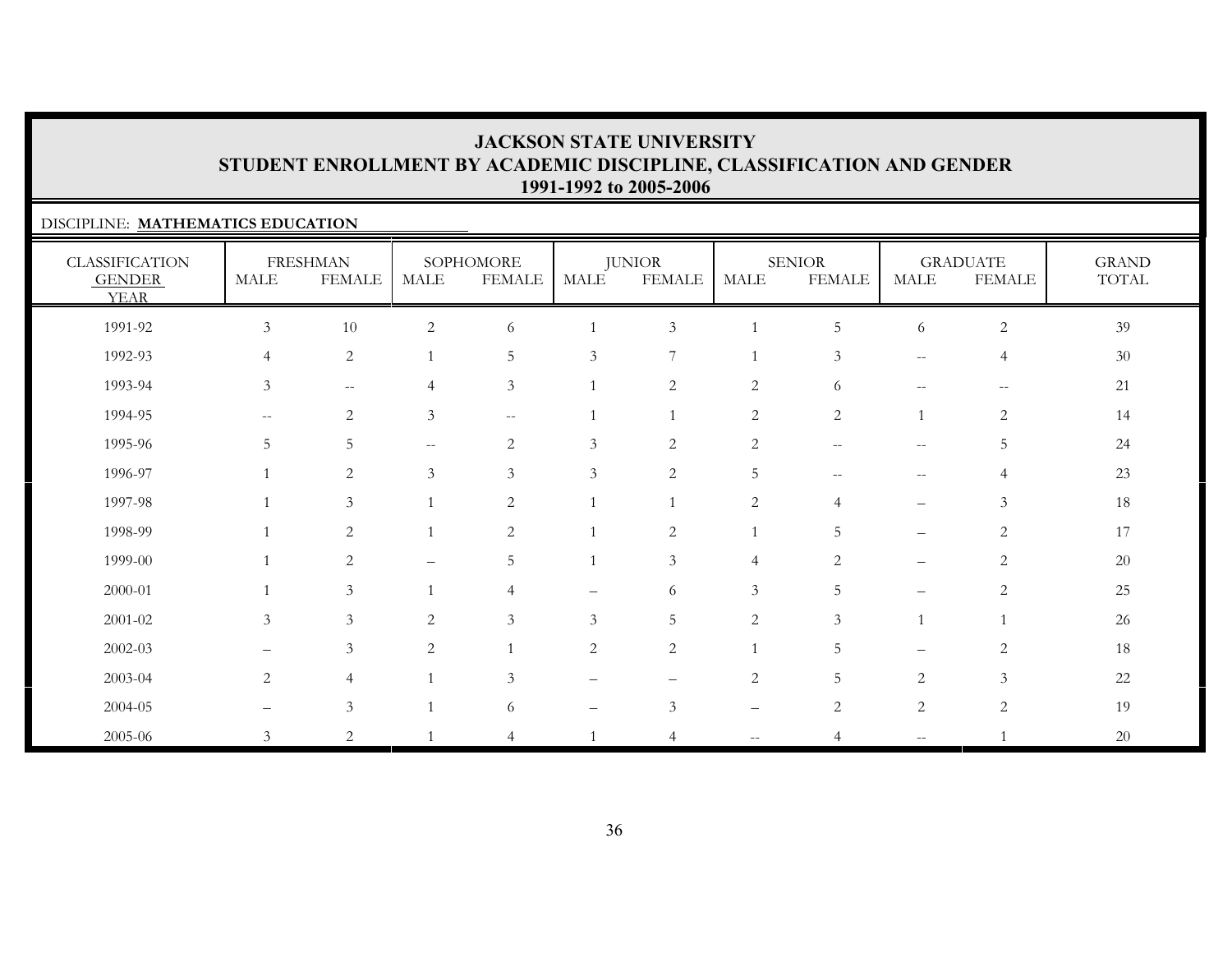| DISCIPLINE: METEOROLOGY                               |                                                     |                                  |                |                            |                 |                                |                          |                                |                                                     |                                                     |                       |
|-------------------------------------------------------|-----------------------------------------------------|----------------------------------|----------------|----------------------------|-----------------|--------------------------------|--------------------------|--------------------------------|-----------------------------------------------------|-----------------------------------------------------|-----------------------|
| <b>CLASSIFICATION</b><br><b>GENDER</b><br><b>YEAR</b> | <b>MALE</b>                                         | <b>FRESHMAN</b><br><b>FEMALE</b> | MALE           | SOPHOMORE<br><b>FEMALE</b> | <b>MALE</b>     | <b>JUNIOR</b><br><b>FEMALE</b> | <b>MALE</b>              | <b>SENIOR</b><br><b>FEMALE</b> | <b>MALE</b>                                         | <b>GRADUATE</b><br><b>FEMALE</b>                    | <b>GRAND</b><br>TOTAL |
| 1991-92                                               | $\overline{4}$                                      | $\mathbf{u}$                     | $\overline{c}$ |                            | $\mathbf{2}$    | $\overline{\phantom{m}}$       | $\sim$ $-$               | $\mathfrak{Z}$                 |                                                     | --                                                  | 12                    |
| 1992-93                                               | 3                                                   | $\mathfrak{Z}$                   |                | 2                          | 3               |                                | $\boldsymbol{\varDelta}$ |                                |                                                     |                                                     | 17                    |
| 1993-94                                               | $\overline{4}$                                      | 3 <sup>1</sup>                   | 4              | 3                          |                 | 2                              | 5                        | $ -$                           | --                                                  | $-\,-$                                              | $22\,$                |
| 1994-95                                               | $\hspace{0.05cm} -\hspace{0.05cm} -\hspace{0.05cm}$ | 3 <sup>1</sup>                   | 2              | $\mathfrak{Z}$             |                 | $\mathfrak{Z}$                 | 3                        | 2                              | $\hspace{0.05cm} -\hspace{0.05cm} -\hspace{0.05cm}$ | $\hspace{0.05cm} -\hspace{0.05cm} -\hspace{0.05cm}$ | 17                    |
| 1995-96                                               | 2                                                   | $\mathfrak{Z}$                   | $- -$          | 6                          | 2               | 3                              | $\overline{4}$           | 5                              | $\overline{\phantom{m}}$                            | $\overline{\phantom{m}}$                            | 25                    |
| 1996-97                                               | 3                                                   | $\overline{1}$                   |                | $\overline{2}$             |                 | 6                              | $\overline{4}$           | $\mathfrak{Z}$                 |                                                     | $-$                                                 | 21                    |
| 1997-98                                               | $\overline{2}$                                      | 2                                | $\overline{2}$ |                            |                 | $\overline{2}$                 | 2                        | 8                              |                                                     |                                                     | 19                    |
| 1998-99                                               | 6                                                   | 6                                |                |                            |                 | 3                              | 2                        | 5.                             |                                                     |                                                     | 23                    |
| 1999-00                                               |                                                     | $\overline{4}$                   | 5              | 3                          |                 |                                | 3                        | $\mathfrak{Z}$                 |                                                     | $\overline{\phantom{0}}$                            | 21                    |
| 2000-01                                               | $\overline{c}$                                      | $\overline{4}$                   | 2              | 5                          | 2               | 4                              |                          |                                |                                                     |                                                     | $20\,$                |
| 2001-02                                               | $\overline{4}$                                      | 5                                |                | $\overline{2}$             | 2               | 2                              | $\overline{2}$           | 5                              |                                                     |                                                     | 23                    |
| $2002 - 03$                                           | 6                                                   | $\overline{7}$                   | 4              | $\mathfrak{Z}$             |                 |                                |                          |                                |                                                     |                                                     | 26                    |
| 2003-04                                               | 5                                                   | $\mathfrak{Z}$                   | 4              | 7                          |                 | 2                              | 2                        | 3                              |                                                     |                                                     | $27\,$                |
| 2004-05                                               | 7                                                   | 6                                | $\overline{2}$ | $\overline{4}$             | $5\phantom{.0}$ | 5                              | $\overline{2}$           | 2                              |                                                     |                                                     | 33                    |
| 2005-06                                               |                                                     | $-$                              | 5              | 6                          | 6               | 5                              | 2                        | 3                              |                                                     |                                                     | 28                    |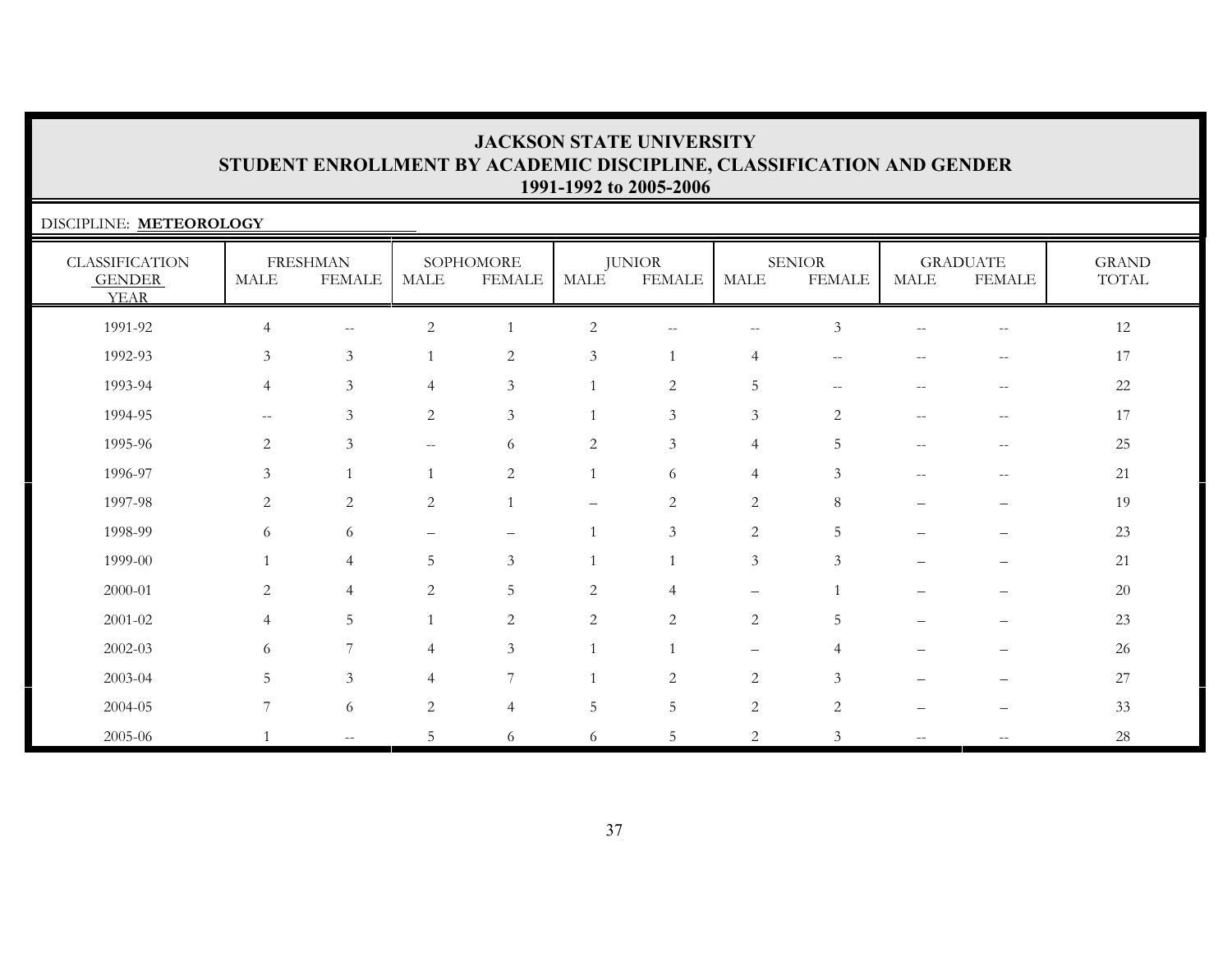### DISCIPLINE: **MUSIC (PIANO PERFORMANCE)**

| <b>CLASSIFICATION</b><br><b>GENDER</b><br><b>YEAR</b> | MALE                | <b>FRESHMAN</b><br><b>FEMALE</b>                    | <b>MALE</b>                                         | SOPHOMORE<br><b>FEMALE</b>                            | MALE                                                | <b>JUNIOR</b><br><b>FEMALE</b> | <b>MALE</b>              | <b>SENIOR</b><br><b>FEMALE</b>                      | MALE                                                | <b>GRADUATE</b><br><b>FEMALE</b>                    | <b>GRAND</b><br>TOTAL    |
|-------------------------------------------------------|---------------------|-----------------------------------------------------|-----------------------------------------------------|-------------------------------------------------------|-----------------------------------------------------|--------------------------------|--------------------------|-----------------------------------------------------|-----------------------------------------------------|-----------------------------------------------------|--------------------------|
| 1991-92                                               | $\overline{c}$      | $\overline{\phantom{m}}$                            | $\sqrt{2}$                                          |                                                       | $\mathbf{1}$                                        | $\overline{2}$                 | $\mathbf{1}$             | $\sim$ $\sim$                                       |                                                     | $\mathord{\hspace{1pt}\text{--}\hspace{1pt}}$       | $\overline{9}$           |
| 1992-93                                               | $\hspace{0.05cm} -$ | $\overline{\phantom{m}}$                            |                                                     |                                                       |                                                     |                                |                          |                                                     |                                                     | $- -$                                               | $\overline{\phantom{m}}$ |
| 1993-94                                               | $\mathbf{u}$        | $\sim$ $\sim$                                       | $\hspace{0.05cm} -\hspace{0.05cm} -\hspace{0.05cm}$ | $\hspace{0.05cm} -\hspace{0.05cm} -\hspace{0.05cm}$   | $\overline{\phantom{m}}$                            | $\overline{\phantom{a}}$       | $\overline{\phantom{a}}$ | $\hspace{0.05cm} -\hspace{0.05cm} -\hspace{0.05cm}$ | $-\,-$                                              | $\hspace{0.05cm} -\hspace{0.05cm} -\hspace{0.05cm}$ | $- -$                    |
| 1994-95                                               | $-\,-$              | $\hspace{0.05cm} -\hspace{0.05cm} -\hspace{0.05cm}$ | $- -$                                               | $\hspace{0.05cm} -\hspace{0.05cm} -\hspace{0.05cm}$   | $\hspace{0.05cm} -\hspace{0.05cm} -\hspace{0.05cm}$ | $\overline{\phantom{m}}$       | $\overline{\phantom{a}}$ | $\hspace{0.05cm} -\hspace{0.05cm} -\hspace{0.05cm}$ | $- -$                                               | $\hspace{0.05cm} -\hspace{0.05cm} -\hspace{0.05cm}$ | $\qquad \qquad -$        |
| 1995-96                                               | $\sim$ $\sim$       | $- -$                                               | $\overline{\phantom{a}}$                            | $\sim$ $\sim$                                         | $- -$                                               | $-$                            | $-$                      | --                                                  |                                                     | $\sim$ $-$                                          |                          |
| 1996-97                                               |                     |                                                     |                                                     |                                                       |                                                     |                                |                          |                                                     |                                                     |                                                     |                          |
| 1997-98                                               | $\sim$ $\sim$       | $\overline{\phantom{a}}$                            |                                                     | $\sim$                                                |                                                     | $-$                            | $-$                      |                                                     |                                                     | $-$                                                 | $ -$                     |
| 1998-99                                               | $\mathbf{u}$        | $\hspace{0.05cm} -\hspace{0.05cm} -\hspace{0.05cm}$ | $\hspace{0.05cm} -\hspace{0.05cm} -\hspace{0.05cm}$ | $\hspace{0.05cm} -\hspace{0.05cm} -\hspace{0.05cm}$   | $\overline{\phantom{m}}$                            | $\overline{\phantom{a}}$       | $\overline{\phantom{m}}$ | $\hspace{0.05cm} -\hspace{0.05cm} -\hspace{0.05cm}$ | $- -$                                               | $\overline{\phantom{m}}$                            | $- -$                    |
| 1999-00                                               | $\hspace{0.05cm} -$ | $\hspace{0.05cm} -\hspace{0.05cm} -\hspace{0.05cm}$ | $\overline{\phantom{a}}$                            | $\hspace{0.1mm}-\hspace{0.1mm}-\hspace{0.1mm}$        | $\overline{\phantom{m}}$                            | $\overline{\phantom{m}}$       | $\overline{\phantom{m}}$ | $\hspace{0.05cm} -\hspace{0.05cm} -\hspace{0.05cm}$ | $\overline{\phantom{m}}$                            | $-\,-$                                              | $\qquad \qquad -$        |
| 2000-01                                               | $\hspace{0.05cm} -$ | $\overline{\phantom{m}}$                            | $\overline{\phantom{m}}$                            | $\hspace{0.1mm}-\hspace{0.1mm}-\hspace{0.1mm}$        | $\qquad \qquad -$                                   | $\overline{\phantom{m}}$       | $\overline{\phantom{m}}$ | --                                                  |                                                     | $\overline{\phantom{m}}$                            |                          |
| 2001-02                                               | $\sim$              | $\overline{\phantom{m}}$                            |                                                     |                                                       |                                                     | $-$                            | $-$                      |                                                     |                                                     | $-$                                                 |                          |
| 2002-03                                               | $\sim$ $\sim$       | $\overline{\phantom{m}}$                            | $-$                                                 | $\hspace{0.05cm} -$                                   | $\qquad \qquad -$                                   | $-$                            | $\overline{\phantom{m}}$ | $\overline{a}$                                      |                                                     | $\sim$ $-$                                          | $\qquad \qquad -$        |
| 2003-04                                               | $-\,-$              | $\overline{\phantom{m}}$                            | $- -$                                               | $\hspace{0.05cm} - \hspace{0.05cm} - \hspace{0.05cm}$ | $\overline{\phantom{m}}$                            | $\overline{\phantom{m}}$       | $\overline{\phantom{m}}$ | $\hspace{0.05cm} -\hspace{0.05cm} -\hspace{0.05cm}$ | $\hspace{0.05cm} -\hspace{0.05cm} -\hspace{0.05cm}$ | $\overline{\phantom{m}}$                            | $\qquad \qquad -$        |
| 2004-05                                               |                     | $- -$                                               |                                                     | $-$                                                   |                                                     |                                | $- -$                    |                                                     |                                                     |                                                     | --                       |
| 2005-06                                               | $-\,-$              | $-\,-$                                              | $-\,-$                                              | $-\,-$                                                | $-\,-$                                              | $-\,-$                         | $- -$                    | $-\,-$                                              | $\overline{\phantom{m}}$                            | $-\,-$                                              | $- -$                    |

\* Name changed to Performance April, 2002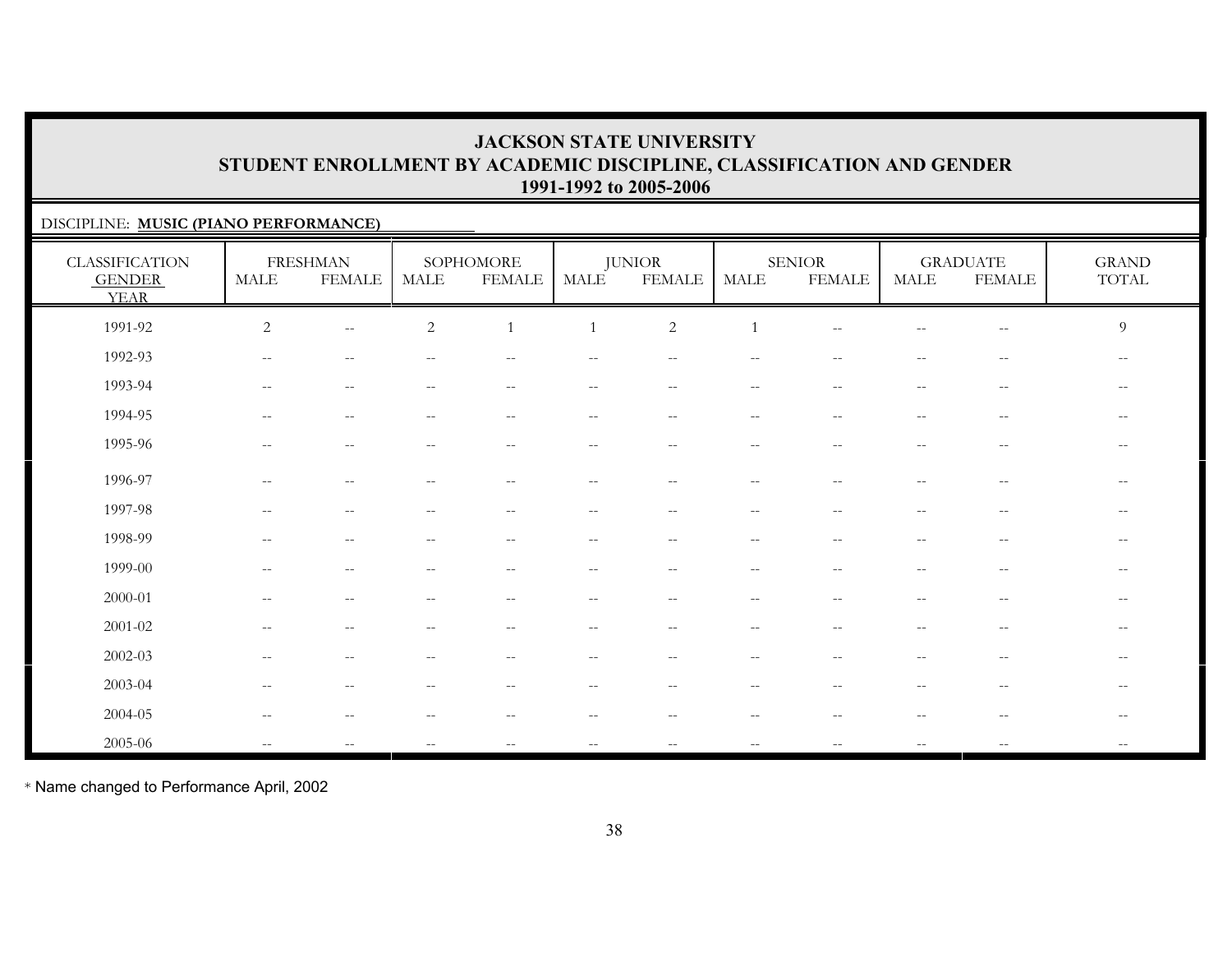| DISCIPLINE: MUSIC EDUCATION                           |             |                                  |        |                            |                |                                |                |                                |                |                                  |                       |
|-------------------------------------------------------|-------------|----------------------------------|--------|----------------------------|----------------|--------------------------------|----------------|--------------------------------|----------------|----------------------------------|-----------------------|
| <b>CLASSIFICATION</b><br><b>GENDER</b><br><b>YEAR</b> | <b>MALE</b> | <b>FRESHMAN</b><br><b>FEMALE</b> | MALE   | SOPHOMORE<br><b>FEMALE</b> | MALE           | <b>JUNIOR</b><br><b>FEMALE</b> | <b>MALE</b>    | <b>SENIOR</b><br><b>FEMALE</b> | MALE           | <b>GRADUATE</b><br><b>FEMALE</b> | <b>GRAND</b><br>TOTAL |
| 1991-92                                               | 23          | 10                               | $10\,$ | $\mathfrak{Z}$             | $\overline{7}$ | $\overline{c}$                 | $20\,$         | 13                             | $\overline{4}$ | $\overline{4}$                   | 96                    |
| 1992-93                                               | 28          | 6                                | 8      | 6                          | 10             | 1                              | 16             | 7                              | $\overline{4}$ |                                  | 87                    |
| 1993-94                                               | 19          | 10                               | 13     | $\overline{4}$             | 6              | $\overline{4}$                 | 21             | $\mathfrak{Z}$                 |                | $\overline{2}$                   | 83                    |
| 1994-95                                               | 23          | 14                               | 9      |                            | 9              | 3                              | 19             | 8                              | $\overline{4}$ | $\overline{1}$                   | 91                    |
| 1995-96                                               | 22          | 14                               | 12     | 8                          | 7              | 2                              | 21             | 9                              |                | 3                                | 99                    |
| 1996-97                                               | 21          | 8                                | 9      | 7                          | 12             | 6                              | 23             | 8                              | $\overline{4}$ | $\mathfrak{Z}$                   | 101                   |
| 1997-98                                               | 24          | 13                               | 11     | 5                          | 13             | $5\phantom{.0}$                | 20             | 14                             | $\overline{4}$ |                                  | 110                   |
| 1998-99                                               | 15          | 6                                | 8      | 6                          | 5              | $\overline{c}$                 | 19             | 13                             | $\overline{4}$ | $\overline{2}$                   | 80                    |
| 1999-00                                               | 15          | 9                                | 10     | $\mathbf{2}$               | 5              | $\overline{4}$                 | 23             | 6                              | $\overline{4}$ |                                  | 79                    |
| 2000-01                                               | 20          | 6                                | 10     | $\overline{4}$             | $8\,$          | $\overline{c}$                 | 18             | 11                             | 2              | 3                                | 84                    |
| 2001-02                                               | 30          | 9                                | 7      | 5                          | 11             | 2                              | $\overline{9}$ | 8                              | 5              | $\overline{2}$                   | 88                    |
| $2002 - 03$                                           | 25          | 6                                | 9      | 7                          | 10             | $\overline{4}$                 | 12             | 6                              | $\overline{4}$ | 6                                | 89                    |
| 2003-04                                               | 33          | 10                               | 17     | 5                          | 8              | 6                              | 17             | 6                              | $\mathfrak{Z}$ | 6                                | 111                   |
| 2004-05                                               | 35          | 14                               | 15     | $\overline{4}$             | 12             | $\overline{c}$                 | 24             | 10                             | 5              | $5\phantom{.0}$                  | 126                   |
| 2005-06                                               | 22          | 8                                | 15     | 6                          | 12             | 5                              | 14             | 8                              | 9              | 5                                | 104                   |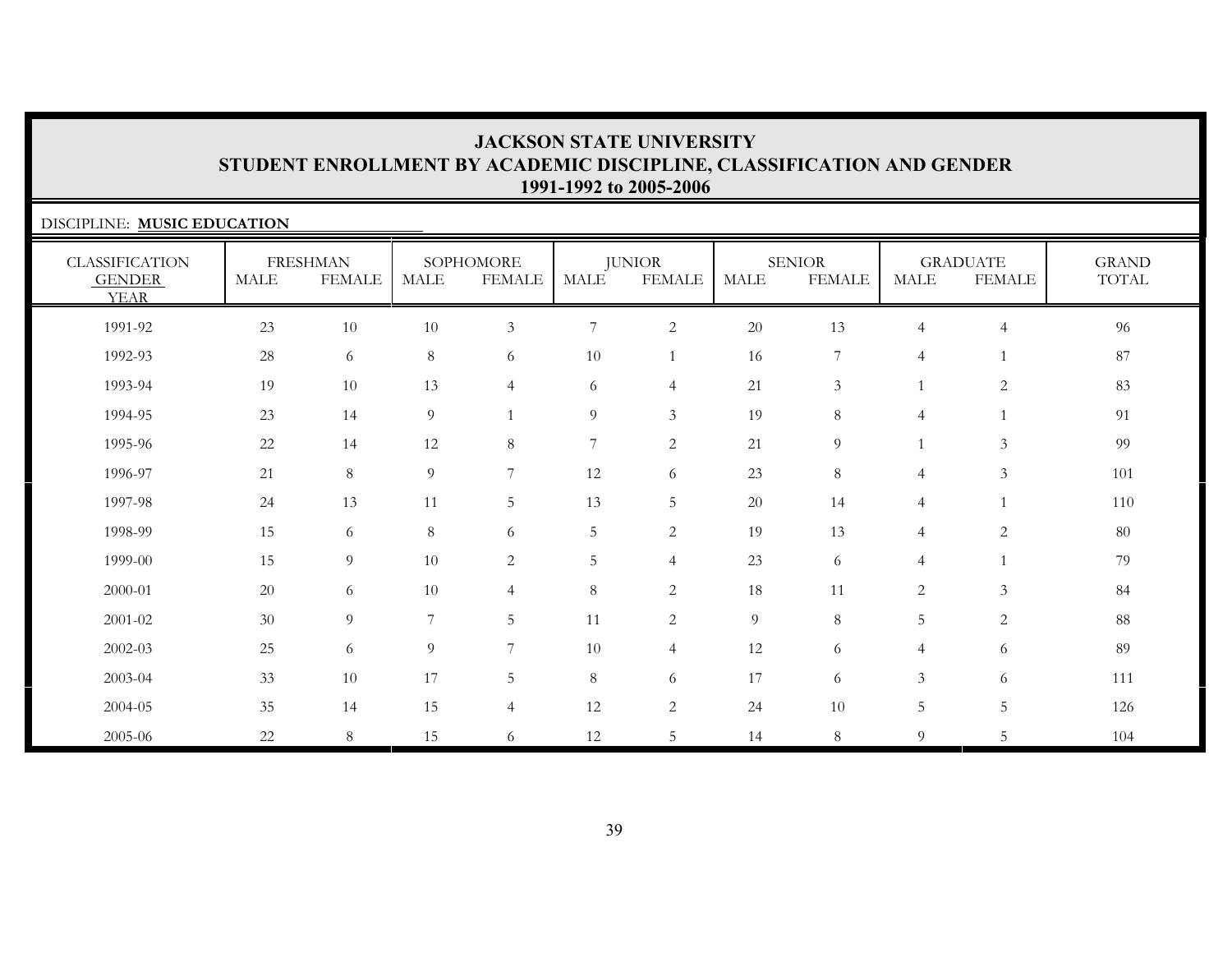### DISCIPLINE: **OFFICE ADMINISTRATION**

| <b>CLASSIFICATION</b><br><b>GENDER</b><br><b>YEAR</b> | MALE                     | <b>FRESHMAN</b><br><b>FEMALE</b> | <b>MALE</b>                                         | SOPHOMORE<br><b>FEMALE</b> | <b>MALE</b>              | <b>JUNIOR</b><br><b>FEMALE</b> | <b>MALE</b>              | <b>SENIOR</b><br><b>FEMALE</b> | MALE                                                  | <b>GRADUATE</b><br><b>FEMALE</b>               | <b>GRAND</b><br>TOTAL |
|-------------------------------------------------------|--------------------------|----------------------------------|-----------------------------------------------------|----------------------------|--------------------------|--------------------------------|--------------------------|--------------------------------|-------------------------------------------------------|------------------------------------------------|-----------------------|
| 1991-92                                               |                          | 11                               | $\sqrt{2}$                                          | 11                         | $- -$                    | $23\,$                         | 1                        | 24                             | $\qquad \qquad -$                                     | $\hspace{0.05cm}$ – $\hspace{0.05cm}$          | 73                    |
| 1992-93                                               | $\sim$ $\sim$            | 10                               | $\overline{1}$                                      | 6                          | $\mathbf{1}$             | 16                             | $--$                     | 26                             | $\hspace{0.05cm} - \hspace{0.05cm} - \hspace{0.05cm}$ | $\overline{\phantom{m}}$                       | 60                    |
| 1993-94                                               | $\mathbf{1}$             | $\overline{4}$                   | $\hspace{0.1mm}-\hspace{0.1mm}-\hspace{0.1mm}$      | 10                         | $\mathbf{1}$             | 13                             | 2                        | 22                             | $\sim$ $\sim$                                         | $\hspace{0.1mm}-\hspace{0.1mm}-\hspace{0.1mm}$ | 53                    |
| 1994-95                                               | $- -$                    | $\overline{4}$                   | $\hspace{0.05cm} -\hspace{0.05cm} -\hspace{0.05cm}$ | $\overline{7}$             | $\overline{\phantom{a}}$ | 5                              | $5\phantom{.0}$          | 26                             | $-\,-$                                                | $\hspace{0.1mm}-\hspace{0.1mm}-\hspace{0.1mm}$ | 46                    |
| 1995-96                                               | $\overline{2}$           | $\overline{7}$                   | $\hspace{0.05cm} -\hspace{0.05cm} -\hspace{0.05cm}$ | 11                         | 1                        | $8\,$                          | 2                        | 13                             | $\overline{\phantom{m}}$                              | $\hspace{0.05cm}$ – $\hspace{0.05cm}$          | 44                    |
| 1996-97                                               | $-\,-$                   | $\,8\,$                          | 3                                                   | $\overline{4}$             | $\overline{\phantom{m}}$ | 7                              | 2                        | 10                             | $\hspace{0.05cm} -$                                   | $\hspace{0.1mm}-\hspace{0.1mm}-\hspace{0.1mm}$ | 34                    |
| 1997-98                                               |                          | 5                                |                                                     | $\overline{2}$             |                          | 5                              | 2                        | 13                             | -                                                     | -                                              | 29                    |
| 1998-99                                               |                          | $\mathbf{2}$                     |                                                     | $\overline{4}$             | $\overline{\phantom{0}}$ | 3                              | $\qquad \qquad -$        | 6                              |                                                       |                                                | 16                    |
| 1999-00                                               | —                        | $\overline{1}$                   |                                                     | $\mathfrak{Z}$             | $\overline{\phantom{0}}$ | $\mathbf{2}$                   | $\qquad \qquad -$        | 5                              |                                                       |                                                | 11                    |
| 2000-01                                               | $\overline{\phantom{m}}$ |                                  | $\overline{1}$                                      | 2                          |                          |                                | $\qquad \qquad -$        | $\overline{2}$                 |                                                       |                                                | 6                     |
| 2001-02                                               | $\overline{\phantom{m}}$ | 5                                | $\overline{1}$                                      | $\overline{\phantom{0}}$   |                          |                                | $\qquad \qquad -$        | 5                              | $\overline{\phantom{0}}$                              | —                                              | 11                    |
| 2002-03                                               |                          | $\mathfrak{Z}$                   |                                                     | $\overline{1}$             | 2                        |                                | $\qquad \qquad -$        |                                | -                                                     |                                                | $8\,$                 |
| 2003-04                                               |                          | $\overline{1}$                   |                                                     | 2                          | $\mathbf{1}$             | 2                              | $\qquad \qquad -$        | 2                              |                                                       |                                                | 9                     |
| 2004-05                                               | $\overline{\phantom{0}}$ | $\overline{1}$                   |                                                     | $\overline{1}$             |                          |                                | $\overline{\phantom{m}}$ |                                |                                                       |                                                | $\overline{4}$        |
| 2005-06                                               | $-\,-$                   | $\qquad \qquad -$                |                                                     | $-$                        |                          | $\overline{\phantom{m}}$       | $\qquad \qquad -$        |                                | $\qquad \qquad -$                                     | $\overline{\phantom{m}}$                       | $\qquad \qquad -$     |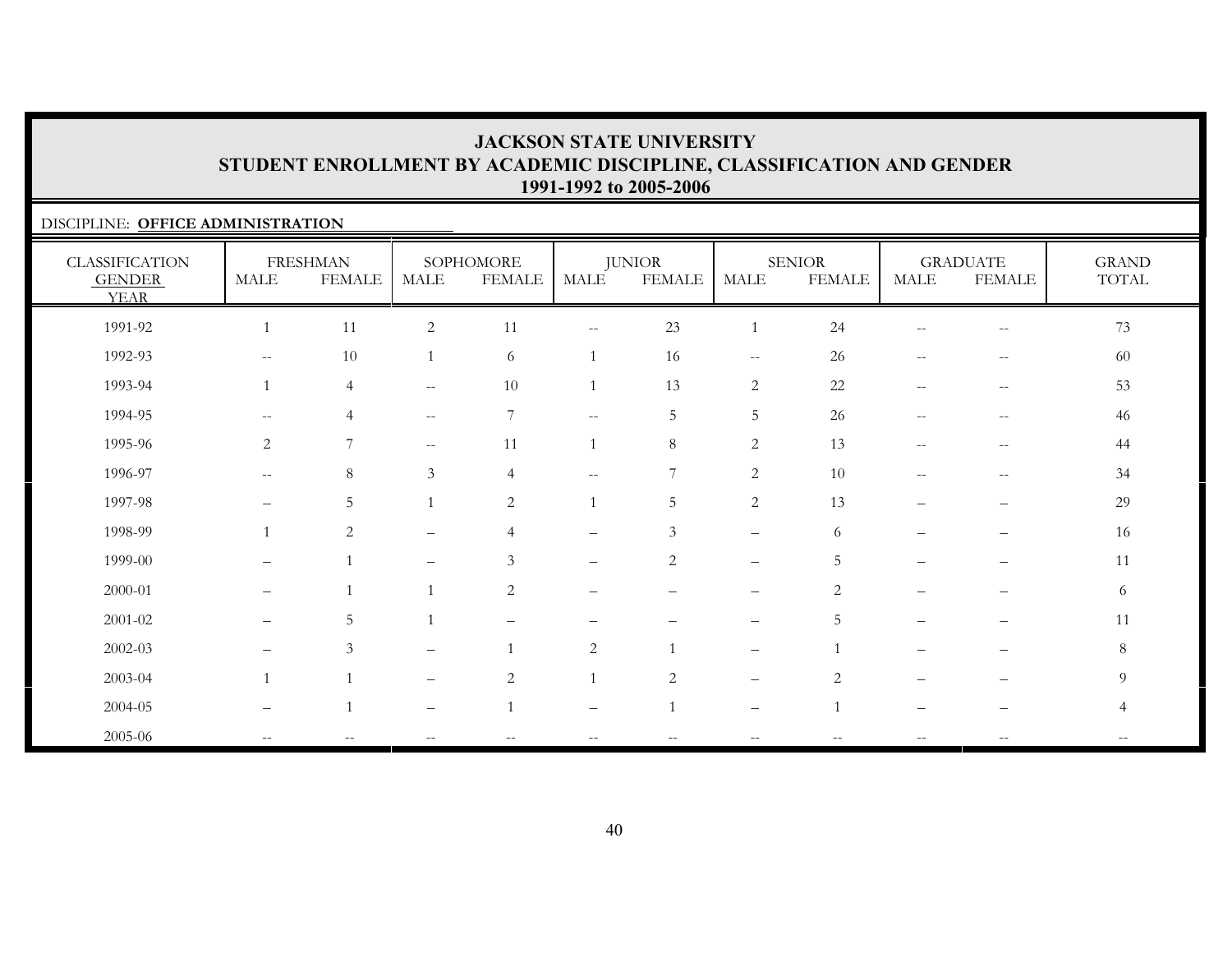| DISCIPLINE: PERFORMANCE                               |                          |                                  |                |                            |                          |                                |                          |                                |             |                                  |                       |
|-------------------------------------------------------|--------------------------|----------------------------------|----------------|----------------------------|--------------------------|--------------------------------|--------------------------|--------------------------------|-------------|----------------------------------|-----------------------|
| <b>CLASSIFICATION</b><br><b>GENDER</b><br><b>YEAR</b> | MALE                     | <b>FRESHMAN</b><br><b>FEMALE</b> | MALE           | SOPHOMORE<br><b>FEMALE</b> | <b>MALE</b>              | <b>JUNIOR</b><br><b>FEMALE</b> | MALE                     | <b>SENIOR</b><br><b>FEMALE</b> | <b>MALE</b> | <b>GRADUATE</b><br><b>FEMALE</b> | <b>GRAND</b><br>TOTAL |
| 1991-92                                               |                          |                                  |                |                            |                          |                                |                          |                                |             |                                  |                       |
| 1992-93                                               |                          | $-$                              |                | 2                          | $\overline{c}$           | 2                              | $\mathbf{1}$             | 3                              |             |                                  | 11                    |
| 1993-94                                               | $-$                      |                                  | --             |                            | $\overline{\phantom{a}}$ |                                | $\sqrt{2}$               |                                |             |                                  | 6                     |
| 1994-95                                               |                          |                                  |                |                            |                          |                                |                          |                                |             |                                  |                       |
| 1995-96                                               | $\overline{4}$           | $\sim$ $-$                       |                | 3                          |                          |                                |                          |                                |             |                                  | 8                     |
| 1996-97                                               | $\overline{\phantom{a}}$ | 10                               | $\overline{2}$ | $\qquad \qquad -$          |                          | 2                              | 2                        |                                |             |                                  | 11                    |
| 1997-98                                               |                          | 6                                |                |                            | 2                        |                                |                          | $\mathcal{Z}$                  |             |                                  | 19                    |
| 1998-99                                               | 5                        |                                  | 4              | 3                          | 2                        |                                | 3                        | 3                              |             |                                  | $21\,$                |
| 1999-00                                               | 3                        |                                  | $\overline{2}$ |                            | 3                        | 2                              | $\overline{4}$           |                                |             |                                  | 16                    |
| 2000-01                                               | $\overline{4}$           | 2                                |                | 3                          | 3                        |                                | 3                        | 2                              |             |                                  | 17                    |
| 2001-02                                               | 3                        | 3                                |                |                            |                          |                                | $\overline{\mathcal{A}}$ |                                |             |                                  | 12                    |
| $2002 - 03$                                           | $\overline{4}$           | $\overline{2}$                   | $\overline{2}$ | 2                          |                          |                                | 2                        |                                |             |                                  | 14                    |
| 2003-04                                               |                          | $\mathfrak{Z}$                   |                |                            | 3                        |                                | $\overline{4}$           |                                |             |                                  | 13                    |
| 2004-05                                               | 11                       | $\overline{4}$                   |                |                            | $\overline{4}$           |                                | $\,8\,$                  | 3                              |             |                                  | 32                    |
| 2005-06                                               | 15                       | 11                               | 6              | $\overline{2}$             | 3                        |                                | 4                        | 6.                             |             |                                  | 48                    |

\* Name changed from Music (Piano Performance) in April, 2002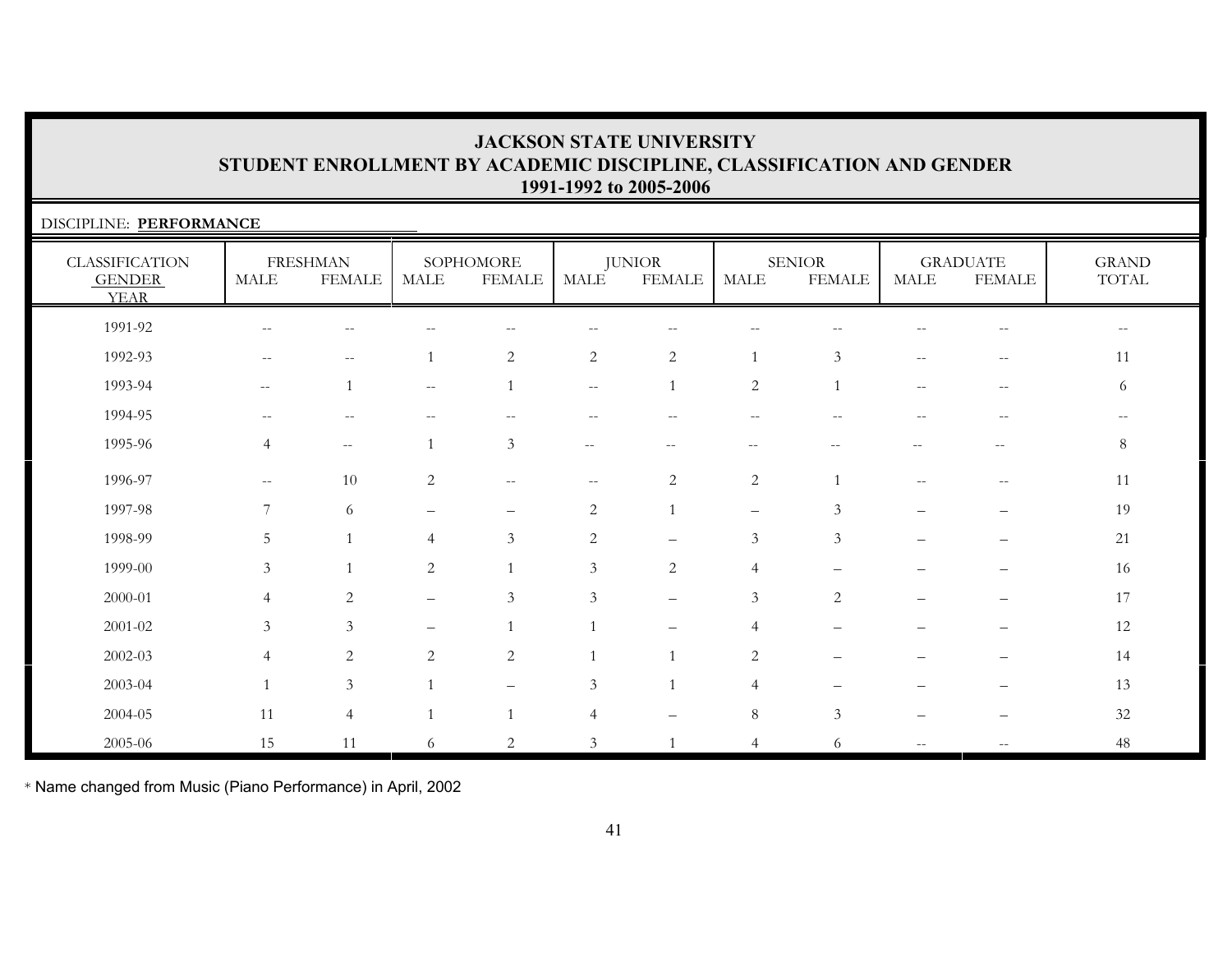DISCIPLINE: **PHYSICS** 

| <b>CLASSIFICATION</b><br><b>GENDER</b><br><b>YEAR</b> | <b>MALE</b>              | <b>FRESHMAN</b><br><b>FEMALE</b>                    | MALE           | SOPHOMORE<br><b>FEMALE</b>                          | <b>MALE</b>              | <b>JUNIOR</b><br><b>FEMALE</b>                      | MALE              | <b>SENIOR</b><br><b>FEMALE</b> | MALE                     | <b>GRADUATE</b><br><b>FEMALE</b>                    | <b>GRAND</b><br>TOTAL |
|-------------------------------------------------------|--------------------------|-----------------------------------------------------|----------------|-----------------------------------------------------|--------------------------|-----------------------------------------------------|-------------------|--------------------------------|--------------------------|-----------------------------------------------------|-----------------------|
| 1991-92                                               | $\sqrt{2}$               | $\sqrt{2}$                                          | $\overline{2}$ |                                                     |                          | $\overline{\phantom{m}}$                            | $\mathfrak{Z}$    |                                |                          | $\overline{\phantom{m}}$                            | 11                    |
| 1992-93                                               | $\mathfrak{Z}$           | $\mathbf{1}$                                        | $\overline{4}$ | $\mathfrak{Z}$                                      | $\mathfrak{Z}$           |                                                     | $\mathfrak{Z}$    |                                |                          | $- -$                                               | 18                    |
| 1993-94                                               | $\overline{c}$           | $\hspace{0.05cm} -\hspace{0.05cm} -\hspace{0.05cm}$ | 2              | $\mathfrak{Z}$                                      | $\overline{4}$           | $\mathbf{2}$                                        |                   | 5                              | $\overline{\phantom{m}}$ | $\hspace{0.05cm} -\hspace{0.05cm} -\hspace{0.05cm}$ | 19                    |
| 1994-95                                               |                          | $\hspace{0.05cm} -\hspace{0.05cm} -\hspace{0.05cm}$ | 3              | $\mathord{\hspace{1pt}\text{--}\hspace{1pt}}$       | 2                        | $\mathfrak{Z}$                                      | 10                | $\overline{4}$                 | $- -$                    | $\overline{\phantom{m}}$                            | $23\,$                |
| 1995-96                                               | $- -$                    | $\mathbf{1}$                                        | 3              |                                                     | $\mathbf{1}$             | $\mathbf{2}$                                        | 5                 | 4                              | $\overline{\phantom{a}}$ | $\hspace{0.05cm} -\hspace{0.05cm} -\hspace{0.05cm}$ | 17                    |
| 1996-97                                               | 2                        | 2                                                   | 2              | $\hspace{0.05cm} -\hspace{0.05cm} -\hspace{0.05cm}$ | 2                        | $\hspace{0.05cm} -\hspace{0.05cm} -\hspace{0.05cm}$ | $\mathbf{1}$      | 5                              | $- -$                    | $- -$                                               | 14                    |
| 1997-98                                               | 3 <sup>7</sup>           | $\overline{\phantom{0}}$                            | $\mathbf{2}$   | $\overline{c}$                                      | $\overline{2}$           | 1                                                   | $\sqrt{2}$        | 3                              |                          |                                                     | 15                    |
| 1998-99                                               | $\mathfrak{Z}$           | $\mathfrak{Z}$                                      | 2              |                                                     | $\mathfrak{Z}$           |                                                     | $\overline{4}$    | 3                              | $\overline{\phantom{0}}$ | $\qquad \qquad -$                                   | $20\,$                |
| 1999-00                                               | 3                        | $\overline{4}$                                      | 2              | $\overline{c}$                                      | 2                        | -                                                   | 2                 | 3                              |                          |                                                     | 18                    |
| 2000-01                                               | $\mathfrak{Z}$           | 3                                                   | $\overline{1}$ | $\mathfrak{Z}$                                      |                          | $\sqrt{2}$                                          | 6                 |                                |                          |                                                     | 19                    |
| $2001 - 02$                                           | $\overline{c}$           | $\overline{\phantom{m}}$                            |                | 2                                                   |                          |                                                     | $\mathfrak{Z}$    | 2                              |                          | $\qquad \qquad -$                                   | 11                    |
| 2002-03                                               | $\overline{\phantom{0}}$ | $\overline{4}$                                      | $\mathbf{1}$   |                                                     |                          | $\mathbf{2}$                                        | $\mathfrak{Z}$    | $\overline{1}$                 |                          | $\qquad \qquad -$                                   | 13                    |
| 2003-04                                               |                          | 2                                                   | $\mathbf{1}$   | $\overline{4}$                                      |                          | $\overline{1}$                                      |                   | 2                              |                          | $\overline{\phantom{0}}$                            | 13                    |
| 2005-06                                               | $\mathfrak{Z}$           | 3                                                   |                |                                                     | 2                        | $\mathfrak{Z}$                                      | $\qquad \qquad -$ | 2                              |                          |                                                     | 13                    |
| 2005-06                                               | 3                        | 3                                                   |                |                                                     | $\overline{\phantom{m}}$ | $- -$                                               | 5                 | 2                              | $\overline{\phantom{m}}$ | $\qquad \qquad -$                                   | 15                    |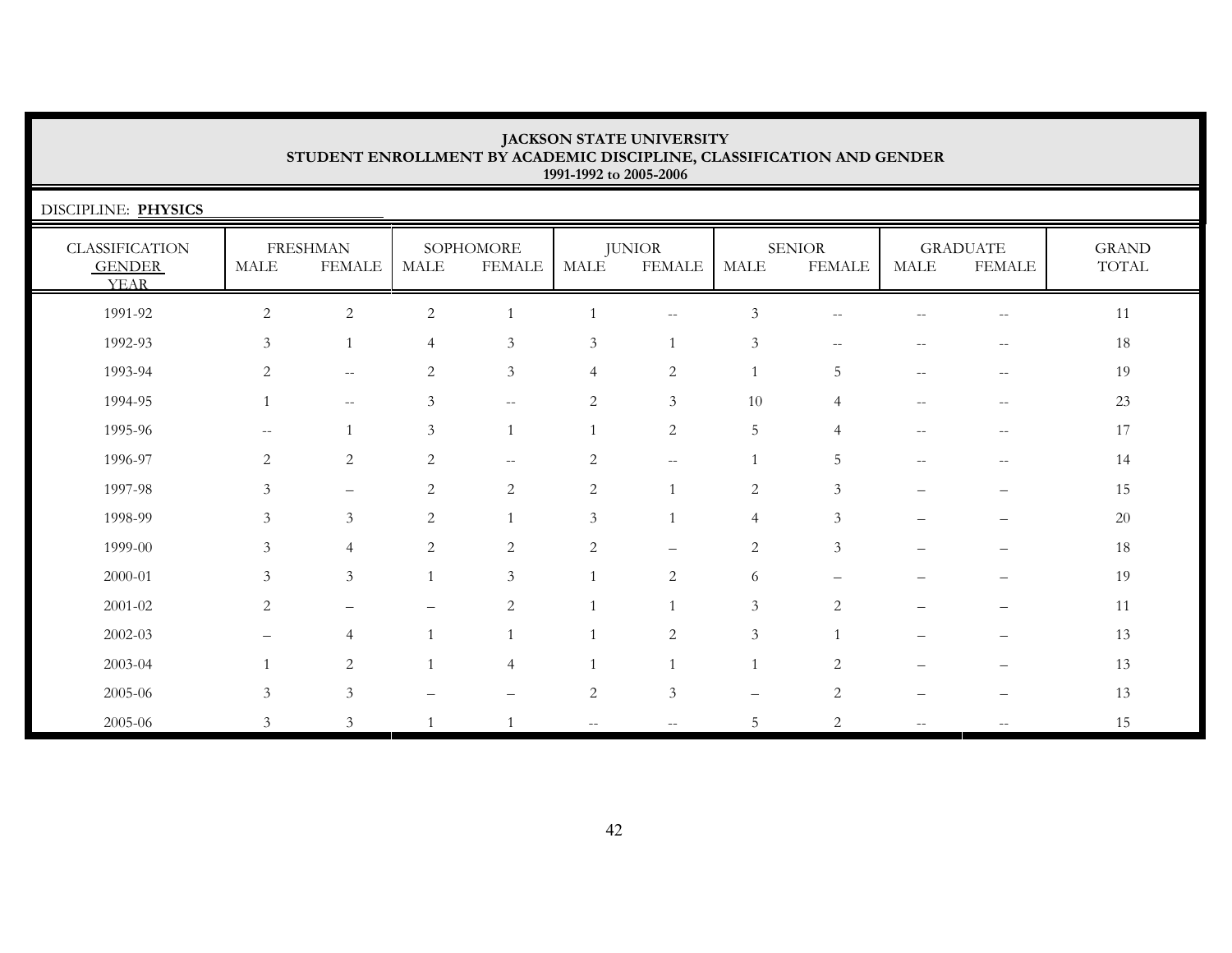| DISCIPLINE: POLICE SCIENCE                            |                                                     |                                                |                          |                            |                          |                         |                                                     |                                |                                                |                                                |                              |
|-------------------------------------------------------|-----------------------------------------------------|------------------------------------------------|--------------------------|----------------------------|--------------------------|-------------------------|-----------------------------------------------------|--------------------------------|------------------------------------------------|------------------------------------------------|------------------------------|
| <b>CLASSIFICATION</b><br><b>GENDER</b><br><b>YEAR</b> | MALE                                                | <b>FRESHMAN</b><br><b>FEMALE</b>               | <b>MALE</b>              | SOPHOMORE<br><b>FEMALE</b> | MALE                     | <b>JUNIOR</b><br>FEMALE | $\operatorname{MALE}$                               | <b>SENIOR</b><br><b>FEMALE</b> | MALE                                           | <b>GRADUATE</b><br><b>FEMALE</b>               | <b>GRAND</b><br><b>TOTAL</b> |
| 1991-92                                               | $-$                                                 |                                                |                          |                            |                          |                         |                                                     |                                |                                                | $-$                                            | $\qquad \qquad -$            |
| 1992-93                                               |                                                     |                                                |                          |                            | $\qquad \qquad -$        |                         | $\hspace{0.05cm} -\hspace{0.05cm} -\hspace{0.05cm}$ |                                | $\hspace{0.05cm} -$                            | $-\,-$                                         | $\sqrt{2}$                   |
| 1993-94                                               | $\sim$ $\sim$                                       | $-$                                            | $-$                      | $-$                        | $-$                      | $- -$                   | $\mathbf{u}$                                        |                                | $\sim$ $\sim$                                  | $\hspace{0.1mm}-\hspace{0.1mm}-\hspace{0.1mm}$ |                              |
| 1994-95                                               | $\hspace{0.05cm} -\hspace{0.05cm} -\hspace{0.05cm}$ | $\sim$ $-$                                     | $\qquad \qquad -$        | $- -$                      | $\qquad \qquad -$        | $\qquad \qquad -$       | $\overline{\phantom{m}}$                            |                                | $\hspace{0.1mm}-\hspace{0.1mm}-\hspace{0.1mm}$ | $\hspace{0.1mm}-\hspace{0.1mm}-\hspace{0.1mm}$ |                              |
| 1995-96                                               | $\mathbf{u}$                                        | $\sim$ $-$                                     | $- -$                    | $\sim$ $\sim$              | $\sim$ $\sim$            | $\sim$ $\sim$           | $\sim$ $\sim$                                       | $- -$                          | $\sim$ $\sim$                                  | $\mathord{\hspace{1pt}\text{--}\hspace{1pt}}$  | $- -$                        |
| 1996-97                                               | $\overline{\phantom{a}}$                            | $\hspace{0.1mm}-\hspace{0.1mm}-\hspace{0.1mm}$ | $\overline{\phantom{m}}$ | $- -$                      | $\qquad \qquad -$        | $--$                    | $\overline{\phantom{m}}$                            | $\overline{\phantom{m}}$       | $\hspace{0.05cm} -$                            | $\mathord{\hspace{1pt}\text{--}\hspace{1pt}}$  | $--$                         |
| 1997-98                                               |                                                     |                                                |                          |                            |                          |                         |                                                     |                                |                                                |                                                |                              |
| 1998-99                                               |                                                     |                                                |                          |                            |                          |                         |                                                     |                                |                                                |                                                | --                           |
| 1999-00                                               |                                                     |                                                |                          |                            |                          |                         |                                                     |                                |                                                |                                                | --                           |
| 2000-01                                               |                                                     |                                                |                          |                            | $\overline{\phantom{0}}$ |                         |                                                     |                                |                                                |                                                | $--$                         |
| 2001-02                                               |                                                     |                                                | $\qquad \qquad -$        | --                         | -                        |                         |                                                     |                                |                                                |                                                | $--$                         |
| 2002-03                                               |                                                     |                                                |                          |                            |                          |                         |                                                     |                                |                                                |                                                | $\overline{\phantom{m}}$     |
| 2003-04                                               |                                                     |                                                |                          |                            |                          |                         |                                                     |                                |                                                |                                                | $- -$                        |
| 2004-05                                               |                                                     |                                                |                          |                            |                          |                         |                                                     |                                |                                                |                                                | --                           |
| 2005-06                                               | $\sim$ $\sim$                                       | $-$                                            |                          | $- -$                      |                          | $\qquad \qquad -$       | $\qquad \qquad -$                                   |                                | $\hspace{0.05cm} -$                            |                                                |                              |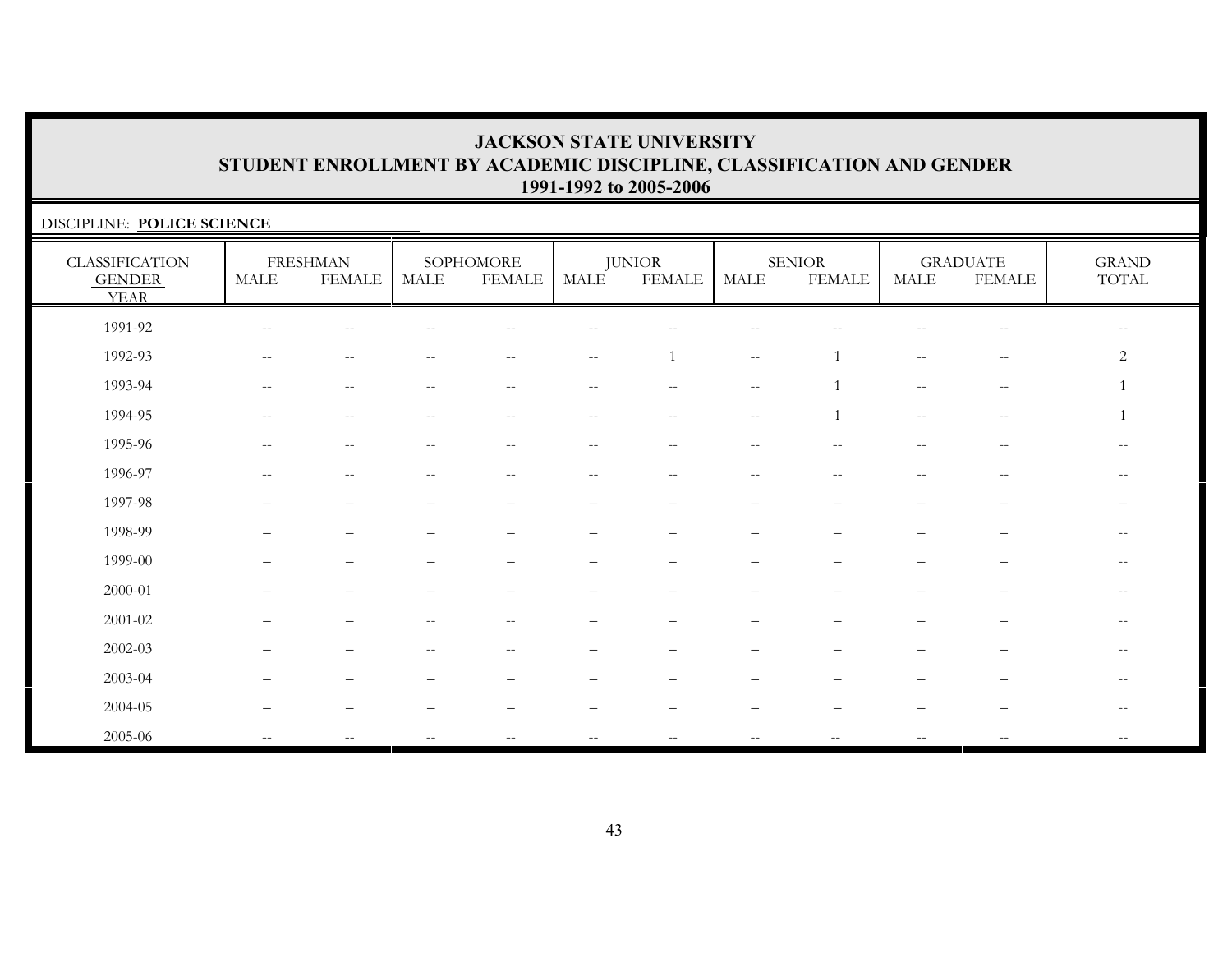| DISCIPLINE: POLITICAL SCIENCE                         |                |                                  |                       |                            |                |                                |             |                                |                          |                                  |                       |
|-------------------------------------------------------|----------------|----------------------------------|-----------------------|----------------------------|----------------|--------------------------------|-------------|--------------------------------|--------------------------|----------------------------------|-----------------------|
| <b>CLASSIFICATION</b><br><b>GENDER</b><br><b>YEAR</b> | <b>MALE</b>    | <b>FRESHMAN</b><br><b>FEMALE</b> | $\operatorname{MALE}$ | SOPHOMORE<br><b>FEMALE</b> | <b>MALE</b>    | <b>JUNIOR</b><br><b>FEMALE</b> | <b>MALE</b> | <b>SENIOR</b><br><b>FEMALE</b> | <b>MALE</b>              | <b>GRADUATE</b><br><b>FEMALE</b> | <b>GRAND</b><br>TOTAL |
| 1991-92                                               | 31             | 62                               | 35                    | 47                         | 16             | 24                             | 16          | 21                             | $\mathfrak{Z}$           | $\sqrt{2}$                       | 257                   |
| 1992-93                                               | 26             | 42                               | 17                    | 36                         | $30\,$         | 33                             | 14          | $28\,$                         | $\mathfrak{Z}$           | $\mathfrak{Z}$                   | 232                   |
| 1993-94                                               | 27             | 53                               | 18                    | 27                         | $20\,$         | 26                             | 21          | 30                             | 6                        | 8                                | 236                   |
| 1994-95                                               | 30             | 37                               | 17                    | 27                         | 15             | 22                             | 23          | 27                             | 6                        | 9                                | 213                   |
| 1995-96                                               | 26             | 24                               | 17                    | 18                         | 15             | 26                             | 15          | 20                             | 5                        | 2                                | 168                   |
| 1996-97                                               | 15             | 29                               | 9                     | 21                         | 17             | 13                             | 19          | 26                             | 6                        | 1                                | 156                   |
| 1997-98                                               | 21             | 16                               | 6                     | 14                         | $8\,$          | 17                             | 18          | 18                             | $\overline{\phantom{m}}$ | 6                                | 124                   |
| 1998-99                                               | 10             | 33                               | 8                     | 9                          | $\overline{4}$ | 13                             | 15          | 18                             | $\overline{2}$           | $\,8\,$                          | 120                   |
| 1999-00                                               | $\overline{7}$ | 25                               | 17                    | 16                         | 9              | 11                             | 9           | 15                             | 2                        | 5                                | 117                   |
| 2000-01                                               | 14             | 17                               | 10                    | 12                         | 11             | 14                             | 13          | 24                             | 2                        | $\overline{2}$                   | 119                   |
| 2001-02                                               | 12             | $27\,$                           | 10                    | 14                         | 11             | 11                             | 9           | $20\,$                         | 3                        | 3                                | 120                   |
| 2002-03                                               | 19             | $32\,$                           | 11                    | 23                         | 10             | 14                             | 18          | 14                             | 7                        | 10                               | 158                   |
| 2003-04                                               | 7              | 37                               | 13                    | 20                         | 15             | 22                             | 15          | 13                             | $\overline{4}$           | 10                               | 156                   |
| 2004-05                                               | 17             | 44                               | 6                     | 21                         | $\mathfrak{Z}$ | 21                             | 14          | 26                             | $5\phantom{.0}$          | $\,8\,$                          | 165                   |
| 2005-06                                               | 18             | 37                               | 10                    | 21                         | $\overline{7}$ | 20                             | 11          | 17                             | 6                        | 13                               | 160                   |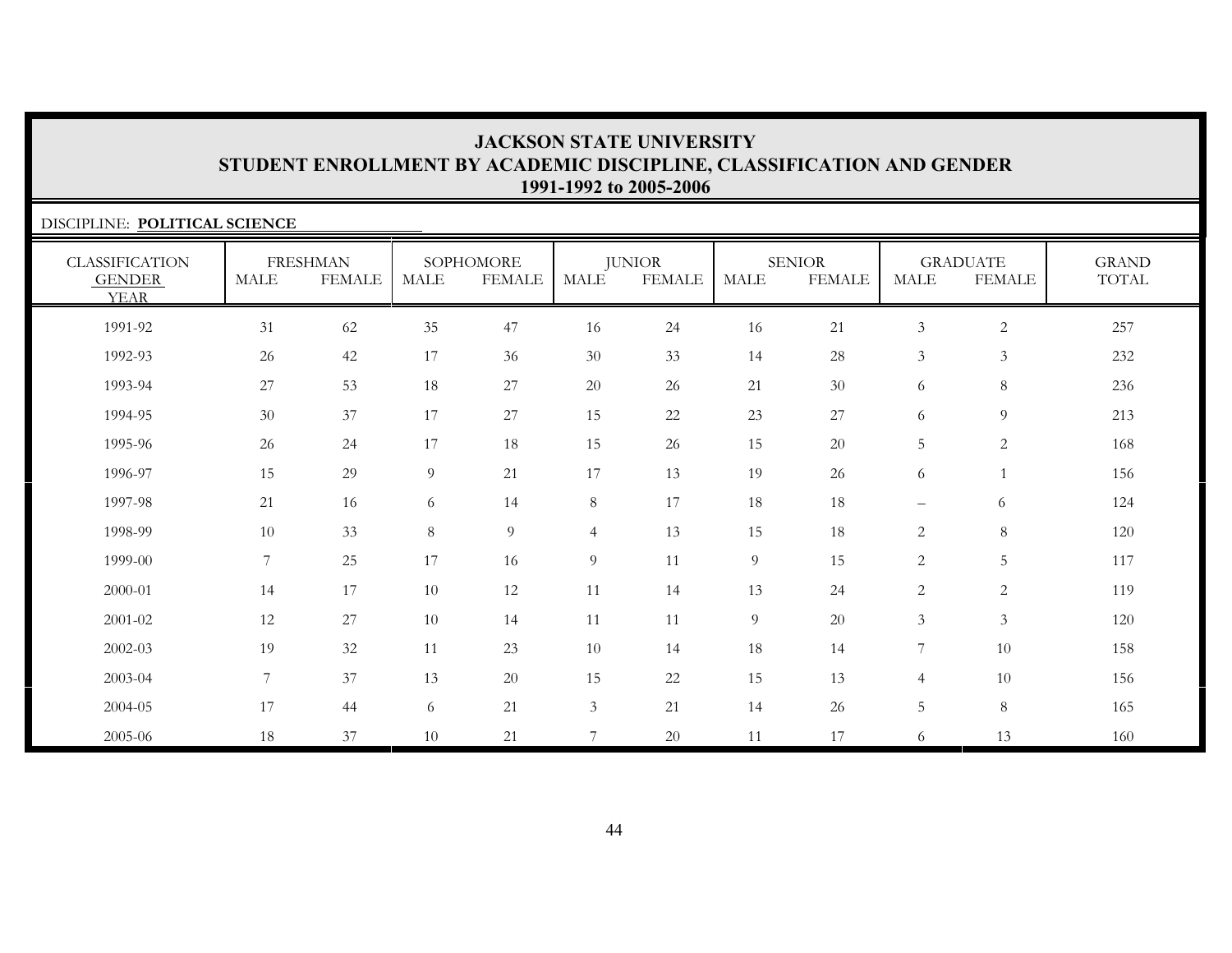| DISCIPLINE: PSYCHOLOGY                                |             |                                  |                |                            |             |                                |             |                                |                |                                  |                       |
|-------------------------------------------------------|-------------|----------------------------------|----------------|----------------------------|-------------|--------------------------------|-------------|--------------------------------|----------------|----------------------------------|-----------------------|
| <b>CLASSIFICATION</b><br><b>GENDER</b><br><b>YEAR</b> | <b>MALE</b> | <b>FRESHMAN</b><br><b>FEMALE</b> | MALE           | SOPHOMORE<br><b>FEMALE</b> | <b>MALE</b> | <b>JUNIOR</b><br><b>FEMALE</b> | <b>MALE</b> | <b>SENIOR</b><br><b>FEMALE</b> | <b>MALE</b>    | <b>GRADUATE</b><br><b>FEMALE</b> | <b>GRAND</b><br>TOTAL |
| 1991-92                                               | 16          | 59                               | $\overline{7}$ | 36                         | 15          | 26                             | 11          | 46                             | $\mathbf{u}$   | $- -$                            | 216                   |
| 1992-93                                               | 18          | 49                               | 11             | 33                         | 9           | 42                             | 17          | 35                             | $\sim$ $\sim$  | $- -$                            | 214                   |
| 1993-94                                               | 28          | 42                               | 14             | 29                         | 9           | 36                             | 17          | 48                             | $\mathbf{u}$   | $--$                             | 223                   |
| 1994-95                                               | 27          | 31                               | 25             | 27                         | 12          | 40                             | 14          | 48                             | $--$           | $--$                             | 224                   |
| 1995-96                                               | 11          | 56                               | 23             | 27                         | 19          | 26                             | 12          | 43                             | $\overline{2}$ | $\mathfrak{Z}$                   | 222                   |
| 1996-97                                               | 18          | 38                               | 11             | 34                         | 19          | 29                             | 18          | 39                             |                | $\overline{4}$                   | 211                   |
| 1997-98                                               | 16          | 43                               | 16             | 29                         | 13          | 38                             | $20\,$      | 49                             | $\overline{4}$ | 9                                | 237                   |
| 1998-99                                               | 13          | 51                               | 13             | 24                         | 18          | 24                             | 19          | 55                             | $\overline{7}$ | 10                               | 234                   |
| 1999-00                                               | $\,8\,$     | 43                               | 12             | 31                         | 15          | 32                             | 13          | 49                             | $\overline{7}$ | 10                               | 220                   |
| 2000-01                                               | 11          | 49                               | 11             | 32                         | 14          | 37                             | 12          | 53                             | $\,8\,$        | 21                               | 248                   |
| $2001 - 02$                                           | 16          | 72                               | 6              | 44                         | 14          | 29                             | 11          | 52                             | $\overline{9}$ | 20                               | 273                   |
| 2002-03                                               | 17          | 53                               | 9              | 49                         | 14          | 48                             | 18          | 49                             | $\overline{9}$ | 21                               | 287                   |
| 2003-04                                               | 12          | 56                               | 17             | 34                         | 11          | 32                             | 19          | 65                             | 6              | 25                               | 277                   |
| 2004-05                                               | 21          | 63                               | 8              | 31                         | 15          | 36                             | 19          | 59                             | 8              | 26                               | 286                   |
| 2005-06                                               | 33          | 72                               | 15             | 50                         | 17          | 53                             | 19          | 44                             | $\overline{7}$ | 24                               | 334                   |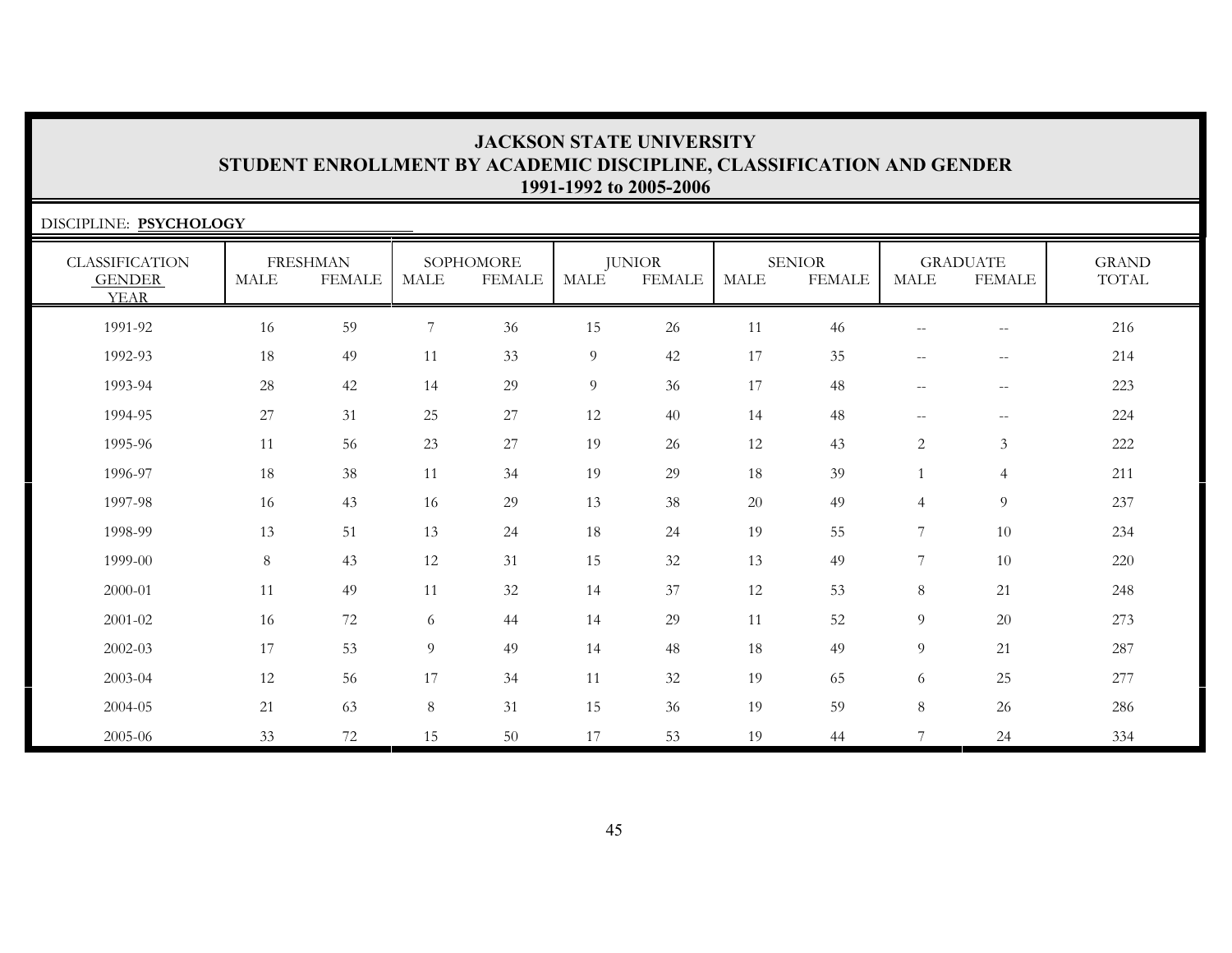### DISCIPLINE: **PUBLIC ADMINISTRATION**

| <b>CLASSIFICATION</b><br><b>GENDER</b><br><b>YEAR</b> | <b>MALE</b>                                         | <b>FRESHMAN</b><br><b>FEMALE</b>                    | <b>MALE</b>                                           | SOPHOMORE<br><b>FEMALE</b>                            | <b>MALE</b>              | <b>JUNIOR</b><br><b>FEMALE</b>  | <b>MALE</b>                                         | <b>SENIOR</b><br><b>FEMALE</b>                      | <b>MALE</b>       | <b>GRADUATE</b><br><b>FEMALE</b>                      | <b>GRAND</b><br>TOTAL |
|-------------------------------------------------------|-----------------------------------------------------|-----------------------------------------------------|-------------------------------------------------------|-------------------------------------------------------|--------------------------|---------------------------------|-----------------------------------------------------|-----------------------------------------------------|-------------------|-------------------------------------------------------|-----------------------|
| 1991-92                                               | $\sim$ $\sim$                                       | $- -$                                               |                                                       |                                                       |                          |                                 |                                                     |                                                     | $-$               | $\qquad \qquad -$                                     | $--$                  |
| 1992-93                                               | $\hspace{0.05cm} -\hspace{0.05cm} -\hspace{0.05cm}$ | $--$                                                | $\hspace{0.05cm}$ – $\hspace{0.05cm}$                 | $\hspace{0.05cm}$ – $\hspace{0.05cm}$                 | $\overline{\phantom{m}}$ | $\qquad \qquad -$               | $\overline{\phantom{m}}$                            | $\hspace{0.05cm}$ – $\hspace{0.05cm}$               | $\qquad \qquad -$ | $\hspace{0.05cm} - \hspace{0.05cm} - \hspace{0.05cm}$ | $- -$                 |
| 1993-94                                               | $\hspace{0.05cm} -\hspace{0.05cm} -\hspace{0.05cm}$ | $\overline{\phantom{m}}$                            | $\sim$ $\sim$                                         | $\qquad \qquad -$                                     | $\overline{\phantom{m}}$ | $\overline{\phantom{a}}$        | $\hspace{0.05cm} -\hspace{0.05cm} -\hspace{0.05cm}$ | $\mathord{\hspace{1pt}\text{--}\hspace{1pt}}$       | $\qquad \qquad -$ | $\sim$ $-$                                            | $--$                  |
| 1994-95                                               | $\hspace{0.05cm} -\hspace{0.05cm} -\hspace{0.05cm}$ | $\overline{\phantom{m}}$                            | $\hspace{0.05cm} -$                                   | $\hspace{0.05cm} - \hspace{0.05cm} - \hspace{0.05cm}$ | $\overline{\phantom{a}}$ | $\overline{\phantom{m}}$        | $--$                                                | $\overline{\phantom{m}}$                            | $-\,-$            | $\overline{\phantom{m}}$                              | $--$                  |
| 1995-96                                               | $\hspace{0.05cm} -\hspace{0.05cm} -\hspace{0.05cm}$ | $--$                                                | $\hspace{0.05cm} - \hspace{0.05cm} - \hspace{0.05cm}$ | $\hspace{0.05cm} - \hspace{0.05cm} - \hspace{0.05cm}$ | $\overline{\phantom{m}}$ | $\overline{\phantom{a}}$        | $\hspace{0.05cm} -\hspace{0.05cm} -\hspace{0.05cm}$ | $\hspace{0.05cm} -\hspace{0.05cm} -\hspace{0.05cm}$ | 20                | 16                                                    | 36                    |
| 1996-97                                               | $\overline{\phantom{a}}$                            | $\hspace{0.05cm} -\hspace{0.05cm} -\hspace{0.05cm}$ | $\sim$                                                | $\sim$ $\sim$                                         | $\overline{\phantom{m}}$ | $\overline{\phantom{m}}$        | $--$                                                | $\sim$ $\sim$                                       | 17                | 23                                                    | 40                    |
| 1997-98                                               |                                                     | $\overline{\phantom{m}}$                            |                                                       | -                                                     | —                        | $\overbrace{\phantom{1232211}}$ | $\qquad \qquad -$                                   | $\overline{\phantom{m}}$                            | 13                | 15                                                    | 28                    |
| 1998-99                                               |                                                     | —                                                   |                                                       |                                                       | -                        |                                 | $\qquad \qquad -$                                   | $\hspace{0.05cm} -\hspace{0.05cm} -\hspace{0.05cm}$ | 11                | 18                                                    | 29                    |
| 1999-00                                               |                                                     | $\overline{\phantom{0}}$                            |                                                       |                                                       |                          |                                 | $\qquad \qquad -$                                   | $\overline{\phantom{m}}$                            | 10                | 19                                                    | 29                    |
| 2000-01                                               |                                                     |                                                     |                                                       |                                                       |                          |                                 | $\overline{\phantom{0}}$                            | $\overline{\phantom{m}}$                            | 13                | 24                                                    | 37                    |
| 2001-02                                               |                                                     | -                                                   |                                                       |                                                       |                          |                                 |                                                     | $\overline{\phantom{m}}$                            | 16                | 18                                                    | 34                    |
| 2002-03                                               |                                                     | $\overline{\phantom{0}}$                            | $-$                                                   | $\hspace{0.05cm} -$                                   | -                        | $\overline{\phantom{0}}$        | $\qquad \qquad -$                                   | $\overline{\phantom{m}}$                            | 16                | 23                                                    | 39                    |
| 2003-04                                               |                                                     |                                                     |                                                       |                                                       |                          |                                 |                                                     | $\overline{\phantom{m}}$                            | 13                | 21                                                    | 34                    |
| 2004-05                                               |                                                     | —                                                   |                                                       |                                                       |                          |                                 | $\overline{\phantom{0}}$                            | $\qquad \qquad -$                                   | 16                | 19                                                    | 35                    |
| 2005-06                                               |                                                     |                                                     |                                                       |                                                       |                          |                                 |                                                     |                                                     | 14                | 16                                                    | 30                    |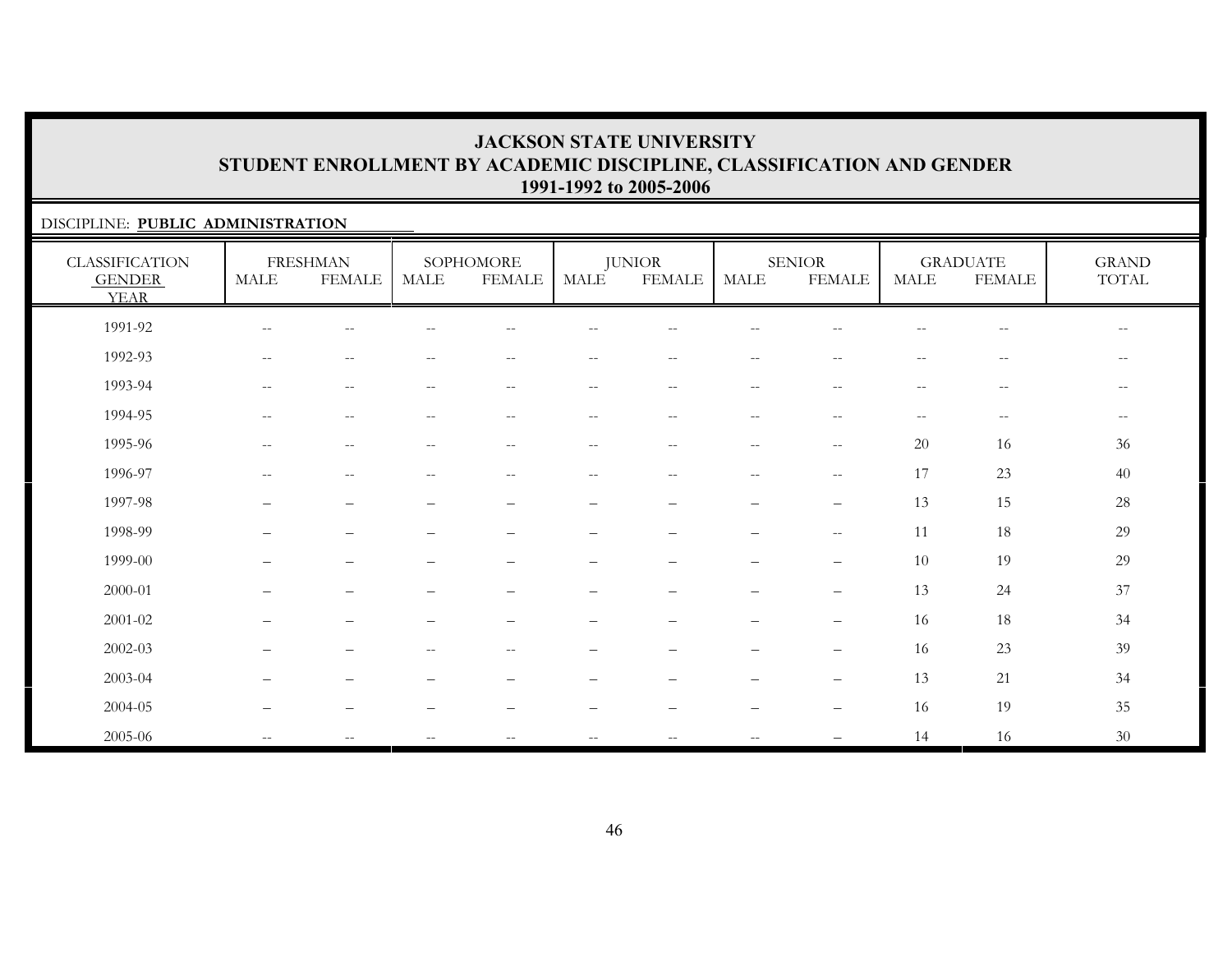| DISCIPLINE: PUBLIC HEALTH                             |                                                     |                                                       |                          |                            |                   |                                                     |                          |                                |                   |                                  |                                                       |
|-------------------------------------------------------|-----------------------------------------------------|-------------------------------------------------------|--------------------------|----------------------------|-------------------|-----------------------------------------------------|--------------------------|--------------------------------|-------------------|----------------------------------|-------------------------------------------------------|
| <b>CLASSIFICATION</b><br><b>GENDER</b><br><b>YEAR</b> | MALE                                                | <b>FRESHMAN</b><br><b>FEMALE</b>                      | MALE                     | SOPHOMORE<br><b>FEMALE</b> | MALE              | <b>JUNIOR</b><br>FEMALE                             | <b>MALE</b>              | <b>SENIOR</b><br><b>FEMALE</b> | <b>MALE</b>       | <b>GRADUATE</b><br><b>FEMALE</b> | <b>GRAND</b><br>TOTAL                                 |
| 1991-92                                               |                                                     |                                                       |                          |                            |                   |                                                     |                          |                                |                   |                                  | $\sim$ $-$                                            |
| 1992-93                                               | $- -$                                               | $-$                                                   |                          |                            | $-$               | $-$                                                 |                          |                                |                   | --                               | $\mathrel{{-}{-}}$                                    |
| 1993-94                                               | $\sim$ $\sim$                                       | $\sim$ $-$                                            | $\sim$ $\sim$            | $\qquad \qquad -$          | $--$              | $\mathbf{u}$                                        | $\sim$ $-$               | $\sim$ $\sim$                  | $\qquad \qquad -$ | $-\,-$                           | $--$                                                  |
| 1994-95                                               | $\hspace{0.05cm} -\hspace{0.05cm} -\hspace{0.05cm}$ | $\hspace{0.05cm} - \hspace{0.05cm} - \hspace{0.05cm}$ | $\overline{\phantom{m}}$ | $\qquad \qquad -$          | $-\,-$            | $\hspace{0.05cm} -\hspace{0.05cm} -\hspace{0.05cm}$ | $\sim$ $-$               | $\overline{\phantom{m}}$       | $\qquad \qquad -$ | $-\,-$                           | $--$                                                  |
| 1995-96                                               | $-$                                                 | $- -$                                                 | $-$                      | $-$                        | $-$               | $\sim$ $\sim$                                       | $-$                      | $- -$                          | $-$               | $-$                              | $--$                                                  |
| 1996-97                                               | $-$                                                 | $-$                                                   |                          | $-$                        | $-$               | $\sim$ $-$                                          | $-$                      | $-$                            | $- -$             | $-$                              | $\hspace{0.05cm} - \hspace{0.05cm} - \hspace{0.05cm}$ |
| 1997-98                                               |                                                     |                                                       |                          |                            |                   |                                                     |                          |                                | $-$               | $-$                              | $\overline{\phantom{m}}$                              |
| 1998-99                                               |                                                     |                                                       |                          |                            |                   |                                                     |                          |                                | $-$               | $-$                              | $\overline{\phantom{m}}$                              |
| 1999-00                                               |                                                     |                                                       |                          |                            |                   |                                                     |                          | ٠                              | $\overline{2}$    | 9                                | 11                                                    |
| 2000-01                                               |                                                     |                                                       |                          |                            | $\qquad \qquad -$ |                                                     |                          | —                              | 5                 | 32                               | 37                                                    |
| $2001 - 02$                                           |                                                     |                                                       |                          |                            |                   |                                                     |                          | $\overline{\phantom{0}}$       | 7                 | 45                               | 52                                                    |
| $2002 - 03$                                           |                                                     |                                                       |                          | --                         |                   |                                                     |                          |                                | $\overline{7}$    | 47                               | 54                                                    |
| 2003-04                                               |                                                     |                                                       |                          |                            |                   |                                                     |                          | $\overline{\phantom{0}}$       | $\overline{9}$    | 55                               | 64                                                    |
| 2004-05                                               |                                                     |                                                       |                          |                            |                   |                                                     |                          | —                              | 16                | 61                               | $77\,$                                                |
| 2005-06                                               | $-\,-$                                              | $\hspace{0.05cm} -\hspace{0.05cm} -\hspace{0.05cm}$   | $\overline{\phantom{m}}$ | $-\,-$                     | $-\,-$            | $\overline{\phantom{m}}$                            | $\overline{\phantom{m}}$ |                                | 13                | 79                               | 92                                                    |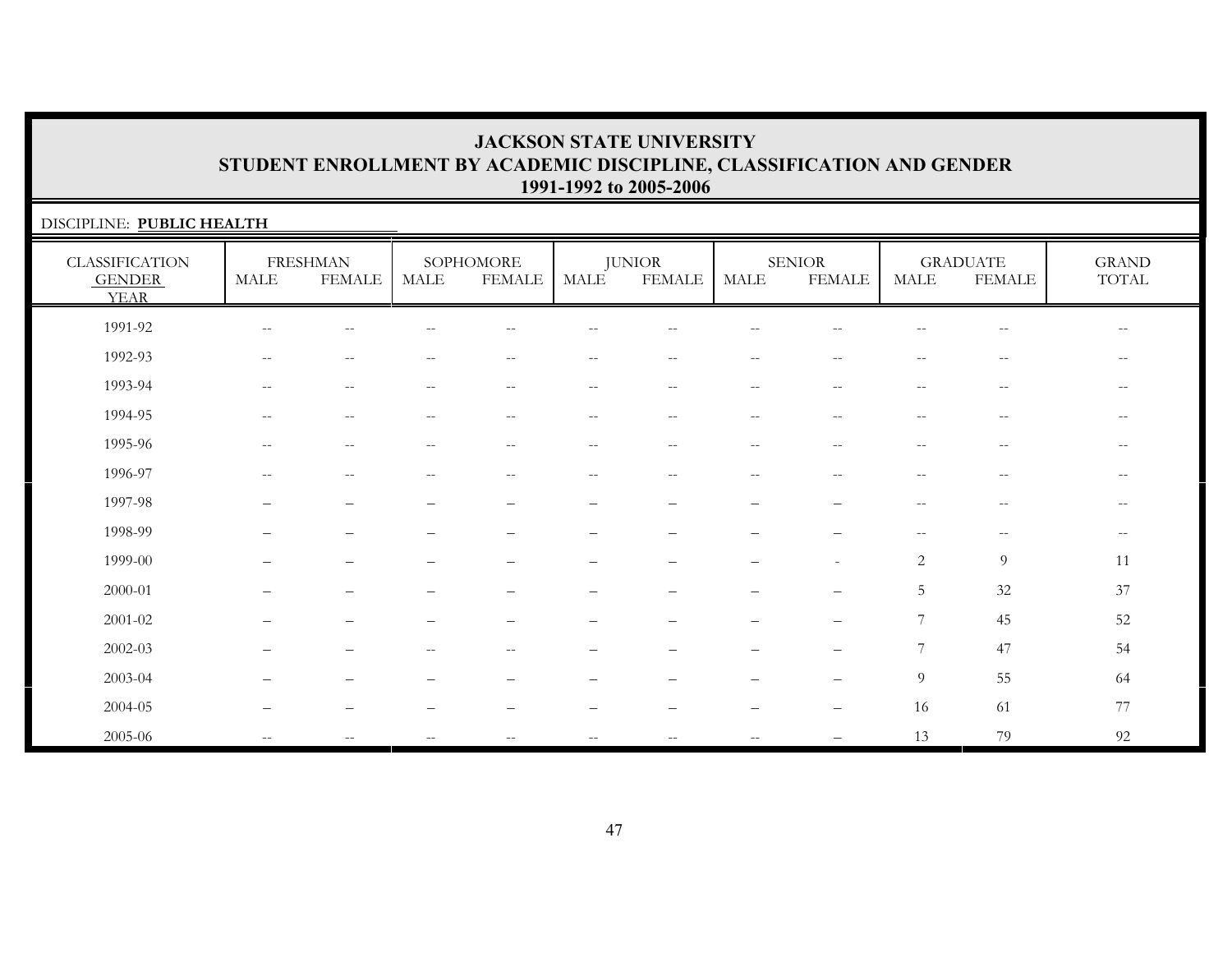### DISCIPLINE: **PUBLIC POLICY AND ADMINISTRATION**

| <b>CLASSIFICATION</b><br><b>GENDER</b><br><b>YEAR</b> | <b>MALE</b>                                         | <b>FRESHMAN</b><br><b>FEMALE</b> | MALE                                                | SOPHOMORE<br><b>FEMALE</b> | <b>MALE</b>              | <b>JUNIOR</b><br><b>FEMALE</b>                      | <b>MALE</b>              | <b>SENIOR</b><br><b>FEMALE</b>                      | <b>MALE</b>     | <b>GRADUATE</b><br><b>FEMALE</b> | <b>GRAND</b><br>$\operatorname{TOTAL}$ |
|-------------------------------------------------------|-----------------------------------------------------|----------------------------------|-----------------------------------------------------|----------------------------|--------------------------|-----------------------------------------------------|--------------------------|-----------------------------------------------------|-----------------|----------------------------------|----------------------------------------|
| 1991-92                                               | $\hspace{0.05cm} -\hspace{0.05cm} -\hspace{0.05cm}$ |                                  |                                                     |                            |                          |                                                     |                          | $-$                                                 | 23              | 40                               | 63                                     |
| 1992-93                                               | $\hspace{0.05cm} -$                                 | $\overline{\phantom{a}}$         | $-$                                                 | $\sim$ $\sim$              | $\qquad \qquad -$        | $\qquad \qquad -$                                   | $\overline{\phantom{m}}$ | $\sim$ $\sim$                                       | 31              | 48                               | 79                                     |
| 1993-94                                               | $\overline{\phantom{m}}$                            | $--$                             | $\hspace{0.05cm} -\hspace{0.05cm} -\hspace{0.05cm}$ | $\overline{\phantom{m}}$   | $--$                     | $\overline{\phantom{m}}$                            | $--$                     | $\overline{\phantom{m}}$                            | 33              | 57                               | 90                                     |
| 1994-95                                               | $\hspace{0.05cm} -$                                 | $- -$                            | --                                                  | $\sim$                     | $-$                      | $\qquad \qquad -$                                   | $-$                      | $-\,-$                                              | 23              | 34                               | 57                                     |
| 1995-96                                               | $-$                                                 | $-$                              | --                                                  | $\sim$                     | $-$                      | $\qquad \qquad -$                                   | $-$                      | $\hspace{0.05cm} -\hspace{0.05cm} -\hspace{0.05cm}$ | 15              | 38                               | 53                                     |
| 1996-97                                               | $\sim$ $\sim$                                       | $--$                             | $\overline{\phantom{a}}$                            | $\mathbf{u}$               | $\mathbf{u}$             | $\overline{\phantom{m}}$                            | $- -$                    | $\sim$ $\sim$                                       | 19              | 37                               | 56                                     |
| 1997-98                                               |                                                     |                                  |                                                     |                            | $\overline{\phantom{0}}$ |                                                     | $\overline{\phantom{0}}$ |                                                     | 14              | 40                               | 54                                     |
| 1998-99                                               |                                                     |                                  |                                                     |                            |                          |                                                     |                          | $\overline{\phantom{0}}$                            | 10              | 26                               | 36                                     |
| 1999-00                                               |                                                     |                                  |                                                     |                            |                          |                                                     |                          | $\overline{\phantom{0}}$                            | 13              | 26                               | 39                                     |
| 2000-01                                               | $- -$                                               | $--$                             | $\hspace{0.05cm} -\hspace{0.05cm} -\hspace{0.05cm}$ | $-\,-$                     | $--$                     | $\hspace{0.05cm} -\hspace{0.05cm} -\hspace{0.05cm}$ | $\overline{\phantom{m}}$ | $ -$                                                | $7\phantom{.0}$ | 29                               | 36                                     |
| 2001-02                                               | $\qquad \qquad -$                                   | $\qquad \qquad -$                | $\overline{\phantom{0}}$                            | $\overline{\phantom{0}}$   | $\overline{\phantom{0}}$ | $\overline{\phantom{0}}$                            | $\qquad \qquad -$        | $\overbrace{\phantom{1232211}}$                     | 8               | 24                               | 32                                     |
| $2002 - 03$                                           | $\overline{\phantom{0}}$                            | $\qquad \qquad -$                | $\hspace{0.05cm} -\hspace{0.05cm} -\hspace{0.05cm}$ | $\sim$                     | —                        | $\overline{\phantom{0}}$                            | $\overline{\phantom{0}}$ | $\overline{\phantom{0}}$                            | $\overline{7}$  | 21                               | 28                                     |
| 2003-04                                               |                                                     |                                  |                                                     |                            |                          |                                                     |                          | $\overline{\phantom{0}}$                            | 12              | 13                               | 25                                     |
| 2004-05                                               |                                                     |                                  |                                                     |                            |                          |                                                     |                          |                                                     | $\overline{4}$  | 21                               | 25                                     |
| 2005-06                                               | $- -$                                               | $\frac{1}{2}$                    | <u></u>                                             | $\sim$ $\sim$              |                          | $\frac{1}{2}$                                       | $\overline{\phantom{m}}$ | $\overline{\phantom{0}}$                            | 11              | 34                               | 45                                     |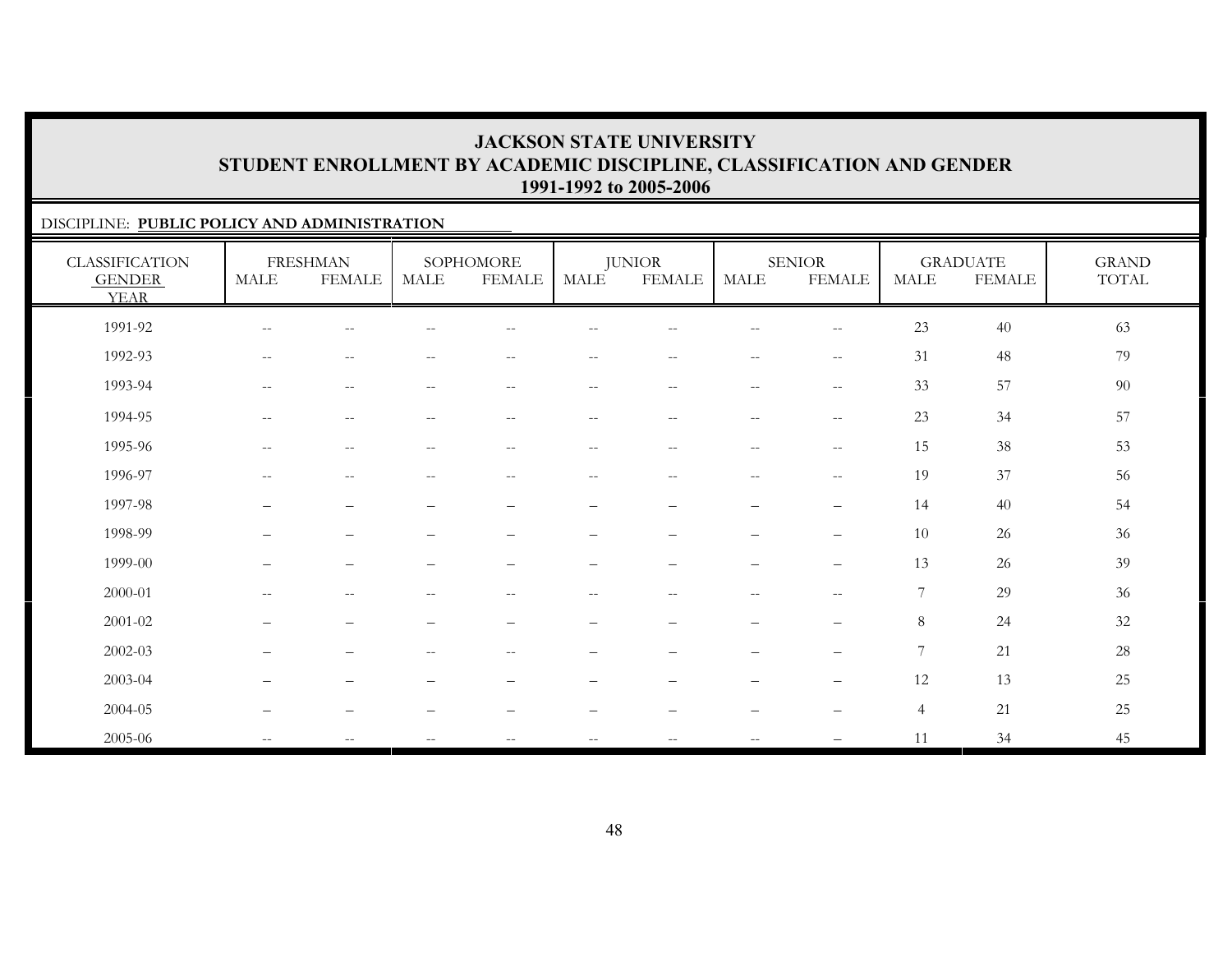| DISCIPLINE: READING                                   |       |                                  |                   |                                                       |                                                       |                                |                          |                                |                     |                                                       |                                                       |
|-------------------------------------------------------|-------|----------------------------------|-------------------|-------------------------------------------------------|-------------------------------------------------------|--------------------------------|--------------------------|--------------------------------|---------------------|-------------------------------------------------------|-------------------------------------------------------|
| <b>CLASSIFICATION</b><br><b>GENDER</b><br><b>YEAR</b> | MALE  | <b>FRESHMAN</b><br><b>FEMALE</b> | MALE              | SOPHOMORE<br><b>FEMALE</b>                            | MALE                                                  | <b>JUNIOR</b><br><b>FEMALE</b> | MALE                     | <b>SENIOR</b><br><b>FEMALE</b> | MALE                | <b>GRADUATE</b><br><b>FEMALE</b>                      | <b>GRAND</b><br>TOTAL                                 |
| 1991-92                                               | $-$   |                                  |                   |                                                       |                                                       |                                |                          |                                |                     |                                                       | $-$                                                   |
| 1992-93                                               | $--$  | $-$                              |                   |                                                       | $ -$                                                  | $- -$                          | $-$                      |                                | $-$                 | $\hspace{0.05cm}$ – $\hspace{0.05cm}$                 | $\overline{\phantom{m}}$                              |
| 1993-94                                               | $- -$ | $-$                              |                   |                                                       | $ -$                                                  | $-$                            | $\overline{\phantom{m}}$ | $-$                            | $ -$                | $\hspace{0.05cm} -$                                   | $\overline{\phantom{m}}$                              |
| 1994-95                                               | $- -$ | $-$                              | $-$               | $-$                                                   | $\hspace{0.05cm} - \hspace{0.05cm} - \hspace{0.05cm}$ | $\qquad \qquad -$              | $-$                      | $-$                            | $-$                 | $\hspace{0.05cm} - \hspace{0.05cm} - \hspace{0.05cm}$ | $\hspace{0.05cm} - \hspace{0.05cm} - \hspace{0.05cm}$ |
| 1995-96                                               | $--$  | $-$                              | $-$               | $-$                                                   | $\sim$ $\sim$                                         | $\overline{\phantom{m}}$       | $\sim$ $-$               | $-$                            | $ -$                | $--$                                                  | $\hspace{0.05cm} - \hspace{0.05cm} - \hspace{0.05cm}$ |
| 1996-97                                               | $- -$ | $\sim$ $-$                       | $\qquad \qquad -$ | $\hspace{0.05cm} - \hspace{0.05cm} - \hspace{0.05cm}$ | $\hspace{0.05cm} -\hspace{0.05cm} -\hspace{0.05cm}$   | $\qquad \qquad -$              | $\sim$ $-$               | $\qquad \qquad -$              | $\hspace{0.05cm} -$ | $\hspace{0.05cm} - \hspace{0.05cm} - \hspace{0.05cm}$ | $\hspace{0.05cm} - \hspace{0.05cm} - \hspace{0.05cm}$ |
| 1997-98                                               |       |                                  |                   |                                                       |                                                       |                                |                          |                                |                     |                                                       | $- -$                                                 |
| 1998-99                                               |       |                                  |                   |                                                       |                                                       |                                |                          |                                |                     |                                                       |                                                       |
| 1999-00                                               |       |                                  |                   |                                                       |                                                       |                                |                          |                                |                     |                                                       |                                                       |
| 2000-01                                               | $- -$ | $-$                              |                   | $ -$                                                  | $\overline{\phantom{m}}$                              | $\qquad \qquad -$              | $-$                      |                                | $\hspace{0.05cm} -$ | 3                                                     | 3                                                     |
| $2001 - 02$                                           |       |                                  |                   |                                                       | $\qquad \qquad -$                                     |                                | $\qquad \qquad -$        |                                |                     | 3                                                     | $\mathfrak{Z}$                                        |
| $2002 - 03$                                           |       |                                  |                   |                                                       |                                                       |                                |                          |                                |                     | $\mathfrak{Z}$                                        | $\overline{4}$                                        |
| 2003-04                                               |       |                                  |                   |                                                       |                                                       |                                |                          |                                | 2                   | 9                                                     | 11                                                    |
| 2004-05                                               |       |                                  |                   |                                                       |                                                       |                                |                          |                                | $\mathfrak{Z}$      | 21                                                    | 24                                                    |
| 2005-06                                               | $--$  | $ -$                             |                   | $ -$                                                  | $- -$                                                 | $-$                            | $-$                      |                                |                     | 23                                                    | 24                                                    |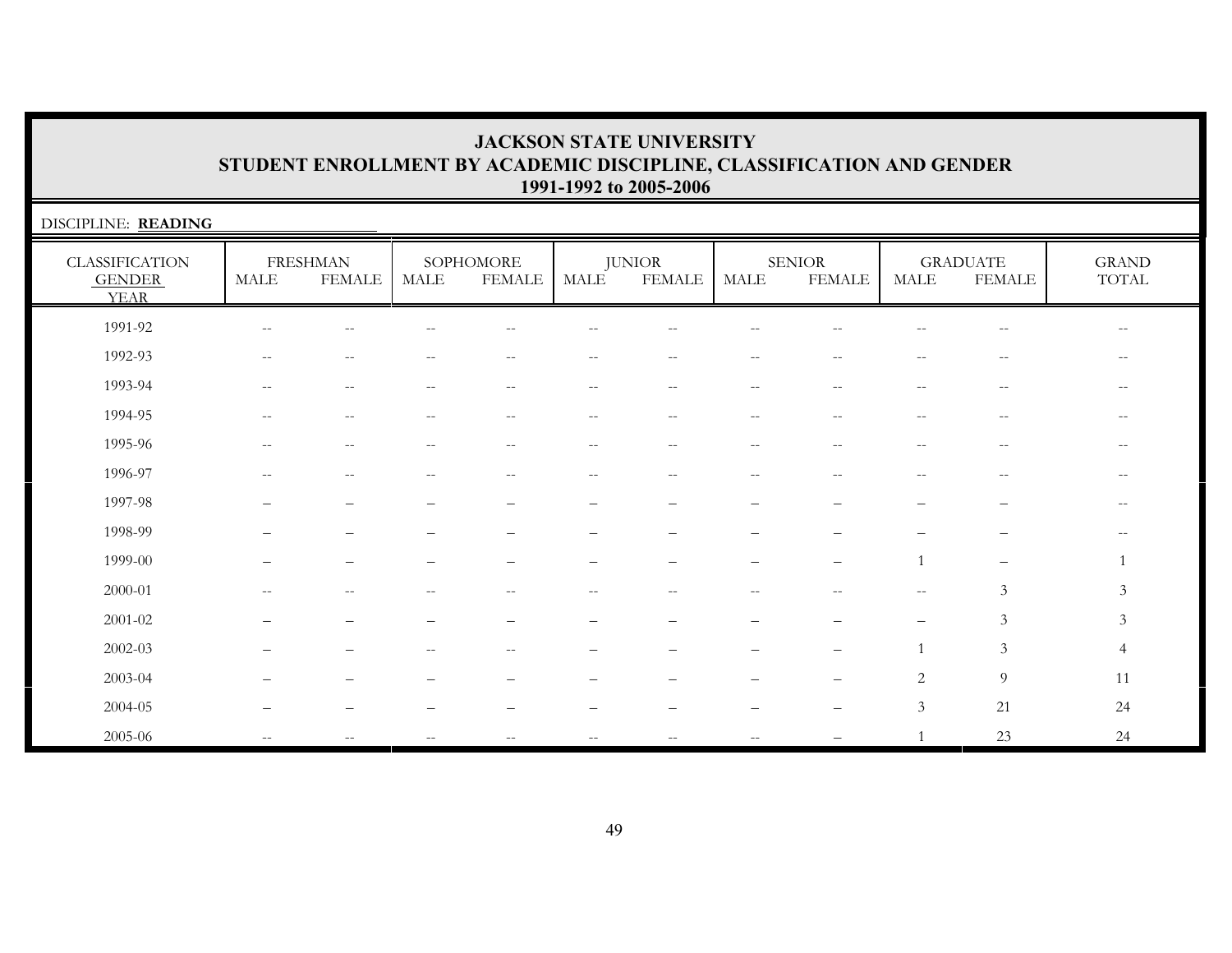### DISCIPLINE: **READING EDUCATION**

| <b>CLASSIFICATION</b><br><b>GENDER</b><br><b>YEAR</b> | MALE                                                | <b>FRESHMAN</b><br><b>FEMALE</b> | <b>MALE</b>                           | SOPHOMORE<br><b>FEMALE</b> | MALE                     | <b>JUNIOR</b><br><b>FEMALE</b> | <b>MALE</b>                                         | <b>SENIOR</b><br><b>FEMALE</b> | <b>MALE</b>                                         | <b>GRADUATE</b><br><b>FEMALE</b> | <b>GRAND</b><br>$\operatorname{TOTAL}$              |
|-------------------------------------------------------|-----------------------------------------------------|----------------------------------|---------------------------------------|----------------------------|--------------------------|--------------------------------|-----------------------------------------------------|--------------------------------|-----------------------------------------------------|----------------------------------|-----------------------------------------------------|
| 1991-92                                               |                                                     |                                  |                                       |                            |                          |                                |                                                     |                                |                                                     |                                  |                                                     |
| 1992-93                                               | $\sim$ $\sim$                                       | $\overline{\phantom{m}}$         | $\overline{\phantom{a}}$              | $-$                        |                          | $-\,-$                         | $-\,-$                                              |                                | --                                                  | $\overline{\phantom{m}}$         | $\qquad \qquad -$                                   |
| 1993-94                                               | $\hspace{0.05cm} -\hspace{0.05cm} -\hspace{0.05cm}$ | $--$                             | $\hspace{0.05cm}$ – $\hspace{0.05cm}$ | $\overline{\phantom{m}}$   | $\overline{\phantom{m}}$ | $--$                           | $--$                                                | $\overline{\phantom{m}}$       | $\sim$                                              | 1                                | 1                                                   |
| 1994-95                                               | $-$                                                 | $\sim$ $-$                       | $-$                                   | $-$                        | $\qquad \qquad -$        | $\overline{\phantom{a}}$       | $\frac{1}{2}$                                       | $-$                            | $-$                                                 | $-$                              | $- -$                                               |
| 1995-96                                               | $\overline{\phantom{a}}$                            | $\sim$ $-$                       |                                       | $-$                        | $-$                      | $\mathrel{{-}{-}}$             | $\frac{1}{2}$                                       | $-$                            | $-$                                                 | $-$                              | $- -$                                               |
| 1996-97                                               | $-$                                                 | $\overline{\phantom{m}}$         |                                       | $\overline{\phantom{m}}$   | $\qquad \qquad -$        | $\overline{\phantom{m}}$       | $\hspace{0.05cm} -\hspace{0.05cm} -\hspace{0.05cm}$ | $-$                            | $\hspace{0.05cm} -\hspace{0.05cm} -\hspace{0.05cm}$ | $\sim$ $-$                       | $\hspace{0.05cm} -\hspace{0.05cm} -\hspace{0.05cm}$ |
| 1997-98                                               |                                                     | —                                |                                       |                            | $\overline{\phantom{0}}$ | $\qquad \qquad -$              | $\qquad \qquad -$                                   |                                |                                                     | $\qquad \qquad -$                | $- -$                                               |
| 1998-99                                               |                                                     | $\overline{\phantom{0}}$         |                                       |                            | -                        |                                | $\overline{\phantom{m}}$                            |                                |                                                     | —                                | $--$                                                |
| 1999-00                                               |                                                     |                                  |                                       |                            |                          |                                |                                                     |                                |                                                     |                                  | $\qquad \qquad -$                                   |
| $2000 - 01$                                           |                                                     |                                  |                                       |                            |                          | $\sim$                         | $-$                                                 |                                |                                                     | $-$                              | $\qquad \qquad -$                                   |
| 2001-02                                               |                                                     |                                  |                                       |                            |                          |                                |                                                     |                                |                                                     |                                  | $- -$                                               |
| 2002-03                                               |                                                     | $\qquad \qquad -$                | $\hspace{0.05cm}$ – $\hspace{0.05cm}$ | $\overline{\phantom{m}}$   | -                        | $\qquad \qquad -$              | $\qquad \qquad -$                                   |                                | —                                                   | $\overline{\phantom{m}}$         | $-  \,$                                             |
| 2003-04                                               |                                                     | $\overline{\phantom{0}}$         |                                       |                            |                          |                                | $\overline{\phantom{0}}$                            |                                |                                                     | —                                | $- -$                                               |
| 2004-05                                               |                                                     |                                  |                                       |                            |                          |                                |                                                     |                                |                                                     |                                  | $--$                                                |
| 2005-06                                               |                                                     |                                  |                                       |                            |                          |                                |                                                     |                                |                                                     |                                  |                                                     |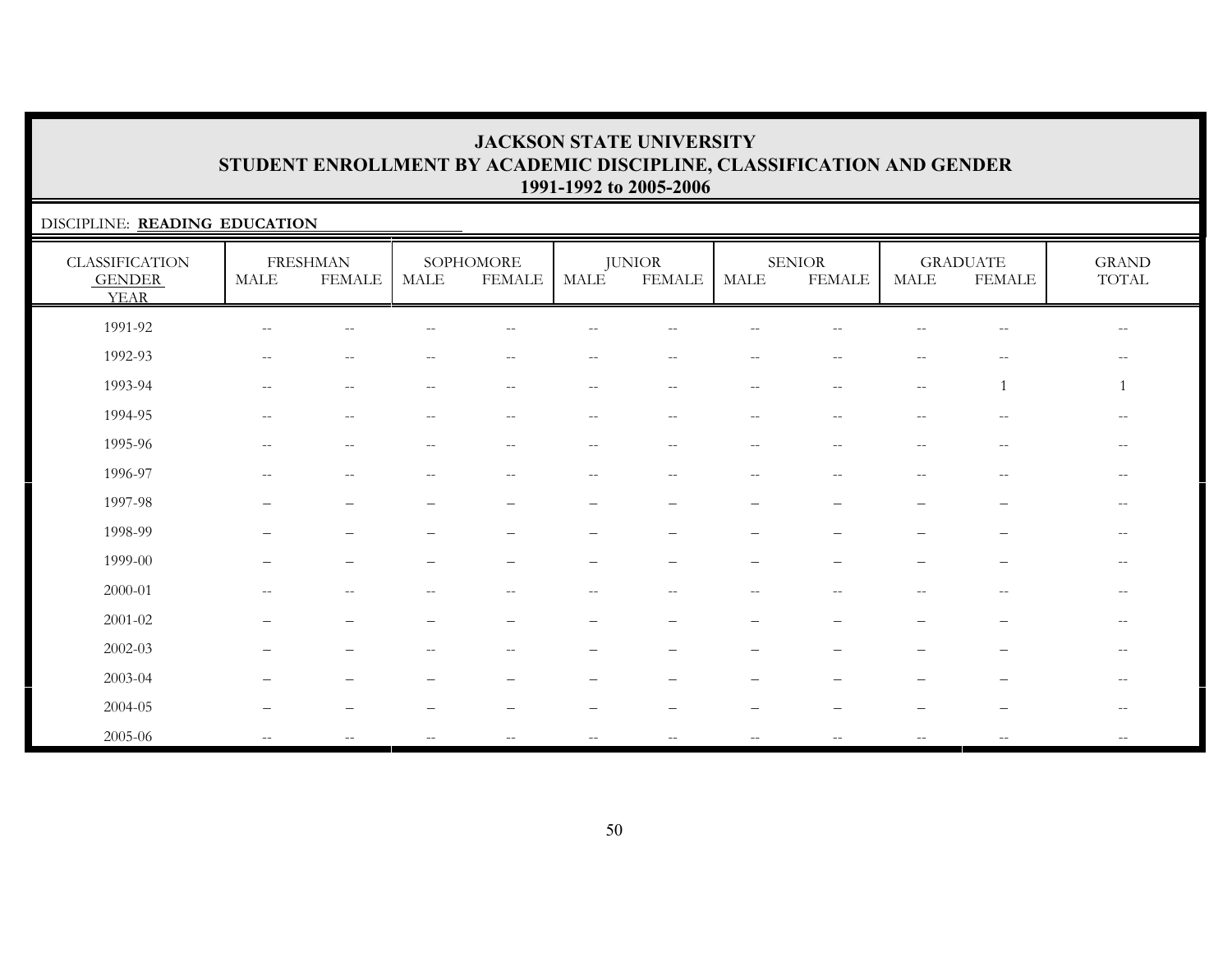#### DISCIPLINE: **REHABILITATION SERVICES**

| <b>CLASSIFICATION</b><br><b>GENDER</b><br><b>YEAR</b> | <b>MALE</b>                                   | <b>FRESHMAN</b><br><b>FEMALE</b>                    | MALE                                                | SOPHOMORE<br><b>FEMALE</b>                     | MALE                     | <b>JUNIOR</b><br><b>FEMALE</b> | <b>MALE</b>                                           | <b>SENIOR</b><br><b>FEMALE</b>                | <b>MALE</b>    | <b>GRADUATE</b><br><b>FEMALE</b> | <b>GRAND</b><br>TOTAL |
|-------------------------------------------------------|-----------------------------------------------|-----------------------------------------------------|-----------------------------------------------------|------------------------------------------------|--------------------------|--------------------------------|-------------------------------------------------------|-----------------------------------------------|----------------|----------------------------------|-----------------------|
| 1991-92                                               | $-\,-$                                        | $- -$                                               |                                                     |                                                |                          |                                |                                                       | $\qquad \qquad -$                             | $\mathfrak{Z}$ | $\overline{9}$                   | $12\,$                |
| 1992-93                                               | $\overline{\phantom{m}}$                      | $\hspace{0.05cm} -\hspace{0.05cm} -\hspace{0.05cm}$ | $-$                                                 | $\hspace{0.1mm}-\hspace{0.1mm}-\hspace{0.1mm}$ | $\qquad \qquad -$        | $\overline{\phantom{m}}$       | $\hspace{0.05cm} - \hspace{0.05cm} - \hspace{0.05cm}$ | $\hspace{0.05cm} -$                           | $-\,-$         | $\overline{c}$                   | 2                     |
| 1993-94                                               | $\hspace{0.05cm} -$                           | $\hspace{0.05cm} -\hspace{0.05cm} -\hspace{0.05cm}$ | $\hspace{0.05cm} -\hspace{0.05cm} -\hspace{0.05cm}$ | $\hspace{0.1mm}-\hspace{0.1mm}-\hspace{0.1mm}$ | $\overline{\phantom{a}}$ | $\overline{\phantom{m}}$       | $\overline{\phantom{m}}$                              | $\mathord{\hspace{1pt}\text{--}\hspace{1pt}}$ | $\overline{4}$ | 23                               | 27                    |
| 1994-95                                               | $\sim$ $\sim$                                 | $\hspace{0.05cm} -\hspace{0.05cm} -\hspace{0.05cm}$ | $-\,-$                                              | $\hspace{0.1mm}-\hspace{0.1mm}-\hspace{0.1mm}$ | $\overline{\phantom{a}}$ | $\overline{\phantom{m}}$       | $\overline{\phantom{m}}$                              | $\hspace{0.05cm} -$                           | 6              | 17                               | 23                    |
| 1995-96                                               | $\mathord{\hspace{1pt}\text{--}\hspace{1pt}}$ | $\sim$ $-$                                          | $\overline{\phantom{m}}$                            | $\hspace{0.05cm} -$                            | $\qquad \qquad -$        | $\overline{\phantom{m}}$       | $\mathrel{{-}{-}}$                                    | $\mathord{\hspace{1pt}\text{--}\hspace{1pt}}$ | 5              | 24                               | 29                    |
| 1996-97                                               | $\mathord{\hspace{1pt}\text{--}\hspace{1pt}}$ | $\hspace{0.05cm} -\hspace{0.05cm} -\hspace{0.05cm}$ | $\sim$ $\sim$                                       | $\hspace{0.05cm}$ – $\hspace{0.05cm}$          | $\qquad \qquad -$        | $\qquad \qquad -$              | $-\,-$                                                | $-\,-$                                        | $\overline{2}$ | $30\,$                           | 32                    |
| 1997-98                                               | $\hspace{0.05cm} -$                           | $\qquad \qquad$                                     |                                                     |                                                | $\qquad \qquad -$        | $\overline{\phantom{0}}$       | $\qquad \qquad -$                                     | $\overline{\phantom{0}}$                      | $\overline{4}$ | 24                               | $28\,$                |
| 1998-99                                               |                                               |                                                     |                                                     |                                                |                          |                                |                                                       | $\qquad \qquad -$                             | $\mathfrak{Z}$ | $12\,$                           | 15                    |
| 1999-00                                               |                                               |                                                     |                                                     |                                                |                          |                                |                                                       | $\qquad \qquad -$                             | $\mathfrak{Z}$ | $\overline{4}$                   | $\sqrt{ }$            |
| 2000-01                                               | $\sim$ $\sim$                                 | $-$                                                 | --                                                  | $\hspace{0.05cm} -$                            |                          | --                             | $\qquad \qquad -$                                     | $\mathord{\hspace{1pt}\text{--}\hspace{1pt}}$ | 6              | 21                               | 27                    |
| 2001-02                                               | $\qquad \qquad -$                             | $\overline{\phantom{m}}$                            | $\overline{\phantom{0}}$                            |                                                | —                        | $\overline{\phantom{0}}$       | $\qquad \qquad -$                                     | $\qquad \qquad -$                             | 6              | 27                               | 33                    |
| 2002-03                                               |                                               | —                                                   | $\overline{\phantom{m}}$                            | $\hspace{0.1mm}-\hspace{0.1mm}-\hspace{0.1mm}$ | —                        |                                | $\overline{\phantom{0}}$                              | $\qquad \qquad -$                             | 10             | 41                               | 51                    |
| 2003-04                                               |                                               |                                                     |                                                     |                                                |                          |                                |                                                       |                                               | 6              | 49                               | 55                    |
| 2004-05                                               |                                               |                                                     |                                                     |                                                |                          |                                |                                                       |                                               | $\overline{7}$ | 54                               | 61                    |
| 2005-06                                               | $\sim$ $\sim$                                 | $\overline{\phantom{m}}$                            | $\hspace{0.05cm} -\hspace{0.05cm} -\hspace{0.05cm}$ | $\hspace{0.05cm} -$                            |                          | $\qquad \qquad -$              | $- -$                                                 |                                               | 13             | 34                               | 47                    |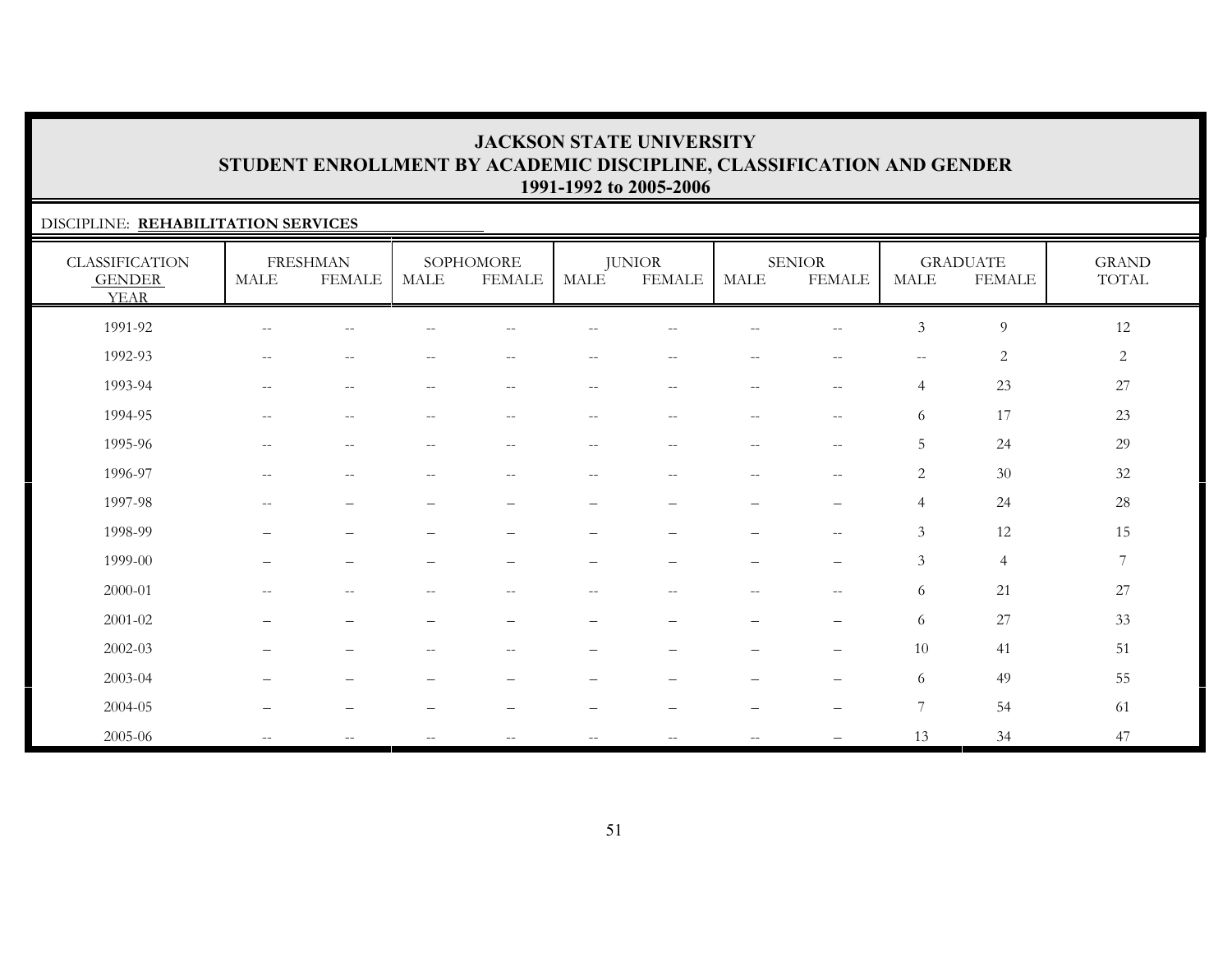#### DISCIPLINE: **SCIENCE EDUCATION**

| <b>CLASSIFICATION</b><br><b>GENDER</b><br><b>YEAR</b> | $\operatorname{MALE}$                               | <b>FRESHMAN</b><br><b>FEMALE</b> | MALE          | SOPHOMORE<br><b>FEMALE</b>                            | MALE              | <b>JUNIOR</b><br><b>FEMALE</b> | <b>MALE</b>              | <b>SENIOR</b><br><b>FEMALE</b>                | <b>MALE</b>                                         | <b>GRADUATE</b><br><b>FEMALE</b> | <b>GRAND</b><br>TOTAL |
|-------------------------------------------------------|-----------------------------------------------------|----------------------------------|---------------|-------------------------------------------------------|-------------------|--------------------------------|--------------------------|-----------------------------------------------|-----------------------------------------------------|----------------------------------|-----------------------|
| 1991-92                                               |                                                     |                                  |               |                                                       |                   |                                |                          |                                               |                                                     | $5\,$                            | 6                     |
| 1992-93                                               | $\hspace{0.05cm} -\hspace{0.05cm} -\hspace{0.05cm}$ | $--$                             | $\sim$ $\sim$ | $\hspace{0.05cm} - \hspace{0.05cm} - \hspace{0.05cm}$ | $\qquad \qquad -$ | $\sim$ $-$                     | $\overline{\phantom{m}}$ | $\hspace{0.05cm}$ – $\hspace{0.05cm}$         |                                                     | $\overline{5}$                   | 6                     |
| 1993-94                                               | $\hspace{0.05cm} -\hspace{0.05cm} -\hspace{0.05cm}$ | $--$                             | $\sim$ $\sim$ | $\hspace{0.05cm} -\hspace{0.05cm} -\hspace{0.05cm}$   | $\qquad \qquad -$ | $\sim$ $-$                     | $--$                     | $\hspace{0.05cm} -$                           | 2                                                   | 6                                | 8 <sup>°</sup>        |
| 1994-95                                               | $\overline{\phantom{m}}$                            | $\qquad \qquad -$                | $\sim$ $\sim$ |                                                       | $- -$             | $- -$                          | $-$                      | $\qquad \qquad -$                             | $\overline{\phantom{m}}$                            | $\mathfrak{Z}$                   | $\mathfrak{Z}$        |
| 1995-96                                               |                                                     | $- -$                            |               |                                                       | --                | $-$                            | $-$                      | $\qquad \qquad -$                             | $\sqrt{2}$                                          | $\sqrt{2}$                       | $\overline{4}$        |
| 1996-97                                               | $-$                                                 | $\qquad \qquad -$                | $-$           | $-$                                                   | $- -$             | $- -$                          | $- -$                    | $\mathord{\hspace{1pt}\text{--}\hspace{1pt}}$ | $\overline{2}$                                      | $\mathfrak{Z}$                   | 5                     |
| 1997-98                                               |                                                     | -                                |               | $\overline{\phantom{0}}$                              | $\qquad \qquad -$ | $\overline{\phantom{0}}$       | $\qquad \qquad -$        | $\overline{\phantom{0}}$                      | 2                                                   | $\overline{\phantom{m}}$         | $\overline{2}$        |
| 1998-99                                               |                                                     |                                  |               |                                                       |                   |                                |                          | $\qquad \qquad -$                             |                                                     | $\mathfrak{Z}$                   | $\overline{4}$        |
| 1999-00                                               |                                                     |                                  |               |                                                       |                   |                                |                          |                                               |                                                     | $\overline{4}$                   | 4                     |
| 2000-01                                               |                                                     | $- -$                            |               |                                                       |                   |                                |                          |                                               | $\hspace{0.05cm} -\hspace{0.05cm} -\hspace{0.05cm}$ | $\mathfrak{Z}$                   | $\mathfrak{Z}$        |
| 2001-02                                               |                                                     | —                                |               |                                                       |                   |                                |                          | $\overline{\phantom{0}}$                      |                                                     | $\sqrt{2}$                       | $\mathfrak{Z}$        |
| $2002 - 03$                                           |                                                     | $\overline{\phantom{0}}$         | $-$           | $\overline{\phantom{m}}$                              |                   |                                | $\overline{\phantom{0}}$ | $\overline{\phantom{0}}$                      |                                                     | 5                                | 6                     |
| 2003-04                                               |                                                     |                                  |               |                                                       |                   |                                |                          |                                               | 2                                                   | $\overline{1}$                   | 3                     |
| 2004-05                                               |                                                     |                                  |               |                                                       |                   |                                |                          |                                               | $\sqrt{2}$                                          | 5                                | $\overline{7}$        |
| 2005-06                                               | $- -$                                               | $\qquad \qquad -$                | $\sim$ $\sim$ | $\overline{\phantom{m}}$                              |                   | $- -$                          |                          |                                               | $\mathbf{u}$                                        | 5                                | 5                     |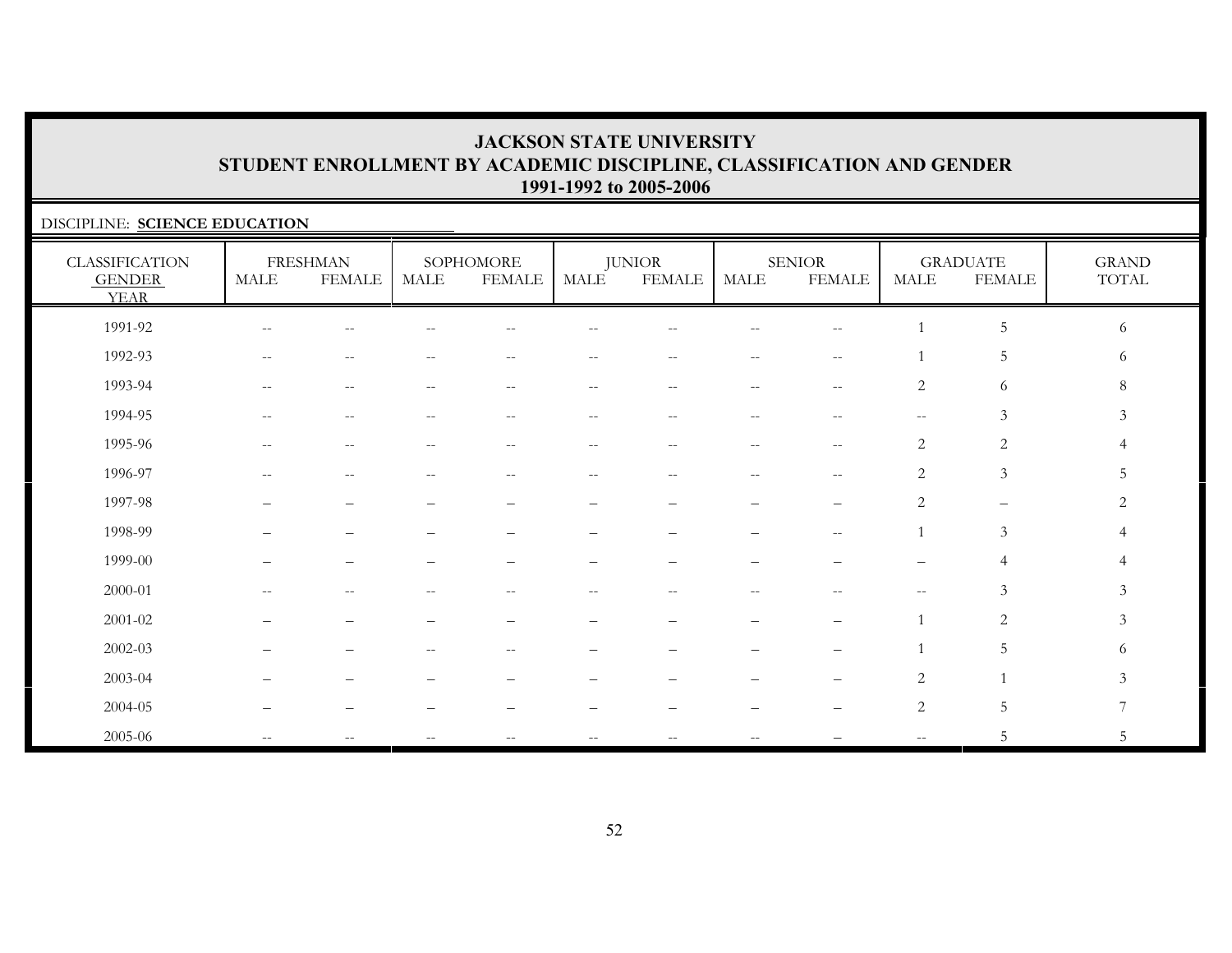#### DISCIPLINE: **SECONDARY EDUCATION**

| <b>CLASSIFICATION</b><br><b>GENDER</b><br><b>YEAR</b> | MALE                                                | <b>FRESHMAN</b><br><b>FEMALE</b> | <b>MALE</b>                                           | SOPHOMORE<br><b>FEMALE</b>                            | <b>MALE</b>              | <b>JUNIOR</b><br><b>FEMALE</b>                      | $\operatorname{MALE}$            | <b>SENIOR</b><br><b>FEMALE</b>  | <b>MALE</b>              | <b>GRADUATE</b><br><b>FEMALE</b> | <b>GRAND</b><br>TOTAL |
|-------------------------------------------------------|-----------------------------------------------------|----------------------------------|-------------------------------------------------------|-------------------------------------------------------|--------------------------|-----------------------------------------------------|----------------------------------|---------------------------------|--------------------------|----------------------------------|-----------------------|
| 1991-92                                               | $\mathfrak{Z}$                                      | $8\,$                            | $\mathord{\hspace{1pt}\text{--}\hspace{1pt}}$         |                                                       | $\overline{\phantom{m}}$ | $\sqrt{2}$                                          | $\sqrt{2}$                       | $\sqrt{2}$                      | $\mathfrak{Z}$           | $\,8\,$                          | 29                    |
| 1992-93                                               | $5\,$                                               | 6                                | 2                                                     | 2                                                     | $- -$                    | $- -$                                               | $- -$                            | 2                               | 5                        | $\overline{4}$                   | 26                    |
| 1993-94                                               | $\sqrt{2}$                                          | $\overline{1}$                   | $\mathfrak{Z}$                                        | $\mathfrak{Z}$                                        | $\overline{1}$           | $- -$                                               | $- -$                            |                                 | $\mathfrak{Z}$           | $\sqrt{2}$                       | 16                    |
| 1994-95                                               | $\mathcal{L}_{\mathcal{F}}$                         | $\overline{1}$                   | $-\,-$                                                | $\overline{c}$                                        | $\overline{\phantom{m}}$ | $\hspace{0.05cm} -\hspace{0.05cm} -\hspace{0.05cm}$ | $\mathbf{2}$                     | $-\,-$                          |                          | $\overline{4}$                   | 10                    |
| 1995-96                                               | $\hspace{0.05cm} -\hspace{0.05cm} -\hspace{0.05cm}$ | $\overline{\phantom{a}}$         | $\hspace{0.05cm} - \hspace{0.05cm} - \hspace{0.05cm}$ | $\hspace{0.05cm}$ – $\hspace{0.05cm}$                 | $\overline{\phantom{m}}$ | $\qquad \qquad -$                                   | $\overline{c}$                   | $\mathbf{u}$                    | 2                        | 9                                | 13                    |
| 1996-97                                               | $\hspace{0.05cm} -$                                 | $\overline{\phantom{m}}$         | $\sim$ –                                              | $\hspace{0.05cm} - \hspace{0.05cm} - \hspace{0.05cm}$ | $\overline{\phantom{m}}$ | $\overline{\phantom{m}}$                            | $--$                             | $\hspace{0.05cm} -$             | $\overline{4}$           | $\boldsymbol{7}$                 | 11                    |
| 1997-98                                               |                                                     | $\qquad \qquad -$                |                                                       |                                                       | $\overline{\phantom{0}}$ |                                                     |                                  | $\overline{\phantom{0}}$        | $\overline{4}$           | 13                               | 17                    |
| 1998-99                                               | $\overline{\phantom{0}}$                            | $\overline{\phantom{0}}$         | $\overline{\phantom{m}}$                              | $\qquad \qquad -$                                     | $\overline{\phantom{0}}$ | $\qquad \qquad -$                                   | $\overline{\phantom{0}}$         | $\qquad \qquad -$               | $\overline{3}$           | $\overline{9}$                   | 12                    |
| 1999-00                                               | $\overline{\phantom{0}}$                            | $\qquad \qquad -$                |                                                       | $\qquad \qquad -$                                     | $\overline{\phantom{0}}$ | $\overline{\phantom{m}}$                            | $\overbrace{\phantom{12322111}}$ | $\qquad \qquad -$               |                          | $10\,$                           | 11                    |
| 2000-01                                               | $-\,-$                                              | $-\,-$                           | $-$                                                   | $\qquad \qquad -$                                     | $-\,-$                   | $\overline{\phantom{m}}$                            | $\overline{\phantom{m}}$         | $-\,-$                          | $\overline{c}$           | 14                               | 16                    |
| $2001 - 02$                                           |                                                     | $\overline{\phantom{0}}$         |                                                       |                                                       |                          |                                                     |                                  |                                 | $\overline{\phantom{0}}$ | $\overline{4}$                   | $\overline{4}$        |
| 2002-03                                               |                                                     | -                                |                                                       |                                                       |                          |                                                     |                                  |                                 | $\overline{2}$           | $\,8\,$                          | 10                    |
| 2003-04                                               | —                                                   | $\qquad \qquad -$                |                                                       |                                                       | -                        | $\overline{\phantom{m}}$                            | $\qquad \qquad -$                | $\qquad \qquad -$               | 6                        | 18                               | 24                    |
| 2004-05                                               | —                                                   | $\qquad \qquad -$                |                                                       | —                                                     | -                        | $\qquad \qquad -$                                   | $\qquad \qquad -$                | $\qquad \qquad -$               | 5                        | $10\,$                           | 15                    |
| 2005-06                                               | $-\,-$                                              | $\qquad \qquad -$                |                                                       |                                                       |                          | $-$                                                 | $\qquad \qquad -$                | $\overbrace{\phantom{1232211}}$ | 10                       | 13                               | 23                    |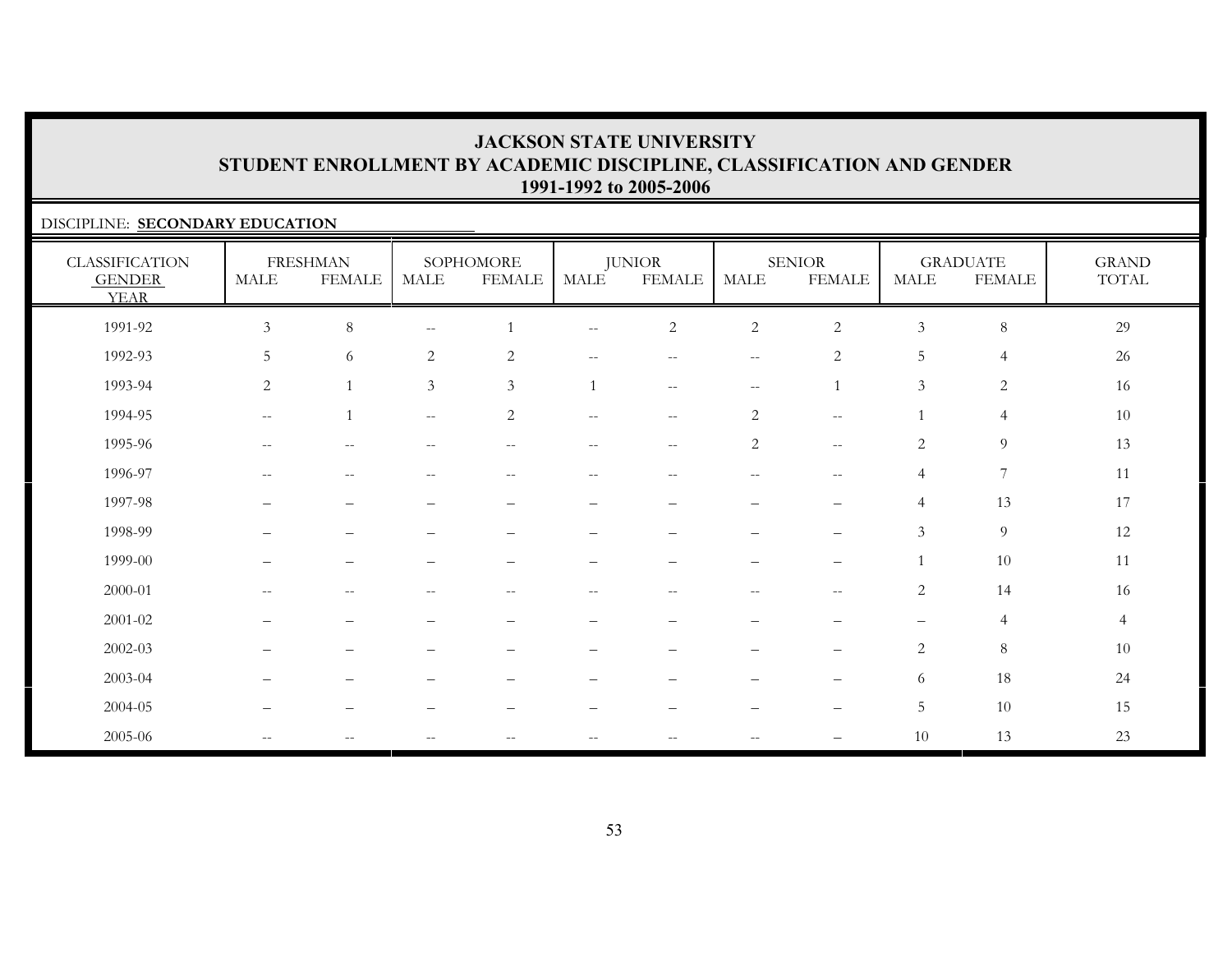### DISCIPLINE: **SOCIAL SCIENCE EDUCATION**

| <b>CLASSIFICATION</b><br><b>GENDER</b><br><b>YEAR</b> | MALE                                                | <b>FRESHMAN</b><br><b>FEMALE</b>                    | <b>MALE</b>    | SOPHOMORE<br><b>FEMALE</b> | MALE           | <b>JUNIOR</b><br><b>FEMALE</b> | MALE           | <b>SENIOR</b><br><b>FEMALE</b> | <b>MALE</b>              | <b>GRADUATE</b><br><b>FEMALE</b> | <b>GRAND</b><br>TOTAL |
|-------------------------------------------------------|-----------------------------------------------------|-----------------------------------------------------|----------------|----------------------------|----------------|--------------------------------|----------------|--------------------------------|--------------------------|----------------------------------|-----------------------|
| 1991-92                                               | 1                                                   | 5                                                   | $\overline{4}$ | 5                          | $\mathbf{2}$   | $\overline{4}$                 | $\mathfrak{Z}$ | 27                             | $\overline{\phantom{m}}$ | $-\,-$                           | 51                    |
| 1992-93                                               | $\hspace{0.05cm} -\hspace{0.05cm} -\hspace{0.05cm}$ | $\hspace{0.05cm} -\hspace{0.05cm} -\hspace{0.05cm}$ |                | $\mathfrak{Z}$             | 2              | $\mathfrak{Z}$                 | 6              | 32                             | $- -$                    | $\overline{\phantom{m}}$         | 47                    |
| 1993-94                                               |                                                     | $\overline{2}$                                      | $-\,-$         | $\overline{\phantom{m}}$   | 3              | 7                              | 9              | 38                             | $-\,-$                   | $- -$                            | 60                    |
| 1994-95                                               |                                                     | 9                                                   | 2              | $\overline{1}$             | $\mathfrak{Z}$ | $\overline{7}$                 | 17             | 50                             | --                       | $- -$                            | 90                    |
| 1995-96                                               | 2                                                   | $\mathbf{2}$                                        | 2              | $\overline{1}$             | $\overline{2}$ | $\overline{\phantom{a}}$       | 11             | 26                             | $- -$                    | $- -$                            | 46                    |
| 1996-97                                               | 3                                                   | $\overline{3}$                                      | $\sim$ $\sim$  | 4                          |                | 2                              | 11             | 11                             | $- -$                    | $-\,-$                           | 35                    |
| 1997-98                                               |                                                     | $\overline{c}$                                      | 3              | $-$                        | 2              | 5                              | 7              | $\overline{7}$                 |                          | —                                | 27                    |
| 1998-99                                               |                                                     |                                                     | $\mathbf{1}$   | $\overline{1}$             | $\mathfrak{Z}$ | $\qquad \qquad -$              | 7              | 11                             |                          |                                  | 23                    |
| 1999-00                                               | $\overline{\phantom{0}}$                            |                                                     | 2              | $\qquad \qquad -$          | $\mathbf{2}$   | $\mathbf{1}$                   | 6              |                                |                          |                                  | 12                    |
| 2000-01                                               | 2                                                   | $\overline{1}$                                      | 3              | $\overline{c}$             | $\mathfrak{Z}$ |                                | 5              | $--$                           | $-$                      | $\overline{\phantom{m}}$         | 17                    |
| $2001 - 02$                                           | $\overline{4}$                                      | $\overline{1}$                                      | $- -$          | 2                          | 6              | $\overline{2}$                 | 6              | $\overline{2}$                 | $\overline{\phantom{0}}$ |                                  | 23                    |
| 2002-03                                               |                                                     | $\qquad \qquad -$                                   | 5              | $\overline{c}$             | 2              | 2                              | 12             | 8                              |                          | $\overline{\phantom{0}}$         | 31                    |
| 2003-04                                               |                                                     | $\overline{4}$                                      |                | $\qquad \qquad -$          | $\overline{4}$ | $\overline{2}$                 | 12             | 7                              |                          |                                  | 30                    |
| 2004-05                                               | $\overline{2}$                                      | $\mathfrak{Z}$                                      | 2              | $\overline{2}$             | $\sqrt{2}$     | $\overline{2}$                 | 14             | 5                              | $\overline{\phantom{0}}$ | -                                | 32                    |
| 2005-06                                               |                                                     | $\mathfrak{Z}$                                      | 5              | $\mathfrak{Z}$             | $\,8\,$        | $7\phantom{.0}$                | $\mathfrak{Z}$ | 8                              | $\sim$ $\sim$            |                                  | 38                    |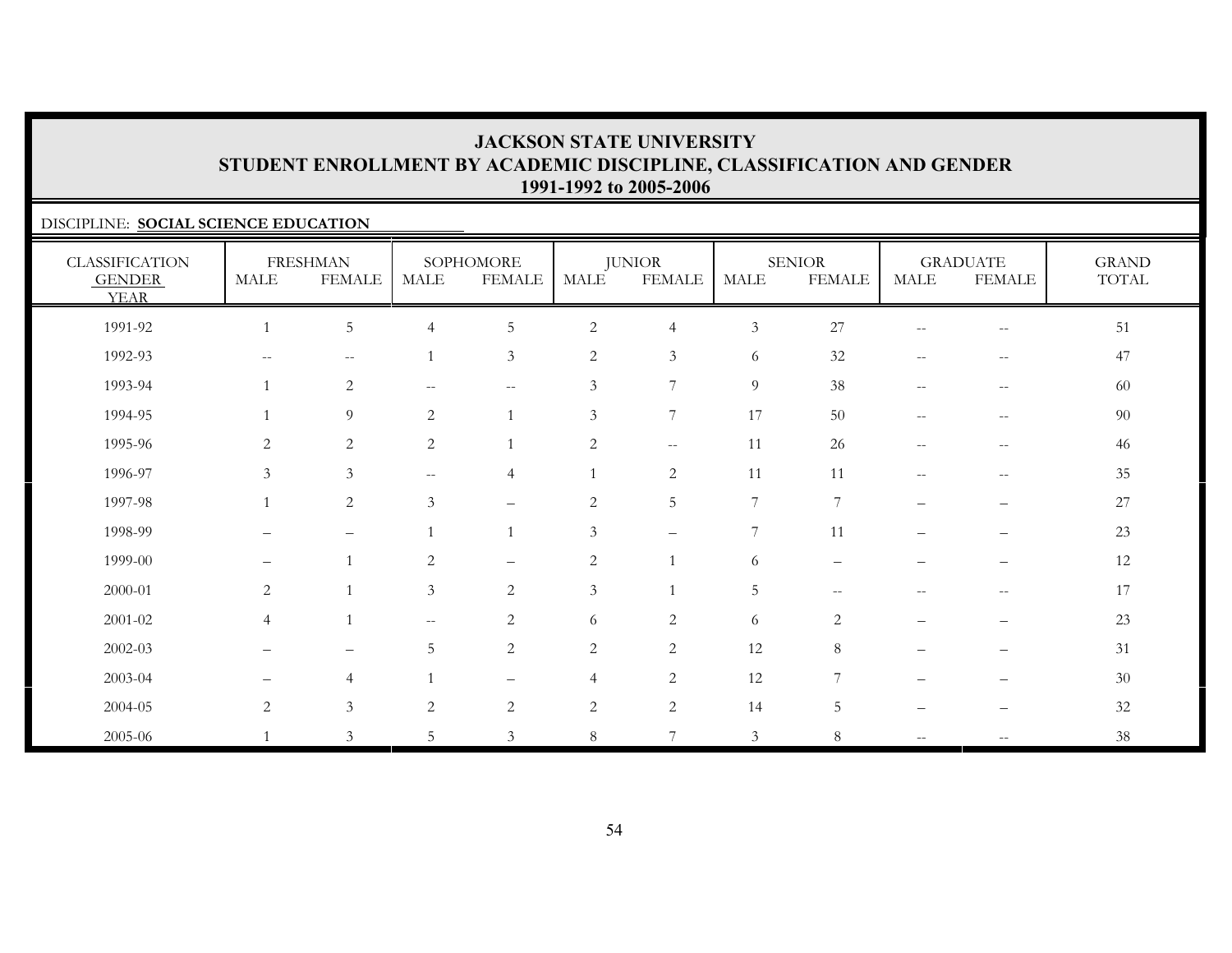| DISCIPLINE: SOCIAL WORK                               |                 |                                  |                |                            |                |                                |                  |                                |                          |                                  |                       |
|-------------------------------------------------------|-----------------|----------------------------------|----------------|----------------------------|----------------|--------------------------------|------------------|--------------------------------|--------------------------|----------------------------------|-----------------------|
| <b>CLASSIFICATION</b><br><b>GENDER</b><br><b>YEAR</b> | <b>MALE</b>     | <b>FRESHMAN</b><br><b>FEMALE</b> | MALE           | SOPHOMORE<br><b>FEMALE</b> | <b>MALE</b>    | <b>JUNIOR</b><br><b>FEMALE</b> | <b>MALE</b>      | <b>SENIOR</b><br><b>FEMALE</b> | <b>MALE</b>              | <b>GRADUATE</b><br><b>FEMALE</b> | <b>GRAND</b><br>TOTAL |
| 1991-92                                               | $\overline{4}$  | $30\,$                           | $\mathfrak{Z}$ | $22\,$                     | 6              | $27\,$                         | 9                | 43                             | $\overline{\phantom{m}}$ | $\sim$ $\sim$                    | 144                   |
| 1992-93                                               | 8               | 29                               | 2              | 18                         | 6              | 29                             | $\,8\,$          | 48                             | $\overline{\phantom{a}}$ | $- -$                            | 148                   |
| 1993-94                                               | 11              | 29                               | 2              | 23                         | $\mathfrak{Z}$ | 20                             | 3                | 42                             | $\mathbf{u}$             | $\sim$ $\sim$                    | 133                   |
| 1994-95                                               | 6               | 27                               | 5              | 33                         | $8\,$          | 33                             | 5                | 56                             | $\mathbf{u}$             | $--$                             | 173                   |
| 1995-96                                               | 3               | 23                               | $\overline{7}$ | 32                         | $\overline{4}$ | 40                             | 9                | 59                             | $\overline{4}$           | 16                               | 197                   |
| 1996-97                                               | 5               | 44                               | 2              | 33                         | 11             | 43                             | 12               | 69                             | 13                       | 29                               | 261                   |
| 1997-98                                               | 3               | 21                               | 6              | 35                         | 15             | 55                             | 11               | 75                             | 18                       | 62                               | 301                   |
| 1998-99                                               | 7               | 26                               | 8              | 29                         | $\overline{7}$ | 59                             | 15               | 81                             | 18                       | 93                               | 343                   |
| 1999-00                                               | 5               | 35                               | 8 <sup>8</sup> | 24                         | $8\,$          | 36                             | 21               | 117                            | 20                       | 88                               | 362                   |
| 2000-01                                               | $7\phantom{.0}$ | 49                               | $8\,$          | 31                         | $\,8\,$        | 47                             | 15               | 88                             | 18                       | 104                              | 375                   |
| $2001 - 02$                                           | 11              | 54                               | 6              | 44                         | 10             | 47                             | 14               | 95                             | $\overline{9}$           | 91                               | 381                   |
| 2002-03                                               | 12              | 67                               | 10             | 59                         | $\overline{4}$ | 50                             | 19               | 107                            | 16                       | 96                               | 440                   |
| 2003-04                                               | 10              | 55                               | 7              | 60                         | 9              | 73                             | 11               | 104                            | 12                       | 74                               | 415                   |
| 2004-05                                               | 6               | 59                               | 6              | 42                         | $\overline{7}$ | 49                             | $\boldsymbol{7}$ | 122                            | 14                       | 77                               | 389                   |
| 2005-06                                               | $\overline{7}$  | 52                               | 6              | 42                         | 5              | 71                             | 8                | 77                             | 16                       | 81                               | 365                   |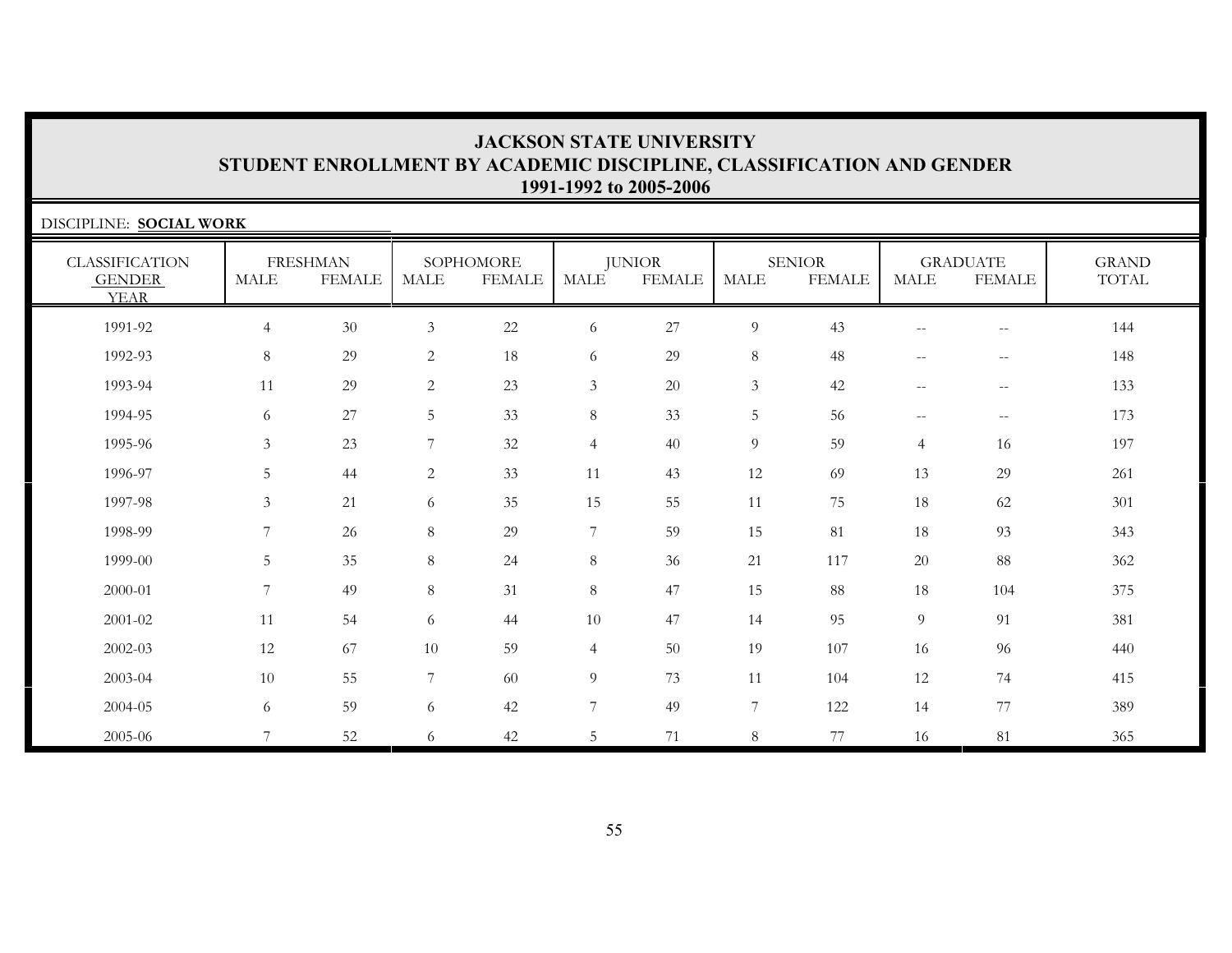| DISCIPLINE: SOCIOLOGY                                 |                |                                  |                |                            |                          |                                |                |                                |             |                                  |                       |
|-------------------------------------------------------|----------------|----------------------------------|----------------|----------------------------|--------------------------|--------------------------------|----------------|--------------------------------|-------------|----------------------------------|-----------------------|
| <b>CLASSIFICATION</b><br><b>GENDER</b><br><b>YEAR</b> | MALE           | <b>FRESHMAN</b><br><b>FEMALE</b> | <b>MALE</b>    | SOPHOMORE<br><b>FEMALE</b> | MALE                     | <b>JUNIOR</b><br><b>FEMALE</b> | MALE           | <b>SENIOR</b><br><b>FEMALE</b> | <b>MALE</b> | <b>GRADUATE</b><br><b>FEMALE</b> | <b>GRAND</b><br>TOTAL |
| 1991-92                                               | $\overline{4}$ | 9                                | $\overline{4}$ | $\mathfrak{Z}$             | $\mathbf{1}$             | $\mathfrak{Z}$                 | $\overline{9}$ | 7                              | 17          | 26                               | 83                    |
| 1992-93                                               | 6              | $\mathfrak{Z}$                   |                | $\overline{4}$             |                          | 6                              | $\overline{7}$ | 6                              | 18          | 28                               | 80                    |
| 1993-94                                               |                | 6                                | 2              | 6                          | 3                        | $\overline{9}$                 | 3              | 6                              | 9           | 29                               | 74                    |
| 1994-95                                               | 6              | 12                               | 3              | 9                          | 5                        | 6                              | 8              | 9                              | 11          | 33                               | 102                   |
| 1995-96                                               | 7              | 6                                | $\overline{4}$ | 9                          | $\mathfrak{Z}$           | 9                              | $\overline{7}$ | 9                              | 17          | 32                               | 103                   |
| 1996-97                                               | $\overline{4}$ | $\overline{4}$                   | $\mathfrak{Z}$ |                            | $\overline{4}$           | 6                              | 4              | 7                              | 20          | 31                               | 84                    |
| 1997-98                                               |                | $\overline{4}$                   |                | 3                          | $\qquad \qquad$          | 5                              | $\,8\,$        | 7                              | 22          | 34                               | 83                    |
| 1998-99                                               |                | $--$                             | 5              | 3                          | $\overline{\phantom{a}}$ |                                | 5              | $\overline{7}$                 | 20          | 39                               | 80                    |
| 1999-00                                               | 3              | 6                                | 2              | $-$                        | 4                        | 2                              | $\mathfrak{Z}$ | 9                              | 19          | 32                               | 80                    |
| $2000 - 01$                                           |                | 3                                |                | 5                          | $\overline{4}$           | $\mathbf{2}$                   | 4              | 8                              | 15          | 26                               | 69                    |
| 2001-02                                               | $\mathfrak{Z}$ | 5                                |                | 4                          | $\overline{c}$           | $\mathbf{1}$                   | 5              | 7                              | 13          | 25                               | 65                    |
| 2002-03                                               |                | 4                                | 2              | 6                          |                          | 7                              | 4              | 6                              | 14          | 30                               | 74                    |
| 2003-04                                               |                | $8\,$                            | $\mathfrak{Z}$ | $\overline{4}$             |                          | 9                              | 6              | $10\,$                         | 16          | 38                               | 96                    |
| 2004-05                                               | $\mathfrak{Z}$ | $8\,$                            |                | 5                          | $\mathbf{2}$             | $\overline{4}$                 | 6              | 16                             | 13          | 37                               | 95                    |
| 2005-06                                               | 5              | 9                                | $\sim$ $\sim$  | 11                         | 6                        | 17                             | 6              | 14                             | 12          | 39                               | 119                   |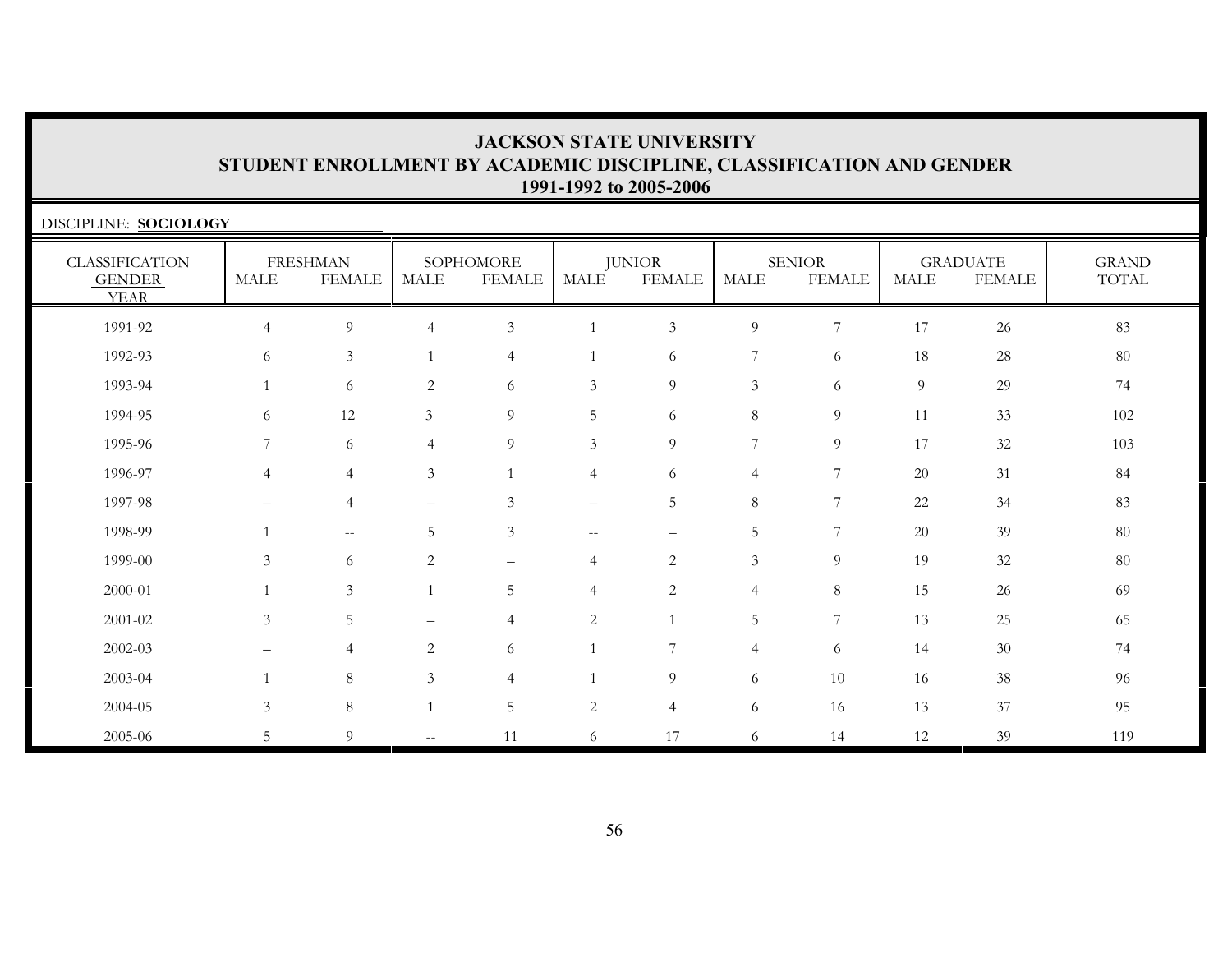| DISCIPLINE: SPANISH                                   |                                                       |                                                     |               |                            |                                                     |                                                     |                                                |                                |                          |                                                     |                                                       |
|-------------------------------------------------------|-------------------------------------------------------|-----------------------------------------------------|---------------|----------------------------|-----------------------------------------------------|-----------------------------------------------------|------------------------------------------------|--------------------------------|--------------------------|-----------------------------------------------------|-------------------------------------------------------|
| <b>CLASSIFICATION</b><br><b>GENDER</b><br><b>YEAR</b> | MALE                                                  | <b>FRESHMAN</b><br><b>FEMALE</b>                    | <b>MALE</b>   | SOPHOMORE<br><b>FEMALE</b> | <b>MALE</b>                                         | <b>JUNIOR</b><br><b>FEMALE</b>                      | MALE                                           | <b>SENIOR</b><br><b>FEMALE</b> | <b>MALE</b>              | <b>GRADUATE</b><br><b>FEMALE</b>                    | <b>GRAND</b><br>$\operatorname{TOTAL}$                |
| 1991-92                                               | $\mathord{\hspace{1pt}\text{--}\hspace{1pt}}$         | $\overline{1}$                                      | $\sim$ $\sim$ |                            | $\overline{\phantom{m}}$                            | $\overline{1}$                                      | $\overline{\phantom{m}}$                       |                                | $-$                      | $\overline{\phantom{m}}$                            | $\mathfrak{Z}$                                        |
| 1992-93                                               | $\hspace{0.05cm} - \hspace{0.05cm} - \hspace{0.05cm}$ | $-$                                                 | $-$           | $-$                        | $\overline{\phantom{m}}$                            | $\overline{\phantom{m}}$                            | $\sim$ $\sim$                                  | 2                              | $-\,-$                   | $\hspace{0.05cm} -\hspace{0.05cm} -\hspace{0.05cm}$ | $\overline{c}$                                        |
| 1993-94                                               | $-\,-$                                                | $\hspace{0.05cm} -\hspace{0.05cm} -\hspace{0.05cm}$ |               |                            | $\hspace{0.05cm} -\hspace{0.05cm} -\hspace{0.05cm}$ | $\hspace{0.05cm} -\hspace{0.05cm} -\hspace{0.05cm}$ | $\overline{\phantom{m}}$                       | $\qquad \qquad -$              | $\overline{\phantom{m}}$ | $\hspace{0.1mm}-\hspace{0.1mm}-\hspace{0.1mm}$      | $\overline{2}$                                        |
| 1994-95                                               |                                                       | $\hspace{0.05cm} -$                                 | --            | $-$                        | $-$                                                 | $-$                                                 | $\hspace{0.1mm}-\hspace{0.1mm}-\hspace{0.1mm}$ | 2                              | $\sim$ $\sim$            | $\sim$ $\sim$                                       | $\mathfrak{Z}$                                        |
| 1995-96                                               | $\hspace{0.05cm} -$                                   | $\sim$ $-$                                          | $- -$         | $\hspace{0.05cm} -$        | $--$                                                | $\overline{\phantom{m}}$                            | $\mathbf{u}$                                   | $\overline{1}$                 | $\mathbf{u}$             | $--$                                                |                                                       |
| 1996-97                                               | $\sim$ $\sim$                                         | $-$                                                 | $--$          | $\hspace{0.05cm} -$        | $\hspace{0.05cm} -\hspace{0.05cm} -\hspace{0.05cm}$ | $\hspace{0.05cm} -\hspace{0.05cm} -\hspace{0.05cm}$ | $\sim$ $-$                                     | $-$                            | $- -$                    | $- -$                                               | $ -$                                                  |
| 1997-98                                               |                                                       |                                                     |               |                            |                                                     |                                                     |                                                |                                |                          |                                                     | $-\,-$                                                |
| 1998-99                                               |                                                       |                                                     |               |                            |                                                     |                                                     |                                                |                                |                          |                                                     | $\hspace{0.05cm} - \hspace{0.05cm} - \hspace{0.05cm}$ |
| 1999-00                                               |                                                       |                                                     |               |                            |                                                     |                                                     |                                                |                                |                          |                                                     | $\overline{\phantom{m}}$                              |
| 2000-01                                               |                                                       |                                                     |               |                            | $\overline{\phantom{0}}$                            | $\overline{\phantom{0}}$                            | $\qquad \qquad -$                              |                                |                          |                                                     | $\hspace{0.1mm}-\hspace{0.1mm}-\hspace{0.1mm}$        |
| 2001-02                                               |                                                       |                                                     |               | —                          | —                                                   |                                                     | $\overbrace{\phantom{12322111}}$               |                                |                          | $\overline{\phantom{0}}$                            | $--$                                                  |
| 2002-03                                               |                                                       |                                                     |               |                            |                                                     |                                                     |                                                |                                |                          |                                                     | $\overline{\phantom{m}}$                              |
| 2003-04                                               |                                                       |                                                     |               |                            |                                                     |                                                     |                                                |                                |                          |                                                     | $\hspace{0.05cm} -$                                   |
| 2004-05                                               |                                                       |                                                     |               |                            |                                                     |                                                     |                                                |                                |                          |                                                     | $--$                                                  |
| 2005-06                                               | $-\,-$                                                | $\overline{\phantom{m}}$                            |               |                            |                                                     |                                                     |                                                |                                |                          |                                                     |                                                       |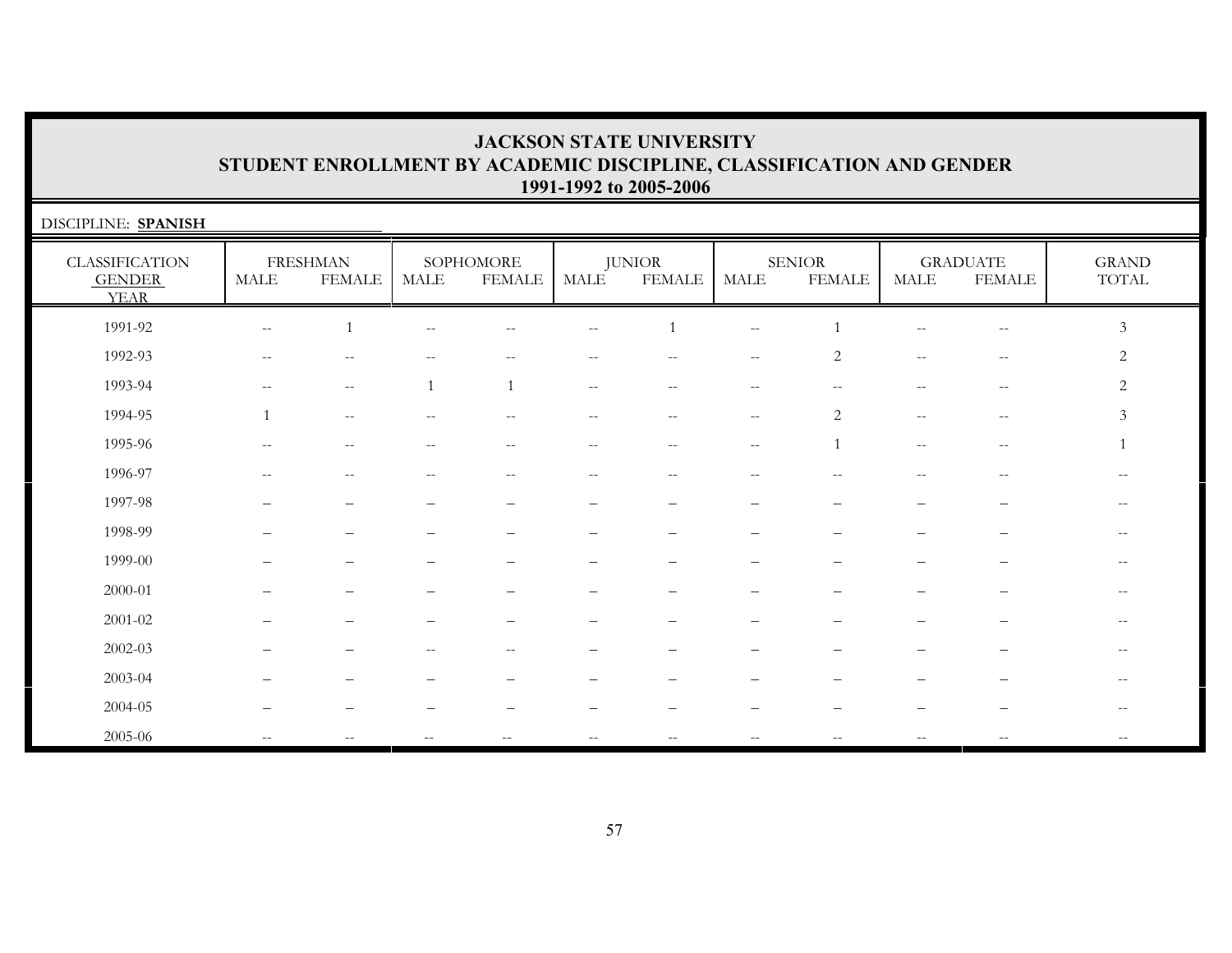#### DISCIPLINE: **SPECIAL EDUCATION** CLASSIFICATION GENDER YEARFRESHMANMALE FEMALESOPHOMOREMALE FEMALEJUNIOR<br>MALE FEI **FEMALE** SENIORMALE FEMALE**GRADUATE**  MALE FEMALEGRANDTOTAL1991-92 2 9 3 10 2 13 3 8 11 38 991992-93 2 5 3 7 2 12 4 14 3 30 821993-94 3 7 -- 5 5 17 3 33 2 22 971994-95 -- 5 5 7 -- 13 6 38 1 22 971995-96 2 10 2 7 2 6 2 24 4 15 741996-97 1 5 1 6 7 8 8 18 3 17 741997-98 2 8 2 7 4 17 15 22 8 15 1001998-99 2 4 – 8 3 11 6 35 8 4 8181 1999-00 1 10 1 5 2 8 14 21 5 13 802000-01 3 6 – 7 – 12 4 26 2 21 812001-02 3 4 2 5 2 9 4 34 3 18 842002-03 5 10 2 6 3 10 9 33 4 19 101101 2003-04 5 13 4 8 2 12 4 38 3 17 106106 2004-05 3 15 4 8 2 8 4 33 3 22 1022005-06 1 11 4 8 3 15 2 29 4 19 96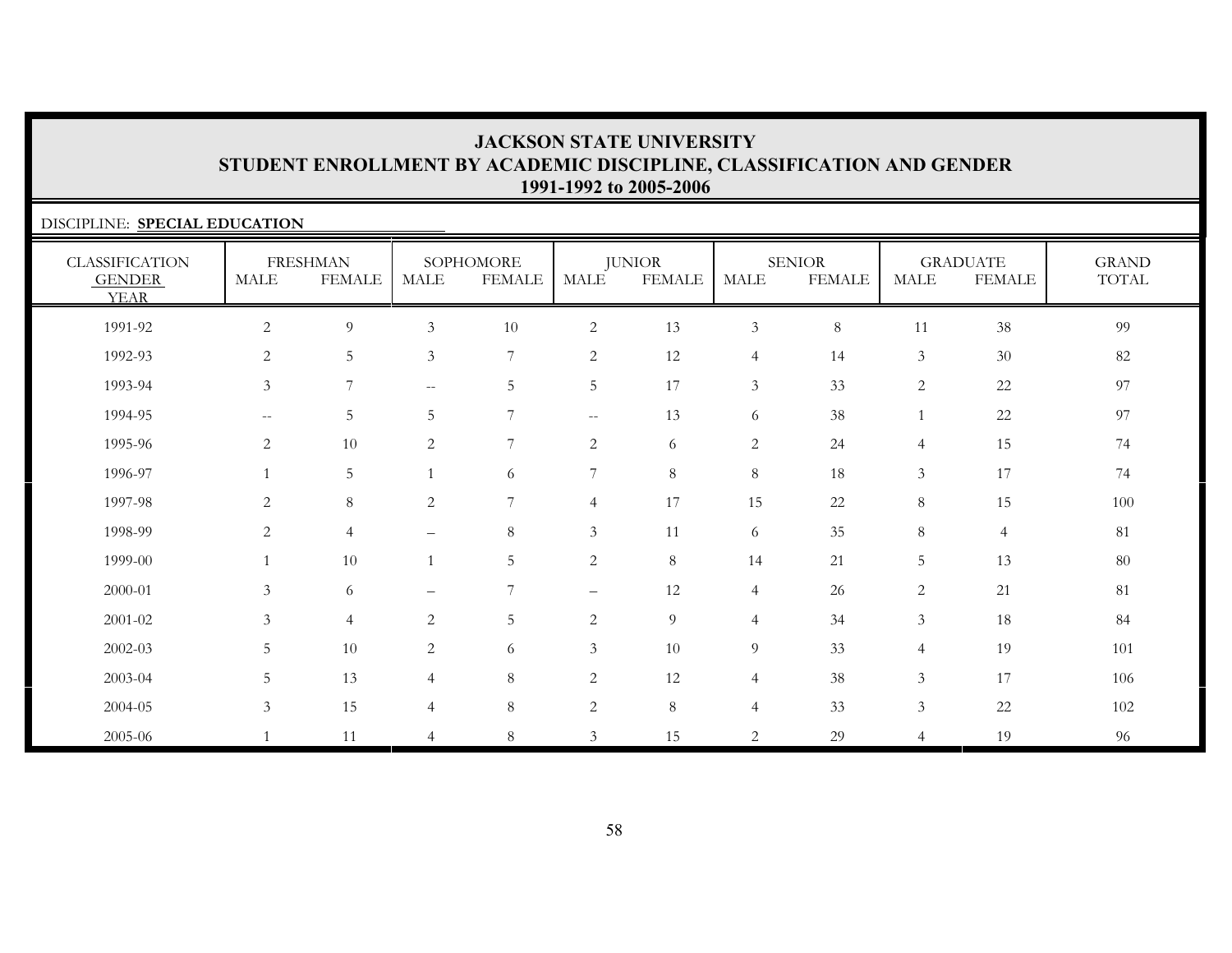#### DISCIPLINE: **SPEECH AND DRAMATIC ARTS**

| <b>CLASSIFICATION</b><br><b>GENDER</b><br><b>YEAR</b> | MALE           | <b>FRESHMAN</b><br><b>FEMALE</b> | <b>MALE</b>    | SOPHOMORE<br><b>FEMALE</b> | MALE           | <b>JUNIOR</b><br><b>FEMALE</b> | MALE            | <b>SENIOR</b><br><b>FEMALE</b> | MALE                     | <b>GRADUATE</b><br><b>FEMALE</b>      | <b>GRAND</b><br>TOTAL |
|-------------------------------------------------------|----------------|----------------------------------|----------------|----------------------------|----------------|--------------------------------|-----------------|--------------------------------|--------------------------|---------------------------------------|-----------------------|
| 1991-92                                               |                | 15                               | $\overline{c}$ | 17                         | $\overline{2}$ | $\overline{9}$                 | $\mathfrak{Z}$  | 13                             | $-$                      | $\qquad \qquad -$                     | $62\,$                |
| 1992-93                                               | $\overline{4}$ | $\mathfrak{Z}$                   | $\overline{1}$ | $8\,$                      | 2              | 19                             | 1               | 14                             | $\overline{\phantom{m}}$ | $\hspace{0.05cm}$ – $\hspace{0.05cm}$ | 52                    |
| 1993-94                                               | 5              | 10                               | 6              | 10                         | $--$           | 10                             | $\overline{5}$  | 26                             | $\overline{\phantom{m}}$ | $\hspace{0.05cm} -$                   | 72                    |
| 1994-95                                               | $\overline{4}$ | 12                               | $\overline{4}$ | 10                         | 5              | 14                             |                 | 19                             | $-$                      | $\qquad \qquad -$                     | 69                    |
| 1995-96                                               | 5              | 16                               | 6              | 10                         | 5              | 17                             | $\overline{5}$  | 28                             | $- -$                    | $\hspace{0.05cm} -$                   | 92                    |
| 1996-97                                               |                | 14                               | 5              | 19                         | $\mathfrak{Z}$ | 7                              | 8               | 29                             | $\qquad \qquad -$        | $\qquad \qquad -$                     | 86                    |
| 1997-98                                               |                | $\overline{9}$                   | 5              | 18                         | 6              | 19                             | $\overline{7}$  | 31                             | —                        | —                                     | 96                    |
| 1998-99                                               | $\mathfrak{Z}$ | 16                               | $\mathfrak{Z}$ | $20\,$                     | 5              | 15                             | $\overline{5}$  | $28\,$                         |                          |                                       | 95                    |
| 1999-00                                               | 5              | 10                               | 6              | 20                         | $\mathfrak{Z}$ | 21                             | 13              | 22                             |                          |                                       | 100                   |
| 2000-01                                               | 2              | 16                               | $\overline{4}$ | 13                         | 5              | 20                             | 9               | 24                             | —                        | —                                     | 93                    |
| 2001-02                                               | $\mathfrak{Z}$ | 14                               | 2              | 13                         | 7              | 12                             | $\overline{4}$  | 28                             | $\overline{\phantom{0}}$ | $\qquad \qquad -$                     | 83                    |
| 2002-03                                               |                | 12                               | 2              | 15                         | $\overline{c}$ | 16                             | $7\phantom{.0}$ | 15                             |                          | $\overline{\phantom{0}}$              | 69                    |
| 2003-04                                               | $\overline{4}$ | $20\,$                           | 2              | 8                          | $\mathbf{1}$   | 16                             | $\mathfrak{Z}$  | 14                             |                          |                                       | 68                    |
| 2004-05                                               | $\mathfrak{Z}$ | 13                               | 2              | $\overline{9}$             | $\mathbf{2}$   | 17                             |                 | 19                             | $\overline{\phantom{0}}$ | -                                     | 66                    |
| 2005-06                                               | $\overline{4}$ | 11                               | $\overline{4}$ | 11                         | $\mathfrak{Z}$ | 15                             |                 | 17                             | $- -$                    | $\qquad \qquad -$                     | 66                    |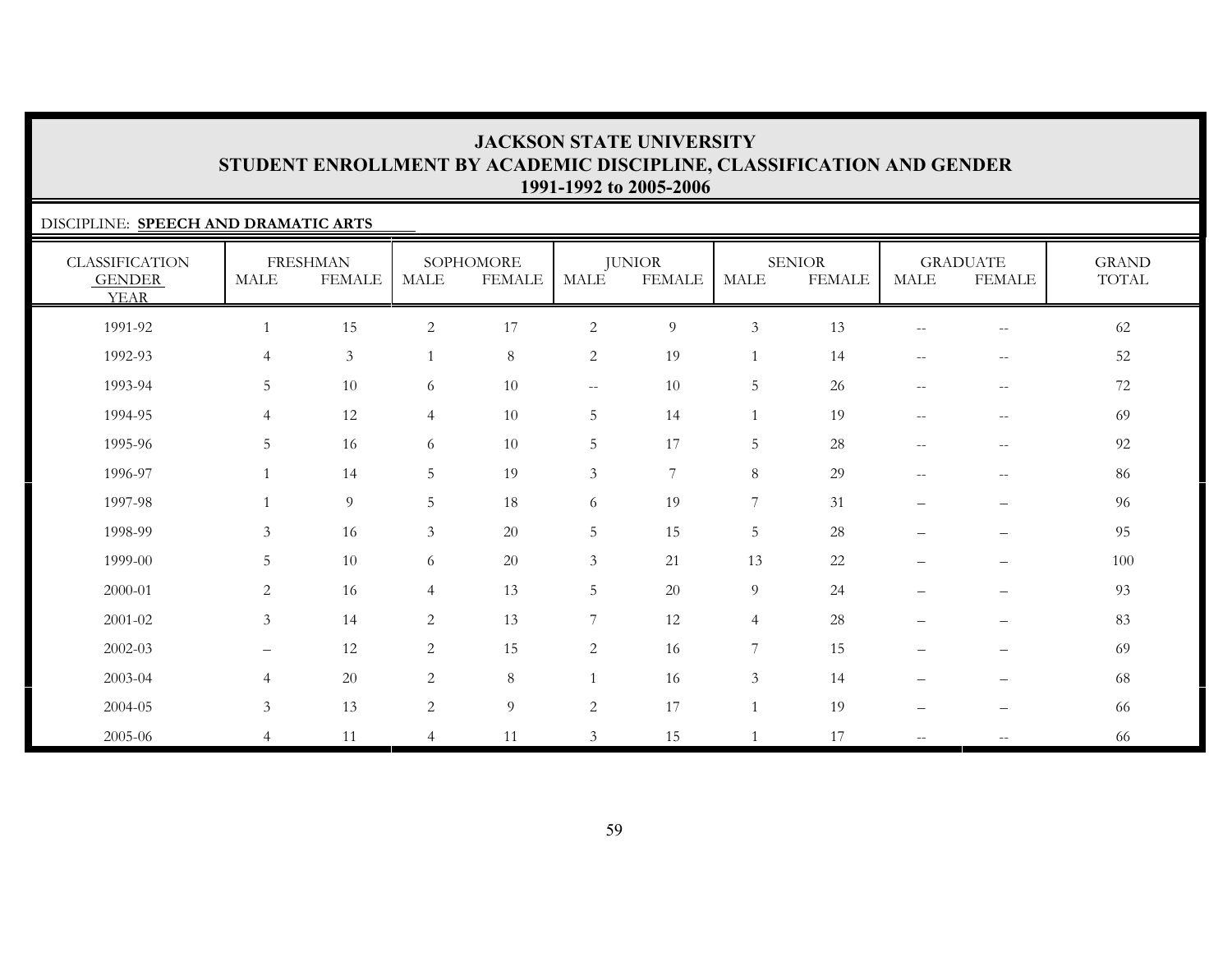| DISCIPLINE: TEACHING                                  |                                                     |                                                |                                                     |                            |                   |                                |                          |                                |                                                     |                                                |                                                       |
|-------------------------------------------------------|-----------------------------------------------------|------------------------------------------------|-----------------------------------------------------|----------------------------|-------------------|--------------------------------|--------------------------|--------------------------------|-----------------------------------------------------|------------------------------------------------|-------------------------------------------------------|
| <b>CLASSIFICATION</b><br><b>GENDER</b><br><b>YEAR</b> | MALE                                                | <b>FRESHMAN</b><br><b>FEMALE</b>               | <b>MALE</b>                                         | SOPHOMORE<br><b>FEMALE</b> | MALE              | <b>JUNIOR</b><br><b>FEMALE</b> | $\operatorname{MALE}$    | <b>SENIOR</b><br><b>FEMALE</b> | MALE                                                | <b>GRADUATE</b><br><b>FEMALE</b>               | <b>GRAND</b><br>TOTAL                                 |
| 1991-92                                               | $\overline{\phantom{a}}$                            |                                                |                                                     |                            |                   |                                |                          |                                |                                                     | --                                             | $\overline{\phantom{m}}$                              |
| 1992-93                                               |                                                     |                                                |                                                     |                            |                   | $-$                            | $-$                      |                                |                                                     |                                                | $-\,-$                                                |
| 1993-94                                               | $\hspace{0.05cm} -\hspace{0.05cm} -\hspace{0.05cm}$ | $\hspace{0.1mm}-\hspace{0.1mm}-\hspace{0.1mm}$ | $- -$                                               | $- -$                      | $\qquad \qquad -$ | $\qquad \qquad -$              | $\overline{\phantom{m}}$ | $- -$                          | $\hspace{0.05cm} -\hspace{0.05cm} -\hspace{0.05cm}$ | $\hspace{0.1mm}-\hspace{0.1mm}-\hspace{0.1mm}$ | $--$                                                  |
| 1994-95                                               | $\hspace{0.05cm} -\hspace{0.05cm} -\hspace{0.05cm}$ | $\sim$ $\sim$                                  | $ -$                                                | $- -$                      | $\qquad \qquad -$ | $--$                           | $\overline{\phantom{m}}$ | $--$                           | $\hspace{0.05cm} -\hspace{0.05cm} -\hspace{0.05cm}$ | $\hspace{0.1mm}-\hspace{0.1mm}-\hspace{0.1mm}$ | $--$                                                  |
| 1995-96                                               | $\sim$ $\sim$                                       | $\hspace{0.1mm}-\hspace{0.1mm}-\hspace{0.1mm}$ | $\hspace{0.05cm} -\hspace{0.05cm} -\hspace{0.05cm}$ | $- -$                      | $--$              | $\qquad \qquad -$              | $\overline{\phantom{m}}$ | $--$                           | $\mathbf{u}$                                        | $- -$                                          | $--$                                                  |
| 1996-97                                               | $\overline{\phantom{a}}$                            | $\hspace{0.1mm}-\hspace{0.1mm}-\hspace{0.1mm}$ | $\overline{\phantom{m}}$                            | $- -$                      | $\qquad \qquad -$ | $--$                           | $\sim$ $-$               | $- -$                          | $\hspace{0.05cm} -\hspace{0.05cm} -\hspace{0.05cm}$ | $\mathord{\hspace{1pt}\text{--}\hspace{1pt}}$  | $\overline{\phantom{m}}$                              |
| 1997-98                                               | $-$                                                 | $ -$                                           | $- -$                                               | $\overline{\phantom{a}}$   | $- -$             | $- -$                          | $\sim$ $\sim$            | $- -$                          | $\sim$ $\sim$                                       | $\sim$ $-$                                     | $--$                                                  |
| 1998-99                                               |                                                     |                                                |                                                     | --                         |                   | $-$                            | --                       |                                |                                                     | $- -$                                          | $\hspace{0.05cm} - \hspace{0.05cm} - \hspace{0.05cm}$ |
| 1999-00                                               |                                                     |                                                |                                                     |                            |                   |                                |                          |                                | $\overline{4}$                                      |                                                | $\mathbf 5$                                           |
| 2000-01                                               |                                                     |                                                |                                                     |                            |                   |                                |                          |                                | $\mathfrak{Z}$                                      | 21                                             | 24                                                    |
| 2001-02                                               |                                                     |                                                |                                                     | $\overline{\phantom{0}}$   | —                 |                                | $\overline{\phantom{0}}$ | —                              | 2                                                   | 38                                             | 40                                                    |
| 2002-03                                               |                                                     |                                                |                                                     |                            |                   |                                |                          |                                | 6                                                   | 23                                             | 29                                                    |
| 2003-04                                               |                                                     |                                                |                                                     |                            |                   |                                |                          |                                | $\overline{7}$                                      | 24                                             | 31                                                    |
| 2004-05                                               |                                                     |                                                |                                                     |                            |                   |                                |                          |                                | 9                                                   | 31                                             | 40                                                    |
| 2005-06                                               | $- -$                                               | $\hspace{0.1mm}-\hspace{0.1mm}-\hspace{0.1mm}$ | $- -$                                               | $- -$                      | $\qquad \qquad -$ | $\qquad \qquad -$              | $\overline{\phantom{m}}$ |                                | 11                                                  | 50                                             | 61                                                    |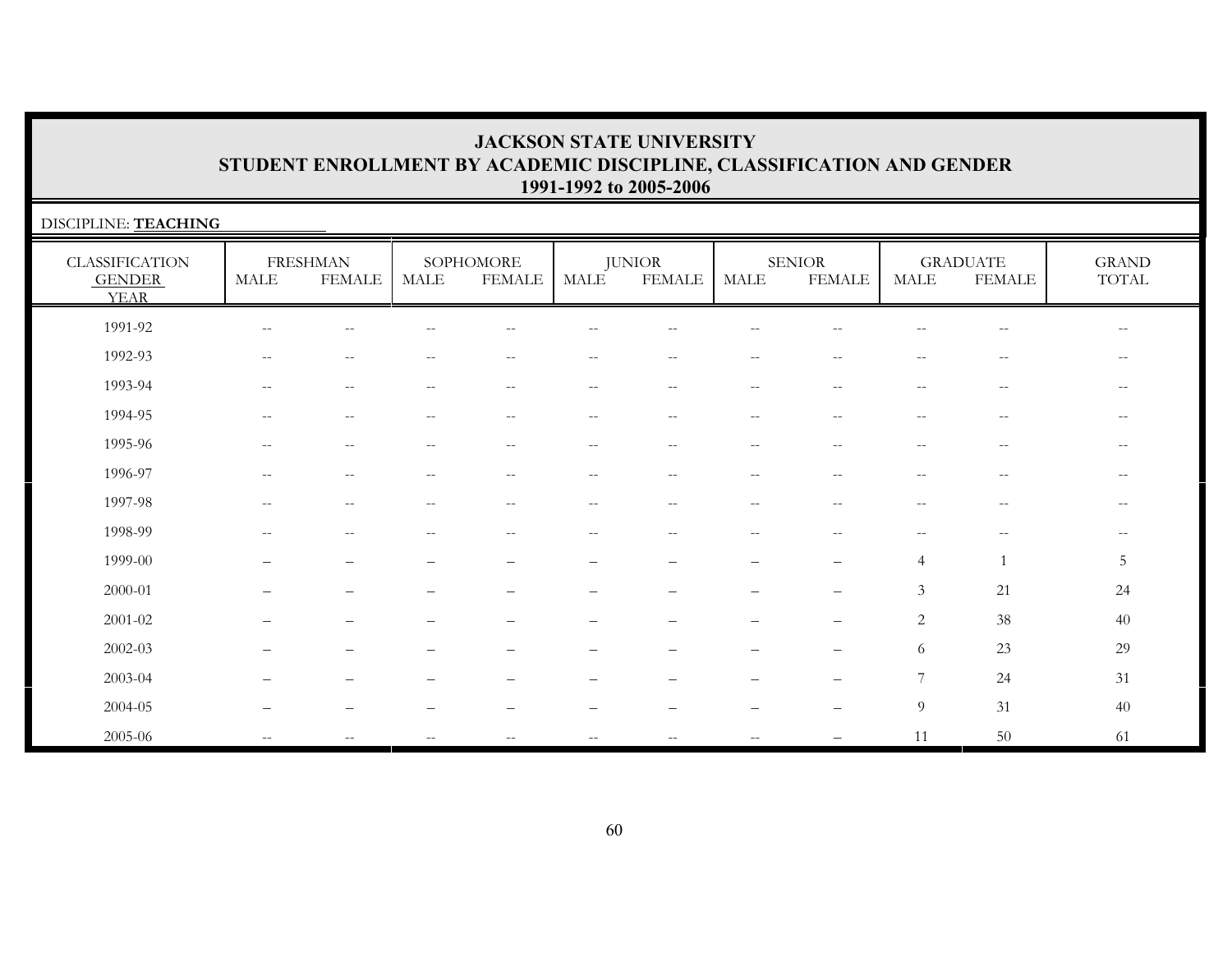### DISCIPLINE: **TECHNOLOGY EDUCATION**

| <b>CLASSIFICATION</b><br><b>GENDER</b><br><b>YEAR</b> | <b>MALE</b>                                         | <b>FRESHMAN</b><br><b>FEMALE</b> | MALE                | SOPHOMORE<br><b>FEMALE</b> | MALE                     | <b>JUNIOR</b><br><b>FEMALE</b>  | <b>MALE</b>              | <b>SENIOR</b><br><b>FEMALE</b>        | <b>MALE</b>    | <b>GRADUATE</b><br><b>FEMALE</b> | <b>GRAND</b><br>TOTAL    |
|-------------------------------------------------------|-----------------------------------------------------|----------------------------------|---------------------|----------------------------|--------------------------|---------------------------------|--------------------------|---------------------------------------|----------------|----------------------------------|--------------------------|
| 1991-92                                               | $\hspace{0.05cm} -\hspace{0.05cm} -\hspace{0.05cm}$ | --                               |                     |                            |                          |                                 | $\qquad \qquad -$        | --                                    |                | $\overline{\phantom{a}}$         | $\qquad \qquad -$        |
| 1992-93                                               | $\overline{\phantom{m}}$                            |                                  |                     |                            |                          |                                 | --                       |                                       |                |                                  |                          |
| 1993-94                                               | $- -$                                               | $-\,-$                           | $\hspace{0.05cm} -$ | $\overline{\phantom{m}}$   | $\overline{\phantom{m}}$ | $--$                            | $--$                     | $\hspace{0.05cm}$ – $\hspace{0.05cm}$ | $- -$          | $\overline{\phantom{m}}$         | $\overline{\phantom{m}}$ |
| 1994-95                                               | $\overline{\phantom{m}}$                            | $\overline{\phantom{m}}$         | $-$                 | $-$                        | $- -$                    | $- -$                           | $- -$                    | $-\,$                                 | $-$            | $- -$                            | $-$                      |
| 1995-96                                               | $-$                                                 | $-$                              |                     | $-$                        | --                       | $\overline{\phantom{a}}$        | $\qquad \qquad -$        | $\hspace{0.05cm} -$                   | $-$            | $-$                              | $- -$                    |
| 1996-97                                               | $\mathbf{1}$                                        | $\overline{\phantom{m}}$         |                     | $\mathbf{u}$               |                          | $\mathcal{L}=\mathcal{L}$       | $\overline{2}$           | $\sim$ $\sim$                         | 5              | $\overline{1}$                   | 11                       |
| 1997-98                                               |                                                     | $\qquad \qquad -$                |                     | $\qquad \qquad -$          |                          | $\qquad \qquad -$               |                          |                                       | 2              |                                  | 7                        |
| 1998-99                                               |                                                     |                                  |                     |                            |                          |                                 | 3                        | $\overline{\phantom{0}}$              | 6              | $\overline{2}$                   | 11                       |
| 1999-00                                               | $\mathfrak{Z}$                                      | $\mathbf{1}$                     |                     |                            | $\qquad \qquad -$        |                                 |                          | $\qquad \qquad -$                     | 8              | $\mathbf{1}$                     | 16                       |
| 2000-01                                               | $\overline{c}$                                      | $\sqrt{2}$                       | $\mathfrak{Z}$      | $\overline{1}$             |                          | $\overline{\phantom{0}}$        |                          |                                       | $\overline{4}$ |                                  | 15                       |
| 2001-02                                               | $\mathbf{1}$                                        | $\sqrt{2}$                       |                     |                            |                          |                                 | $\mathbf{2}$             |                                       | 5              | $\overline{4}$                   | 16                       |
| 2002-03                                               | $\qquad \qquad$                                     | $\qquad \qquad -$                | 2                   | $\overline{1}$             | $\overline{\phantom{0}}$ | $\overbrace{\phantom{1232211}}$ | $\qquad \qquad -$        | $\qquad \qquad -$                     | 8              | $\sqrt{6}$                       | 17                       |
| 2003-04                                               |                                                     | $\overline{\phantom{0}}$         |                     | $\overline{1}$             | $\mathbf{1}$             | $\overline{\phantom{0}}$        |                          |                                       | 17             | 16                               | 35                       |
| 2004-05                                               | $\qquad \qquad$                                     | $\overline{1}$                   |                     |                            |                          |                                 | $\overline{1}$           | $\qquad \qquad -$                     | 19             | 15                               | 37                       |
| 2005-06                                               |                                                     |                                  |                     |                            | $-$                      |                                 | $\overline{\phantom{a}}$ | $\qquad \qquad -$                     | 16             | 15                               | $32\,$                   |

\* Name changed from Industrial Arts Education June, 1996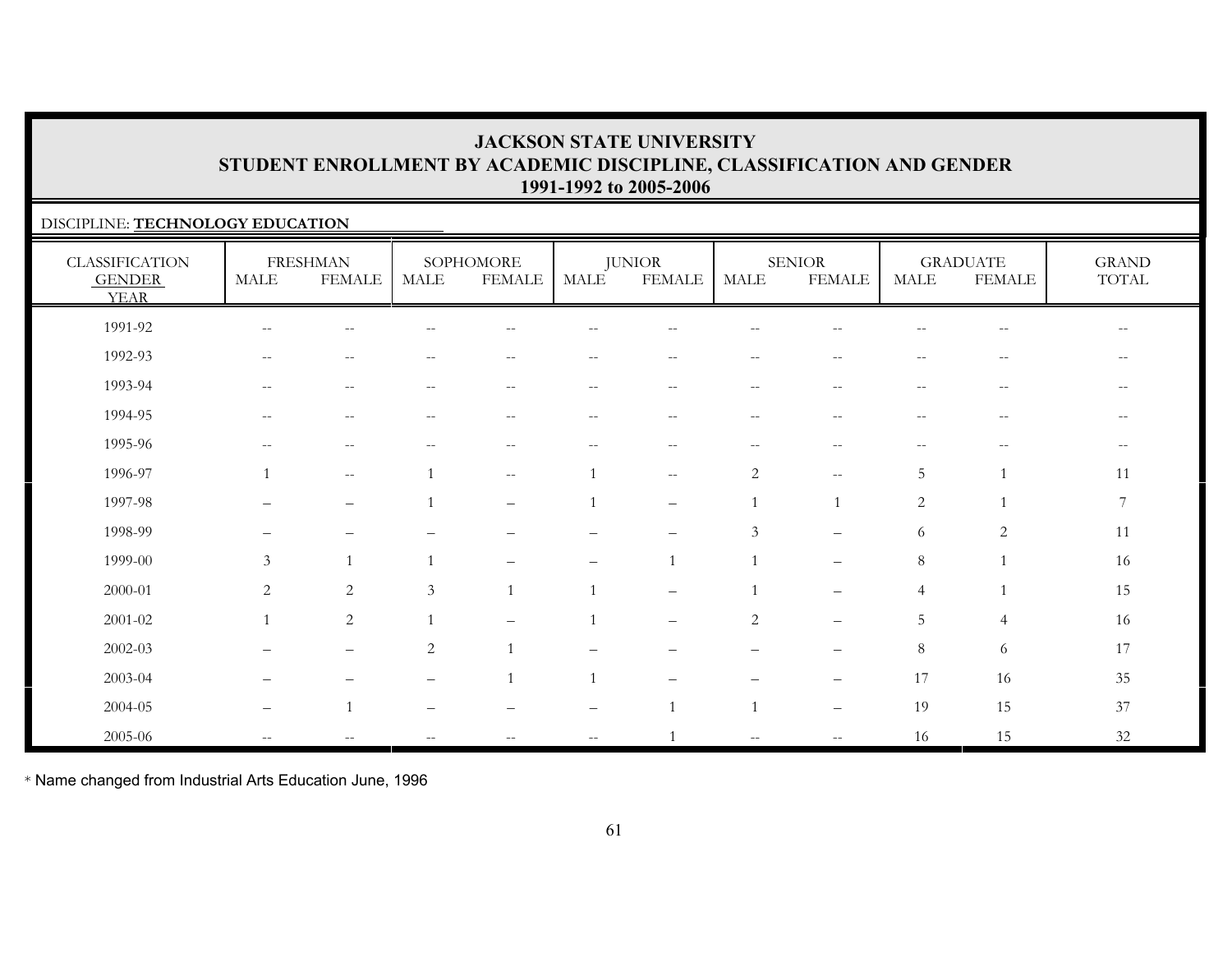### DISCIPLINE: **TELECOMMUNICATIONS ENGINEERING**

| <b>CLASSIFICATION</b><br><b>GENDER</b><br><b>YEAR</b> | MALE                                                | <b>FRESHMAN</b><br><b>FEMALE</b>                    | <b>MALE</b>                                         | SOPHOMORE<br><b>FEMALE</b>                            | <b>MALE</b>              | <b>JUNIOR</b><br><b>FEMALE</b>                | <b>MALE</b>              | <b>SENIOR</b><br><b>FEMALE</b> | MALE                                                | <b>GRADUATE</b><br><b>FEMALE</b>               | <b>GRAND</b><br>TOTAL |
|-------------------------------------------------------|-----------------------------------------------------|-----------------------------------------------------|-----------------------------------------------------|-------------------------------------------------------|--------------------------|-----------------------------------------------|--------------------------|--------------------------------|-----------------------------------------------------|------------------------------------------------|-----------------------|
| 1991-92                                               | $\sim$ $\sim$                                       |                                                     |                                                     |                                                       |                          |                                               |                          |                                |                                                     |                                                | $\frac{1}{2}$         |
| 1992-93                                               | $--$                                                | $--$                                                | $\hspace{0.05cm} -\hspace{0.05cm} -\hspace{0.05cm}$ | $\hspace{0.05cm} - \hspace{0.05cm} - \hspace{0.05cm}$ | $\qquad \qquad -$        | $\overline{\phantom{m}}$                      | $\overline{\phantom{m}}$ | $\sim$ $\sim$                  | $\hspace{0.05cm} -\hspace{0.05cm} -\hspace{0.05cm}$ | $\hspace{0.1mm}-\hspace{0.1mm}-\hspace{0.1mm}$ | $--$                  |
| 1993-94                                               | $\hspace{0.05cm} -\hspace{0.05cm} -\hspace{0.05cm}$ | $--$                                                | $\overline{\phantom{m}}$                            | $\hspace{0.05cm} - \hspace{0.05cm} - \hspace{0.05cm}$ | $\overline{\phantom{m}}$ | $\overline{\phantom{m}}$                      | $\overline{\phantom{m}}$ | $\sim$ $\sim$                  | $\hspace{0.05cm} -$                                 | $- -$                                          | $- -$                 |
| 1994-95                                               | $\sim$ $\sim$                                       | $--$                                                | $\overline{\phantom{m}}$                            | $\hspace{0.05cm} - \hspace{0.05cm} - \hspace{0.05cm}$ | $--$                     | $\overline{\phantom{m}}$                      | $\overline{\phantom{m}}$ | $\hspace{0.05cm} -$            | $\hspace{0.05cm} -$                                 | $\hspace{0.1mm}-\hspace{0.1mm}-\hspace{0.1mm}$ | $- -$                 |
| 1995-96                                               | $-$                                                 | $- -$                                               |                                                     |                                                       | --                       | --                                            | $-$                      |                                | $-$                                                 | $- -$                                          | $\qquad \qquad -$     |
| 1996-97                                               | $\hspace{0.05cm}$ – $\hspace{0.05cm}$               | $--$                                                | $\qquad \qquad -$                                   | $\hspace{0.05cm} - \hspace{0.05cm} - \hspace{0.05cm}$ | $\overline{\phantom{a}}$ | $\overline{\phantom{m}}$                      | $\overline{\phantom{m}}$ | $-$                            | $\hspace{0.05cm} -$                                 | $- -$                                          | $- -$                 |
| 1997-98                                               | $-$                                                 | $\overline{\phantom{m}}$                            | $\overline{a}$                                      | $\hspace{0.05cm} - \hspace{0.05cm} - \hspace{0.05cm}$ | $\overline{\phantom{a}}$ | $\overline{\phantom{m}}$                      | $\overline{\phantom{m}}$ | $-$                            | $\qquad \qquad -$                                   | $\mathord{\hspace{1pt}\text{--}\hspace{1pt}}$  | $--$                  |
| 1998-99                                               | $\qquad \qquad -$                                   | $\overline{\phantom{m}}$                            | $\overline{a}$                                      | $\sim$ $\sim$                                         | $- -$                    | $\overline{\phantom{m}}$                      | $\overline{\phantom{m}}$ | $-$                            | $\qquad \qquad -$                                   | $\mathord{\hspace{1pt}\text{--}\hspace{1pt}}$  | $--$                  |
| 1999-00                                               |                                                     |                                                     |                                                     |                                                       |                          |                                               |                          |                                | $\qquad \qquad -$                                   | $-\,-$                                         | $--$                  |
| 2000-01                                               | 2                                                   | $\mathbf{1}$                                        | $\mathfrak{Z}$                                      | $-\,-$                                                | --                       | --                                            | $\qquad \qquad -$        | --                             | $\qquad \qquad -$                                   | $--$                                           | 6                     |
| 2001-02                                               | $\overline{4}$                                      | $\hspace{0.05cm} -\hspace{0.05cm} -\hspace{0.05cm}$ | $\overline{1}$                                      | $\mathord{\hspace{1pt}\text{--}\hspace{1pt}}$         | $\mathfrak{Z}$           | $\mathord{\hspace{1pt}\text{--}\hspace{1pt}}$ | $\mathbf{1}$             | $\overline{1}$                 | $\hspace{0.05cm} -\hspace{0.05cm} -\hspace{0.05cm}$ | $\hspace{0.1mm}-\hspace{0.1mm}-\hspace{0.1mm}$ | 10                    |
| 2002-03                                               |                                                     | $\overline{\phantom{m}}$                            | $\overline{2}$                                      | $\overline{\phantom{a}}$                              |                          | $\overline{\phantom{0}}$                      |                          |                                |                                                     |                                                | $\overline{4}$        |
| 2003-04                                               | $\mathfrak{Z}$                                      | $\overline{1}$                                      | $\overline{1}$                                      |                                                       |                          | $\overline{\phantom{0}}$                      | $\mathbf{1}$             |                                |                                                     |                                                | 6                     |
| 2004-05                                               | 6                                                   |                                                     |                                                     | $\overline{1}$                                        | $\mathfrak{Z}$           | $-$                                           |                          |                                |                                                     |                                                | 11                    |
| 2005-06                                               | $\overline{2}$                                      |                                                     |                                                     | $\sim$ $\sim$                                         |                          | $- -$                                         | $\mathfrak{Z}$           | $\sim$ $\sim$                  |                                                     | $\sim$ $-$                                     | $8\phantom{.}$        |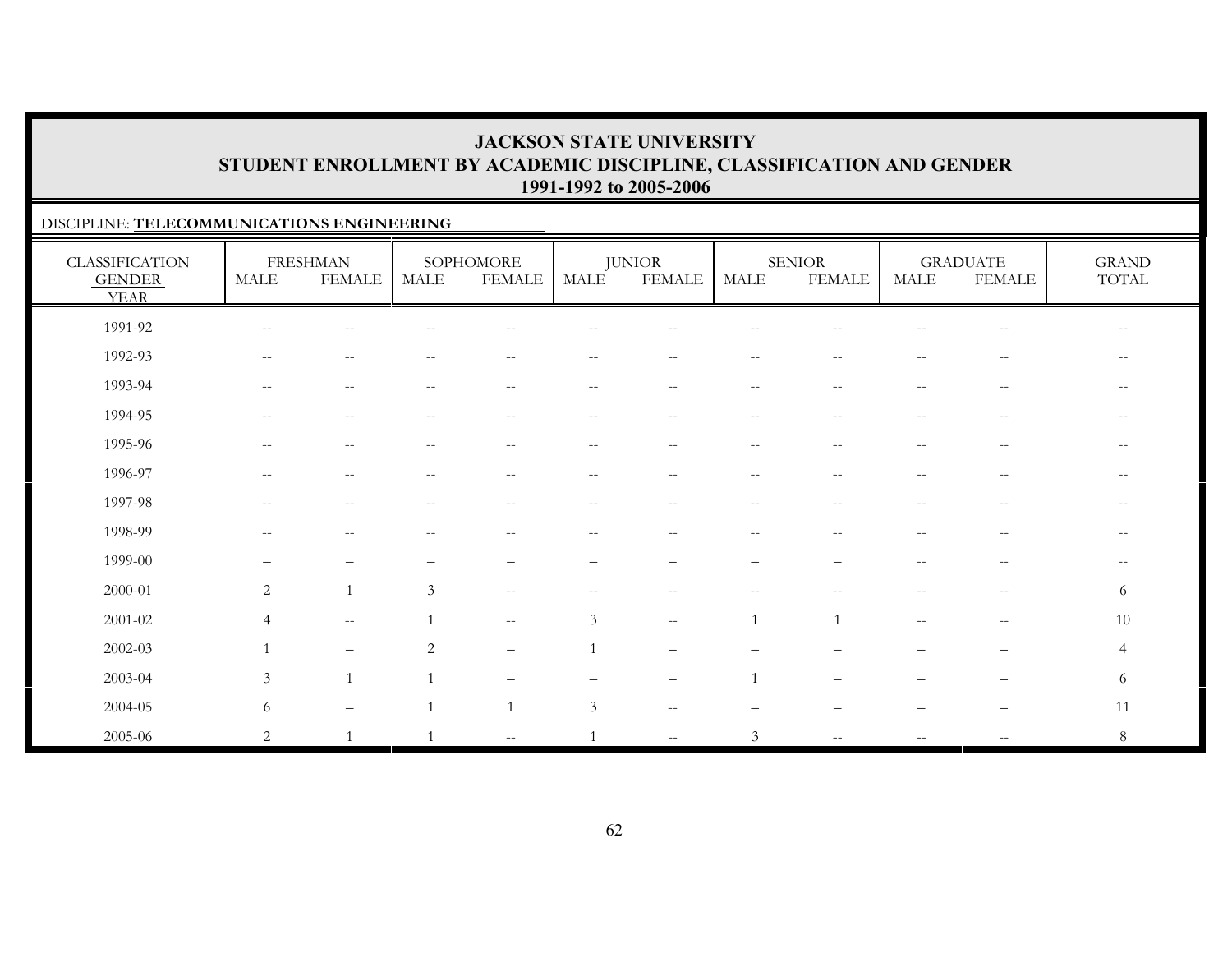### DISCIPLINE: **URBAN AND REGIONAL PLANNING**

| <b>CLASSIFICATION</b><br><b>GENDER</b><br><b>YEAR</b> | MALE                     | <b>FRESHMAN</b><br>FEMALE                           | MALE                     | SOPHOMORE<br><b>FEMALE</b>                     | MALE                     | <b>JUNIOR</b><br><b>FEMALE</b>                      | <b>MALE</b>                                   | <b>SENIOR</b><br><b>FEMALE</b>                      | <b>MALE</b>              | <b>GRADUATE</b><br><b>FEMALE</b>              | <b>GRAND</b><br>TOTAL                               |
|-------------------------------------------------------|--------------------------|-----------------------------------------------------|--------------------------|------------------------------------------------|--------------------------|-----------------------------------------------------|-----------------------------------------------|-----------------------------------------------------|--------------------------|-----------------------------------------------|-----------------------------------------------------|
| 1991-92                                               | $\hspace{0.05cm} -$      |                                                     |                          |                                                |                          |                                                     |                                               |                                                     |                          | --                                            | $\hspace{0.05cm} -\hspace{0.05cm} -\hspace{0.05cm}$ |
| 1992-93                                               | $--$                     | $--$                                                | $-\,-$                   | $\hspace{0.1mm}-\hspace{0.1mm}-\hspace{0.1mm}$ | $\overline{\phantom{m}}$ | $\hspace{0.05cm} -\hspace{0.05cm} -\hspace{0.05cm}$ | $--$                                          | $-\,-$                                              | $-\,-$                   | $\overline{\phantom{m}}$                      | $--$                                                |
| 1993-94                                               | $-\,-$                   | $\hspace{0.05cm} -\hspace{0.05cm} -\hspace{0.05cm}$ | $-\,-$                   | $\hspace{0.1mm}-\hspace{0.1mm}-\hspace{0.1mm}$ | $\overline{\phantom{m}}$ | $\overline{\phantom{m}}$                            | $\mathord{\hspace{1pt}\text{--}\hspace{1pt}}$ | $-\,-$                                              | $\overline{\phantom{m}}$ | $\overline{\phantom{m}}$                      | $--$                                                |
| 1994-95                                               | $-\,-$                   | $\hspace{0.05cm} -\hspace{0.05cm} -\hspace{0.05cm}$ | $-\,-$                   | $\hspace{0.1mm}-\hspace{0.1mm}-\hspace{0.1mm}$ | $\overline{\phantom{m}}$ | $\overline{\phantom{m}}$                            | $--$                                          | $-\,-$                                              | $-\,-$                   | $\mathord{\hspace{1pt}\text{--}\hspace{1pt}}$ | $--$                                                |
| 1995-96                                               | $\overline{\phantom{m}}$ | $\overline{\phantom{m}}$                            | $-$                      | $\hspace{0.1mm}-\hspace{0.1mm}-\hspace{0.1mm}$ | $- -$                    | $\sim$ $-$                                          | $\overline{\phantom{a}}$                      | $\overline{\phantom{m}}$                            | $\qquad \qquad -$        | $-\,-$                                        | $\overline{\phantom{m}}$                            |
| 1996-97                                               | $-\,-$                   | $\hspace{0.05cm} -\hspace{0.05cm} -\hspace{0.05cm}$ | $-$                      | $\hspace{0.1mm}-\hspace{0.1mm}-\hspace{0.1mm}$ | $\qquad \qquad -$        | $\sim$ $-$                                          | $\overline{\phantom{a}}$                      | $\hspace{0.05cm} -\hspace{0.05cm} -\hspace{0.05cm}$ | $\qquad \qquad -$        | $ -$                                          | $--$                                                |
| 1997-98                                               | $\sim$ $\sim$            | $-\,-$                                              | $-$                      | $\hspace{0.05cm}$ – $\hspace{0.05cm}$          | $\qquad \qquad -$        | $- -$                                               | $- -$                                         | $\overline{\phantom{m}}$                            | $\qquad \qquad -$        | $-\,-$                                        | $--$                                                |
| 1998-99                                               | --                       | $ -$                                                | --                       | $\sim$ –                                       | $\qquad \qquad -$        | $-$                                                 | $\overline{\phantom{a}}$                      | $-\,-$                                              | $\,8\,$                  | 6                                             | 14                                                  |
| 1999-00                                               |                          |                                                     |                          |                                                |                          |                                                     | $\qquad \qquad -$                             | $\overline{\phantom{m}}$                            | $\overline{9}$           | $\,8\,$                                       | 17                                                  |
| 2000-01                                               | $-\,-$                   | $\sim$ $-$                                          | --                       | $\hspace{0.05cm} -$                            | $-$                      | $-$                                                 | $\overline{\phantom{a}}$                      | $-\,-$                                              | 12                       | $\boldsymbol{7}$                              | 19                                                  |
| 2001-02                                               | $--$                     | $\hspace{0.05cm} -\hspace{0.05cm} -\hspace{0.05cm}$ | $-\,-$                   | $\hspace{0.1mm}-\hspace{0.1mm}-\hspace{0.1mm}$ | $\overline{\phantom{m}}$ | $--$                                                | $--$                                          | $\hspace{0.05cm} -\hspace{0.05cm} -\hspace{0.05cm}$ | 10                       | 12                                            | 22                                                  |
| 2002-03                                               |                          | $\overline{\phantom{m}}$                            | $\overline{\phantom{0}}$ | $\overline{\phantom{0}}$                       | $\overline{\phantom{0}}$ | $\qquad \qquad -$                                   | $\qquad \qquad -$                             | $\qquad \qquad -$                                   | 10                       | 14                                            | 24                                                  |
| 2003-04                                               | $\overline{\phantom{m}}$ | $\qquad \qquad -$                                   |                          | $\overline{\phantom{m}}$                       | —                        | $\qquad \qquad -$                                   | $\qquad \qquad -$                             | $\qquad \qquad -$                                   | $\,8\,$                  | 10                                            | 18                                                  |
| 2004-05                                               |                          |                                                     |                          |                                                |                          |                                                     | $\qquad \qquad -$                             | $\qquad \qquad -$                                   | 12                       | 13                                            | 25                                                  |
| 2005-06                                               | $- -$                    | $--$                                                | $\qquad \qquad -$        | $\hspace{0.1mm}-\hspace{0.1mm}-\hspace{0.1mm}$ | $\qquad \qquad -$        | $\overline{\phantom{m}}$                            | $\overline{\phantom{m}}$                      |                                                     | 12                       | 17                                            | 29                                                  |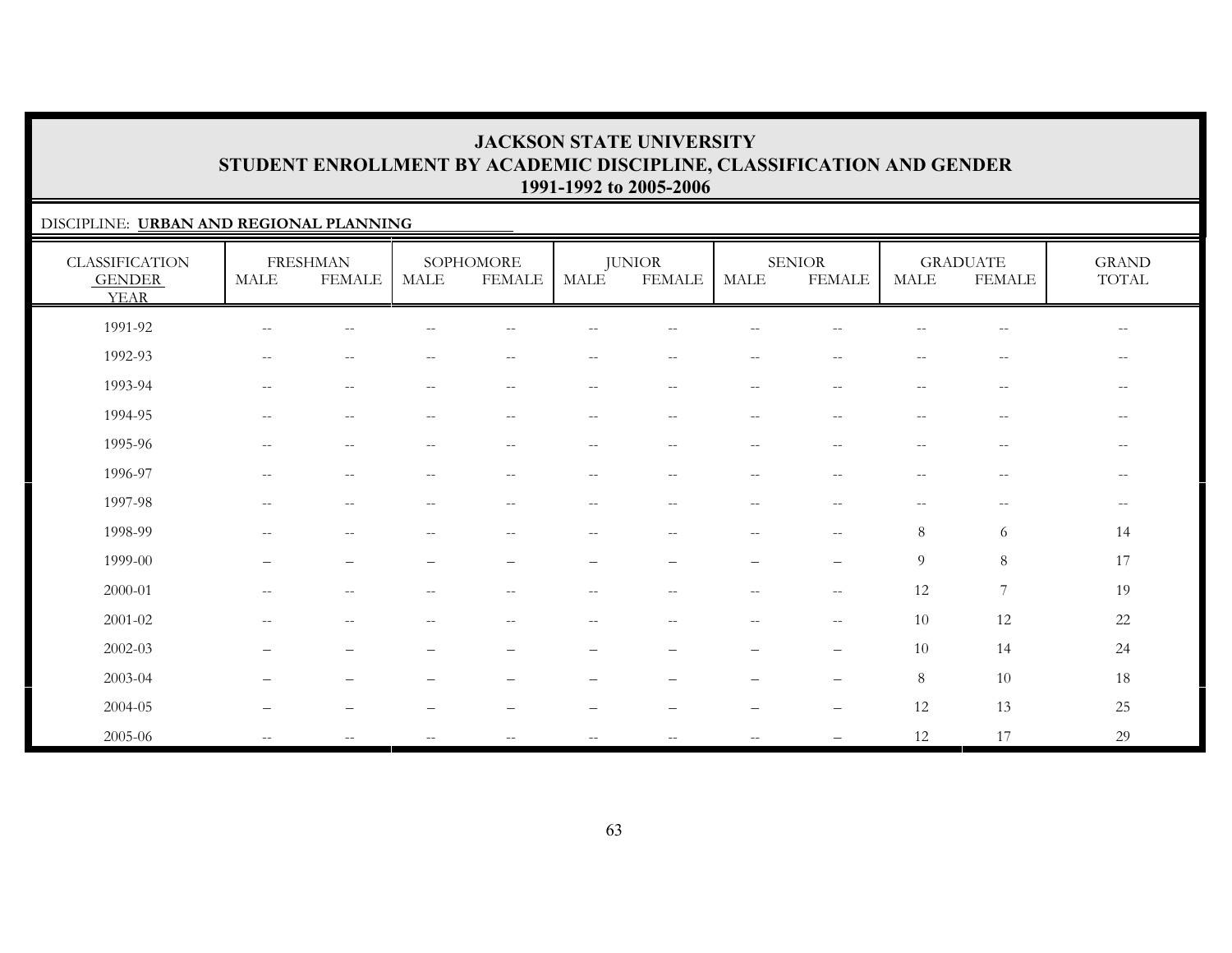| DISCIPLINE: URBAN STUDIES                             |                |                                  |                |                            |                |                         |                          |                                |                                                       |                                                     |                       |
|-------------------------------------------------------|----------------|----------------------------------|----------------|----------------------------|----------------|-------------------------|--------------------------|--------------------------------|-------------------------------------------------------|-----------------------------------------------------|-----------------------|
| <b>CLASSIFICATION</b><br><b>GENDER</b><br><b>YEAR</b> | MALE           | <b>FRESHMAN</b><br><b>FEMALE</b> | MALE           | SOPHOMORE<br><b>FEMALE</b> | MALE           | <b>JUNIOR</b><br>FEMALE | MALE                     | <b>SENIOR</b><br><b>FEMALE</b> | MALE                                                  | <b>GRADUATE</b><br><b>FEMALE</b>                    | <b>GRAND</b><br>TOTAL |
| 1991-92                                               | 34             | 19                               | 11             | $\sqrt{2}$                 | 7              | $\overline{c}$          | 11                       | $8\,$                          |                                                       | $-\,-$                                              | 94                    |
| 1992-93                                               | 25             | 16                               | 21             | 8                          | 14             | $\overline{7}$          | 10                       | 9                              | $\sim$ $\sim$                                         | $-$                                                 | 110                   |
| 1993-94                                               | 13             | 10                               | 6              | $\overline{4}$             | 7              | $\mathbf{u}$            | 6                        | 4                              | $\hspace{0.05cm} -\hspace{0.05cm} -\hspace{0.05cm}$   | $\hspace{0.05cm} -\hspace{0.05cm} -\hspace{0.05cm}$ | 50                    |
| 1994-95                                               | 2              | $--$                             | 6              | $\,8\,$                    | $\overline{2}$ | $\overline{4}$          | 11                       | $\mathfrak{Z}$                 | $\hspace{0.05cm} - \hspace{0.05cm} - \hspace{0.05cm}$ | $ -$                                                | $90\,$                |
| 1995-96                                               | $\mathbf{2}$   | $\mathbf{1}$                     | $\overline{2}$ | $- -$                      | 5              | 6                       | 3                        | $\overline{4}$                 |                                                       | $\hspace{0.05cm} -\hspace{0.05cm} -\hspace{0.05cm}$ | 23                    |
| 1996-97                                               | $\overline{4}$ | 2                                | $\overline{2}$ | $\mathbf{1}$               | $\overline{4}$ | 2                       | $\mathfrak{Z}$           | 6                              | $-$                                                   | $\hspace{0.05cm} -\hspace{0.05cm} -\hspace{0.05cm}$ | 24                    |
| 1997-98                                               |                | $\overline{\phantom{0}}$         | 5              | $\overline{2}$             | $\mathbf{1}$   |                         | 2                        | $\overline{ }$                 |                                                       |                                                     | 18                    |
| 1998-99                                               | 2              |                                  |                | $\overline{2}$             | $\overline{4}$ | 2                       | $\overline{\phantom{a}}$ |                                |                                                       |                                                     | $12\,$                |
| 1999-00                                               |                | 3                                | $\overline{4}$ | $\overline{4}$             |                | 3                       | 5                        |                                |                                                       | $\equiv$                                            | $22\,$                |
| 2000-01                                               |                | 2                                | —              | $\overline{4}$             | 3              | 2                       | $\overline{4}$           | 6                              |                                                       |                                                     | $22\,$                |
| $2001 - 02$                                           | 2              | 5                                |                | 3                          | $\equiv$       |                         |                          | 3                              |                                                       |                                                     | 16                    |
| $2002 - 03$                                           |                | 5                                | 4              | $\overline{2}$             | $\mathfrak{Z}$ | $\overline{c}$          |                          | 8                              |                                                       |                                                     | 26                    |
| 2003-04                                               |                |                                  | $\overline{4}$ | 3                          | $\mathfrak{Z}$ | 2                       |                          | $\mathfrak{Z}$                 |                                                       |                                                     | 17                    |
| 2004-05                                               | $\mathbf{2}$   | $\mathfrak{Z}$                   |                |                            | $\mathfrak{Z}$ | $\overline{2}$          | $\overline{2}$           | $\mathfrak{Z}$                 | $-$                                                   |                                                     | 16                    |
| 2005-06                                               | --             |                                  |                | --                         | $- -$          |                         | $\mathfrak{D}_{1}$       | 2                              | $- -$                                                 |                                                     | $\tau$                |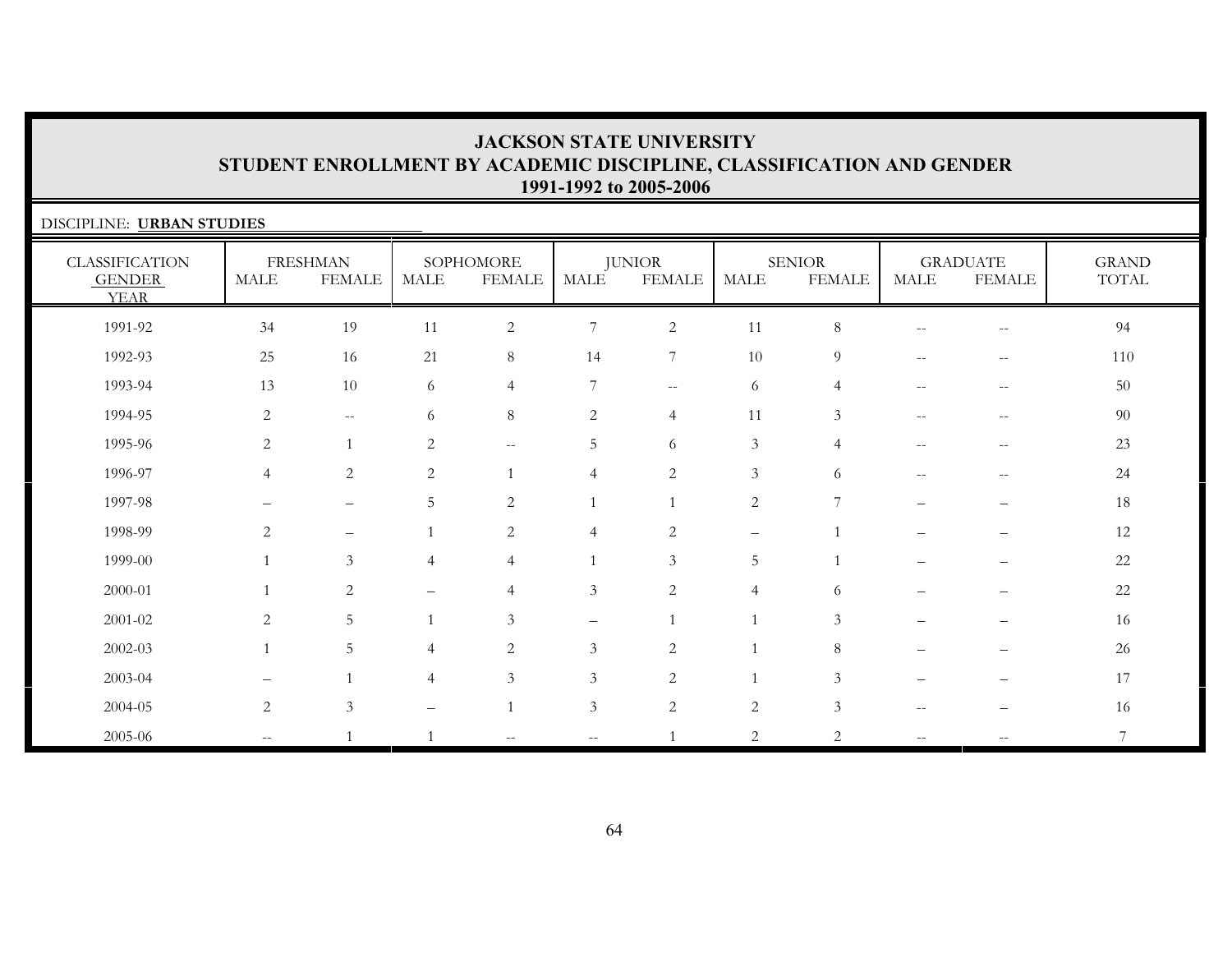#### DISCIPLINE: **UNDECIDED MAJORS** CLASSIFICATION GENDER YEARFRESHMANMALE FEMALE**SOPHOMORE** MALE FEMALEJUNIOR<br>MALE FEI **FEMALE** SENIORMALE FEMALE**GRADUATE**  MALE FEMALEGRANDTOTAL1991-92 146 130 40 54 26 29 17 15 37 106 600600 1992-93 146 170 45 64 23 23 18 31 23 58 6011993-94 180 230 42 38 23 31 11 25 56 132 7691994-95 141 114 34 21 12 11 11 19 63 198 6241995-96 121 142 31 19 8 10 8 30 63 151 5831996-97 114 108 23 37 9 6 7 11 47 112 4741997-98 140 132 22 20 7 5 3 4 58 84 4751998-99 104 113 41 22 9 12 3 6 40 72 422422 1999-00 78 105 22 16 13 12 4 9 73 144 4762000-01 112 132 33 32 9 9 9 8 74 159 5772001-02 136 93 19 21 4 2 2 6 73 159 5152002-03 210 169 30 28 5 5 5 8 61 113 634634 2003-04 277 232 55 36 2 4 7 10 55 103 781781 2004-05 267 291 65 82 16 30 9 15 79 131 9852005-06 245 282 62 75 33 37 14 24 64 126 962